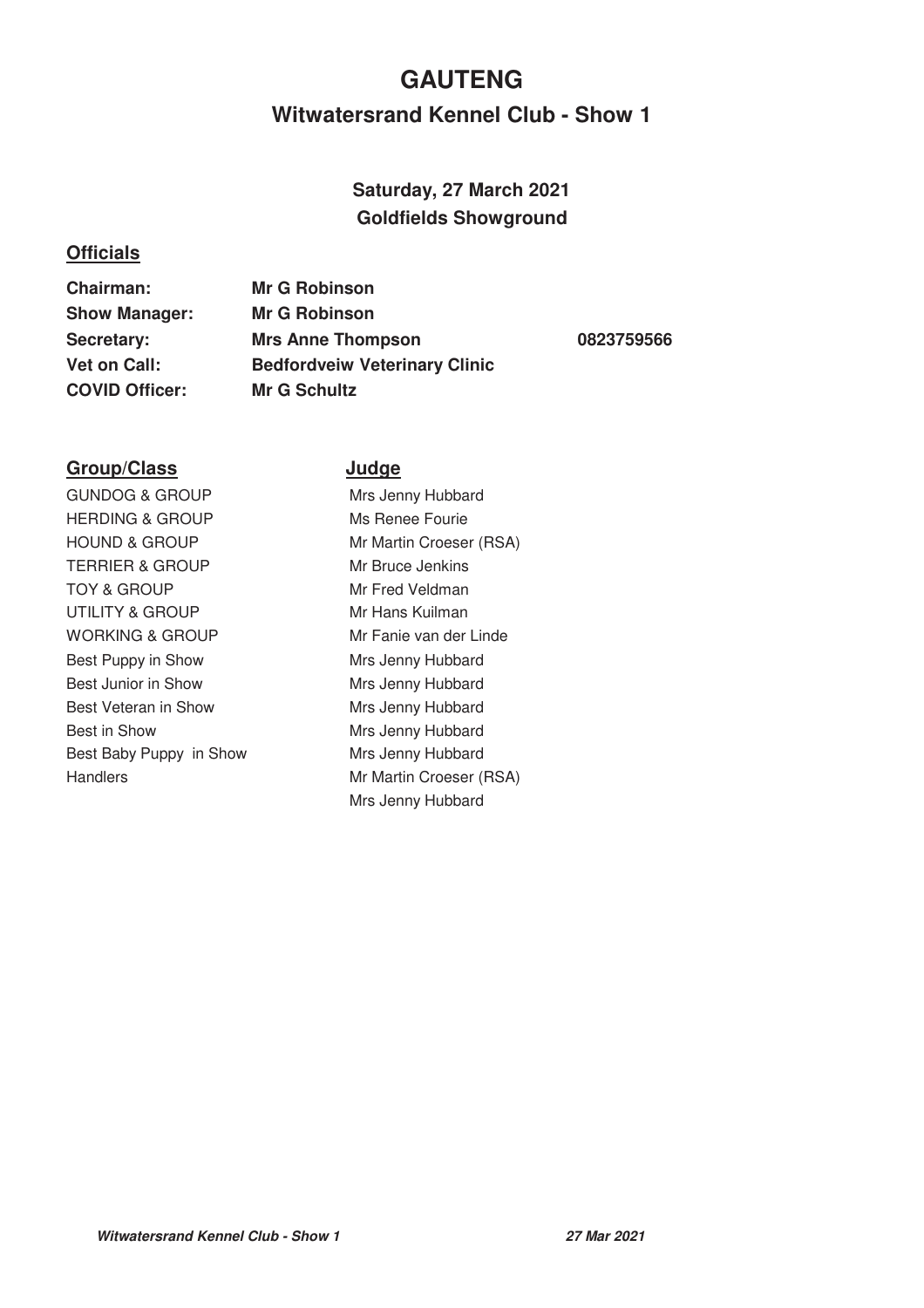# **No. Dogs Entered**

|                                                       | <b>DOGS</b> | <b>BITCHES</b> | <b>TOTAL</b>   |
|-------------------------------------------------------|-------------|----------------|----------------|
| <b>GUNDOG</b>                                         | 30          | 26             | 56             |
| <b>HERDING</b>                                        | 32          | 22             | 54             |
| <b>HOUND</b>                                          | 40          | 26             | 66             |
| <b>TERRIER</b>                                        | 28          | 36             | 64             |
| <b>TOY</b>                                            | 19          | 19             | 38             |
| <b>UTILITY</b>                                        | 25          | 19             | 44             |
| <b>WORKING</b>                                        | 20          | 17             | 37             |
| <b>Breed Entries: Show Total</b>                      | 194         | 165            | 359            |
|                                                       |             |                |                |
| <b>Handlers</b><br>$\overline{2}$<br>- Junior Handler |             |                | $\overline{2}$ |
| <b>Class Entries: Show Total</b>                      |             |                | $\overline{2}$ |
|                                                       |             |                |                |
| <b>All Entries: Show Total</b>                        |             |                | 361            |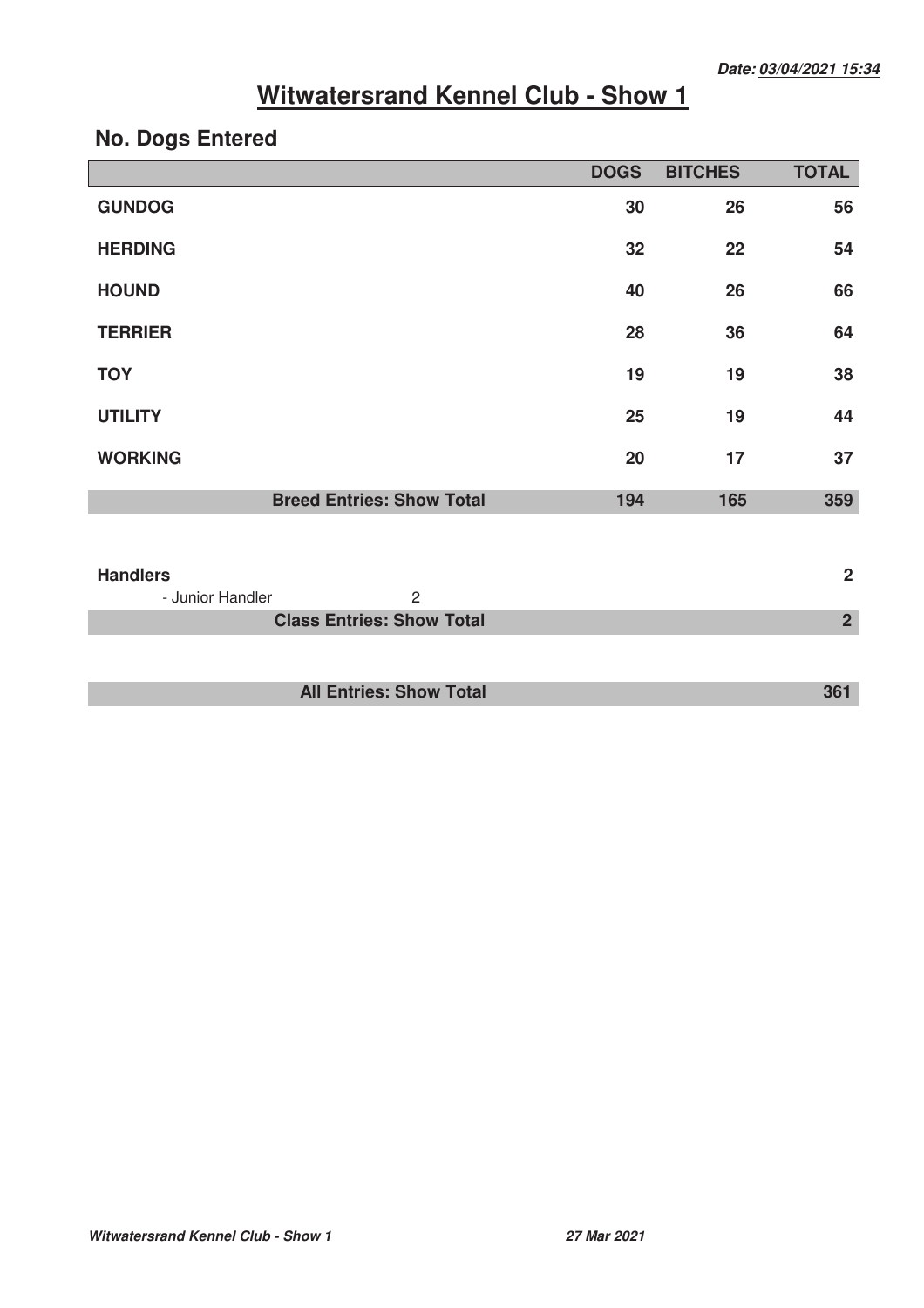# **Breed Entry Summary**

| <b>GROUP/BREED</b>                    | <b>JUDGE</b>      |              | <b>Dogs Bitches Total</b> |                       |              |
|---------------------------------------|-------------------|--------------|---------------------------|-----------------------|--------------|
| <b>GUNDOG</b>                         |                   |              |                           |                       |              |
| <b>GERMAN SHORTHAIRED POINTER</b>     | Mrs Jenny Hubbard |              | 3                         | $\mathbf 0$           | 3            |
| <b>IRISH SETTER</b>                   | Mrs Jenny Hubbard |              | $\overline{2}$            | $\mathbf{1}$          | 3            |
| <b>POINTER</b>                        | Mrs Jenny Hubbard |              | $\overline{c}$            | 1                     | 3            |
| RETRIEVER (FLAT COATED)               | Mrs Jenny Hubbard |              | 1                         | 0                     | $\mathbf{1}$ |
| RETRIEVER (GOLDEN)                    | Mrs Jenny Hubbard |              | 7                         | 4                     | 11           |
| RETRIEVER (LABRADOR)                  | Mrs Jenny Hubbard |              | 7                         | 12                    | 19           |
| SPANIEL (COCKER)                      | Mrs Jenny Hubbard |              | 4                         | 6                     | 10           |
| SPANIEL (ENGLISH SPRINGER)            | Mrs Jenny Hubbard |              | 2                         | $\mathbf{1}$          | 3            |
| WEIMARANER (SHORT HAIRED)             | Mrs Jenny Hubbard |              | 2                         | 1                     | 3            |
|                                       |                   | <b>TOTAL</b> | 30                        | 26                    | 56           |
| <b>HERDING</b>                        |                   |              |                           |                       |              |
| AUSTRALIAN SHEPHERD                   | Ms Renee Fourie   |              | 7                         | 4                     | 11           |
| <b>BEARDED COLLIE</b>                 | Ms Renee Fourie   |              | 4                         | $\mathbf{1}$          | 5            |
| BELGIAN SHEPHERD (GROENENDAEL)        | Ms Renee Fourie   |              | 1                         | $\mathbf{1}$          | 2            |
| BELGIAN SHEPHERD (TERVUEREN)          | Ms Renee Fourie   |              | 1                         | $\mathbf{2}^{\prime}$ | 3            |
| <b>BORDER COLLIE</b>                  | Ms Renee Fourie   |              | 3                         | $\overline{2}$        | 5            |
| <b>COLLIE (ROUGH)</b>                 | Ms Renee Fourie   |              | $\overline{2}$            | 1.                    | 3            |
| SAMOYED                               | Ms Renee Fourie   |              | 1                         | 0                     | 1            |
| SHETLAND SHEEPDOG                     | Ms Renee Fourie   |              | 3                         | 2                     | 5            |
| <b>WELSH CORGI (PEMBROKE)</b>         | Ms Renee Fourie   |              | 7                         | 7                     | 14           |
| WHITE SWISS SHEPHERD                  | Ms Renee Fourie   |              | 3                         | 2                     | 5            |
|                                       |                   | <b>TOTAL</b> | 32                        | 22                    | 54           |
| <b>HOUND</b>                          |                   |              |                           |                       |              |
| <b>AFGHAN HOUND</b>                   | Mr Martin Croeser |              | 1                         | 0                     | 1.           |
| <b>AZAWAKH</b>                        | Mr Martin Croeser |              | 1                         | 0                     | 1.           |
| <b>BASENJI</b>                        | Mr Martin Croeser |              | 1.                        | 0                     | 1.           |
| <b>BASSET GRIFFON VENDEEN (PETIT)</b> | Mr Martin Croeser |              | 1                         | 2                     | 3            |
| <b>BEAGLE</b>                         | Mr Martin Croeser |              | 2                         | 2                     | 4            |
| <b>BORZOI</b>                         | Mr Martin Croeser |              | 1                         | 2                     | 3            |
| DACHSHUND (LONG HAIRED)               | Mr Martin Croeser |              | 2                         | 0                     | 2            |
| DACHSHUND (MIN LONG HAIRED)           | Mr Martin Croeser |              | 7                         | 5                     | 12           |
| DACHSHUND (MIN SMOOTH HAIRED)         | Mr Martin Croeser |              | 2                         | 1                     | 3            |
| DACHSHUND (MIN WIRE HAIRED)           | Mr Martin Croeser |              | 5                         | 1                     | 6            |
| DACHSHUND (SMOOTH HAIRED)             | Mr Martin Croeser |              | 1                         | 2                     | 3            |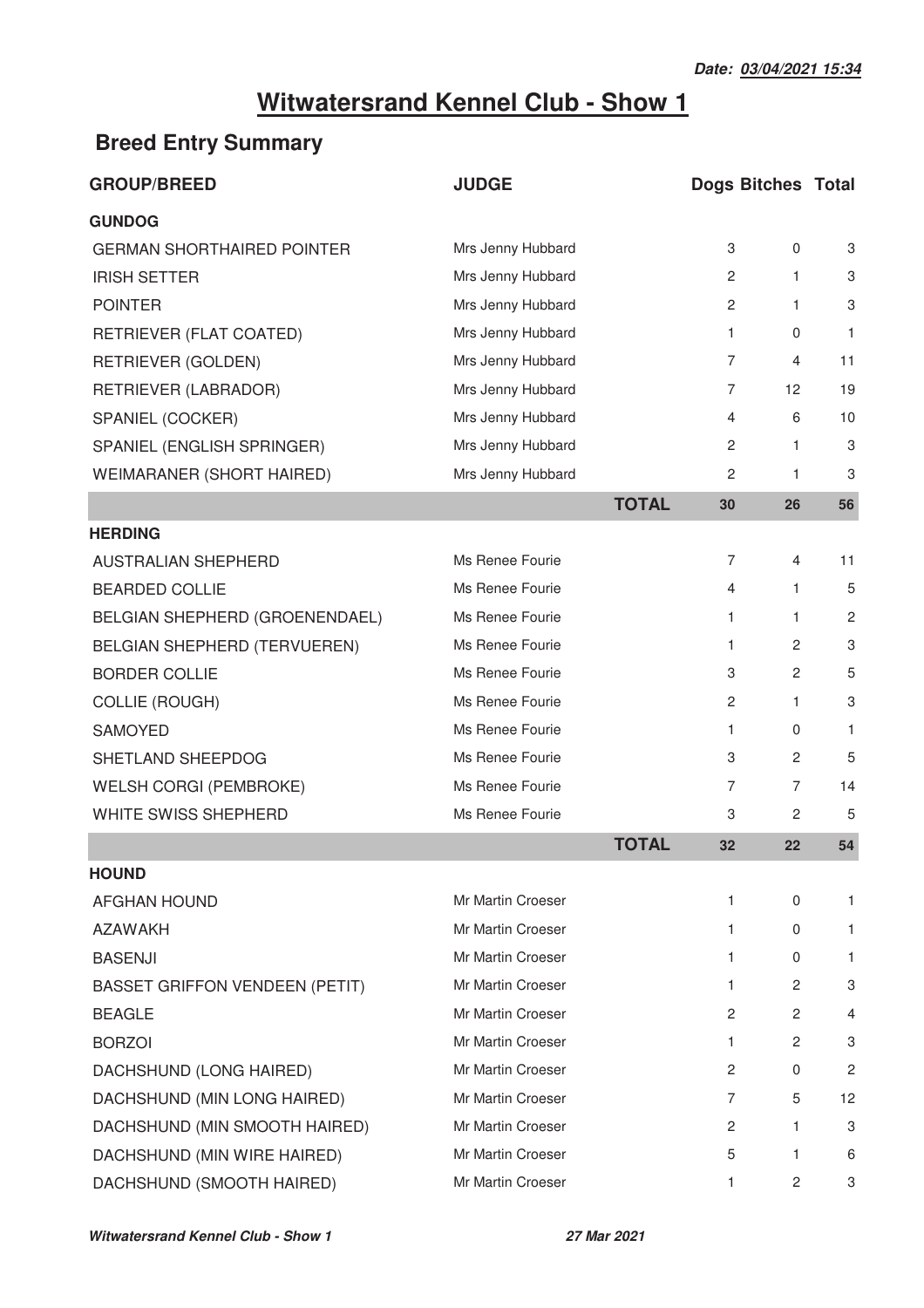| <b>GROUP/BREED</b>                   | <b>JUDGE</b>      |              | <b>Dogs Bitches Total</b> |                |                |
|--------------------------------------|-------------------|--------------|---------------------------|----------------|----------------|
| DACHSHUND (WIRE HAIRED)              | Mr Martin Croeser |              | 2                         |                | 3              |
| <b>IRISH WOLFHOUND</b>               | Mr Martin Croeser |              | 5                         | 6              | 11             |
| PHARAOH HOUND                        | Mr Martin Croeser |              | 1                         | 1              | $\overline{2}$ |
| RHODESIAN RIDGEBACK                  | Mr Martin Croeser |              | 2                         | $\mathbf{1}$   | 3              |
| <b>SALUKI</b>                        | Mr Martin Croeser |              | 2                         | $\Omega$       | $\overline{c}$ |
| <b>WHIPPET</b>                       | Mr Martin Croeser |              | 4                         | 2              | 6              |
|                                      |                   | <b>TOTAL</b> | 40                        | 26             | 66             |
| <b>TERRIER</b>                       |                   |              |                           |                |                |
| AIREDALE TERRIER                     | Mr Bruce Jenkins  |              | $\pmb{0}$                 | $\overline{2}$ | $\overline{c}$ |
| AMERICAN STAFFORDSHIRE TERRIER       | Mr Bruce Jenkins  |              | 1                         | 1              | $\overline{c}$ |
| <b>BULL TERRIER</b>                  | Mr Bruce Jenkins  |              | 5                         | 7              | 12             |
| <b>CAIRN TERRIER</b>                 | Mr Bruce Jenkins  |              | 1                         | 0              | 1              |
| FOX TERRIER (SMOOTH)                 | Mr Bruce Jenkins  |              | $\overline{4}$            | 3              | $\overline{7}$ |
| IRISH SOFT COATED WHEATEN TERRIER    | Mr Bruce Jenkins  |              | 0                         | 1              | 1              |
| <b>KERRY BLUE TERRIER</b>            | Mr Bruce Jenkins  |              | $\mathbf 0$               | 3              | 3              |
| <b>SCOTTISH TERRIER</b>              | Mr Bruce Jenkins  |              | 2                         | $\mathbf{1}$   | 3              |
| <b>SKYE TERRIER</b>                  | Mr Bruce Jenkins  |              | 2                         | 1              | 3              |
| STAFFORDSHIRE BULL TERRIER           | Mr Bruce Jenkins  |              | 13                        | 17             | 30             |
|                                      |                   | <b>TOTAL</b> | 28                        | 36             | 64             |
| <b>TOY</b>                           |                   |              |                           |                |                |
| <b>CAVALIER KING CHARLES SPANIEL</b> | Mr Fred Veldman   |              | 3                         | 4              | 7              |
| CHINESE CRESTED DOG                  | Mr Fred Veldman   |              | 3                         | 3              | 6              |
| <b>HAVANESE</b>                      | Mr Fred Veldman   |              | $\overline{c}$            | 0              | $\overline{2}$ |
| <b>ITALIAN GREYHOUND</b>             | Mr Fred Veldman   |              | 1                         | 1              | 2              |
| <b>JAPANESE CHIN</b>                 | Mr Fred Veldman   |              | 1                         | 1              | 2              |
| <b>MALTESE</b>                       | Mr Fred Veldman   |              | 1                         | 0              | 1              |
| <b>MINIATURE PINSCHER</b>            | Mr Fred Veldman   |              | 1                         | 0              | $\mathbf{1}$   |
| <b>PAPILLON</b>                      | Mr Fred Veldman   |              | 2                         | 1              | 3              |
| <b>POMERANIAN</b>                    | Mr Fred Veldman   |              | $\overline{2}$            | 4              | 6              |
| <b>PUG</b>                           | Mr Fred Veldman   |              | 0                         | 1              | 1              |
| <b>TOY FOX TERRIER</b>               | Mr Fred Veldman   |              | 0                         | 2              | $\sqrt{2}$     |
| YORKSHIRE TERRIER                    | Mr Fred Veldman   |              | 3                         | $\overline{c}$ | 5              |
|                                      |                   | <b>TOTAL</b> | 19                        | 19             | 38             |
|                                      |                   |              |                           |                |                |
| <b>UTILITY</b>                       |                   |              |                           |                |                |
| <b>BOSTON TERRIER</b>                | Mr Hans Kuilman   |              | 3                         | 0              | 3              |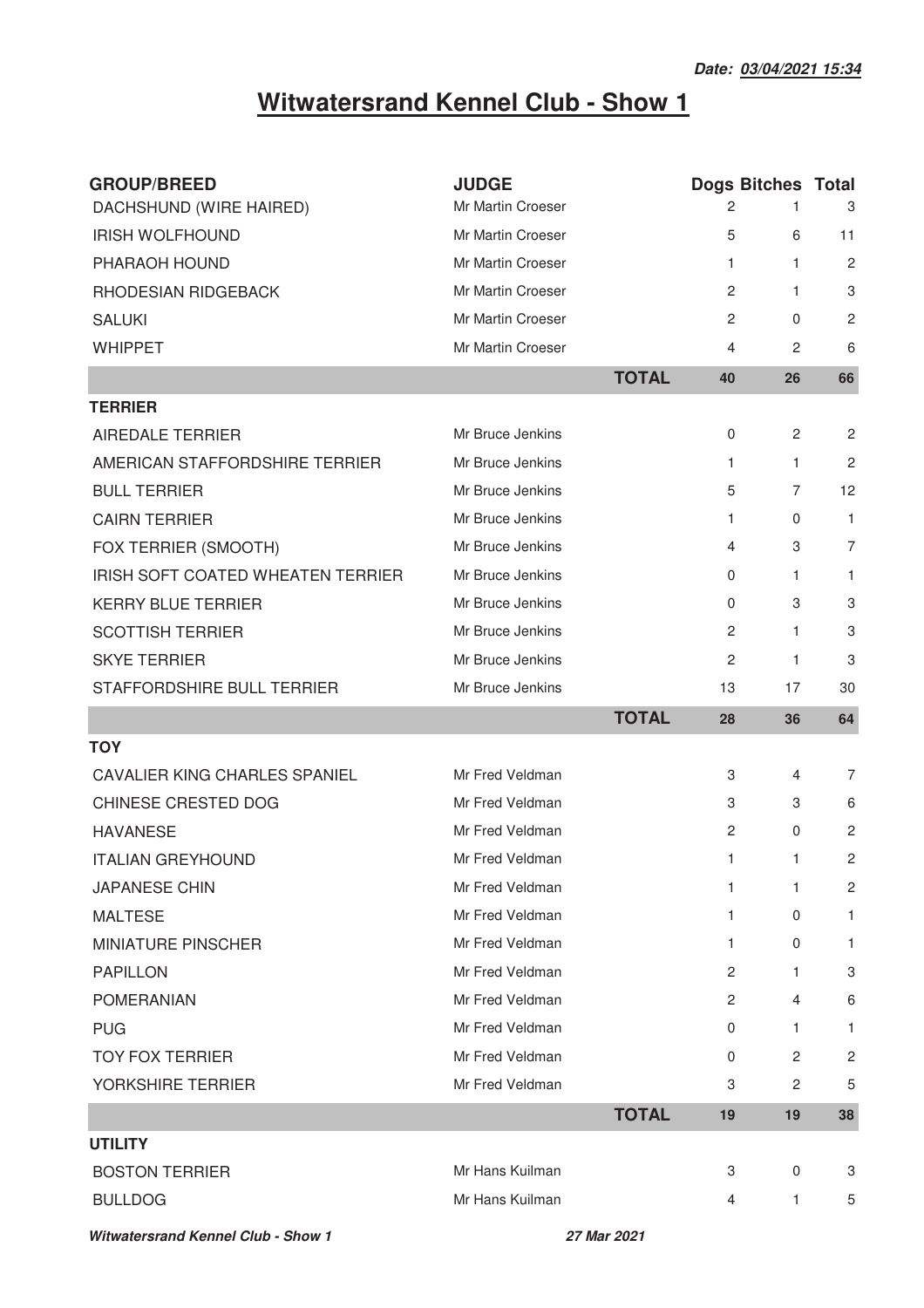| <b>GROUP/BREED</b>                 | <b>JUDGE</b>                    |              |                | <b>Dogs Bitches Total</b> |                |
|------------------------------------|---------------------------------|--------------|----------------|---------------------------|----------------|
| CHOW CHOW                          | Mr Hans Kuilman                 |              |                | $\Omega$                  | 1.             |
| <b>DALMATIAN</b>                   | Mr Hans Kuilman                 |              | 1              | 1                         | $\overline{2}$ |
| FRENCH BULLDOG                     | Mr Hans Kuilman                 |              | 6              | 11                        | 17             |
| <b>LHASA APSO</b>                  | Mr Hans Kuilman                 |              | 1              | 0                         | $\mathbf{1}$   |
| MINIATURE SCHNAUZER                | Mr Hans Kuilman                 |              | $\overline{2}$ | 2                         | 4              |
| POODLE (MINIATURE)                 | Mr Hans Kuilman                 |              | 0              | 1                         | 1.             |
| POODLE (TOY)                       | Mr Hans Kuilman                 |              | 1              | 1                         | $\overline{2}$ |
| <b>SHIH TZU</b>                    | Mr Hans Kuilman                 |              | 6              | 1                         | 7              |
| XOLOITZCUINTLE (STANDARD)          | Mr Hans Kuilman                 |              | 0              | 1                         | 1.             |
|                                    |                                 | <b>TOTAL</b> | 25             | 19                        | 44             |
| <b>WORKING</b>                     |                                 |              |                |                           |                |
| <b>BOXER</b>                       | Mr Fanie van der Linde          |              | 1.             | $\mathbf{2}$              | 3              |
| <b>BULLMASTIFF</b>                 | Mr Fanie van der Linde          |              | 5              | 2                         | 7              |
| <b>DOGO ARGENTINO</b>              | Mr Fanie van der Linde          |              | 1.             | 0                         | 1.             |
| GERMAN SHEPHERD DOG (SHORT HAIRED) | Mr Fanie van der Linde          |              | $\overline{2}$ | 0                         | $\overline{2}$ |
| <b>GREAT DANE</b>                  | Mr Fanie van der Linde          |              | 2              | 5                         | 7              |
| <b>NEAPOLITAN MASTIFF</b>          | Mr Fanie van der Linde          |              | 0              | 1                         | 1.             |
| <b>ROTTWEILER</b>                  | Mr Fanie van der Linde          |              | 0              | 1                         | 1              |
| <b>SIBERIAN HUSKY</b>              | Mr Fanie van der Linde          |              | 9              | 6                         | 15             |
|                                    |                                 | <b>TOTAL</b> | 20             | 17                        | 37             |
|                                    | <b>GUNDOG Group</b>             |              |                |                           |                |
|                                    | sponsored by Hill's             |              |                |                           |                |
|                                    | <b>Judge: Mrs Jenny Hubbard</b> |              |                |                           |                |
| <b>GERMAN SHORTHAIRED POINTER</b>  | Mrs Jenny Hubbard               |              |                |                           | 3              |
| <b>IRISH SETTER</b>                | Mrs Jenny Hubbard               |              |                |                           | 3              |
| <b>POINTER</b>                     | Mrs Jenny Hubbard               |              |                |                           | 3              |
| <b>RETRIEVER (FLAT COATED)</b>     | Mrs Jenny Hubbard               |              |                |                           | 1              |
| <b>RETRIEVER (GOLDEN)</b>          | Mrs Jenny Hubbard               |              |                |                           | 11             |
| <b>RETRIEVER (LABRADOR)</b>        | Mrs Jenny Hubbard               |              |                |                           | 19             |
| <b>SPANIEL (COCKER)</b>            | Mrs Jenny Hubbard               |              |                |                           | 10             |

**SPANIEL (ENGLISH SPRINGER)** 

**Page Number: 5 Witwatersrand Kennel Club - Show 1 27 Mar 2021 GUNDOG Group**

s Jenny Hubbar

**3**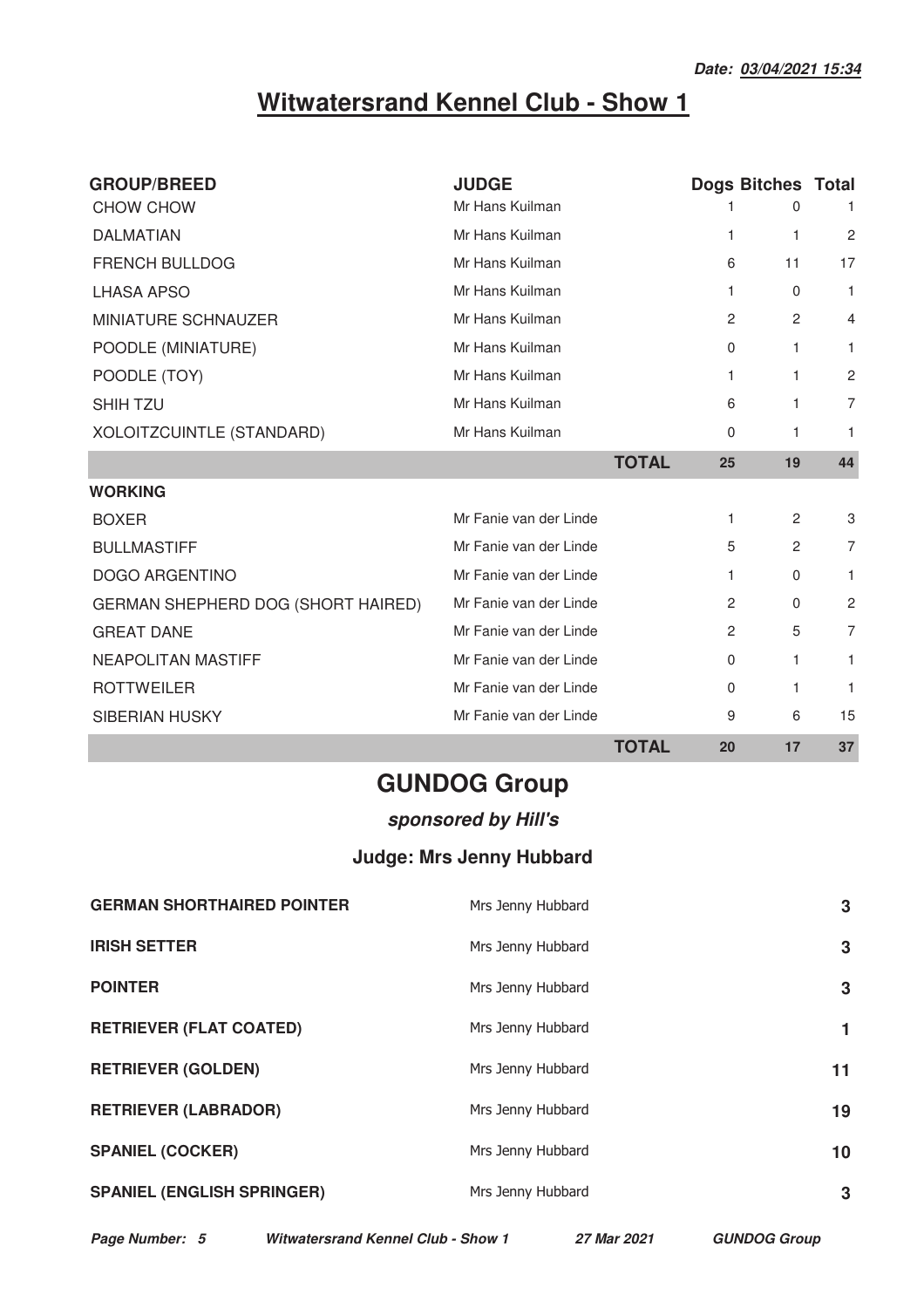|                                                                                             | <b>Group Total</b><br>56            |
|---------------------------------------------------------------------------------------------|-------------------------------------|
| <b>GERMAN SHORTHAIRED POINTER Judge: Mrs Jenny Hubbard</b>                                  | Steward:<br>Ring:                   |
| sponsored by Hill's                                                                         |                                     |
| <b>CORDIER, A (1033260)</b>                                                                 | <b>Tel:</b> 0633155090              |
|                                                                                             | Email: andre@swiftdiesel.co.za      |
| TULLAMORE MAKE IT REIGN OF IKANGWA<br>$1 \quad$                                             | Sex: D Class: Minor Puppy           |
| Sire: CH NEW PARADE MASTER AT TULLAMORE                                                     | <b>Reg No: ZA012995B20</b>          |
| Dam: TULLAMORE TIME TO SHINE                                                                | D.O.B: 16/08/2020                   |
| <b>Breeder: TARR, MR J</b>                                                                  | <b>IDNo:</b> 900141000064639        |
| <b>TARR, MR J (125800)</b>                                                                  | Tel:                                |
|                                                                                             | Email:                              |
| <b>TULLAMORE HAVE U EVR SEEN THE REIGN</b><br>$\mathbf{2}$                                  | Sex: D Class: Minor Puppy           |
| Sire: CH VJK-MYST NEW PARADE MASTER AT TULLAMORE                                            | <b>Reg No: ZA012988B20</b>          |
| Dam: TULLAMORE TIME TO SHINE                                                                | D.O.B: 16/08/2020                   |
| <b>Breeder: TARR, MR J</b>                                                                  | <b>IDNo:</b> 900141000064638        |
| 3<br><b>TULLAMORE REIGN MAKER</b>                                                           | Sex: D Class: Minor Puppy           |
| Sire: CH MYST NEW PARADE MASTER OF TULLAMORE                                                | <b>Reg No: ZA012994B20</b>          |
| <b>Dam: TULLAMORE TIME TO SHINE</b><br>Breeder: TARR, MR J                                  | D.O.B: 15/08/2020                   |
|                                                                                             | <b>IDNo:</b> 900141000064635        |
| <b>DOG Entries</b>                                                                          |                                     |
| Minor Puppy<br>$1 \, 2 \, 2 \, 1 \, 3 \, 3$                                                 |                                     |
| CC 1 Point: $2$ RCC: $1$ CC 2 Points:                                                       |                                     |
| Best Puppy in Breed: 12 _____ Best Junior in Breed: ________ Best Veteran in Breed: _______ |                                     |
| Best of Breed: 2______ Reserve Best of Breed: ___1____                                      |                                     |
| Judge: Mrs Jenny Hubbard Steward:<br><b>IRISH SETTER</b>                                    | Ring:                               |
| sponsored by Hill's                                                                         |                                     |
| <b>ROBINSON, MR DS</b>                                                                      | <b>Tel: 082 805 9666</b>            |
|                                                                                             | Email: douglassrobinson52@gmail.com |
| CH ARDMORE SYDNEY'S RILEY OF SOUTHERNSTAR<br>4                                              | Sex: D Class: # Champion            |
| Sire: CH CIANRONINNIS LAPIS LAZULI OF CEANNAIRE                                             | <b>Reg No: ZA052049B14</b>          |
| <b>Dam: CH ARDMORE DANCER'S MOLLY</b>                                                       | D.O.B: 17/05/2014                   |
| <b>Breeder: DE JONGH, MRS MR</b>                                                            | <b>IDNo: 985170003032260</b>        |
| ARDMORE ROXANNES ENYA OF SOUTHERN STAR<br>5.                                                | Sex: B Class: Open                  |
| Sire: ARDMORE ILLUSTRIOUS LUKE                                                              | Reg No: ZA010531B18                 |
| Dam: ARDMORE MAX'S ROXANNE                                                                  | D.O.B: 27/03/2018                   |
| Breeder: DE JONGH, MRS MR                                                                   | <b>IDNo: 985111000395939</b>        |
| WILLIAMS, MISS L (1041442) & WILLIAMS, MRS L (1032059)                                      | Tel: 0828966278                     |
|                                                                                             | Email:                              |
| 6<br><b>ROONEY</b>                                                                          | Sex: D Class: Open                  |
| Sire: KARISAH JUST JAMES                                                                    | Reg No: ZA002506B19                 |
| Dam: ARDMORE MISS D'ARSY                                                                    |                                     |
|                                                                                             | D.O.B: 28/08/2018                   |
| <b>Breeder: LAUBSCHER, MRS V</b>                                                            | <b>IDNo:</b> 953010002480457        |
| <b>DOG Entries</b>                                                                          |                                     |
| Open<br>6[1]                                                                                |                                     |
| $CC 1 Point: 6$ RCC: CC 2 Points:                                                           |                                     |
| Champion: 4                                                                                 |                                     |
| # Champion<br>4[1]                                                                          |                                     |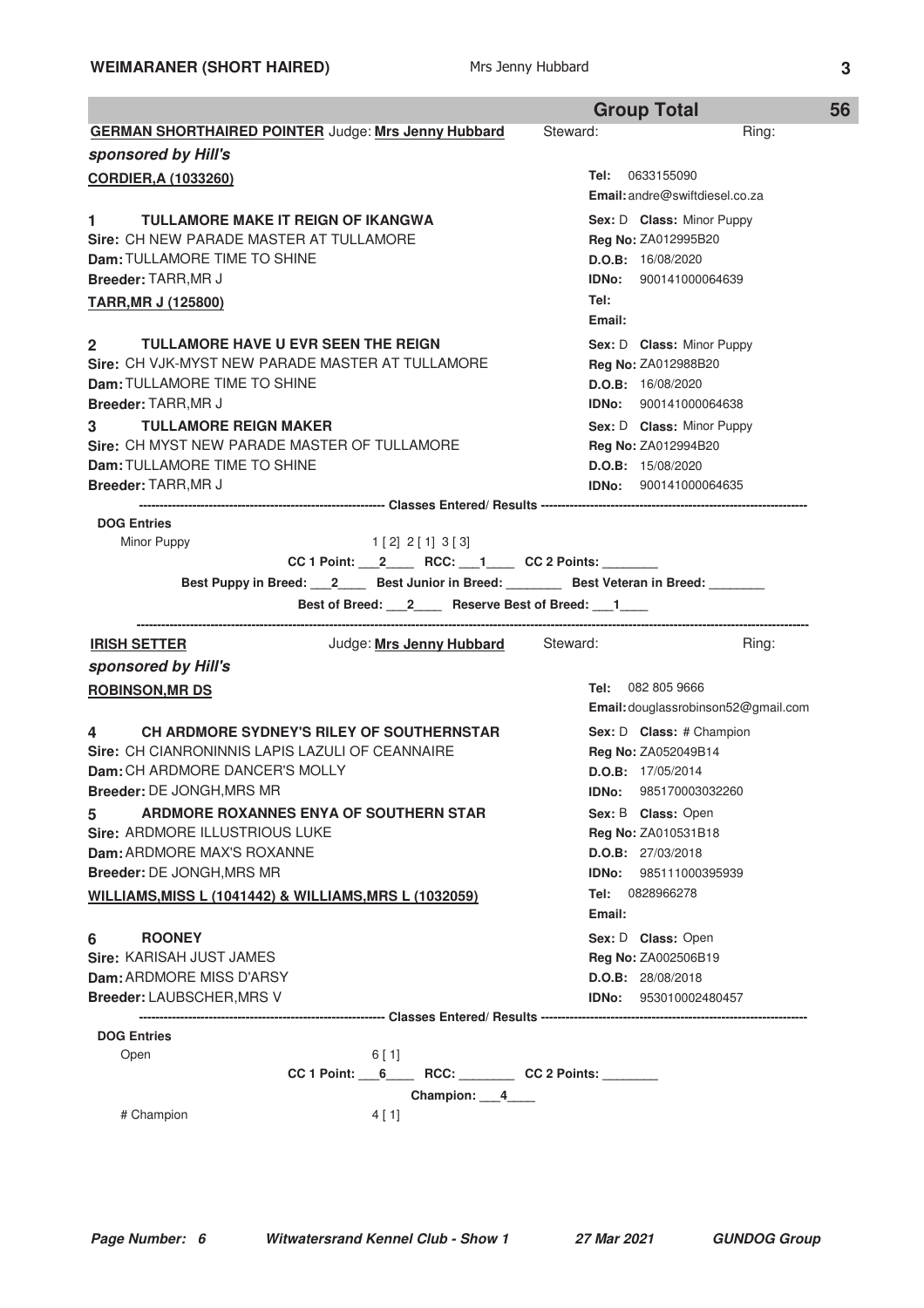**BI** 

| <b>ITCH Entries</b> |  |
|---------------------|--|
| 0 <sub>non</sub>    |  |

| Open                             |                                       | 5 [ 1]                                                             |                                                                                          |                                  |
|----------------------------------|---------------------------------------|--------------------------------------------------------------------|------------------------------------------------------------------------------------------|----------------------------------|
|                                  |                                       |                                                                    | $CC 1 Point: 5$ RCC: CC 2 Points:                                                        |                                  |
|                                  |                                       |                                                                    | Best Junior in Breed: ________ Best Veteran in Breed: _______ Best of Breed: ___4        |                                  |
|                                  |                                       | Reserve Best of Breed: 5<br>-------------------------------------- |                                                                                          |                                  |
| <b>POINTER</b>                   |                                       | Judge: Mrs Jenny Hubbard Steward:                                  |                                                                                          | Ring:                            |
| sponsored by Hill's              |                                       |                                                                    |                                                                                          |                                  |
| <b>KRUGER, MR L (146933)</b>     |                                       |                                                                    | <b>Tel:</b> 0615034686                                                                   |                                  |
|                                  |                                       |                                                                    | Email: wsquall@icloud.com                                                                |                                  |
| 7                                |                                       | PIPEAWAY HIGH COMMAND AT WHITESQUALL (IMP UK)                      | Sex: D Class: Open                                                                       |                                  |
|                                  | Sire: PIPEAWAY HELLO SUNSHINE         |                                                                    | Reg No: ZA001114C18                                                                      |                                  |
|                                  | Dam: PIPEAWAY CARO EMERALD            |                                                                    | D.O.B: 23/05/2018                                                                        |                                  |
| <b>Breeder: PARSONS, ERICA</b>   |                                       |                                                                    | <b>IDNo:</b>                                                                             |                                  |
| 8                                | <b>PIPEAWAY VIVID NORA</b>            |                                                                    | Sex: B Class: Graduate                                                                   |                                  |
| Sire: PIPEAWAY BONUM OMEN        |                                       |                                                                    | <b>Reg No: ZA001029C20</b>                                                               |                                  |
| <b>Dam:</b> PIPEAWAY TIGGI WIGGI |                                       |                                                                    | D.O.B: 24/09/2019                                                                        |                                  |
| Breeder: PARSONS, MRS E          |                                       |                                                                    | <b>IDNo:</b>                                                                             |                                  |
| <b>YOUNG, MISS LY</b>            |                                       |                                                                    | Tel: 082 4906961                                                                         |                                  |
|                                  |                                       |                                                                    |                                                                                          | Email: youngs@netactive.co.za    |
| 9                                |                                       | CH SEASYDE SUNSET STRIP AT WHITE SQUALL (IMP USA)                  | Sex: D Class: # Champion                                                                 |                                  |
|                                  | Sire: CHESTERHOPE TAKE A NUMBER       |                                                                    | Reg No: ZA001015C18                                                                      |                                  |
|                                  |                                       | Dam: AM.GCHS.CH.SEASYDE HOLLY GOLIGHTLY (IMP USA)                  | D.O.B: 28/01/2016                                                                        |                                  |
| <b>Breeder: MEDEIROS, MRS HE</b> |                                       |                                                                    | <b>IDNo:</b> 985112006924503                                                             |                                  |
|                                  |                                       |                                                                    |                                                                                          |                                  |
| <b>DOG Entries</b><br>Open       |                                       | 7 [ 1]                                                             |                                                                                          |                                  |
|                                  |                                       |                                                                    | $CC 1 Point: 7$ RCC: CC 2 Points:                                                        |                                  |
|                                  |                                       | Champion: 9                                                        |                                                                                          |                                  |
| # Champion                       |                                       | 9[1]                                                               |                                                                                          |                                  |
| <b>BITCH Entries</b>             |                                       |                                                                    |                                                                                          |                                  |
| Graduate                         |                                       | $8$ [1]                                                            |                                                                                          |                                  |
|                                  |                                       |                                                                    | $CC 1 Point: 8$ RCC: CC 2 Points:                                                        |                                  |
|                                  |                                       |                                                                    | Best Junior in Breed: Best Veteran in Breed: Best of Breed: 9                            |                                  |
|                                  |                                       | Reserve Best of Breed: 8                                           |                                                                                          |                                  |
|                                  | <b>RETRIEVER (FLAT COATED)</b>        | Judge: Mrs Jenny Hubbard                                           | Steward:                                                                                 | Ring:                            |
| sponsored by Hill's              |                                       |                                                                    |                                                                                          |                                  |
| <b>BORRALHO, MRS SJ</b>          |                                       |                                                                    | Tel: $+27820823309092$                                                                   |                                  |
|                                  |                                       |                                                                    |                                                                                          | Email: MIRAINLABRADORS@GMAIL.COM |
| 10                               |                                       | CH WHIZZBANG'S ALL THEY TALK ABOUT OF MIRAIN (IMP                  | Sex: D Class: # Champion                                                                 |                                  |
|                                  | Sire: ALAMNZA PIRATE OF THE CARIBBEAN |                                                                    | Reg No: ZA001027C19                                                                      |                                  |
|                                  | Dam: WHIZZBANG'S MOON UNDER WATER     |                                                                    | D.O.B: 09/11/2016                                                                        |                                  |
|                                  | Breeder: JENSEN, MR & JENSEN, MRS     |                                                                    | <b>IDNo:</b> 208210000592112                                                             |                                  |
|                                  |                                       |                                                                    |                                                                                          |                                  |
| <b>DOG Entries</b><br># Champion |                                       | 10[1]                                                              |                                                                                          |                                  |
|                                  |                                       |                                                                    | Best Junior in Breed: __________ Best Veteran in Breed: ________ Best of Breed: ___10___ |                                  |
|                                  |                                       | Reserve Best of Breed:                                             |                                                                                          |                                  |
|                                  |                                       |                                                                    |                                                                                          |                                  |
|                                  | <u>RETRIEVER (GOLDEN)</u>             | Judge: <u>Mrs Jenny Hubbard</u>                                    | Steward:                                                                                 | Ring:                            |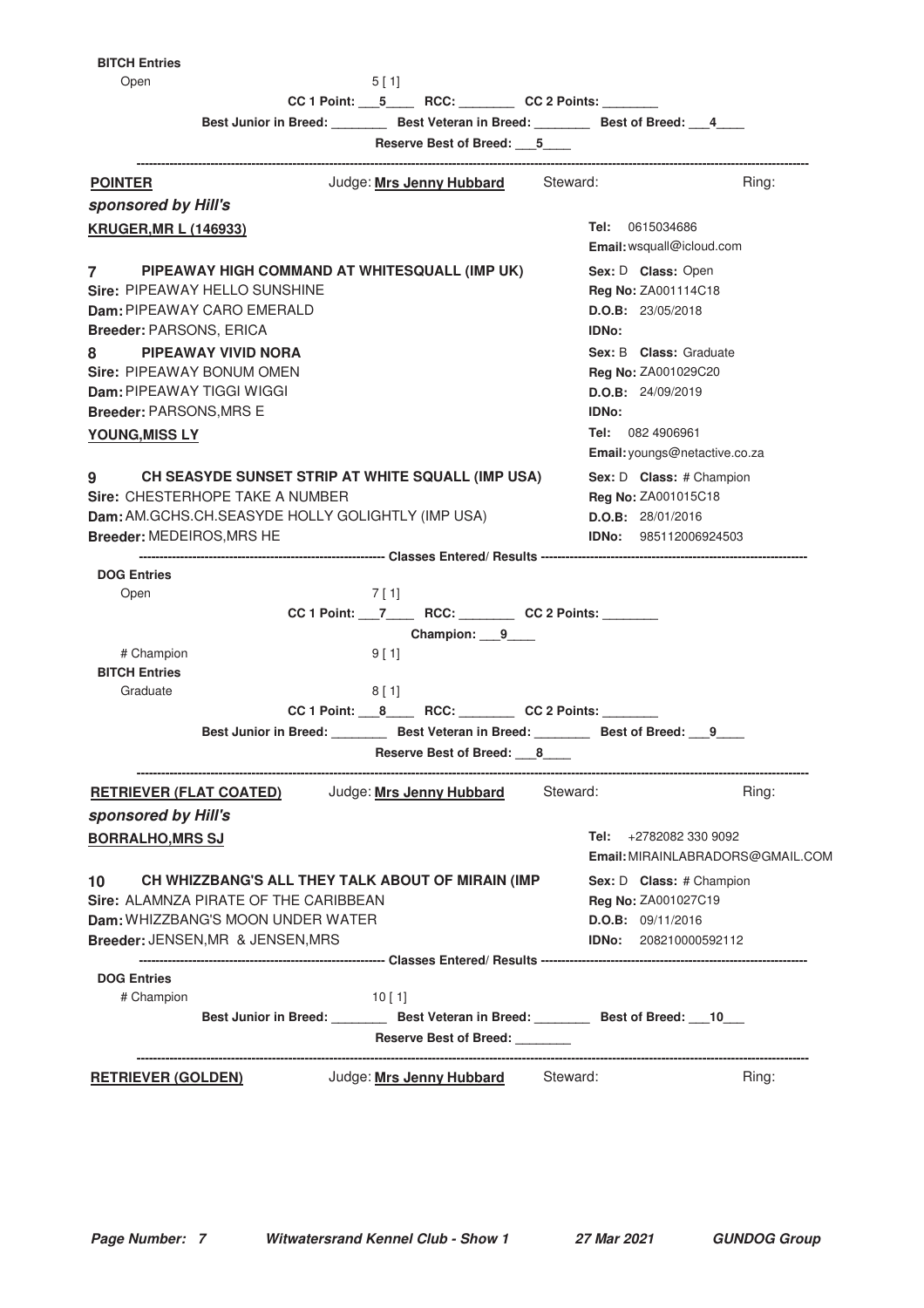### **sponsored by Hill's ACKHURST, MRS M (147306)**

#### **QUILLQUEST WALDORF ASTORIA 11** Open

**Sire:** CH QUILLQUEST ASTON MARTIN **Dam:** CH QUILLQUEST TIME OF MY LIFE **Breeder:** ACKHURST,MRS M

**QUILLQUEST VIRTUAL HUG 12** Junior **Sire:** CRANIGGAN THINK TANK **Dam:** CH QUILLQUEST TIME OF MY LIFE **Breeder:** ACKHURST,MRS M

#### **BLOKBERGEN, MR HJ**

#### **13** GAVALAT TELEMACHUS **13** GAVALAT TELEMACHUS

**Sire:** CH ROZKLYNBONY CARRICK OF GAVALAT **Dam:** APPLECOTE YOU MAKE ME SMILE OF GAVALAT **Breeder:** BLOKBERGEN,MR H

#### **CH SON OF NOEL AT GAVALAT 14** Veteran

**Sire: CH ROSSBOURNE NOEL OF GAVALAT Dam:** GAVALAT SUNSETSAVANNAH **Breeder:** GLAUM,MRS LA

#### **15 GAVALAT LIL'MIZSPLENDID 15** Open **11** Open **11** Open **11** Open **11** Open **11** Open **11** Open **11** Open **11** Open **11** Open **11** Open **11** Open **11** Open **11** Open **11** Open **11** Open **11** Open **11** Open **11** Open **11**

**Sire:** RAYLEAS MY GUY **Dam:** CH JUNANTES QUALITY STREET OF GAVALAT **Breeder:** BLOKBERGEN,MR HJ&KESSLER,MRS HJ

#### **CLARKE, MRS RJ**

#### **16 GAVALAT LA NINA OF ROZKLYNBONY Consumed Sex: B Class: Graduate**

**Sire:** CH ROZKLYNBONY CARRICK OF GAVALAT **Dam:** APPLECOTE YOU MAKE ME SMILE OF GAVALAT **Breeder:** BLOKBERGEN,MR HJ

#### **HAMANN, MRS WJ**

#### **17 CRANIGGAN THUNDERSTRUCK JM 17** Open Bex: D Class: Open

**Sire:** CH REDSTEPS TEDDY EDGAR **Dam:** CH MOCHAVULIN CATCHA STAR OF CRANIGGAN **Breeder:** HAMANN,MRS W

**18 CRANIGGAN NOVEMBER RAYN (AI) 18 CLASS: Junior CRANIGGAN NOVEMBER RAYN (AI) Sire:** UK CH ALIBREN BEST MATE AT WESTVANE **Dam:** CH MOCAHVULIN CATCHA STAR OF CRANIGGAN **Breeder:** HAMANN,MR W

#### **HOLMES, MRK**

**KINCORA PUFF Sire:** GHLENAIRH BENTLEY **Dam:** KILIFI TINKER BARBET OF KINCORA **Breeder:** BUCHANAN,MRS RJ **19 CONSIDERTY CONSIDERS CLASS:** Open

#### **KELLOCK, MRS 1 (60365)**

**MOCHAVULIN MIYLOH Sire:** CH NARAGOLD BRANWELL **Dam:** MOCHAVULIN MISS MOLLY BEE **Breeder:** KELLOCK,MRS I **Sex:** D **Class:** Minor Puppy **Class:** Minor Puppy **Class:** Minor Puppy

**Email:** Sex: D **Class:** Open **Reg No:** ZA003446B18 **D.O.B:** 28/11/2017 **IDNo:** 985113000844952 **Sex:** B **Class: Reg No:** ZA009314B20 **D.O.B:** 18/03/2020 **IDNo:** 956000012169454 Tel: 076437 0649 **Email:** harry@gavalat.co.za **Sex:** D **Class: Reg No:** ZA009502B19 **D.O.B:** 12/04/2019 **IDNo:** 953010002924525 **Sex:** D **Class: Reg No:** ZA019295B11 **D.O.B:** 31/08/2011 **IDNo:** 953010000135557 Sex: B **Class:** Open **Reg No:** ZA009758B15 **D.O.B:** 11/04/2015 **IDNo:** 953010000503332 **Tel: Email:**rozanne@baileysestates.co.za **Sex:** B **Class: Reg No:** ZA009499B19 **D.O.B:** 12/04/2019 **IDNo:** 953010002924898 Tel: +2783 659 4326 **Email:** wendy.hamann23@gmail.com Sex: D **Class:** Open **Reg No:** ZA013486B18 **D.O.B:** 05/09/2018

Tel: 0828003500

**IDNo:** 953010002926342 **Sex:** B **Class: Reg No:** ZA002428B20 **D.O.B:** 15/11/2019 **IDNo:** 985113000800460 Tel: 083 375 7475 **Email:** kevinh@opr.co.za **Reg No:** ZA005588B15 **D.O.B:** 02/02/2015 **IDNo:** 953010000502990 Tel: 0836012969

**Email: Reg No:** ZA010673B20 **D.O.B:** 16/07/2020 **IDNo:** 956000010552262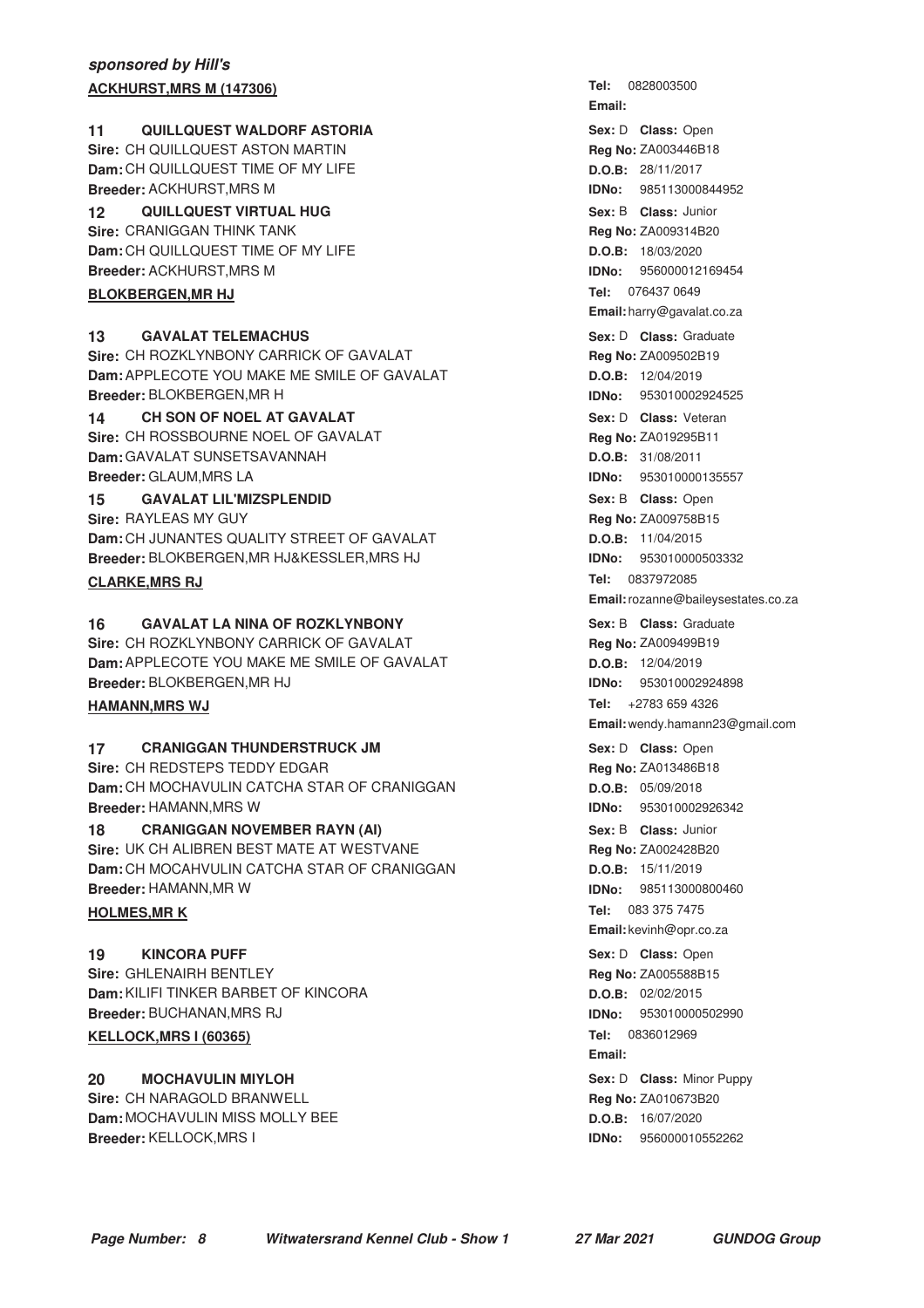| <b>LINES, MR WR</b>                                                                                                                                                                                  |                                                                                                                                                                                                                                                                              | Tel: 073 323 0658                          | Email: linesw@gmail.com          |
|------------------------------------------------------------------------------------------------------------------------------------------------------------------------------------------------------|------------------------------------------------------------------------------------------------------------------------------------------------------------------------------------------------------------------------------------------------------------------------------|--------------------------------------------|----------------------------------|
| CH KILIFI LIAM BRAVEHEART<br>21 <sup>°</sup><br>Sire: CH KILIFI XHUMA MERLIN<br>Dam: CH KILIFI DEVONSHIRECREAM                                                                                       |                                                                                                                                                                                                                                                                              | Sex: D Class: Veteran<br>D.O.B: 11/03/2013 | Reg No: ZA027690B13              |
| Breeder: PHILLIPSON, MRS DM                                                                                                                                                                          |                                                                                                                                                                                                                                                                              |                                            | IDNo: 90000088005430000          |
| <b>DOG Entries</b><br>Minor Puppy<br>Graduate<br>Veteran<br>Open<br><b>BITCH Entries</b><br>Junior<br>Graduate<br>Open<br>Best Puppy in Breed: 20 Best Junior in Breed: 18 Best Veteran in Breed: 21 | 20[1]<br>13 [1]<br>$14$ [ 2] 21 [ 1]<br>11 [ 1] 17 [ 3] 19 [ 2]<br>CC 1 Point: $\qquad 21$ RCC: $\frac{11}{2}$ CC 2 Points:<br>$12$ [ 2] $18$ [ 1]<br>16 [ABS ]<br>15[1]<br>CC 1 Point: $18$ RCC: 15 CC 2 Points:<br>Best of Breed: ___21___ Reserve Best of Breed: ___11___ |                                            |                                  |
| <u>RETRIEVER (LABRADOR)</u>                                                                                                                                                                          | Judge: Mrs Jenny Hubbard Steward:                                                                                                                                                                                                                                            |                                            | Ring:                            |
| sponsored by Hill's                                                                                                                                                                                  |                                                                                                                                                                                                                                                                              |                                            |                                  |
| <b>ALBERTS, MS G</b>                                                                                                                                                                                 |                                                                                                                                                                                                                                                                              | Tel: 082 374 5318                          |                                  |
|                                                                                                                                                                                                      |                                                                                                                                                                                                                                                                              |                                            | Email: gcullen123@gmail.com      |
| 22 LETHANWOOD RAVEN'S FLIGHT                                                                                                                                                                         |                                                                                                                                                                                                                                                                              | Sex: B Class: Junior                       |                                  |
| <b>Sire: CRAIGNAIR SIMPLY GUSTAU</b>                                                                                                                                                                 |                                                                                                                                                                                                                                                                              | Reg No: ZA001150B20                        |                                  |
| Dam: CH ADAMASDOR DROP OF JUPITER                                                                                                                                                                    |                                                                                                                                                                                                                                                                              | D.O.B: 26/10/2019                          |                                  |
| Breeder: ALBERTS, MS G                                                                                                                                                                               |                                                                                                                                                                                                                                                                              |                                            | <b>IDNo:</b> 953010004070174     |
| <b>BORRALHO, MRS SJ</b>                                                                                                                                                                              |                                                                                                                                                                                                                                                                              |                                            | Tel: $+27820823309092$           |
|                                                                                                                                                                                                      |                                                                                                                                                                                                                                                                              |                                            | Email: MIRAINLABRADORS@GMAIL.COM |
| 23<br><b>MIRAIN HEART OF MINE</b>                                                                                                                                                                    |                                                                                                                                                                                                                                                                              |                                            | Sex: B Class: Minor Puppy        |
| Sire: CONKASHA ON TARGET                                                                                                                                                                             |                                                                                                                                                                                                                                                                              | Reg No: ZA009713B20                        |                                  |
| Dam: CH SEA-BIRDS ONE IN A MILLION OF MIRAIN                                                                                                                                                         |                                                                                                                                                                                                                                                                              | D.O.B: 06/08/2020                          |                                  |
| Breeder: BARRALHO, S                                                                                                                                                                                 |                                                                                                                                                                                                                                                                              |                                            | IDNo: 900141000055732            |
| CH ABLESING KIARA FOR KEEPS AT MIRAIN<br>24                                                                                                                                                          |                                                                                                                                                                                                                                                                              | Sex: B Class: Veteran                      |                                  |
| Sire: CH SEA-BIRDS GLOBETROTTER OF AMADEUZE                                                                                                                                                          |                                                                                                                                                                                                                                                                              | Reg No: ZA033522B13                        |                                  |
| Dam: DE BRACK POLLY DORA OF ABLESING                                                                                                                                                                 |                                                                                                                                                                                                                                                                              | D.O.B: 22/07/2013                          |                                  |
| <b>Breeder: BOTHA, MRS J</b>                                                                                                                                                                         |                                                                                                                                                                                                                                                                              |                                            | <b>IDNo:</b> 945000001385743     |
| <b>GREATHEAD, MS MA</b>                                                                                                                                                                              |                                                                                                                                                                                                                                                                              | Tel: 082 3300232                           |                                  |
|                                                                                                                                                                                                      |                                                                                                                                                                                                                                                                              | Email:                                     |                                  |
| 25<br><b>CRAIGNAIR PAY THE PIPER</b>                                                                                                                                                                 |                                                                                                                                                                                                                                                                              | Sex: D Class: Open                         |                                  |
| Sire: CRAIGNAIR BLACK HAWK<br>Dam: XCRAIGNAIR PICTURE PERFECT                                                                                                                                        |                                                                                                                                                                                                                                                                              | Reg No: ZA006029B19<br>D.O.B: 24/01/2019   |                                  |
| Breeder: POTT, J                                                                                                                                                                                     |                                                                                                                                                                                                                                                                              | <b>IDNo:</b>                               | 953010002924173                  |
| <b>CRAIGNAIR SIMPLY SADIE</b><br>26                                                                                                                                                                  |                                                                                                                                                                                                                                                                              | Sex: B Class: Open                         |                                  |
| Sire: TAPEATOM IN CONTENTION OF CRAIGNAIR                                                                                                                                                            |                                                                                                                                                                                                                                                                              | Reg No: ZA005112B16                        |                                  |
| Dam: CRAIGNAIR SWEET SURRENDER                                                                                                                                                                       |                                                                                                                                                                                                                                                                              | D.O.B: 08/12/2015                          |                                  |
| Breeder: POTT, MRS J                                                                                                                                                                                 |                                                                                                                                                                                                                                                                              | IDNo:                                      | 900250000339328                  |
| <b>JANSEN VAN VUUREN, MR RJ (81898)</b>                                                                                                                                                              |                                                                                                                                                                                                                                                                              | <b>Tel: 0826045836</b>                     |                                  |
|                                                                                                                                                                                                      |                                                                                                                                                                                                                                                                              |                                            | Email: renier@labradors.co.za    |
| 27<br><b>ADAMASDOR SIMON</b>                                                                                                                                                                         |                                                                                                                                                                                                                                                                              | Sex: D Class: Open                         |                                  |
| Sire: CH DOLBIA LOUBOUTIN OF BUNNICHEM                                                                                                                                                               |                                                                                                                                                                                                                                                                              | Reg No: ZA010983B19                        |                                  |
| Dam: ADAMASDOR GAME OF THRONES                                                                                                                                                                       |                                                                                                                                                                                                                                                                              | D.O.B: 01/11/2018                          |                                  |
| Breeder: JANSEN VAN VUUREN, MR R                                                                                                                                                                     |                                                                                                                                                                                                                                                                              | <b>IDNo:</b>                               |                                  |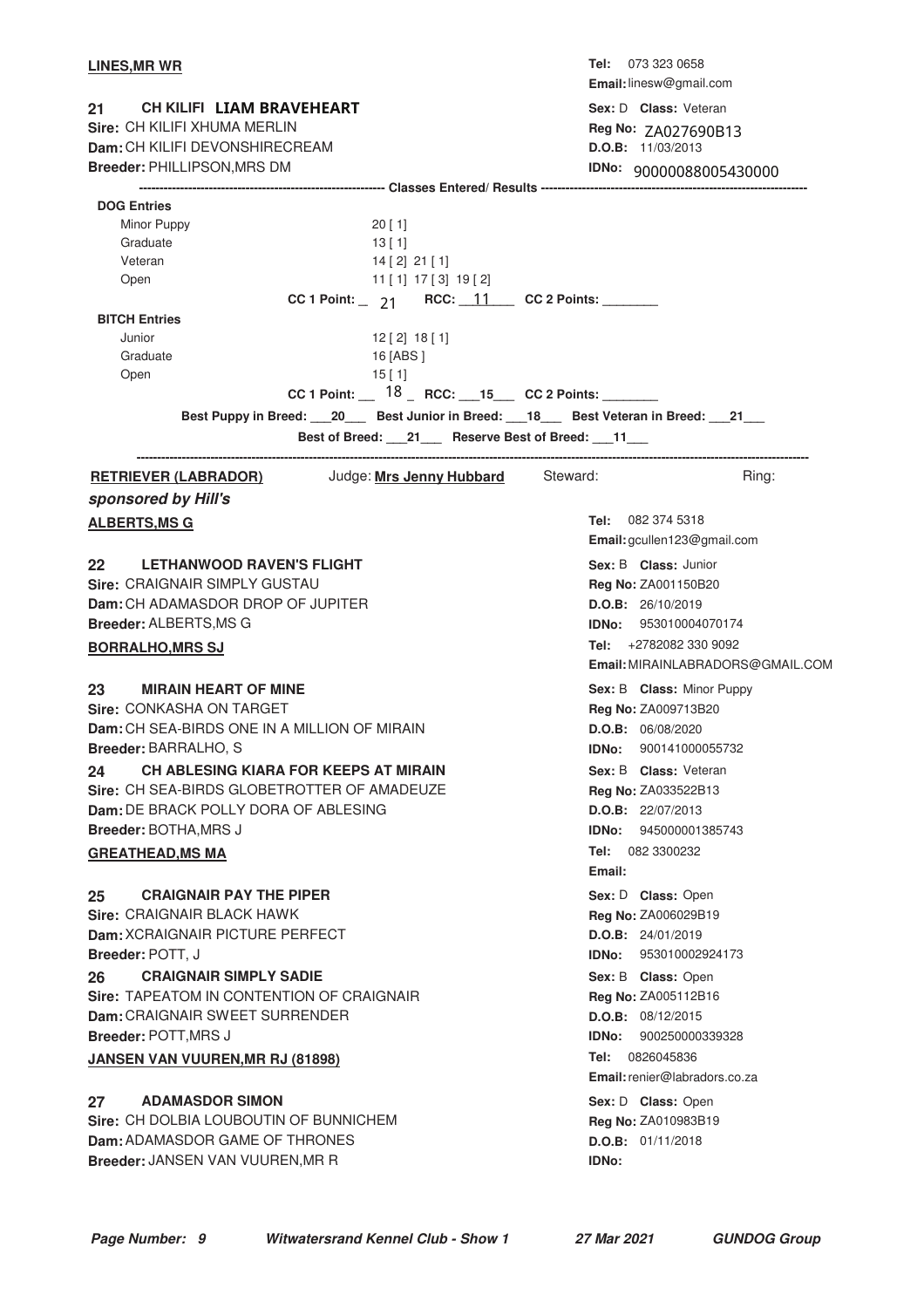#### **28 ADAMASDOR LAEVINIA CONSERVERGE ASSESS ADAMASS Open Sire:** CH ADAMASDOR ROLLS ROYCE **Dam:** ADAMASDOR MOOI MARTINA **Breeder:** JANSEN VAN VUUREN,MR R

#### **NICHOLSON, MRS MJ (1005677)**

#### **29 BERRAKAW GOLDEN SYMPHONY CONSERVING SEXEL SEXELS SOME SEX: B Class:** Junior **Sire:** CHEZENKO BEST SONG EVER

**Dam:** CH TOPTAIL'S JIN XIN TAIBI OF BERRAKAW **Breeder:** NICHOLSON,- MJ

#### **30 CH CRAIGNAIR BEYOND TH LIMIT And Sext B Class:** # Champion **Sire:** CH TAPEATOM JUST IN TIME

**Dam:** CH CRAIGNAIR DESTINED TO BE **Breeder:** POTT,MRS J

#### **ROWAN, MRS T**

### **31 CH CASIMIRO SYKSTUS OF ROWANIA Sex: D Class: Veteran**

**Sire:** CHABLAIS SABLE BLUE CARAMELO OPTIGEN A **Dam:** DOLBIA PRIDE AND JOY OPTIGEN A **Breeder:** MARSZALEK,. D

### **32 CH BUNNICHEM CHIMBORAZO OF ROWANIA Sex: D Class: # Champion Sire:** CH DOLBIA LOUBOUTIN OF BUNNICHEM **Dam:** DOLBIA JASMINUM OF BUNNICHEM **Breeder:** JANSEN VAN VUUREN,MRS A

#### **33 ROWANIA MAYA & ME 1988 Class: Junior** Sex: B Class: Junior

**Sire:** CH BUNNICHEM CHIMBORAZO OF ROWANIA **Dam:** ROWANIA BORN A LADY **Breeder:** ROWAN, THANIA

### **34 CH DIMECHE CIAO BELLA OF ROWANIA 1988 1988 Sex: B Class: # Champion**

**Sire:** CH CASIMIRO SYKSTUS OF ROWANIA **Dam:** CONKASHA PRINCESS WILLOW **Breeder:** SMANT,MR CE

### **VAN NIEKERK, MISS CF (1046735)**

#### **TAPEATOM PEGGY SUE Alternative Sexter Sexter Sexter Sexter Sexter Sexter Sexter Sexter Sexter Sexter Sexter Sexter Sexter Sexter Sexter Sexter Sexter Sexter Sexter Sexter Sexter Sexter Sexter Sexter Sexter Sexter Sexter**

**Sire: CH TAPEATOM LORDOFTHERINGS Dam:** TAPEATOM MAID TO MEASURE **Breeder:** HOWARD,MRS E

#### **VAN TONDER, M (1007408)**

#### **36 ROWANIA ECHOING KLOOFZIGHT 1988 PUPPY Sex:** D Class: Puppy

**Sire:** ABLESING SOOS DINAMIET OF INKADIEN **Dam:** DIMECHE CIAO BELLA OF ROWANIA **Breeder:** ROWAN, T

#### **37 • CLOOFZIGHT'S PROOF ME WRONG 1988 1998 Sex: D** Class: Puppy **Sire:** CH CRAIGNAIR SPECIAL TITAN AT KLOOFZIGHT

**Dam:** EAGERTRIEVE ZA WELCOME HOME AT KLOOFZIGHT **Breeder:** VAN TONDER, M

#### **38 • EAGERTRIEVE ZA L'AFFAIRE WITH KLOOFZIGHT Sex: B Class: Graduate Sire:** CRAIGNAIR SPECIAL TITAN AT KLOOFZIGHT **Dam:** HUNTMORE FLAMING FIELDS OF EAGERTRIEVE **Breeder:** VAN TONDER, M

**Sex:** B **Class: Reg No:** ZA003299B20 **D.O.B:** 26/08/2015 **IDNo: Tel: Email:** berrakawlabradors@gmail.com **Sex:** B **Class: Reg No:** ZA005117B20 **D.O.B:** 24/03/2020 **IDNo:** 933071000131441 **Tel: POTT,MRS J** 082 458 4496 **Email:**jane@tecfin.co.za **Sex:** B **Class: Reg No:** ZA010355B15 **D.O.B:** 22/04/2015 **IDNo:** 953010000514058 Tel: 083 395 0806 **Email:**thania.rowan@gmail.com **Sex:** D **Class: Reg No:** ZA001075C15 **D.O.B:** 04/09/2013 **IDNo:** 985170002579438 **Sex:** D **Class:** # Champion **Reg No:** ZA011426B17 **D.O.B:** 20/06/2017 **IDNo:** 900250000400475 **Sex:** B **Class: Reg No:** ZA004824B20 **D.O.B:** 17/02/2020 **IDNo:** 953010004477098 **Sex:** B **Class: Reg No:** ZA010411B16 **D.O.B:** 17/03/2016 **IDNo:** 900250000231515 **Tel: 0827002032 Email:** Sex: B **Class:** Puppy **Reg No:** ZA006368B20 **D.O.B:** 15/04/2020 **IDNo:** 953010004661891 Tel: 0825632935 **Email: Sex:** D **Class: Reg No:** ZA008956B20 **D.O.B:** 19/05/2020 **IDNo:** 953010004665209 **Sex:** D **Class: Reg No:** ZA009857B20 **D.O.B:** 02/06/2020 **IDNo:** 93307100006324 **Sex:** B **Class: Reg No:** ZA004454B20 **D.O.B:** 06/09/2019 **IDNo:** 933071000073873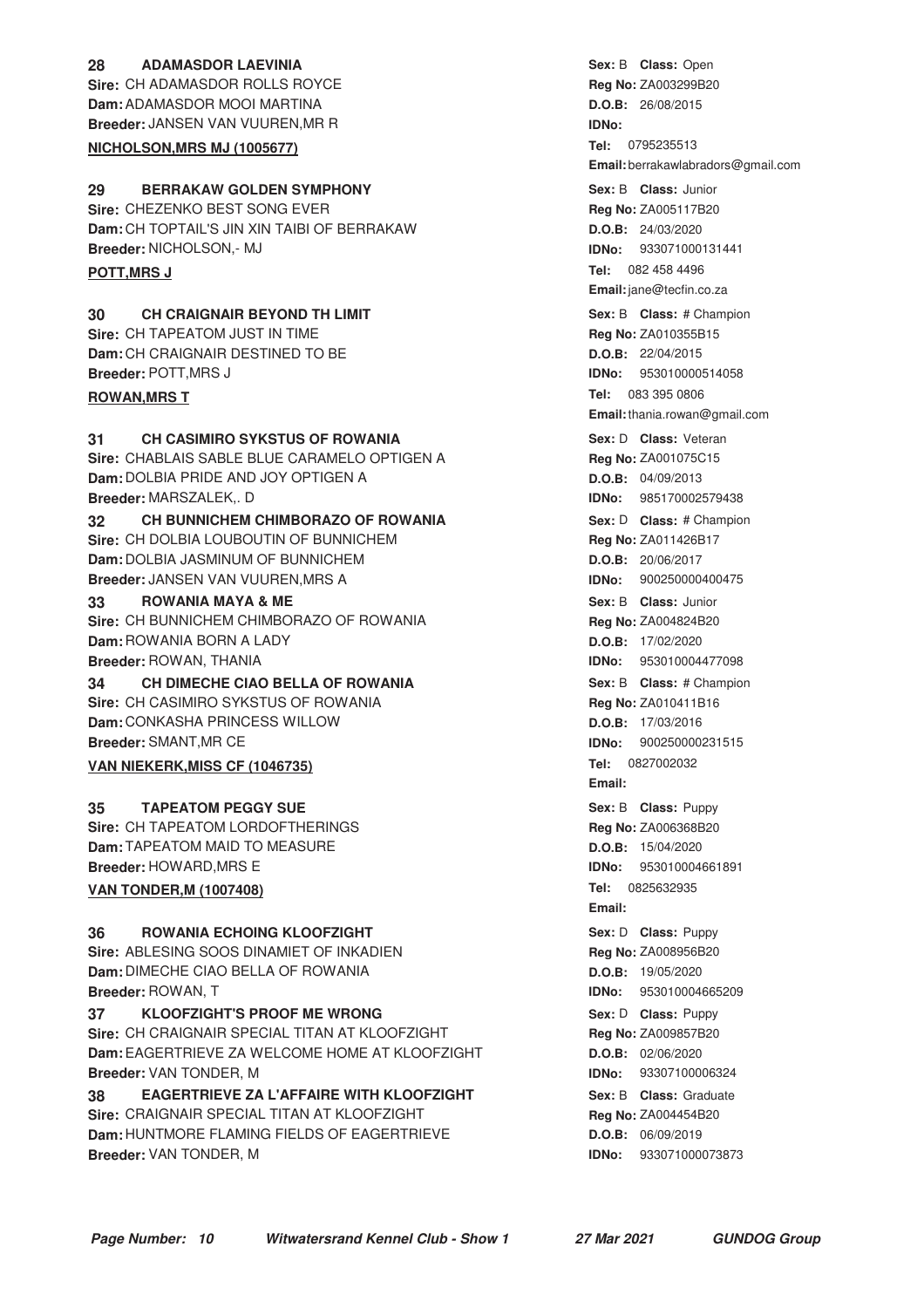#### **VAN TONDER, MRS M**

**39 CH CRAIGNAIR SPECIAL TITAN AT KLOOFZIGHT Sex: D Class: # Champion Sire:** CH CRAIGNAIR SPECIAL VINTAGE AT KLOOFZIGHT **Dam:** CRAIGNAIR SWEET SURRENDER **Breeder:** POTT, J **40 CH ROWANIA SAPPHIRE BLUE AT KLOOFZIGHT FILM SEX: B Class: # Champion Sire:** CH CASIMIRO SYKSTUS OF ROWANIA **Dam:** ROWANIA SEBRINA **Breeder:** ROWAN, T

**Tel: Email:** kloofzightlabbies@gmail.com Sex: D **Class:** # Champion **Reg No:** ZA002445B18 **D.O.B:** 31/08/2017 **IDNo:** 953010001854127 **Sex:** B **Class: Reg No:** ZA003253B18 **D.O.B:** 24/09/2017 **IDNo:** 953010002160277

**------------------------------------------------------------ Classes Entered/ Results ----------------------------------------------------------------- DOG Entries** Puppy 36 [ 1] 37 [ 2] Veteran 31 [ 1] Open 25 [ 2] 27 [ 1] CC 1 Point: \_\_\_\_27\_\_\_\_ RCC: \_\_\_\_ 31\_\_\_\_ CC 2 Points: **Champion: \_\_\_32\_\_\_** # Champion 32 [ 1] 39 [ 2] **BITCH Entries** Minor Puppy 23 [ 1] Puppy 35 [ 1] Junior 22 [ 3] 29 [ 2] 33 [ 1] Graduate 38 [ 1] Veteran 24 [ 1] Open 26 [ 1] 28 [ 2] **CC 1 Point: \_\_\_24\_\_\_ RCC: \_\_\_38\_\_\_ CC 2 Points: \_\_\_\_\_\_\_\_ Champion: \_\_\_40\_\_\_** # Champion 30 [ 1] 34 [ 1] 40 [ 1] **Best Puppy in Breed: \_\_\_36\_\_\_ Best Junior in Breed: \_\_\_33\_\_\_ Best Veteran in Breed: \_\_\_24\_\_\_ Best of Breed: \_\_\_32\_\_\_ Reserve Best of Breed: \_\_\_27\_\_\_ -------------------------------------------------------------------------------------------------------------------------------------------------------------------- SPANIEL (COCKER)** Judge: Mrs Jenny Hubbard Steward: Ring: **sponsored by Hill's Tel: Email:**johnnys@absa.co.za **DE SOUZA, MR J & SYMMS, BJC 41 CH CALYMENE MYSTIC QUARTZ OF SPANGELICUS** Sex: B Class: # Champion **Sire:** CH CALYMENE TEAL ZIRCON **Dam:** CH CALYMENE BLACK DIAMOND **Breeder:** PAMMENTER,MRS R **Sex:** B **Class: Reg No:** ZA002092B19 **D.O.B:** 11/11/2018 **IDNo:** 953010002925623 Tel: 072 246 9563 **Email:**leanidickinson@gmail.com **DICKINSON, MRS L (178834) 42 GELANI COFFEE N CREAM 12 CONSERVING SEXEL SEXEL D** Class: Graduate **Sire:** FUZBERKI PEPPER N SALT OF GELANI **Dam:** GELANI NATALA ABIGAIL **Breeder:** DICKINSON,MRS L **Sex:** D **Class: Reg No:** ZA010324B19 **D.O.B:** 07/08/2019 **IDNo: 43 GELANI IT'S ALL ABOUT THE HONEY And Account ACT ASSES A Class:** Minor Puppy **Sire:** CH FUZBERKI PEPPER 'N SALT OF GELANI **Dam:** BRAGANZA BREAKIND DAWN OF GELANI **Breeder:** DICKINSON,MRS L Sex: B **Class:** Minor Puppy **Reg No:** ZA011517B20 **D.O.B:** 19/08/2020 **IDNo: 44 BRAGANZA BREAKING DAWN OF GELANI CHANGE ASSALES ARE SEX: B Class:** Open **Sire:** CH BRASSWINDS HOT GOSSIP AT WYLAND (IIMP USA) **Dam:** BRAGANZA BRAND NEW DAY **Breeder:** BROWNING,MISS JA **Sex:** B **Class: Reg No:** ZA014373B18 **D.O.B:** 06/10/2018 **IDNo:**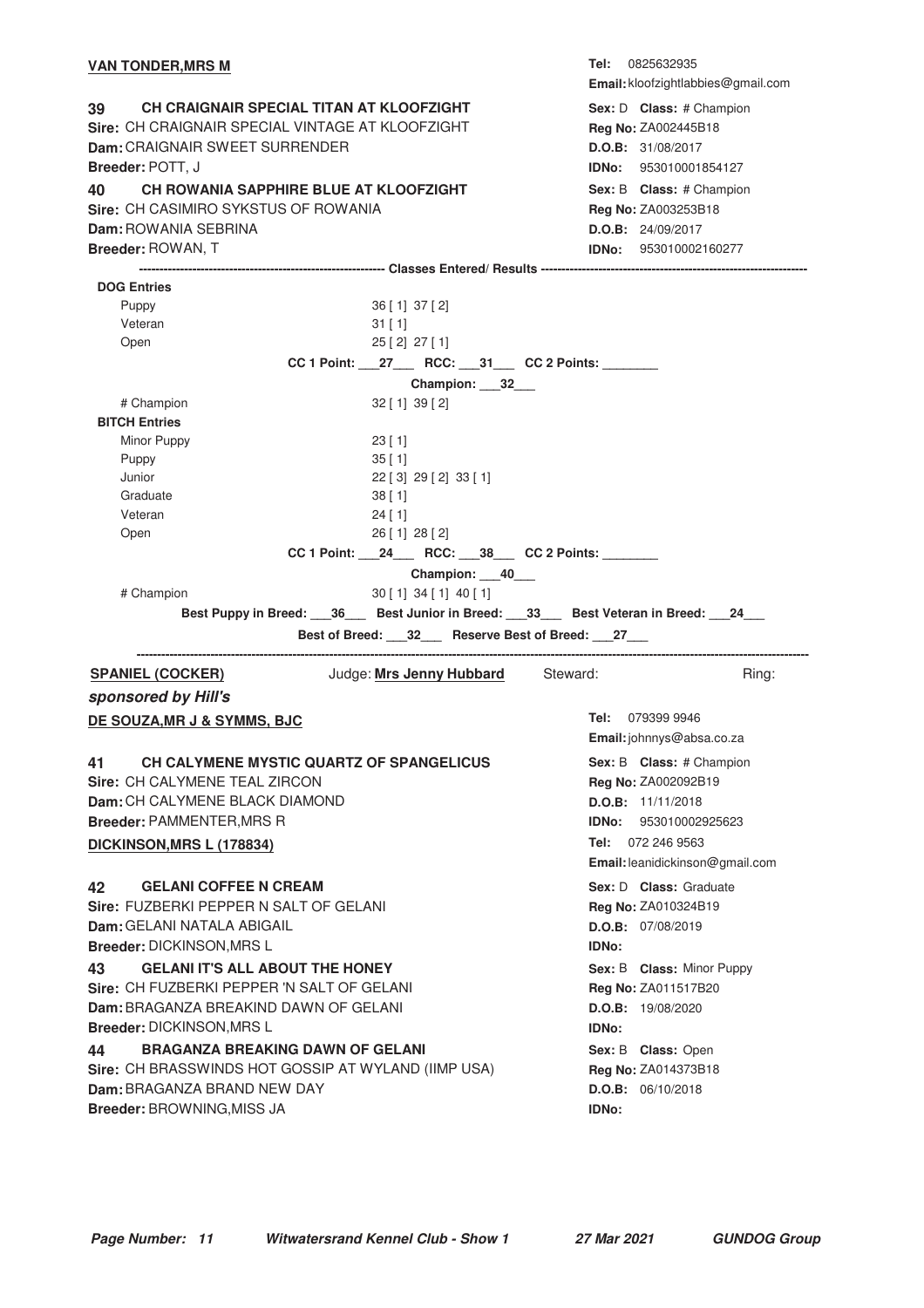| Tel: 0823358128<br><b>ESTRELA, MISS OM (1047825)</b>                           |  |
|--------------------------------------------------------------------------------|--|
| Email:                                                                         |  |
| <b>DERVELY ELOF</b><br>Sex: D Class: Graduate<br>45                            |  |
| <b>Sire: DERVELY RAINE DANCER</b><br>Reg No: ZA013676B19                       |  |
| Dam: DERVELY LULEA<br>D.O.B: 07/09/2019                                        |  |
| Breeder: EVANS, KL & EVANS, JR<br>IDNo:<br>941000024748372                     |  |
| PERIVALE LA BAYADERE<br>46<br>Sex: B Class: Open                               |  |
| Sire: CH CASSOM LEONARDO<br>Reg No: ZA011929B19                                |  |
| Dam: CH PERIVALE RAPSODY IN BLUE<br>D.O.B: 09/07/2019                          |  |
| Breeder: KIRK, P<br><b>IDNo:</b> 941000024378213                               |  |
| Tel: 083 395 0111<br><b>EVANS, MS KL &amp; RUDDLE, MRS LM</b>                  |  |
| Email: karenevans64@gmail.com                                                  |  |
| CH HARADWATER GET UP STAND UP OF DERVELY<br>47<br>Sex: D Class: # Champion     |  |
| Sire: JCH(GI) CH(PT) MARVEIL T REX<br>Reg No: ZA001003C17                      |  |
| Dam: CH(GI) HARADWATER KEEP SMILLING<br>D.O.B: 04/10/2015                      |  |
| Breeder: GONCALVES,. L&MARQUES,. M&MARQUES,. S<br><b>IDNo: 620098100851425</b> |  |
| Tel: 073 728 3788<br><b>KIRK, MISS PL (24148)</b>                              |  |
| Email: perik@jdg.co.za                                                         |  |
| <b>PERIVALE LE CORSAIRE</b><br>Sex: D Class: Graduate<br>48                    |  |
| Sire: CH CASSAOM LEANDRO<br>Reg No: ZA011928B19                                |  |
| Dam: CH PERIVALE RHAPHSODY IN BLUE<br>D.O.B: 09/07/2019                        |  |
| Breeder: KIRK,- PL<br><b>IDNo:</b> 941000024378211                             |  |
| <b>CH PERIVALE WIND WHISPER</b><br>Sex: B Class: Veteran<br>49                 |  |
| Sire: BROADLANDS BLUE STRATOS OF OCCULI<br>Reg No: ZA014329B11                 |  |
| <b>Dam:</b> CH PERIVALE BUTTERFLYKISSES<br>D.O.B: 18/06/2011                   |  |
| Breeder: KIRK, MISS PL<br><b>IDNo: 945000000991369</b>                         |  |
| Tel: 082 920 0213<br><b>RUDDLE, MRS LM</b>                                     |  |
| Email: lynne.ruddle1@gmail.com                                                 |  |
| 50<br><b>DERVELY HOLMES SPIRIT</b><br>Sex: B Class: Graduate                   |  |
| Sire: CH HARADWATER GET UP STAND UP OF DERVELY<br>Reg No: ZA009333B19          |  |
| Dam: CH DERVELY ARYAN MIST<br>D.O.B: 15/06/2019                                |  |
| Breeder: RUDDLE, MRS L<br>IDNo:                                                |  |
|                                                                                |  |
|                                                                                |  |
| <b>DOG Entries</b><br>Graduate<br>$42$ [ 1] $45$ [ 3] $48$ [ 2]                |  |

|                                   |           |                          | CC 1 Point: 42 RCC: 48 CC 2 Points:                                     |       |
|-----------------------------------|-----------|--------------------------|-------------------------------------------------------------------------|-------|
|                                   |           | Champion: 47             |                                                                         |       |
| # Champion                        | $47$ [ 1] |                          |                                                                         |       |
| <b>BITCH Entries</b>              |           |                          |                                                                         |       |
| Minor Puppy                       | 43 [2]    |                          |                                                                         |       |
| Graduate                          | $50$ [ 1] |                          |                                                                         |       |
| Veteran                           | $49$ [ 1] |                          |                                                                         |       |
| Open                              |           | 44 [ 1] 46 [ 1]          |                                                                         |       |
|                                   |           |                          | $CC 1$ Point: $44$ RCC: $43$ CC 2 Points:                               |       |
|                                   |           | Champion: 41___          |                                                                         |       |
| # Champion                        | $41$ [ 1] |                          |                                                                         |       |
|                                   |           |                          | Best Puppy in Breed: 43 Best Junior in Breed: Best Veteran in Breed: 49 |       |
|                                   |           |                          | Best of Breed: 47 Reserve Best of Breed: 42                             |       |
|                                   |           |                          |                                                                         |       |
| <b>SPANIEL (ENGLISH SPRINGER)</b> |           | Judge: Mrs Jenny Hubbard | Steward:                                                                | Ring: |
|                                   |           |                          |                                                                         |       |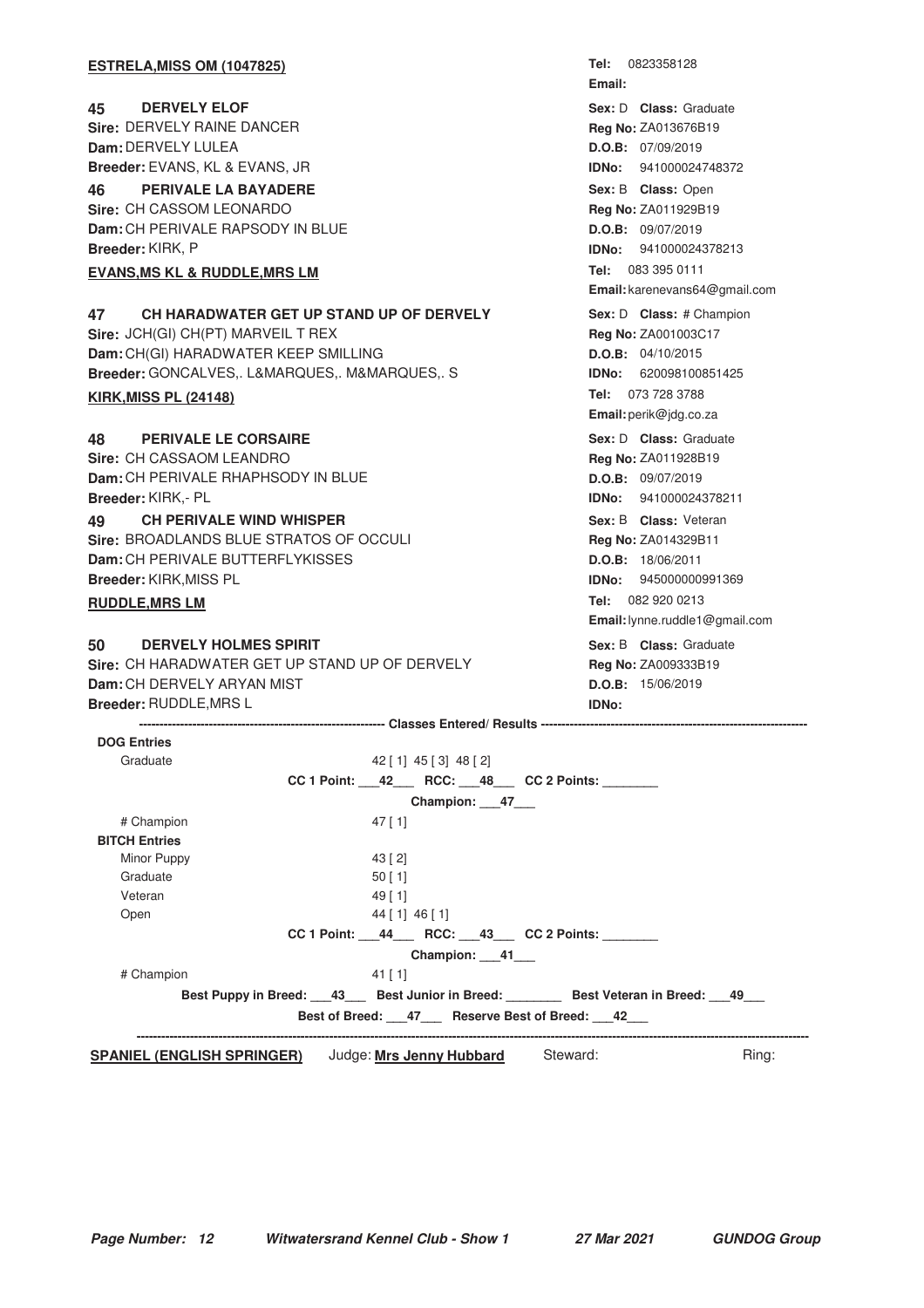| sponsored by Hill's                                                                                           |                                                   |
|---------------------------------------------------------------------------------------------------------------|---------------------------------------------------|
| <b>KRUGER, MR L (146933)</b>                                                                                  | Tel: 0615034686                                   |
|                                                                                                               | Email: wsquall@icloud.com                         |
| <b>WHITESQUALL PILLOW TALK</b><br>51                                                                          | Sex: D Class: Open                                |
| Sire: URSA MAJOR'S SAVE THE LAST DANCE AT WHITESQUALL (IMP NOR Reg No: ZA010105B18                            |                                                   |
| Dam: CH WHITESQUALL CLASSICAL                                                                                 | D.O.B: 27/05/2018                                 |
| Breeder: KRUGER, L                                                                                            | <b>IDNo:</b>                                      |
| <b>WHITESQUALL MASKUERADE</b><br>52<br>Sire: WHITESQUALL PILLOW TALK                                          | Sex: B Class: Puppy                               |
| Dam: WHITESQUALL MADISON AVENUE                                                                               | Reg No: ZA008840B20<br>D.O.B: 20/06/2020          |
| <b>Breeder: KRUGER, MRL</b>                                                                                   | <b>IDNo:</b>                                      |
| <b>POLKINGHORNE, MR TC</b>                                                                                    | Tel: 082 650 6004                                 |
|                                                                                                               | Email: craig.polkinghorne@standardbank.co.z       |
| 53<br><b>CH LORDSETT CHERRY ALEXANDER</b>                                                                     | Sex: D Class: # Champion                          |
| Sire: CARDHU AINT GOT YOU                                                                                     | <b>Reg No: ZA001041C18</b>                        |
| Dam: LORDSETT SHOW AND SHINE                                                                                  | D.O.B: 30/05/2017                                 |
| Breeder: LORDSETT KENNELS,                                                                                    | <b>IDNo:</b> 932001000600968                      |
|                                                                                                               |                                                   |
| <b>DOG Entries</b>                                                                                            |                                                   |
| Open<br>$51$ [ 1]                                                                                             |                                                   |
| Champion: 53                                                                                                  |                                                   |
| # Champion<br>53 [1]                                                                                          |                                                   |
| <b>BITCH Entries</b>                                                                                          |                                                   |
| Puppy<br>$52$ [ 1]                                                                                            |                                                   |
|                                                                                                               |                                                   |
| Best Puppy in Breed: _____52 _____ Best Junior in Breed: ____________ Best Veteran in Breed: ________         |                                                   |
| Best of Breed: 51 Reserve Best of Breed: 53                                                                   |                                                   |
|                                                                                                               |                                                   |
|                                                                                                               |                                                   |
| <b>WEIMARANER (SHORT HAIRED)</b> Judge: Mrs Jenny Hubbard Steward:                                            | Ring:                                             |
| sponsored by Hill's                                                                                           |                                                   |
| HOLLANDER, YH (85284)                                                                                         | Tel: 0722944413                                   |
|                                                                                                               | Email:                                            |
| <b>MISTYLOWLANDS ICE ICE VIRGIN</b><br>54                                                                     | Sex: D Class: Junior                              |
| Sire: VERDI SUPREMO OF THE GREY NOBLE OF MISTYLANDS                                                           | <b>Reg No: ZA007839B20</b>                        |
| Dam: MISTYLOWLANDS BONFIRE MONROE                                                                             | D.O.B: 23/03/2020<br><b>IDNo:</b> 945000001950829 |
| Breeder: HOLLANDER, YH                                                                                        | Tel: 082 375 5448                                 |
| <b>MEYBURGH, MR JL</b>                                                                                        | Email: cobusmeyburgh@gmail.com                    |
|                                                                                                               |                                                   |
| <b>CH GATEBEAUTIFUL RIVER JORDAN</b><br>55<br>Sire: M.CH, CH (SLO), CH (VDH), CH (CRO), CH (LIT), CH ASHLAREN | Sex: D Class: # Champion                          |
| Dam: CH BRIGHT CAIPIRINHA IMPERIUM STAR                                                                       | Reg No: ZA001719B17<br>D.O.B: 07/11/2016          |
| Breeder: MEYBURGH, MR JL                                                                                      | IDNo: 953010001817661                             |
| <b>WINDER, MRS LR (148436) &amp; WINDER, MS FHB (148437)</b>                                                  | Tel: 0823791962                                   |
|                                                                                                               | Email:                                            |
| <b>GATEBEAUTIFUL MOON RIVER</b><br>56                                                                         | Sex: B Class: Open                                |
| Sire: M.CH, CH (SLO), CH (VDH), CH (CRO), CH (LIT), CH ASHLAREN                                               | Reg No: ZA001714B17                               |
| Dam: CH BRIGHT CAIPIRINHA IMPERIUM STAR                                                                       | D.O.B: 07/11/2016                                 |
| Breeder: MEYBURGH, MR JL                                                                                      | <b>IDNo:</b> 953010001231051                      |
|                                                                                                               |                                                   |
| <b>DOG Entries</b>                                                                                            |                                                   |
| Junior<br>$54$ [ 1]                                                                                           |                                                   |
| CC 1 Point: __54___ RCC: _______ CC 2 Points: ______<br>Champion: 55                                          |                                                   |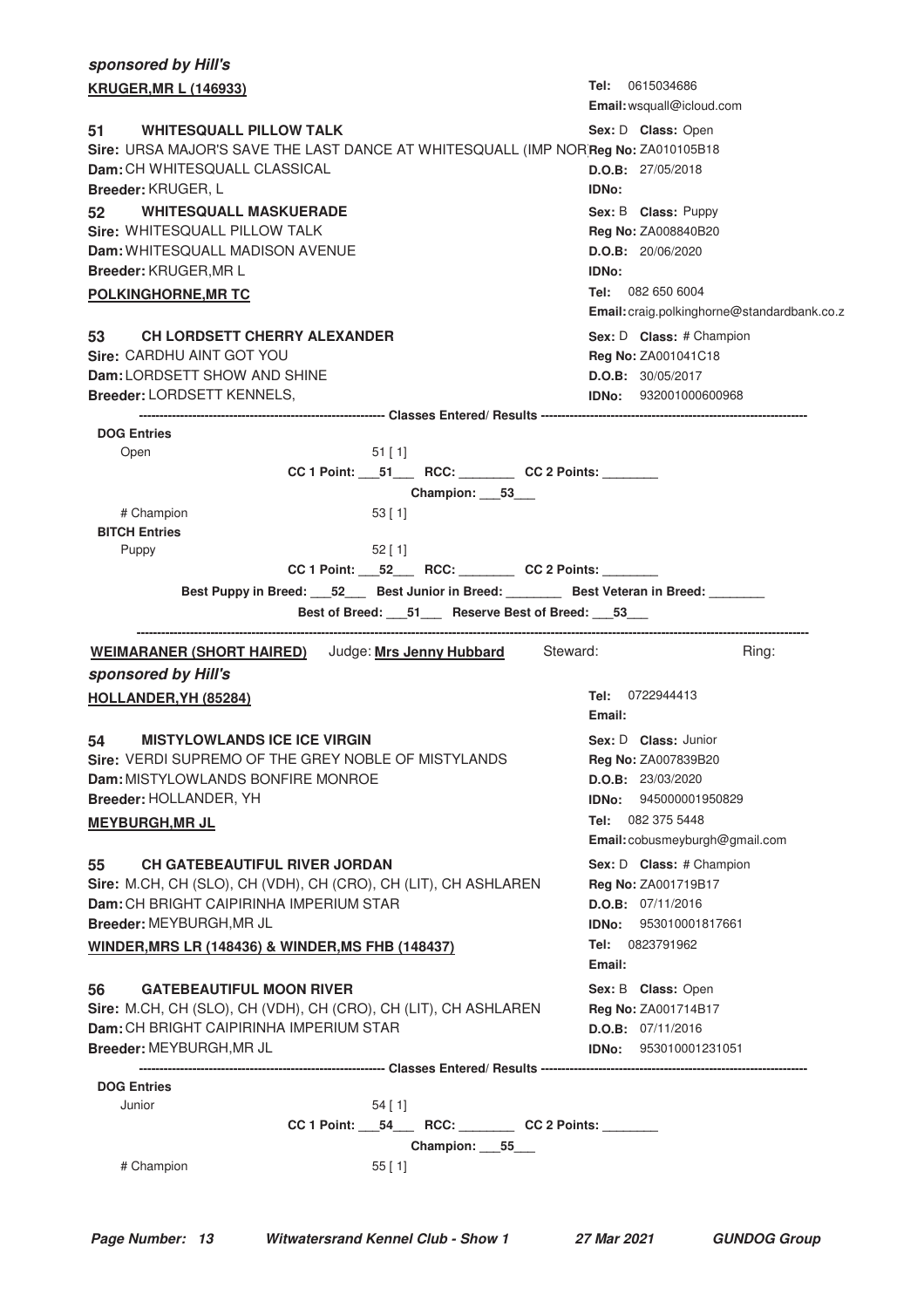#### **BITCH Entries**

Open 56 [ 1]

**CC 1 Point: \_\_\_56\_\_\_ RCC: \_\_\_\_\_\_\_\_ CC 2 Points: \_\_\_\_\_\_\_\_**

**Best Junior in Breed: \_\_\_54\_\_\_ Best Veteran in Breed: \_\_\_\_\_\_\_\_ Best of Breed: \_\_\_55\_\_\_**

**Reserve Best of Breed: \_\_\_54\_\_\_ --------------------------------------------------------------------------------------------------------------------------------------------------------------------**

# **GUNDOG Results**

#### **Judge : Mrs Jenny Hubbard**

### **Steward:**

**Ring:**

|                                   | <b>B/Puppy</b> | <b>B/Junior</b> | <b>B/Veteran</b> |
|-----------------------------------|----------------|-----------------|------------------|
| <b>GERMAN SHORTHAIRED POINTER</b> | $\overline{2}$ |                 |                  |
| <b>IRISH SETTER</b>               |                |                 |                  |
| <b>POINTER</b>                    |                |                 |                  |
| <b>RETRIEVER (FLAT COATED)</b>    |                |                 |                  |
| <b>RETRIEVER (GOLDEN)</b>         | 20             | 18              | 21               |
| <b>RETRIEVER (LABRADOR)</b>       | 36             | 33              | 24               |
| <b>SPANIEL (COCKER)</b>           | 43             |                 | 49               |
| <b>SPANIEL (ENGLISH SPRINGER)</b> | 52             |                 |                  |
| <b>WEIMARANER (SHORT HAIRED)</b>  |                | 54              |                  |
|                                   |                |                 |                  |

#### **Best Puppy in Group**

| First                        | Breed: | <b>GERMAN SHORTHAIRED POINTER</b> | No: 2  |
|------------------------------|--------|-----------------------------------|--------|
| Second                       | Breed: | SPANIEL (ENGLISH SPRINGER)        | No: 52 |
| <b>Third</b>                 | Breed: | RETRIEVER (GOLDEN)                | No: 20 |
| Fourth                       | Breed: | SPANIEL (COCKER)                  | No: 43 |
| <b>Best Junior in Group</b>  |        |                                   |        |
| First                        | Breed: | RETRIEVER (LABRADOR)              | No: 33 |
| Second                       | Breed: | WEIMARANER (SHORT HAIRED)         | No: 54 |
| <b>Third</b>                 | Breed: | RETRIEVER (GOLDEN)                | No: 18 |
| Fourth                       | Breed: |                                   | No:    |
| <b>Best Veteran in Group</b> |        |                                   |        |
| First                        | Breed: | RETRIEVER (GOLDEN)                | No: 21 |
| Second                       | Breed: | RETRIEVER (LABRADOR)              | No: 24 |
| <b>Third</b>                 | Breed: | SPANIEL (COCKER)                  | No: 49 |
| Fourth                       | Breed: |                                   | No:    |
|                              |        |                                   |        |

# **GUNDOG Results**

| Judge: Mrs Jenny Hubbard   |                |
|----------------------------|----------------|
| Steward:                   |                |
| Ring:                      |                |
|                            | <b>B/Breed</b> |
| GERMAN SHORTHAIRED POINTER | $\mathbf{2}$   |
| <b>IRISH SETTER</b>        |                |
| <b>POINTER</b>             |                |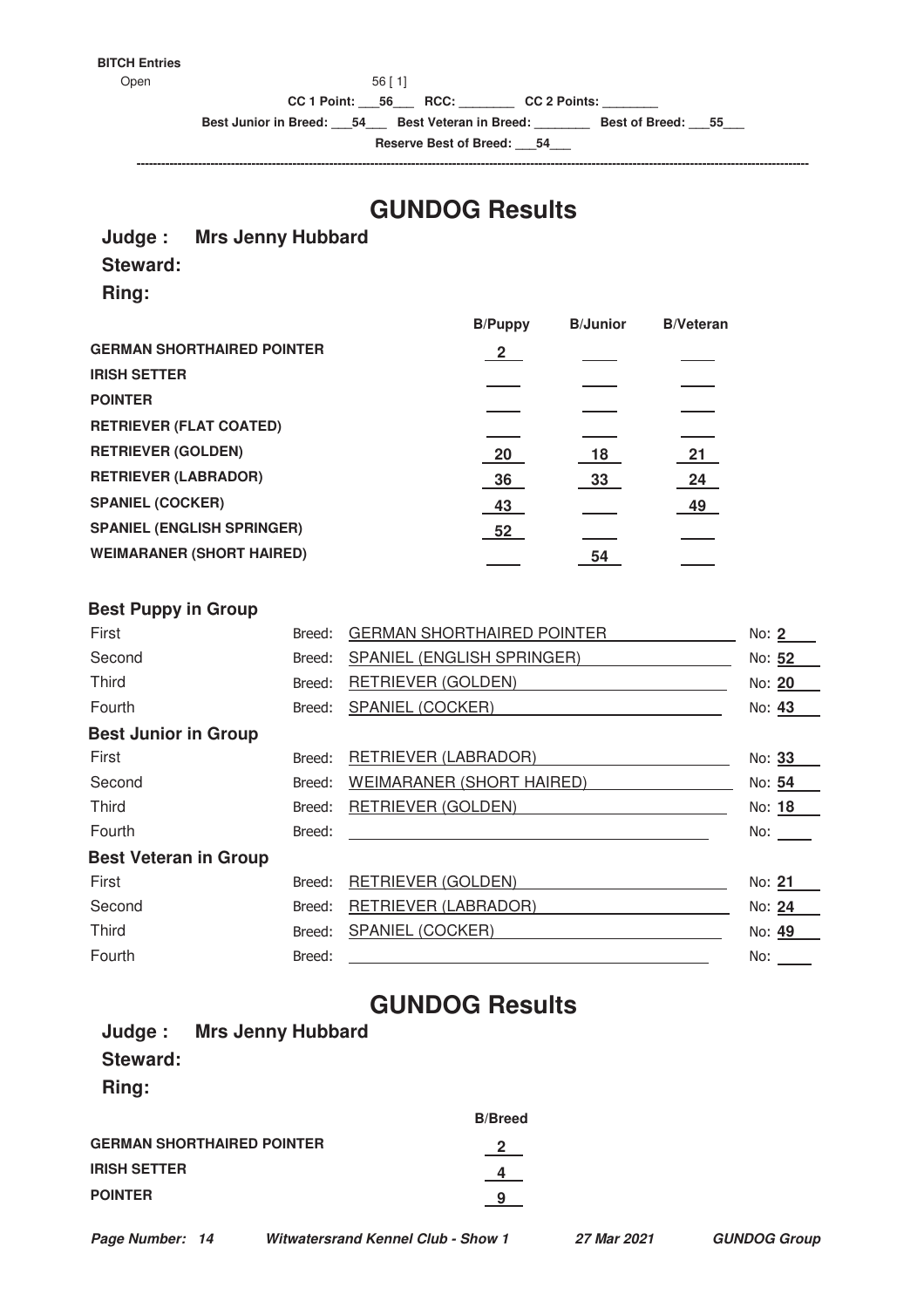| <b>RETRIEVER (FLAT COATED)</b>    | 10 |
|-----------------------------------|----|
| <b>RETRIEVER (GOLDEN)</b>         | 21 |
| <b>RETRIEVER (LABRADOR)</b>       | 32 |
| <b>SPANIEL (COCKER)</b>           | 47 |
| <b>SPANIEL (ENGLISH SPRINGER)</b> | 51 |
| <b>WEIMARANER (SHORT HAIRED)</b>  | 55 |

### **Best in Group**

| First        | Breed: POINTER                    | No: 9         |  |
|--------------|-----------------------------------|---------------|--|
| Second       | Breed: WEIMARANER (SHORT HAIRED)  | No: 55        |  |
| <b>Third</b> | Breed: SPANIEL (ENGLISH SPRINGER) | No: <b>51</b> |  |
| Fourth       | Breed: RETRIEVER (LABRADOR)       | No: <b>32</b> |  |

# **GUNDOG Results**

|              | Judge: Mrs Jenny Hubbard |
|--------------|--------------------------|
| Steward:     |                          |
| <b>Ring:</b> |                          |

|                                   | <b>B/BAby Pup</b> |
|-----------------------------------|-------------------|
| <b>GERMAN SHORTHAIRED POINTER</b> |                   |
| <b>IRISH SETTER</b>               |                   |
| <b>POINTER</b>                    |                   |
| <b>RETRIEVER (FLAT COATED)</b>    |                   |
| <b>RETRIEVER (GOLDEN)</b>         |                   |
| <b>RETRIEVER (LABRADOR)</b>       |                   |
| <b>SPANIEL (COCKER)</b>           |                   |
| <b>SPANIEL (ENGLISH SPRINGER)</b> |                   |
| <b>WEIMARANER (SHORT HAIRED)</b>  |                   |
|                                   |                   |

### **Best Baby Puppy in Group**

| First  | Breed: | No: |
|--------|--------|-----|
| Second | Breed: | No: |
| Third  | Breed: | No: |
| Fourth | Breed: | No: |

# **HERDING Group**

## **sponsored by Hill's**

## **Judge: Ms Renee Fourie**

| <b>AUSTRALIAN SHEPHERD</b>            | Ms Renee Fourie | 11             |
|---------------------------------------|-----------------|----------------|
| <b>BEARDED COLLIE</b>                 | Ms Renee Fourie | 5              |
| <b>BELGIAN SHEPHERD (GROENENDAEL)</b> | Ms Renee Fourie | $\overline{2}$ |
| <b>BELGIAN SHEPHERD (TERVUEREN)</b>   | Ms Renee Fourie | 3              |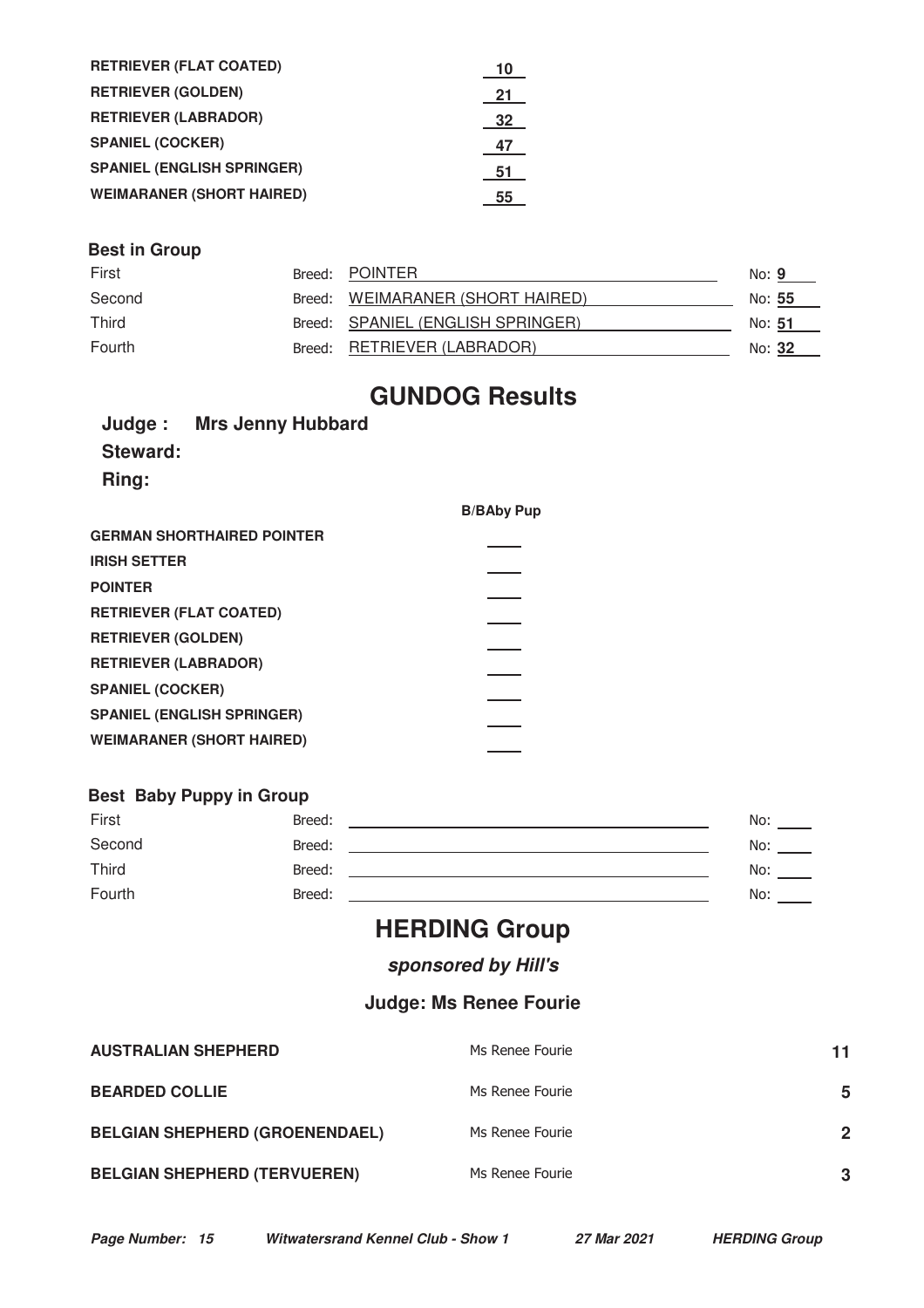|                               | <b>Group Total</b> | 54 |
|-------------------------------|--------------------|----|
| <b>WHITE SWISS SHEPHERD</b>   | Ms Renee Fourie    | 5  |
| <b>WELSH CORGI (PEMBROKE)</b> | Ms Renee Fourie    | 14 |
| <b>SHETLAND SHEEPDOG</b>      | Ms Renee Fourie    | 5  |
| <b>SAMOYED</b>                | Ms Renee Fourie    |    |
| <b>COLLIE (ROUGH)</b>         | Ms Renee Fourie    | 3  |
| <b>BORDER COLLIE</b>          | Ms Renee Fourie    | 5  |

|                                                                                                      | arvap rotar                                     |  |
|------------------------------------------------------------------------------------------------------|-------------------------------------------------|--|
| <b>AUSTRALIAN SHEPHERD</b><br>Judge: Ms Renee Fourie                                                 | Steward:<br>Ring:                               |  |
| sponsored by Hill's                                                                                  |                                                 |  |
| DE WET, MS C                                                                                         | Tel:                                            |  |
|                                                                                                      | Email:                                          |  |
| <b>MISTY ISLE ROCK N RYE</b><br>58                                                                   | Sex: D Class: Puppy                             |  |
| Sire: CH VILLANYDA HANDSOME ICE BEAR OF AROHAHILLS                                                   | Reg No: ZA009027B20                             |  |
| Dam: CH MYSTICLIGHT SIMPLY THE BEST                                                                  | D.O.B: 30/03/2020                               |  |
| Breeder: DE WET, CASSANDRA                                                                           | IDNo: 933071000134254                           |  |
| <b>MISTY ISLE CREAM OF BARLEY</b><br>59                                                              | Sex: B Class: Puppy                             |  |
| Sire: CH VILLANYDA HANDSOME ICE BEAR OF AROHAHILLS                                                   | Reg No: ZA009026B20                             |  |
| Dam: CH MYSTIC LIGHT SIMPLY THE BEST                                                                 | D.O.B: 30/03/2020                               |  |
| <b>Breeder: DE WET, MS C</b>                                                                         | 933071000134251<br>IDNo:                        |  |
| <b>JACKSON, MISS MC (179994)</b>                                                                     | Tel: 071461 4578                                |  |
|                                                                                                      | Email: brejen@worldonline.co.za                 |  |
| CH STAVROS MADAM BUTTERFLY FOR BREJEN<br>60                                                          | Sex: B Class: Veteran                           |  |
| Sire: CH ROSEMERE I'M A FIREFLY FOR STAVROS                                                          | Reg No: ZA037289B13                             |  |
| Dam: STAVROS LUV TOO WIN                                                                             | D.O.B: 13/04/2013                               |  |
| Breeder: GRAY, MRS JJ                                                                                | <b>IDNo: 4C3E4E7741</b>                         |  |
| <b>KRUGER, MR WS</b>                                                                                 | Tel: 071 6034 534                               |  |
|                                                                                                      | Email: willemskruger@gmail.com                  |  |
| CH STONE RIDGE LONG LIVE COWBOYS AT CHARISMA<br>61                                                   | Sex: D Class: # Champion                        |  |
| Sire: CH STONE RIDGE INVERNESS SENSATIONAL                                                           | Reg No: ZA001036C18                             |  |
| Dam: STONE RIDGE WATCHING AIRPLANES                                                                  | D.O.B: 27/10/2014                               |  |
| Breeder: CANNON, CT & TRIPP, M                                                                       | <b>IDNo:</b><br>Tel: 0827853369                 |  |
| <b>NEZAR, MR CWH (1031821)</b>                                                                       | Email: proaccsa31823@outlook.com                |  |
|                                                                                                      |                                                 |  |
| <b>CH VILLANYDA HANDSOME ICE BEAR OF AROHA HILLS</b><br>62<br>Sire: CH COPPERRIDGES FIRE N BAYOULAND | Sex: D Class: # Champion<br>Reg No: ZA001082C18 |  |
| Dam: CH HAUTE COUTUREBLUE FOR VILLANYDA                                                              | D.O.B: 30/04/2017                               |  |
| Breeder: IGLESIAS, MR D                                                                              | IDNo:<br>981098106168721                        |  |
| <b>AROHAHILLS THE FIRE INSIDE</b><br>63                                                              | Sex: D Class: * Baby Puppy                      |  |
| Sire: CH VILLANYDA HANDSOME ICE BEAR OF AROHAHILLS                                                   | Reg No: ZA003712B21                             |  |
| Dam: CH VILLANYDA DADDY'S GIRL OF AROHA HILLS                                                        | D.O.B: 17/10/2020                               |  |
| <b>Breeder: NEZAR, MR CWH</b>                                                                        | 985113000846119<br>IDNo:                        |  |
| <b>AROHAHILLS FIRST LANDING</b><br>64                                                                | Sex: D Class: Open                              |  |
| Sire: CH MYSTICLIGHT DOUBLE O' SEVEN OF MACKLAND                                                     | Reg No: ZA006057B19                             |  |
| Dam: CH VILLANYDA BLUES ON THE BAYOU OF AROHAHILLS                                                   | D.O.B: 16/02/2019                               |  |
| Breeder: NEZAR, MR CWH                                                                               | <b>IDNo:</b><br>956000010858630                 |  |
| CH MYSTICLIGHT DOUBLE 'O SEVEN OF MACKLAND<br>57                                                     | Sex: D Class: # Champion                        |  |
| Sire: GCH CH CROFTON FAT CHANCE                                                                      | Reg No: ZA006594B16                             |  |
| Dam: CH MYSTICLIGHT U GOTTA LOVE ME                                                                  | D.O.B: 17/01/2016                               |  |
| Breeder: COLBORNE, MRS AM                                                                            | 953010001033234<br>IDNo:                        |  |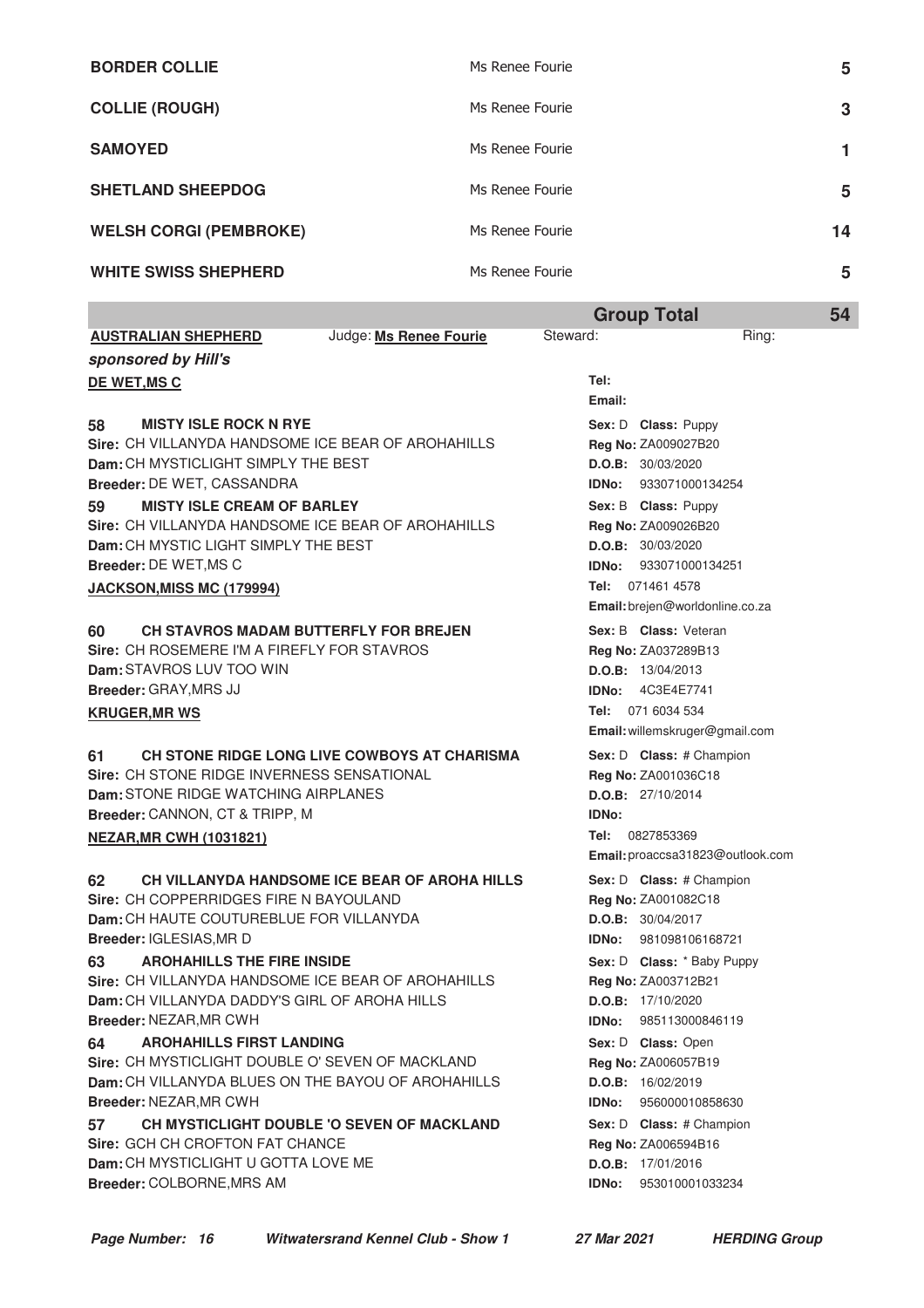**65** CH VILLANYDA BLUES ON THE BAYOU OF AROHA HILLS Sex: B Class: # Champion **Sire: CH BAYOULAND ICE MASTER VILLANDYA Dam:** CH EVERY WORD YOU SAY DES CHEMIS CATHARES **Breeder:** IGLESIA,MR D **Sex:** B **Class: Reg No:** ZA001129C18 **D.O.B:** 15/03/2016 **IDNo:** 981098106309494 **66** AROAHILLS THE STARS ALIGNED FOR ME **And Solution Sex: B** Class: \* Baby Puppy **Sire:** CH VILANYDA HANDSOME ICE BEAR OF AROHA-HILLS **Dam:** CH VILANYDA SUPER BOWL OF AROHAHILLS **Breeder:** NEZAR,MR CWH Sex: B **Class:** \* Baby Puppy **Reg No:** ZA003702B21 **D.O.B:** 27/10/2020 **IDNo:** 985113004235573 **Tel: Email: SCHULTZ, GC 67** CHARISMA TALKISCHEAP MONEYBUYSWHSKY MALL MARE Sex: D Class: Minor Puppy **Sire:** CH SOLBAKKEN STRIKING COMET **Dam:** CH CHARISMA RED ALERT **Breeder:** SCHULTZ,MR GC Sex: D **Class:** Minor Puppy **Reg No:** ZA003885B21 **D.O.B:** 25/07/2020 **IDNo: ------------------------------------------------------------ Classes Entered/ Results ----------------------------------------------------------------- DOG Entries** Minor Puppy 67 [ 1] Puppy 58 [ 1] Open 64 [ 1] \* Baby Puppy 63 [ 1] **CC 1 Point: \_\_\_58\_\_\_ RCC: \_\_\_67\_\_\_ CC 2 Points: \_\_\_\_\_\_\_\_ Champion: \_\_\_61\_\_\_** # Champion 57 [ 3] 61 [ 1] 62 [ 2] **BITCH Entries** Puppy 59 [ 1] Veteran 60 [ 1] \* Baby Puppy 66 [ 1] **CC 1 Point: \_\_\_59\_\_\_ RCC: \_\_\_60\_\_\_ CC 2 Points: \_\_\_\_\_\_\_\_ Champion: \_\_\_\_\_\_\_\_** # Champion 65 [ABS ] Best Puppy in Breed: **58** Best Junior in Breed: **Best Veteran in Breed:** 60 Best of Breed: \_\_\_61\_\_\_\_ Reserve Best of Breed: \_\_\_62\_\_\_ Best of Baby Puppy in Breed: \_\_\_63\_\_\_ **--------------------------------------------------------------------------------------------------------------------------------------------------------------------**

#### **BEARDED COLLIE SEARDED COLLIE** Judge: **Ms Renee Fourie** Steward: Ring: **sponsored by Hill's ASHTON, MRS EJ**

#### **69** CH ALISTAIR'S RENAISSANCE AT ASHVALE **And Sexel Sex: D** Class: Veteran

**Sire:** SE UCH BEASTLY'S LANCELOT DU LAC **Dam:** SE UCH NO UCH FI UCH ALISTAIR'S LADY MARMALADE **Breeder:** ANDERSSON,. J&ANDERSSON LONNER,. N

#### **ASHVALE OVATION TO** ASHVALE OVATION **ASHVALE OVATION**

**Sire:** CH SCOTTSDALE WHO'S WHO **Dam:** ASHVALE STRAWBERRY MOON **Breeder:** ASHTON,MRS EJ

#### **68 DU VENTOUX BAROQUE CONSERVING SEXEL SEXEL SOME SEX: D Class: Open**

**Sire:** ASHVALE ECLIPSE **Dam:** CH NONESUCH MARDI GRAS AT DU VENTOUX **Breeder:** ALBERTS,MR V

#### **T1 MINER'S LAKE OAKLEY OF ASHVALE** *MILLE MINER'S LAKE OAKLEY OF ASHVALE* **Sire:** JAMIL DE CHESTER D CH

**Dam:** ALLISTAIR'S TEMPTATION **Breeder:** GLESKE-NITZSCHE, K & NITZSCHE, R **Email:** eileen.ashton@vodamail.co.za **Sex:** D **Class:**

Tel: 082 551 5282

**Reg No:** ZA001009C15 **D.O.B:** 03/01/2014 **IDNo:** 752098100659824 **Reg No:** ZA011501B20 **D.O.B:** 31/07/2020 **IDNo:** 933071000144343 Sex: D **Class:** Open **Reg No:** ZA013788B19 **D.O.B:** 25/09/2019 **IDNo:** 945000002184333 **Sex:** B **Class: Reg No:** ZA001184C19 **D.O.B:** 17/07/2019 **IDNo:** 276098106837451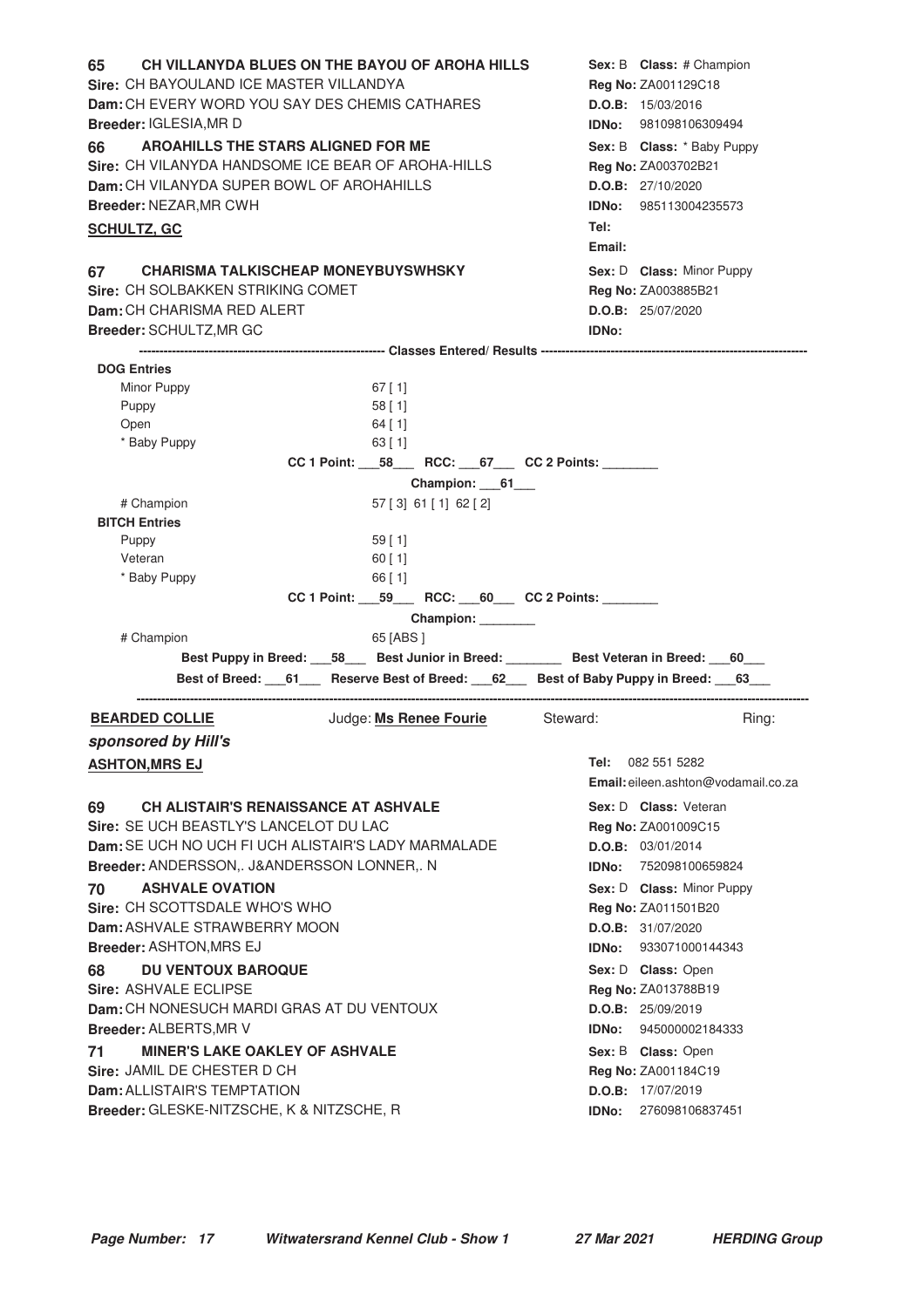| <u>FURK,MESDAME K &amp; ASHTON,MESDAME E</u>                                                   | 0827079728<br>Tel:                                |
|------------------------------------------------------------------------------------------------|---------------------------------------------------|
|                                                                                                | Email: beardedcollies@iafrica.com                 |
| 72<br><b>CH SCOTTSDALE WHO'S WHO</b>                                                           | Sex: D Class: # Champion                          |
| Sire: CH LA-FAJA'S KING LUM BI NI<br>Dam: CH SCOTTSDALE TOUCH OF GRAY                          | Reg No: ZA001073C18                               |
| Breeder: LANGHORST- DE HAAN, S                                                                 | D.O.B: 30/08/2016<br><b>IDNo: 276097202512095</b> |
|                                                                                                |                                                   |
| <b>DOG Entries</b>                                                                             |                                                   |
| Minor Puppy<br>70 [ 1]                                                                         |                                                   |
| Veteran<br>$69$ [ 1]                                                                           |                                                   |
| Open<br>$68$ [ 1]                                                                              |                                                   |
| CC 1 Point: 68 RCC: 69 CC 2 Points:                                                            |                                                   |
| Champion: 72___                                                                                |                                                   |
| # Champion<br>$72$ [ 1]<br><b>BITCH Entries</b>                                                |                                                   |
| Open<br>$71$ [ 1]                                                                              |                                                   |
| CC 1 Point: __71___ RCC: _______ CC 2 Points: ______                                           |                                                   |
| Best Puppy in Breed: ___70____ Best Junior in Breed: _________ Best Veteran in Breed: ___69___ |                                                   |
| Best of Breed: 68_ Reserve Best of Breed: 69_                                                  |                                                   |
|                                                                                                |                                                   |
| Judge: Ms Renee Fourie Steward:<br><b>BELGIAN SHEPHERD</b>                                     | Ring:                                             |
| sponsored by Hill's                                                                            |                                                   |
| VAN STADEN, MRS AW (129759)                                                                    | 083 408 1659<br>Tel:                              |
|                                                                                                | Email: malonowa.kennels@gmail.com                 |
| 73<br><b>MALONOWA FLIGHT OF FENIX</b>                                                          | Sex: D Class: Graduate                            |
| Sire: ZOLTAR DU CHEMIN DES SORCIERES OF MALONOWA (IMP HUN)                                     | Reg No: ZA014099B19                               |
| Dam: CH SANTUGENE TENGIWE OF MALONOWA                                                          | D.O.B: 22/09/2019                                 |
| Breeder: VAN STADEN, MR AW                                                                     | <b>IDNo: 956000011123612</b>                      |
| DELATRO A STAR IS BORN FOR MALONOWA<br>74 —                                                    | Sex: B Class: Graduate                            |
| Sire: CH MALONOWA ARROW AND SONG                                                               | <b>Reg No: ZA007387B19</b>                        |
| <b>Dam:</b> CH DELRATO KINTY                                                                   | D.O.B: 17/04/2019                                 |
| Breeder: VAN RIJSWIJK, JG                                                                      | <b>IDNo:</b> 93307100089224                       |
|                                                                                                |                                                   |
| <b>DOG Entries</b>                                                                             |                                                   |
| Graduate<br>73 [ 1]<br>CC 1 Point: 73 RCC: CC 2 Points:                                        |                                                   |
| <b>BITCH Entries</b>                                                                           |                                                   |
| Graduate<br>74 [ 1]                                                                            |                                                   |
| CC 1 Point: 74 RCC: CC 2 Points:                                                               |                                                   |
| Best Junior in Breed: Best Veteran in Breed: Best of Breed: 73                                 |                                                   |
| Reserve Best of Breed: ___74___                                                                |                                                   |
|                                                                                                |                                                   |
| <b>BELGIAN SHEPHERD (TERVUERENJudge: Ms Renee Fourie</b><br>Steward:                           | Ring:                                             |
| sponsored by Hill's                                                                            |                                                   |
| <b>VAN RIJSWIJK, MR JG</b>                                                                     | Tel: 082770 5437                                  |
|                                                                                                | Email: delatro@mweb.co.za                         |
| 75<br><b>OLGA SEABREEZE OF DELATRO</b>                                                         | Sex: B Class: Open                                |
| Sire: CH DELRATO UWE                                                                           | <b>Reg No: ZA005501B19</b>                        |
| Dam: HURKULUS ANWEN BERNEEN                                                                    | D.O.B: 25/01/2019                                 |
| Breeder: VAN RIJSWIJK, JG                                                                      | <b>IDNo:</b>                                      |
| <b>VAN STADEN, MRS AW (129759)</b>                                                             | 083 408 1659<br>Tel:                              |
|                                                                                                | Email: malonowa.kennels@gmail.com                 |
| 76<br><b>MALONOWA GOD OF WINTER SOLSTICE</b>                                                   | Sex: D Class: Puppy                               |
| Sire: CH ZOLTAR DU CHEMIN DES SORCIERES                                                        | Reg No: ZA009427B20                               |
| Dam: CH MALONOWA BECCA                                                                         | D.O.B: 21/06/2020                                 |
| Breeder: VAN STADEN, MRS AW                                                                    | <b>IDNo:</b> 900113002461632                      |
|                                                                                                |                                                   |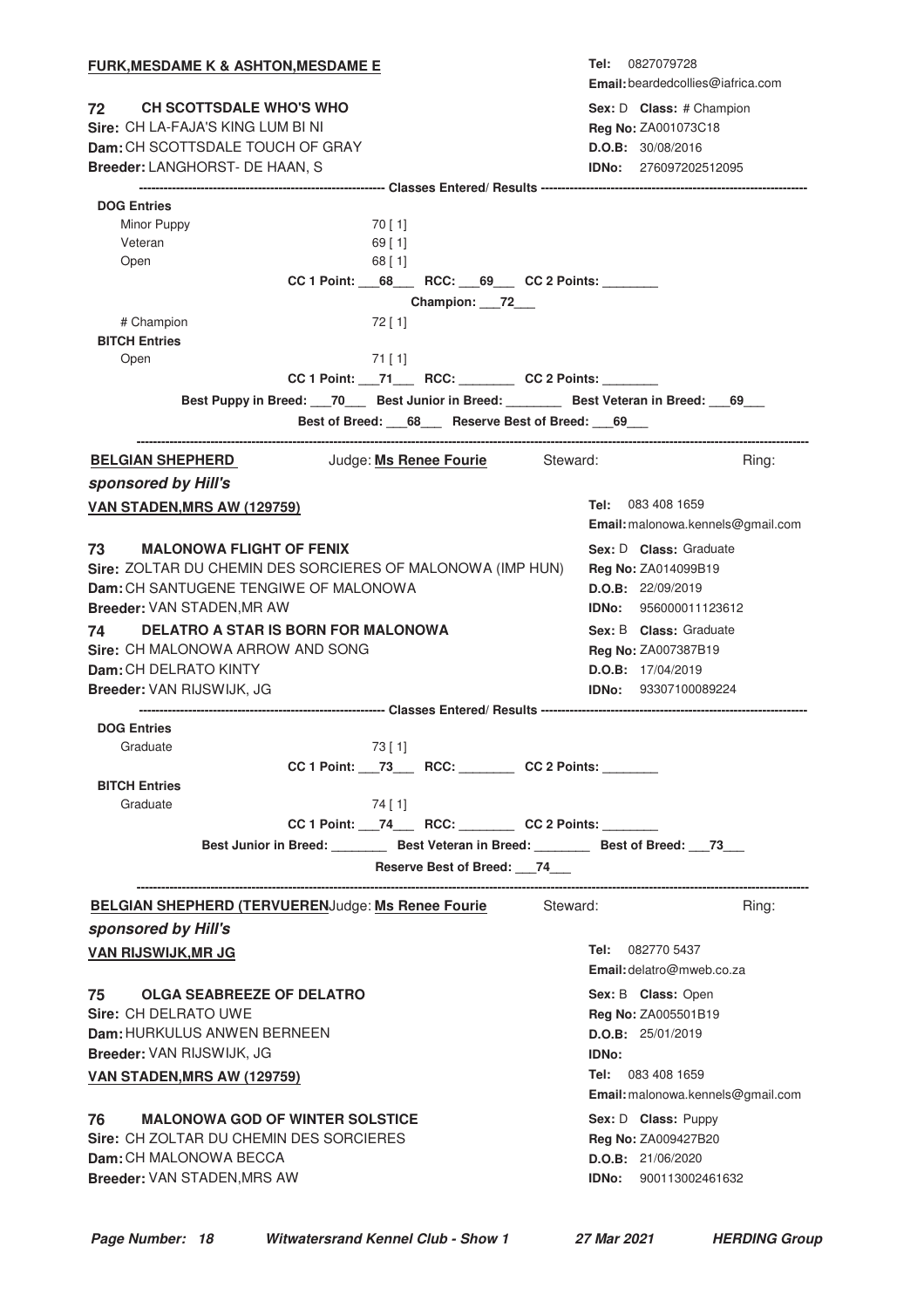| Sire: CH ZOLTAR DU CHEMIN DES SORCIERES OF MALONOWA<br>Dam: CH MALONOWA BECCA<br><b>Breeder: VAN STADEN, MRS AW</b><br><b>DOG Entries</b><br>76 [ 1]<br>Puppy<br>CC 1 Point: 76 RCC: CC 2 Points:<br><b>BITCH Entries</b><br>Puppy<br>$77$ [ 1]<br>Open<br>$75$ [ 1]<br>CC 1 Point: 75 RCC: 77 CC 2 Points:<br>Best Puppy in Breed: 76 Best Junior in Breed: Best Veteran in Breed: ______<br>Best of Breed: 75_ Reserve Best of Breed: 76_<br>Judge: <b>Ms Renee Fourie</b> Steward:<br><b>BORDER COLLIE</b><br>sponsored by Hill's<br><b>HOPKINS, MRS LD</b><br>78 —<br><b>CH LYNCOL INTERPRIMOS</b><br>Sire: CH VENRON SENDEM TOTH LZ OF LYNCOL<br>Dam: CH VENRON ADDICTED T YOU OF LYNCOL<br><b>Breeder: HOPKINS, MRS LD</b><br><b>JUCKES, MR RD &amp; JUCKES, MRS VG</b><br>79 —<br><b>VENRON RUM SWIZZLE</b><br>Sire: CH JOLLYPAWS ROYAL PAYBACK TO VENRON<br>Dam: CH VENRON MORETTA<br>Breeder: JUCKES, MR & JUCKES, MRS<br><b>VENRON SILVER BLADE JM</b><br>80<br>Sire: CH STEADFAST THAT OL BLACK MAGIC ET<br>Dam: CH VENRON LADY GALADRIEL<br>Breeder: JUCKES, MR & JUCKES, MRS<br><b>CH VENRON MONARCH OF GLEN</b><br>81 — | Reg No: ZA009430B20<br>D.O.B: 21/06/2020<br><b>IDNo:</b> 900113002461630 |       |
|---------------------------------------------------------------------------------------------------------------------------------------------------------------------------------------------------------------------------------------------------------------------------------------------------------------------------------------------------------------------------------------------------------------------------------------------------------------------------------------------------------------------------------------------------------------------------------------------------------------------------------------------------------------------------------------------------------------------------------------------------------------------------------------------------------------------------------------------------------------------------------------------------------------------------------------------------------------------------------------------------------------------------------------------------------------------------------------------------------------------------------------|--------------------------------------------------------------------------|-------|
|                                                                                                                                                                                                                                                                                                                                                                                                                                                                                                                                                                                                                                                                                                                                                                                                                                                                                                                                                                                                                                                                                                                                       |                                                                          |       |
|                                                                                                                                                                                                                                                                                                                                                                                                                                                                                                                                                                                                                                                                                                                                                                                                                                                                                                                                                                                                                                                                                                                                       |                                                                          |       |
|                                                                                                                                                                                                                                                                                                                                                                                                                                                                                                                                                                                                                                                                                                                                                                                                                                                                                                                                                                                                                                                                                                                                       |                                                                          |       |
|                                                                                                                                                                                                                                                                                                                                                                                                                                                                                                                                                                                                                                                                                                                                                                                                                                                                                                                                                                                                                                                                                                                                       |                                                                          |       |
|                                                                                                                                                                                                                                                                                                                                                                                                                                                                                                                                                                                                                                                                                                                                                                                                                                                                                                                                                                                                                                                                                                                                       |                                                                          |       |
|                                                                                                                                                                                                                                                                                                                                                                                                                                                                                                                                                                                                                                                                                                                                                                                                                                                                                                                                                                                                                                                                                                                                       |                                                                          |       |
|                                                                                                                                                                                                                                                                                                                                                                                                                                                                                                                                                                                                                                                                                                                                                                                                                                                                                                                                                                                                                                                                                                                                       |                                                                          |       |
|                                                                                                                                                                                                                                                                                                                                                                                                                                                                                                                                                                                                                                                                                                                                                                                                                                                                                                                                                                                                                                                                                                                                       |                                                                          |       |
|                                                                                                                                                                                                                                                                                                                                                                                                                                                                                                                                                                                                                                                                                                                                                                                                                                                                                                                                                                                                                                                                                                                                       |                                                                          |       |
|                                                                                                                                                                                                                                                                                                                                                                                                                                                                                                                                                                                                                                                                                                                                                                                                                                                                                                                                                                                                                                                                                                                                       |                                                                          |       |
|                                                                                                                                                                                                                                                                                                                                                                                                                                                                                                                                                                                                                                                                                                                                                                                                                                                                                                                                                                                                                                                                                                                                       |                                                                          |       |
|                                                                                                                                                                                                                                                                                                                                                                                                                                                                                                                                                                                                                                                                                                                                                                                                                                                                                                                                                                                                                                                                                                                                       |                                                                          |       |
|                                                                                                                                                                                                                                                                                                                                                                                                                                                                                                                                                                                                                                                                                                                                                                                                                                                                                                                                                                                                                                                                                                                                       |                                                                          |       |
|                                                                                                                                                                                                                                                                                                                                                                                                                                                                                                                                                                                                                                                                                                                                                                                                                                                                                                                                                                                                                                                                                                                                       |                                                                          | Ring: |
|                                                                                                                                                                                                                                                                                                                                                                                                                                                                                                                                                                                                                                                                                                                                                                                                                                                                                                                                                                                                                                                                                                                                       |                                                                          |       |
|                                                                                                                                                                                                                                                                                                                                                                                                                                                                                                                                                                                                                                                                                                                                                                                                                                                                                                                                                                                                                                                                                                                                       | <b>Tel:</b> 083 625 5862                                                 |       |
|                                                                                                                                                                                                                                                                                                                                                                                                                                                                                                                                                                                                                                                                                                                                                                                                                                                                                                                                                                                                                                                                                                                                       | Email: lynne@inflo.co.za                                                 |       |
|                                                                                                                                                                                                                                                                                                                                                                                                                                                                                                                                                                                                                                                                                                                                                                                                                                                                                                                                                                                                                                                                                                                                       | Sex: B Class: # Champion                                                 |       |
|                                                                                                                                                                                                                                                                                                                                                                                                                                                                                                                                                                                                                                                                                                                                                                                                                                                                                                                                                                                                                                                                                                                                       | Reg No: ZA014203B17                                                      |       |
|                                                                                                                                                                                                                                                                                                                                                                                                                                                                                                                                                                                                                                                                                                                                                                                                                                                                                                                                                                                                                                                                                                                                       | D.O.B: 15/10/2017                                                        |       |
|                                                                                                                                                                                                                                                                                                                                                                                                                                                                                                                                                                                                                                                                                                                                                                                                                                                                                                                                                                                                                                                                                                                                       | IDNo: 953010002165733                                                    |       |
|                                                                                                                                                                                                                                                                                                                                                                                                                                                                                                                                                                                                                                                                                                                                                                                                                                                                                                                                                                                                                                                                                                                                       | Tel: 082 335 8304                                                        |       |
|                                                                                                                                                                                                                                                                                                                                                                                                                                                                                                                                                                                                                                                                                                                                                                                                                                                                                                                                                                                                                                                                                                                                       | Email: venron@vodamail.co.za                                             |       |
|                                                                                                                                                                                                                                                                                                                                                                                                                                                                                                                                                                                                                                                                                                                                                                                                                                                                                                                                                                                                                                                                                                                                       | Sex: D Class: Junior                                                     |       |
|                                                                                                                                                                                                                                                                                                                                                                                                                                                                                                                                                                                                                                                                                                                                                                                                                                                                                                                                                                                                                                                                                                                                       | Reg No: ZA005951B20                                                      |       |
|                                                                                                                                                                                                                                                                                                                                                                                                                                                                                                                                                                                                                                                                                                                                                                                                                                                                                                                                                                                                                                                                                                                                       | D.O.B: 18/03/2020                                                        |       |
|                                                                                                                                                                                                                                                                                                                                                                                                                                                                                                                                                                                                                                                                                                                                                                                                                                                                                                                                                                                                                                                                                                                                       | <b>IDNo:</b> 985113003470852                                             |       |
|                                                                                                                                                                                                                                                                                                                                                                                                                                                                                                                                                                                                                                                                                                                                                                                                                                                                                                                                                                                                                                                                                                                                       |                                                                          |       |
|                                                                                                                                                                                                                                                                                                                                                                                                                                                                                                                                                                                                                                                                                                                                                                                                                                                                                                                                                                                                                                                                                                                                       | Sex: D Class: Open                                                       |       |
|                                                                                                                                                                                                                                                                                                                                                                                                                                                                                                                                                                                                                                                                                                                                                                                                                                                                                                                                                                                                                                                                                                                                       | Reg No: ZA009383B19                                                      |       |
|                                                                                                                                                                                                                                                                                                                                                                                                                                                                                                                                                                                                                                                                                                                                                                                                                                                                                                                                                                                                                                                                                                                                       | D.O.B: 24/05/2019                                                        |       |
|                                                                                                                                                                                                                                                                                                                                                                                                                                                                                                                                                                                                                                                                                                                                                                                                                                                                                                                                                                                                                                                                                                                                       | <b>IDNo: 985113003470916</b>                                             |       |
|                                                                                                                                                                                                                                                                                                                                                                                                                                                                                                                                                                                                                                                                                                                                                                                                                                                                                                                                                                                                                                                                                                                                       | Sex: D Class: # Champion                                                 |       |
| Sire: CH VENRON SENDEM TOTH LZ OF LYNCOL                                                                                                                                                                                                                                                                                                                                                                                                                                                                                                                                                                                                                                                                                                                                                                                                                                                                                                                                                                                                                                                                                              | <b>Reg No: ZA049704B14</b>                                               |       |
| Dam: CH LOCHEIL PICTURE THIS AT VENRON                                                                                                                                                                                                                                                                                                                                                                                                                                                                                                                                                                                                                                                                                                                                                                                                                                                                                                                                                                                                                                                                                                | D.O.B: 24/07/2014                                                        |       |
| Breeder: JUCKES, MR RD&JUCKES, MRS VG                                                                                                                                                                                                                                                                                                                                                                                                                                                                                                                                                                                                                                                                                                                                                                                                                                                                                                                                                                                                                                                                                                 | <b>IDNo:</b> 953010000139793                                             |       |
| <b>VENRON LOCKED IN TIME</b><br>82                                                                                                                                                                                                                                                                                                                                                                                                                                                                                                                                                                                                                                                                                                                                                                                                                                                                                                                                                                                                                                                                                                    | <b>Sex: B Class: Junior</b>                                              |       |
| Sire: STEADFAST X MARKS THE SPOT                                                                                                                                                                                                                                                                                                                                                                                                                                                                                                                                                                                                                                                                                                                                                                                                                                                                                                                                                                                                                                                                                                      | Reg No: ZA006427B20                                                      |       |
| Dam: CH VENRON MISS B HAVING JM                                                                                                                                                                                                                                                                                                                                                                                                                                                                                                                                                                                                                                                                                                                                                                                                                                                                                                                                                                                                                                                                                                       | D.O.B: 27/03/2020                                                        |       |
| Breeder: JUCKES, MR & JUCKES, MRS                                                                                                                                                                                                                                                                                                                                                                                                                                                                                                                                                                                                                                                                                                                                                                                                                                                                                                                                                                                                                                                                                                     | <b>IDNo:</b> 900141000061624                                             |       |
|                                                                                                                                                                                                                                                                                                                                                                                                                                                                                                                                                                                                                                                                                                                                                                                                                                                                                                                                                                                                                                                                                                                                       |                                                                          |       |
| <b>DOG Entries</b><br>79 [ 1]<br>Junior                                                                                                                                                                                                                                                                                                                                                                                                                                                                                                                                                                                                                                                                                                                                                                                                                                                                                                                                                                                                                                                                                               |                                                                          |       |
| 80[1]<br>Open                                                                                                                                                                                                                                                                                                                                                                                                                                                                                                                                                                                                                                                                                                                                                                                                                                                                                                                                                                                                                                                                                                                         |                                                                          |       |
| CC 1 Point: ____ 80______ RCC: ___ 79____ CC 2 Points: _________                                                                                                                                                                                                                                                                                                                                                                                                                                                                                                                                                                                                                                                                                                                                                                                                                                                                                                                                                                                                                                                                      |                                                                          |       |
| Champion: ___81___                                                                                                                                                                                                                                                                                                                                                                                                                                                                                                                                                                                                                                                                                                                                                                                                                                                                                                                                                                                                                                                                                                                    |                                                                          |       |
| # Champion<br>$81$ [1]                                                                                                                                                                                                                                                                                                                                                                                                                                                                                                                                                                                                                                                                                                                                                                                                                                                                                                                                                                                                                                                                                                                |                                                                          |       |
| <b>BITCH Entries</b>                                                                                                                                                                                                                                                                                                                                                                                                                                                                                                                                                                                                                                                                                                                                                                                                                                                                                                                                                                                                                                                                                                                  |                                                                          |       |
| Junior<br>$82$ [ 1]                                                                                                                                                                                                                                                                                                                                                                                                                                                                                                                                                                                                                                                                                                                                                                                                                                                                                                                                                                                                                                                                                                                   |                                                                          |       |
| CC 1 Point: 82___ RCC: _______ CC 2 Points: ______                                                                                                                                                                                                                                                                                                                                                                                                                                                                                                                                                                                                                                                                                                                                                                                                                                                                                                                                                                                                                                                                                    |                                                                          |       |
| Champion: 78                                                                                                                                                                                                                                                                                                                                                                                                                                                                                                                                                                                                                                                                                                                                                                                                                                                                                                                                                                                                                                                                                                                          |                                                                          |       |
| # Champion                                                                                                                                                                                                                                                                                                                                                                                                                                                                                                                                                                                                                                                                                                                                                                                                                                                                                                                                                                                                                                                                                                                            |                                                                          |       |
| 78 [ 1]<br>Best Junior in Breed: ___ 82___ Best Veteran in Breed: ________ Best of Breed: ___ 81___                                                                                                                                                                                                                                                                                                                                                                                                                                                                                                                                                                                                                                                                                                                                                                                                                                                                                                                                                                                                                                   |                                                                          |       |
| Reserve Best of Breed: 82_                                                                                                                                                                                                                                                                                                                                                                                                                                                                                                                                                                                                                                                                                                                                                                                                                                                                                                                                                                                                                                                                                                            |                                                                          |       |
|                                                                                                                                                                                                                                                                                                                                                                                                                                                                                                                                                                                                                                                                                                                                                                                                                                                                                                                                                                                                                                                                                                                                       |                                                                          |       |
| Judge: <b>Ms Renee Fourie</b> Steward:<br><b>COLLIE (ROUGH)</b>                                                                                                                                                                                                                                                                                                                                                                                                                                                                                                                                                                                                                                                                                                                                                                                                                                                                                                                                                                                                                                                                       |                                                                          |       |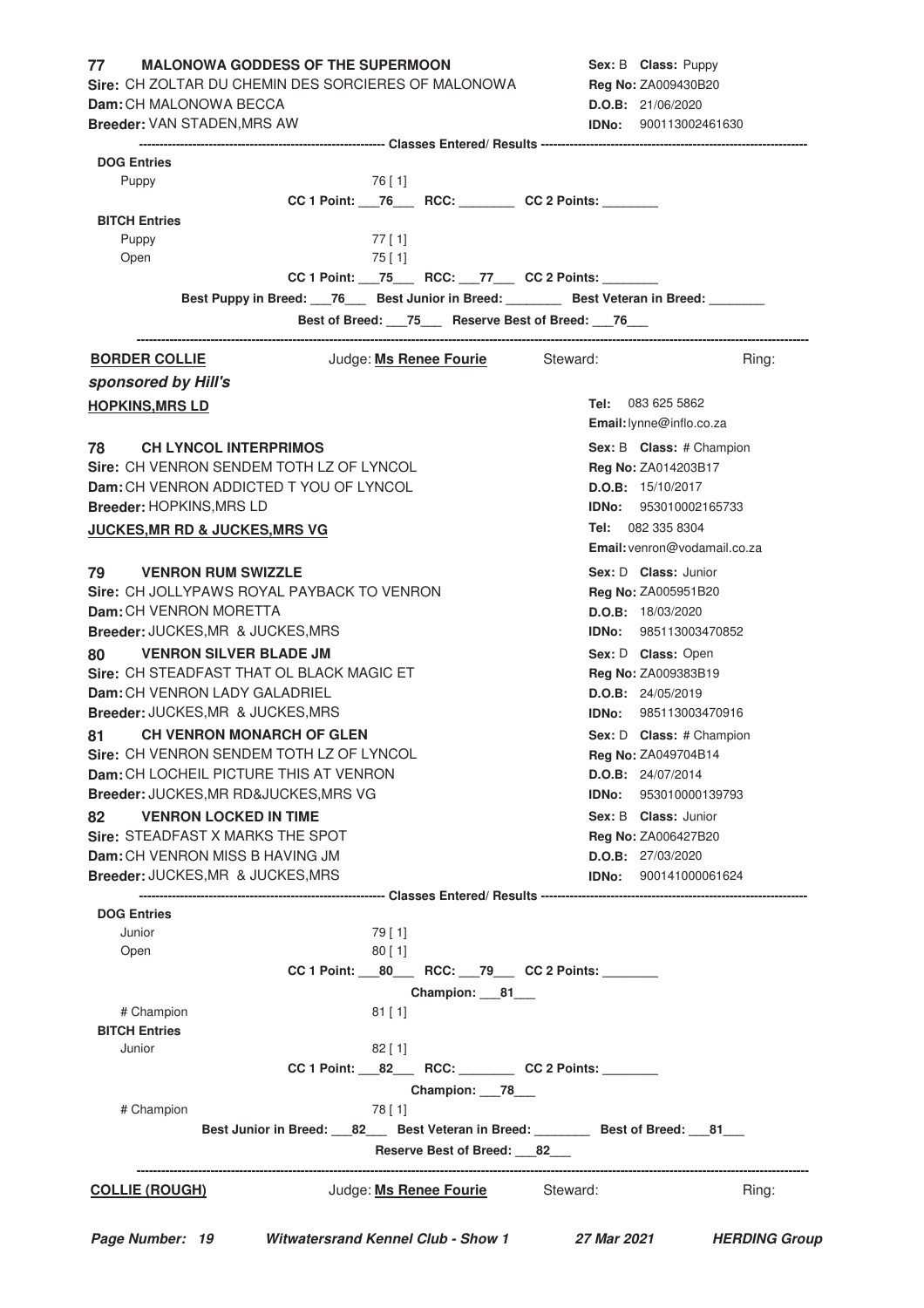| sponsored by Hill's                                                                                     |                                                                                               |
|---------------------------------------------------------------------------------------------------------|-----------------------------------------------------------------------------------------------|
| <b>EHRLICH, DR R E</b>                                                                                  | <b>Tel:</b> 082 784 9009<br><b>Email:</b> chellert@mweb.co.za                                 |
| 83<br><b>MANAKEL JON SNOW OF CHELLERT</b><br>Sire: CH MANAKEL IMPOSSIBLE LOVE<br>Dam: CH MANAKEL GRETEL | Sex: D Class: Open<br>Reg No: ZA001093C20<br>D.O.B: 29/08/2018                                |
| Breeder: CAMPOS, R & DE AMORIM, R                                                                       | <b>IDNo:</b> 933007600710787                                                                  |
| CH CHELLERT NO LIMITS FORME<br>84                                                                       | Sex: D Class: # Champion                                                                      |
| Sire: CH RANDGLEN LIMITED EDITION                                                                       | Reg No: ZA007373B15                                                                           |
| Dam: CH CHELLERT ASTRAL TRAVELER                                                                        | D.O.B: 22/11/2014                                                                             |
| Breeder: EHRLICH, DR R E                                                                                | <b>IDNo:</b> 953010000441694                                                                  |
| <b>CHELLERT COAL EMBERS</b><br>85 —<br>Sire: CH CHELLERT REIGHN OVER ALL                                | <b>Sex: B Class: Graduate</b><br>Reg No: ZA008859B19                                          |
| Dam: CHELLERT BOUND FORTH TOP                                                                           | D.O.B: 24/04/2019                                                                             |
| <b>Breeder: EHRLICH, DR R</b>                                                                           | <b>IDNo:</b> 94500002183192                                                                   |
| <b>DOG Entries</b>                                                                                      |                                                                                               |
| 83 [1]<br>Open                                                                                          |                                                                                               |
|                                                                                                         | CC 1 Point: 83 RCC: CC 2 Points:                                                              |
|                                                                                                         | Champion: 84                                                                                  |
| # Champion<br>$84$ [ 1]                                                                                 |                                                                                               |
| <b>BITCH Entries</b><br>Graduate<br>$85$ [ 1]                                                           |                                                                                               |
|                                                                                                         | CC 1 Point: _____ 85____ RCC: _________ CC 2 Points: _______                                  |
|                                                                                                         | Best Junior in Breed: __________ Best Veteran in Breed: _________ Best of Breed: ___84___     |
|                                                                                                         | Reserve Best of Breed: 83                                                                     |
| <b>SAMOYED</b>                                                                                          | Judge: Ms Renee Fourie Steward:<br>Ring:                                                      |
| sponsored by Hill's                                                                                     |                                                                                               |
| <b>EDMONDSON, MRS D (5423)</b>                                                                          | Tel: 082859 5018<br>Email: annansams@vodamail.co.za                                           |
| 86<br>JAEN OF RIGOLETTO THE GLOW OF SNOWY STAR<br>Sire: CH SMILING SNOWBALL VOICE OF RIGOLETTO          | Sex: D Class: Junior<br>Reg No: ZA00103C20                                                    |
| <b>Dam:</b> CH BROADWAY WINNIE THE GLOW OF THE SNOWY STAR                                               | D.O.B: 29/10/2019                                                                             |
| <b>Breeder:</b> NOWAK, P & ADAMSKA, P                                                                   | IDNo:<br>616093901081125                                                                      |
|                                                                                                         |                                                                                               |
| <b>DOG Entries</b><br>Junior<br>$86$ [ 1]                                                               |                                                                                               |
|                                                                                                         | CC 1 Point: 86 RCC: CC 2 Points:                                                              |
|                                                                                                         | Best Junior in Breed: ___ 86 ____ Best Veteran in Breed: __________ Best of Breed: ___ 86 ___ |
|                                                                                                         | Reserve Best of Breed: _______                                                                |
| Judge: Ms Renee Fourie<br><b>SHETLAND SHEEPDOG</b>                                                      | Steward:<br>Ring:                                                                             |
| sponsored by Hill's                                                                                     |                                                                                               |
| <b>DAMIGOS, MISS M</b>                                                                                  | 082 452 9017<br>Tel:<br>Email: michaliadamigos@gmail.com                                      |
| <b>MACKLAND PLAY IT AGAIN</b><br>87                                                                     | Sex: D Class: Open                                                                            |
| Sire: CH SHARNOAH ENCORE ENCORE AT MACKLAND                                                             | <b>Reg No: ZA001612B18</b>                                                                    |
| <b>Dam:</b> CH LEIGH HI'S COME FLY WITH ME TO MACKLAND                                                  | D.O.B: 30/11/2017                                                                             |
| Breeder: SHORTLAND, N                                                                                   | IDNo: 953071000011816                                                                         |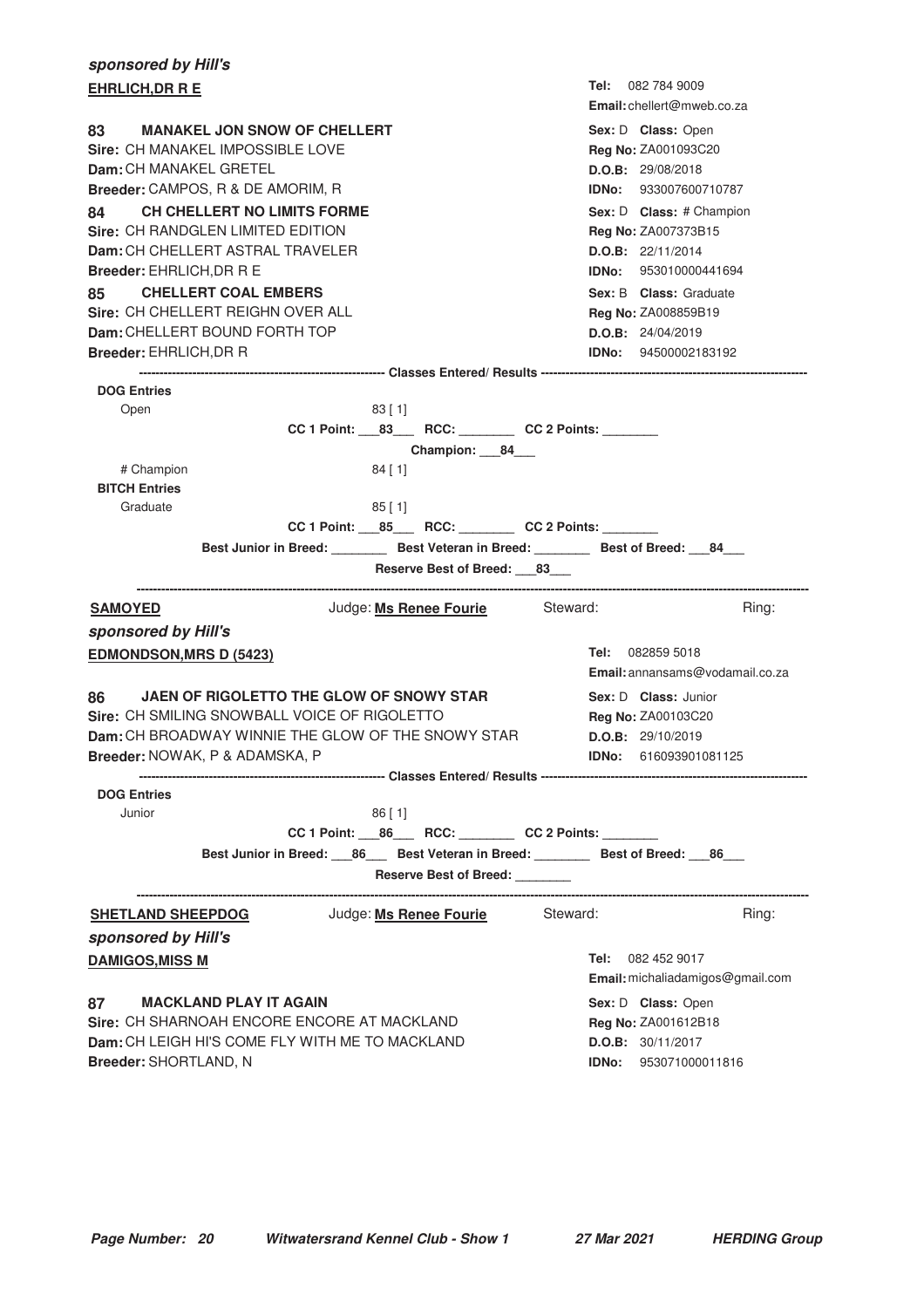| <b>KILLIAN, MRS MG</b>                                                      | <b>Tel:</b> 082 377 9860                 |
|-----------------------------------------------------------------------------|------------------------------------------|
|                                                                             | Email: galianshelties@gmail.com          |
| <b>SCOZZES KEEN KASSIDY OF GALIAN</b><br>88                                 | Sex: B Class: Open                       |
| Sire: CH MILLRIDGE BUT A DREAM OF SCOZZES                                   | Reg No: ZA004464B19                      |
| <b>Dam:</b> SCOZZES GORGEOUS GIRL                                           | D.O.B: 11/12/2018                        |
| Breeder: VAN DER MERWE, MS D                                                | IDNo: 953010002920205                    |
| <b>OLFSEN, MRS L (1048533)</b>                                              | Tel: 0825579804                          |
|                                                                             | Email:                                   |
| <b>MACKLAND KISMET QUEST</b><br>89                                          | Sex: D Class: Open                       |
| Sire: SHARNAH ENCORE ENCORE AT MACKLAND                                     | Reg No: ZA012435B19                      |
| Dam: MACKLAND GUMMIBERRY JUICE                                              | D.O.B: 14/09/2019                        |
| <b>Breeder: SHORTLAND, MS N</b>                                             | IDNo: 933071000112472                    |
| <b>SCHOEMAN, MRS N</b>                                                      | Tel: 082 347 9633                        |
|                                                                             | Email: nschoeman@live.com                |
| <b>SUNDANCE HIGH FLYER OF HETLANDENIS</b><br>90 —                           | Sex: B Class: Minor Puppy                |
| Sire: CH SCOZZES EVENINGVALENTIN OF GALIAN                                  | Reg No: ZA009350B20                      |
| Dam: CH SUNDANCE LAPDANCER                                                  | D.O.B: 08/07/2020                        |
| Breeder: VENTRESS, MRS AV                                                   | <b>IDNo: 953010004663425</b>             |
| <b>WHITFIELD, MS H (1046725)</b>                                            | Tel: 0835667009                          |
|                                                                             | Email:                                   |
| 91 SCOZZES LUCKY LUKE                                                       |                                          |
| Sire: CH MILLRIDGE BUT A DREAM OF SCOZZES                                   | Sex: D Class: Open                       |
| Dam: SHELBROOK PRADA OF SCOZZES                                             | Reg No: ZA009305B20<br>D.O.B: 07/09/2019 |
| Breeder: VAN DER MERWE, MRS C                                               | <b>IDNo:</b> 953010004069351             |
|                                                                             |                                          |
| <b>DOG Entries</b>                                                          |                                          |
| Open<br>87 [ 1] 89 [ 2] 91 [ 3]                                             |                                          |
|                                                                             |                                          |
| <b>BITCH Entries</b>                                                        |                                          |
| Minor Puppy<br>90 [1]                                                       |                                          |
| Open<br>$88$ [ 1]                                                           |                                          |
| CC 1 Point: _____ 88______ RCC: ____ 90____ CC 2 Points: ________           |                                          |
| Best Puppy in Breed: 190 Best Junior in Breed: Best Veteran in Breed: 1986. |                                          |
| Best of Breed: 87 Reserve Best of Breed: 88                                 |                                          |
| Judge: Ms Renee Fourie<br><b>WELSH CORGI (PEMBROKE)</b>                     | Steward:<br>Ring:                        |
| sponsored by Hill's                                                         |                                          |
| <b>COLE, MISS MA &amp; DARROLL, MRS DA</b>                                  | 079 591 0108<br>Tel:                     |
|                                                                             | Email: margaret.cole@gmail.com           |
| <b>CH HIGHLEIGH BILLY ELLIOT</b><br>92                                      | Sex: D Class: # Champion                 |
| Sire: CH ANDVOL LIVERPOOL OF KINSALE                                        | <b>Red No: 74001496B15</b>               |

**Sire:** CH ANDVOL LIVERPOOL OF KINSALE **Dam:** CH HIGHLEIGH CHORUS GIRL **Breeder:** DARROLL,MRS DA & COLE,MISS MA **93** CH HIGHLEIGH CAPTJACKSPARROW **EXAMP SEXEL SEXEL CREASE** Sex: D Class: # Champion **Sire:** CH HIGHLEIGH BILLY ELLIOT **Dam:** WALDLINGER STAGE WHISPER AT HIGHLEIGH **Breeder:** DARROLL,DA & COLE,MA **94 • HIGHLEIGH HARPER ON YORK CONSERVING SEX: B CLASS:** \* Baby Puppy **Sire:** CH KINSALE FORCE B WITH U **Dam:** HAZELMERE PEGGY OF HIGHLEIGH

**Breeder:** DARROLL,MRS DA & COLE,MISS MA **95 HIGHLEIGH SULTRY SOPHIE CONSERVING SEX: B Class:** Open **Sire:** CH TWINAN CENTRE STAGE AT HIGHLEIGH **Dam:** CH HIGHLEIGH MRS TIGGYWINKLE **Breeder:** COLE,MISS MA&DARROLL,MRS DA

**Reg No:** ZA001496B15 **D.O.B:** 05/05/2015 **IDNo:** 95301000516652 Sex: D **Class:** # Champion **Reg No:** ZA012205B18 **D.O.B:** 03/06/2018 **IDNo:** 953010002485138 Sex: B **Class:** \* Baby Puppy **Reg No:** ZA001659B21 **D.O.B:** 01/11/2020 **IDNo:** 900141000083156 Sex: B **Class:** Open **Reg No:** ZA011961B16 **D.O.B:** 27/04/2016 **IDNo:** 953010001037130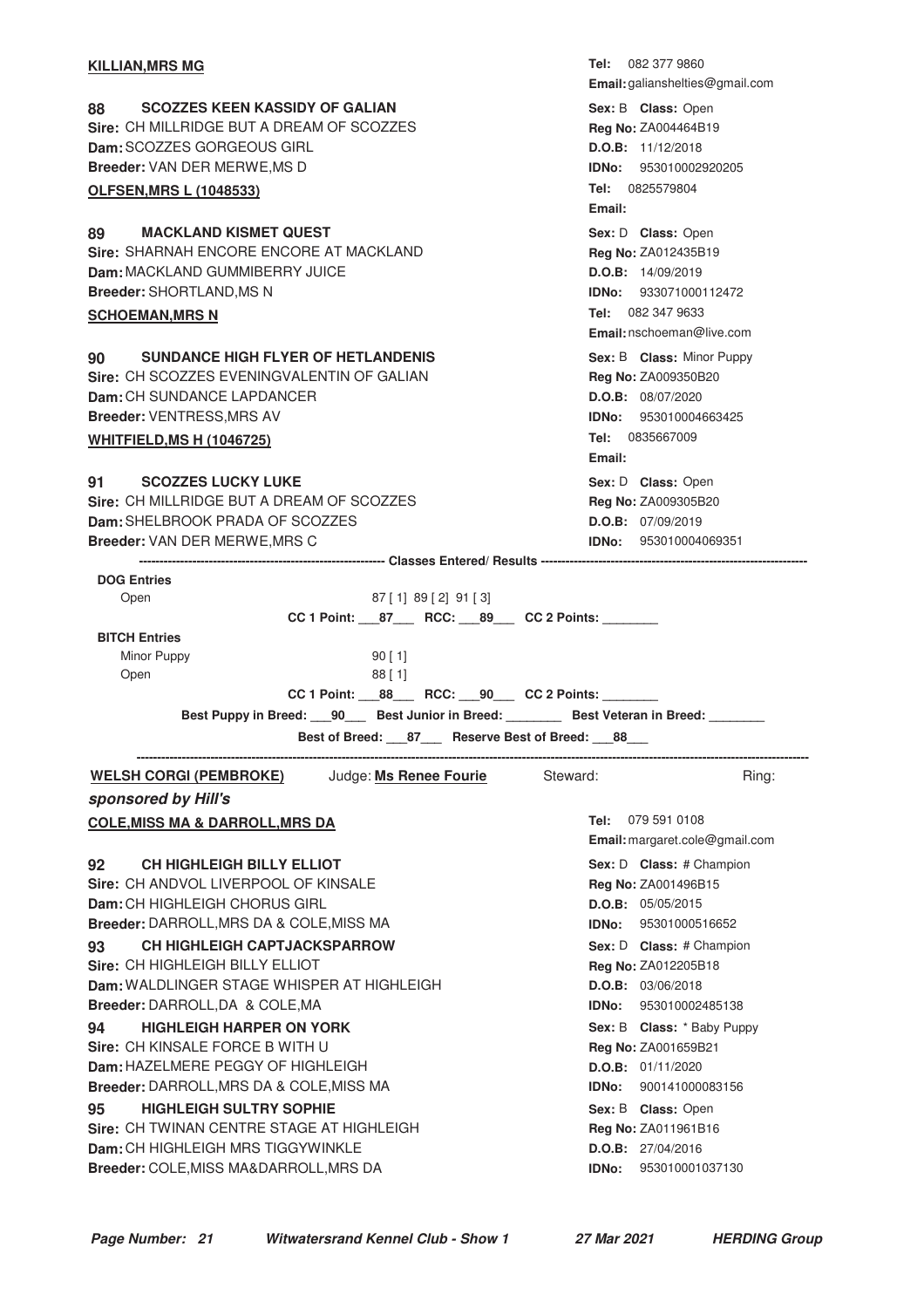| <b>CH HIGHLEIGH BORN TO DANCE</b><br>96              |                                                           |                     | Sex: B Class: # Champion      |  |
|------------------------------------------------------|-----------------------------------------------------------|---------------------|-------------------------------|--|
| Sire: CH HIGHLEIGH BILLY ELLIOT                      |                                                           |                     | Reg No: ZA012206B18           |  |
| Dam: WALDLINGER STAGE WHISPER AT HIGHLEIGH           |                                                           |                     | D.O.B: 03/06/2018             |  |
| Breeder: DARROLL, DA & COLE, MA                      |                                                           |                     | <b>IDNo:</b> 953010002485157  |  |
| <b>CH HIGHLEIGH MRS TIGGYWINKLE</b><br>97            |                                                           |                     | Sex: B Class: Veteran         |  |
| Sire: CH HIGHLEIGH YOGI BEAR OF WALDLINGER           |                                                           |                     | Reg No: ZA031143B13           |  |
| Dam: CH HIGHLEIGH MISTY MORNING                      |                                                           |                     | D.O.B: 28/04/2013             |  |
| Breeder: COLE, MISS MA&DARROLL, MRS DA               |                                                           |                     | <b>IDNo: 900008800550573</b>  |  |
| <b>DEMPSEY, MRS ME</b>                               |                                                           |                     | Tel: 082 577 9257             |  |
|                                                      |                                                           |                     | Email: mdempsey@global.co.za  |  |
| <b>HIGHLEIGH IMPERIAL STAGE OF KINSALE</b><br>98     |                                                           |                     | Sex: D Class: Junior          |  |
| Sire: CH ANDVOL LIVERPOOL OF KINSALE                 |                                                           |                     | Reg No: ZA007362B20           |  |
| Dam: WALDLINGER STAGE WHISPER OF HIGHLEIGH           |                                                           |                     | D.O.B: 16/02/2020             |  |
| Breeder: COLE, MRS DA & COLE, MISS M                 |                                                           |                     | <b>IDNo: 953010004085721</b>  |  |
| <b>CH KINSALE FORCE B WITH U</b><br>99               |                                                           |                     | Sex: D Class: # Champion      |  |
| Sire: CH TWINAN CENTRE STAGE AT HIGHLEIGH            |                                                           |                     | Reg No: ZA014652B16           |  |
| Dam: CH KINSALE EMPERIAL STAR                        |                                                           |                     | D.O.B: 06/07/2016             |  |
| Breeder: DEMPSEY, MRS ME                             |                                                           |                     | IDNo: 953010001031452         |  |
|                                                      |                                                           |                     |                               |  |
| <b>HEGGIE, MS JL (27605)</b>                         |                                                           |                     | <b>Tel:</b> 0791101485        |  |
|                                                      |                                                           | Email:              |                               |  |
| <b>BRYNHEULOG YOU CAN'T HARRY LOVE</b><br>100        |                                                           |                     | Sex: D Class: Puppy           |  |
| Sire: CH HAZELMERE OUT ON BAIL                       |                                                           |                     | Reg No: ZA010561B20           |  |
| Dam: SARAH PEMS PASSION AT BRYNHEULOG                |                                                           |                     | D.O.B: 25/06/2020             |  |
| Breeder: HEGGIE, JL                                  |                                                           |                     | <b>IDNo:</b> 933071000010897  |  |
| <b>CH HAZELMERE LADY BRIDGET</b><br>101              |                                                           |                     | Sex: B Class: # Champion      |  |
| Sire: BORN TO BE YOUR OSCAR DE LA RENTA OF HAZELMERE |                                                           |                     | <b>Reg No: ZA002864B16</b>    |  |
| Dam: HAZELMERE SINDYS MAXINE                         |                                                           |                     | D.O.B: 26/08/2015             |  |
| Breeder: ROOS, MISS KJ                               |                                                           | IDNo:               | 900250000290355               |  |
| <b>NIENABER, MRS N (1025513)</b>                     |                                                           |                     | Tel: 0825507753               |  |
|                                                      |                                                           |                     | Email: nicole@greenfish.co.za |  |
| <b>FURRY LOAF HERO AND THE CROWN</b><br>102          |                                                           |                     | Sex: D Class: Puppy           |  |
| Sire: CH ALENCLAUD FLETCHER                          |                                                           |                     | Reg No: ZA001032C21           |  |
| Dam: CH HOLSTEP'S DELIKA TESS                        |                                                           |                     | D.O.B: 20/06/2020             |  |
| <b>Breeder: MAHAMONGKOL, S</b>                       |                                                           |                     | <b>IDNo:</b> 999111000001657  |  |
| <b>ROOS, MISS KJ (27605)</b>                         |                                                           |                     | Tel: 082 775 5896             |  |
|                                                      |                                                           |                     | Email: kay.roos@nwu.ac.za     |  |
| CH HAZELMERE OUT ON BAIL (JM)<br>103                 |                                                           |                     | Sex: D Class: # Champion      |  |
| Sire: BORN TO BE YOUR OSCA DE LA RENTA OF HAZELMERE  |                                                           |                     | Reg No: ZA011923B18           |  |
| Dam: BBPIS HAZELMERE DARLINMONA LISA                 |                                                           |                     | D.O.B: 02/04/2018             |  |
| Breeder: ROOS, KJ                                    |                                                           | <b>IDNo:</b>        |                               |  |
|                                                      |                                                           |                     | Tel: 082 896 9791             |  |
| <b>TREGONING, MRS LJ &amp; TREGONING, MS ML</b>      |                                                           |                     | $Email: \frac{m}{m}$          |  |
|                                                      |                                                           |                     |                               |  |
| CH HERONSWAY MINT JULEP OF EVERLEIGH<br>104          |                                                           |                     | Sex: B Class: Veteran         |  |
| <b>Sire: GCH CH HERONSWAY AIR FORCE ONE</b>          |                                                           |                     | Reg No: ZA001461C14           |  |
| Dam: CH HERONSWAY COCKATOO RIDGE                     |                                                           |                     | D.O.B: 30/04/2013             |  |
| Breeder: BOWES, MRS AH                               |                                                           |                     | <b>IDNo:</b> 4B74666373       |  |
| CH EVERLEIGH BORN TO PERFORM JM<br>105               |                                                           |                     | Sex: B Class: # Champion      |  |
| Sire: GCH CH NEBRIOWA STRIKE UP THE BAND             |                                                           | Reg No: ZA012561B17 |                               |  |
| Dam: CH HERONSWAY MINT JULEP OF EVERLEIGH            |                                                           |                     | <b>D.O.B:</b> 18/06/2017      |  |
| Breeder: TREGONING, MRS LJ&TREGONING, MS ML          |                                                           |                     | <b>IDNo:</b> 945000001847638  |  |
|                                                      |                                                           |                     |                               |  |
| <b>DOG Entries</b><br>Puppy<br>$100$ [ 1] $102$ [ 2] |                                                           |                     |                               |  |
| Junior                                               | 98 [1]                                                    |                     |                               |  |
|                                                      | CC 1 Point: __100____ RCC: __102___ CC 2 Points: ________ |                     |                               |  |
|                                                      | Champion: 93                                              |                     |                               |  |
| # Champion                                           | 92 [4] 93 [1] 99 [3] 103 [2]                              |                     |                               |  |

**Page Number: 22 Witwatersrand Kennel Club - Show 1 27 Mar 2021 HERDING Group**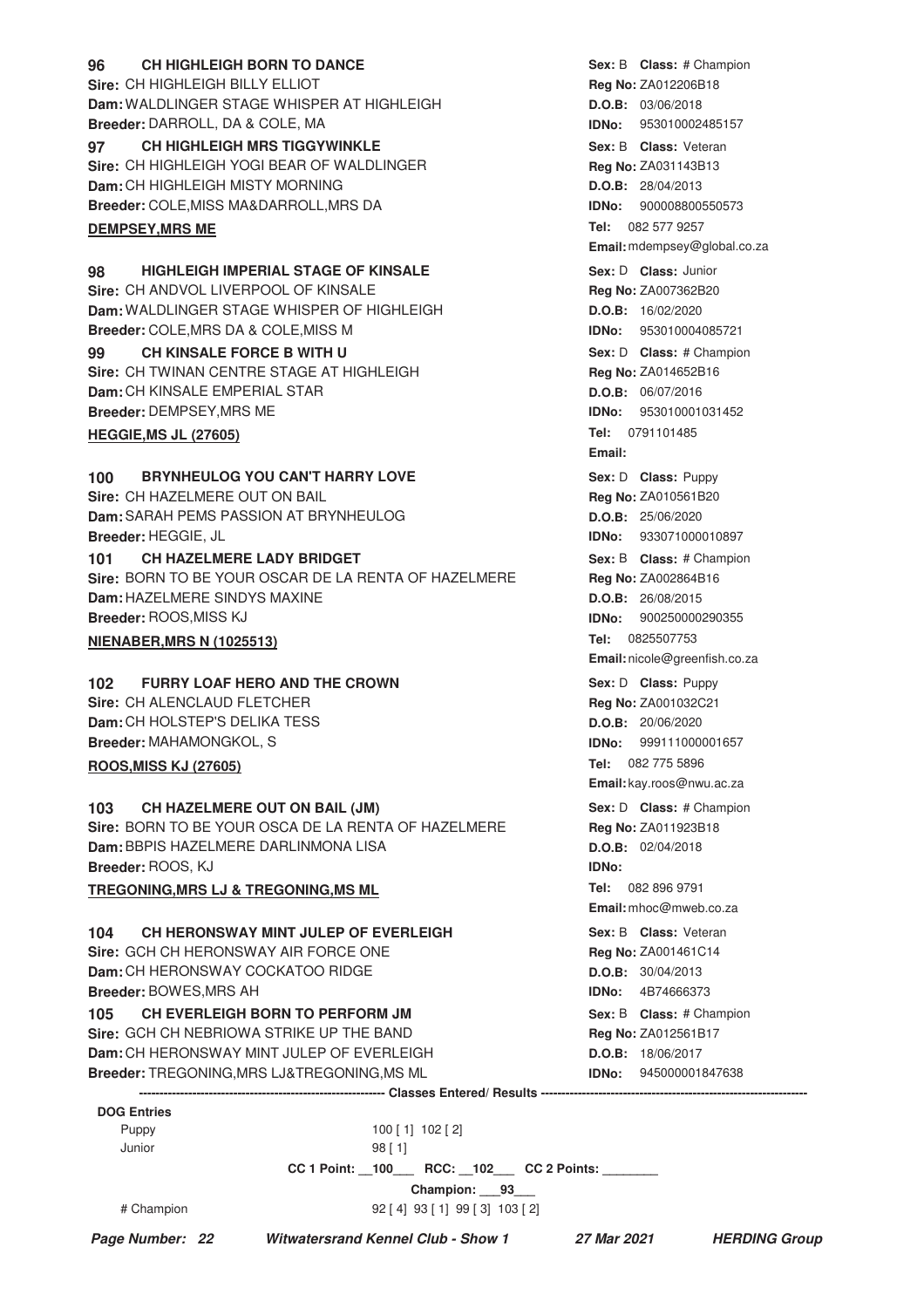| <b>BITCH Entries</b>                                                                                            |                                |  |
|-----------------------------------------------------------------------------------------------------------------|--------------------------------|--|
| Veteran<br>$97$ [ 1] 104 [ 2]                                                                                   |                                |  |
| Open<br>95 [1]                                                                                                  |                                |  |
| * Baby Puppy<br>94 [1]                                                                                          |                                |  |
| CC 1 Point: 97 RCC: 104 CC 2 Points:                                                                            |                                |  |
| Champion: 105                                                                                                   |                                |  |
| 96 [1] 101 [ABS ] 105 [1]<br># Champion                                                                         |                                |  |
| Best Puppy in Breed: __100___ Best Junior in Breed: __98___ Best Veteran in Breed: __97___                      |                                |  |
| Best of Breed: 105 Reserve Best of Breed: 93 Best of Baby Puppy in Breed: 94<br>------------------------------- |                                |  |
| <b>WHITE SWISS SHEPHERD</b> Judge: Ms Renee Fourie Steward:                                                     | Ring:                          |  |
| sponsored by Hill's                                                                                             |                                |  |
| <b>BRIDGE, MISS S</b>                                                                                           | Tel: 082 855 3210              |  |
|                                                                                                                 | Email: wkk@top-dog.co.za       |  |
| 106 WHITE KNIGHT FLASHY ZEDRIC                                                                                  | Sex: D Class: Junior           |  |
| Sire: CH WHITE KNIGHT LETHAL DIZ-NI JM                                                                          | Reg No: ZA008262B20            |  |
| Dam: CH WHITE KNIGHT NOBLE ZIRCON                                                                               | D.O.B: 25/03/2020              |  |
| <b>Breeder: BRIDGE, MS S</b>                                                                                    | <b>IDNo:</b> 945000001963577   |  |
| WHITE KNIGHT BEE LIKE BLAZE - JM<br>107                                                                         | Sex: B Class: Open             |  |
| Sire: CH WHITE KNIGHT CHECK ME MATE                                                                             | Reg No: ZA005169B18            |  |
| Dam: WHITE KNIGHT CRAZY COINZ                                                                                   | D.O.B: 04/01/2018              |  |
| <b>Breeder: BRIDGE, S</b>                                                                                       | IDNo: 985113001173670          |  |
|                                                                                                                 | Tel: 082770 5437               |  |
| VAN RIJSWIJK,MR JG                                                                                              | Email: delatro@mweb.co.za      |  |
|                                                                                                                 |                                |  |
| 108 DELATRO ELBOSKO                                                                                             | Sex: D Class: Open             |  |
| Sire: CH MISTYMOUNTAIN BOJANGLES SHOWEYRIVER                                                                    | Reg No: ZA006944B19            |  |
| <b>Dam:</b> CH INT CH DELATRO ALTAH                                                                             | D.O.B: 03/04/2019              |  |
| Breeder: VAN RIJSWIJK,MR JG                                                                                     | <b>IDNo:</b>                   |  |
| <b>VAN VUUREN, MISS MJ (127807)</b>                                                                             | <b>Tel: 076 601 0688</b>       |  |
|                                                                                                                 | Email: snoweyriver05@gmail.com |  |
| 109 —<br>CH SNOWEY RIVER ROBIN OF LOXLEY                                                                        | Sex: D Class: # Champion       |  |
| Sire: ROBYN HOOD OF SNOWEY RIVER                                                                                | Reg No: ZA011909B18            |  |
| Dam: CH SNOWEYRIVER PENGUIN PROMISE<br>D.O.B: 26/06/2018                                                        |                                |  |
| Breeder: VAN VUUREN, MJ                                                                                         | <b>IDNo:</b> 945000001968034   |  |
| SNOWEYRIVER LI'L RED DRESS<br>110                                                                               | Sex: B Class: Minor Puppy      |  |
| Sire: CH SNOWEYRIVER ROBIN F LOXELY                                                                             | <b>Reg No: ZA012665B20</b>     |  |
| Dam: SNOWEYRIVER LITTLE SPARROW                                                                                 | <b>D.O.B:</b> 13/09/2020       |  |
| Breeder: VAN VUUREN, MICHELE                                                                                    | <b>IDNo:</b> 900223000006167   |  |
|                                                                                                                 |                                |  |
| <b>DOG Entries</b>                                                                                              |                                |  |
| Junior<br>$106$ [1]<br>$108$ [1]<br>Open                                                                        |                                |  |
| CC 1 Point: _108___ RCC: _106___ CC 2 Points: _______                                                           |                                |  |
|                                                                                                                 |                                |  |
| Champion: 109___                                                                                                |                                |  |
| # Champion<br>$109$ [ 1]<br><b>BITCH Entries</b>                                                                |                                |  |
| Minor Puppy<br>110 [ 1]                                                                                         |                                |  |
| Open<br>$107$ [ 1]                                                                                              |                                |  |
| CC 1 Point: __107____ RCC: _________ CC 2 Points: ________                                                      |                                |  |
| Best Puppy in Breed: __110____ Best Junior in Breed: __106____ Best Veteran in Breed: _______                   |                                |  |
| Best of Breed: __109___ Reserve Best of Breed: __108___                                                         |                                |  |
|                                                                                                                 |                                |  |
|                                                                                                                 |                                |  |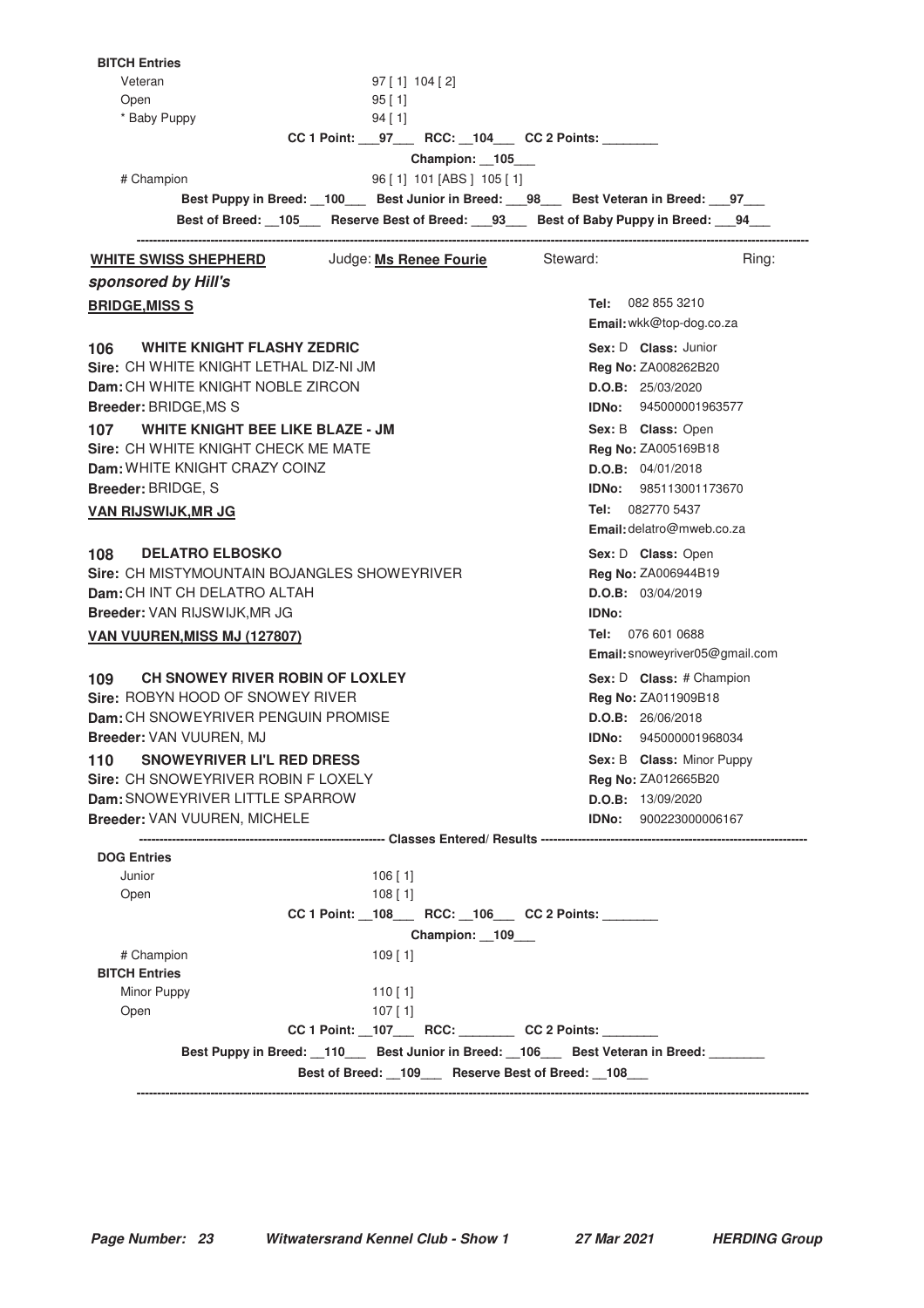# **HERDING Results**

**Judge : Ms Renee Fourie Steward:**

**Ring:**

|     |                | <b>B/Veteran</b> |
|-----|----------------|------------------|
| 58  |                | 60               |
| 70  |                | 69               |
|     |                |                  |
| 76  |                |                  |
|     | 82             |                  |
|     |                |                  |
|     | 86             |                  |
| 90  |                |                  |
| 100 | 98             | 97               |
| 110 | 106            |                  |
|     | <b>B/Puppy</b> | <b>B</b> /Junior |

### **Best Puppy in Group**

| First                        | Breed: | WELSH CORGI (PEMBROKE)                                                                                               | No: 100             |
|------------------------------|--------|----------------------------------------------------------------------------------------------------------------------|---------------------|
| Second                       | Breed: | BEARDED COLLIE <b>Example 2014</b>                                                                                   | No: 70              |
| Third                        | Breed: | <u> Alexandria de la contrada de la contrada de la contrada de la contrada de la contrada de la contrada de la c</u> | No: $\qquad \qquad$ |
| Fourth                       | Breed: | <u> Alexandria de la contrada de la contrada de la contrada de la contrada de la contrada de la contrada de la c</u> | No:                 |
| <b>Best Junior in Group</b>  |        |                                                                                                                      |                     |
| First                        | Breed: | <b>BORDER COLLIE</b>                                                                                                 | No: 82              |
| Second                       | Breed: | SAMOYED<br><u> 1989 - John Stein, Amerikaansk politiker (</u>                                                        | No: 86              |
| <b>Third</b>                 | Breed: | <u> Alexandria de la construcción de la construcción de la construcción de la construcción de la construcción de</u> | No: $\frac{1}{1}$   |
| Fourth                       | Breed: | <u> 1989 - Jan Sterling Sterling, amerikansk politiker (d. 1989)</u>                                                 | No:                 |
| <b>Best Veteran in Group</b> |        |                                                                                                                      |                     |
| First                        | Breed: | <b>BEARDED COLLIE</b>                                                                                                | No: 69              |
| Second                       | Breed: | WELSH CORGI (PEMBROKE)                                                                                               | No: 97              |
| <b>Third</b>                 | Breed: | <u> 1989 - John Stein, marking and de Britain and de Britain and de Britain and de Britain and de Britain and de</u> | No:                 |
| Fourth                       | Breed: | <u> 1980 - Jan Samuel Barbara, margaret e</u> n 1980 eta eta eskualdean eta eskualdean eta eskualdean eta eskualdean | No: $\qquad \qquad$ |
|                              |        |                                                                                                                      |                     |

# **HERDING Results**

|                 | Judge: Ms Renee Fourie |
|-----------------|------------------------|
| <b>Steward:</b> |                        |
| Ring:           |                        |

|                                       | <b>B/Breed</b> |
|---------------------------------------|----------------|
| <b>AUSTRALIAN SHEPHERD</b>            | 61             |
| <b>BEARDED COLLIE</b>                 | 68             |
| <b>BELGIAN SHEPHERD (GROENENDAEL)</b> | 73             |
| <b>BELGIAN SHEPHERD (TERVUEREN)</b>   | 75             |
| <b>BORDER COLLIE</b>                  | 81             |
| <b>COLLIE (ROUGH)</b>                 | 84             |
| <b>SAMOYED</b>                        | 86             |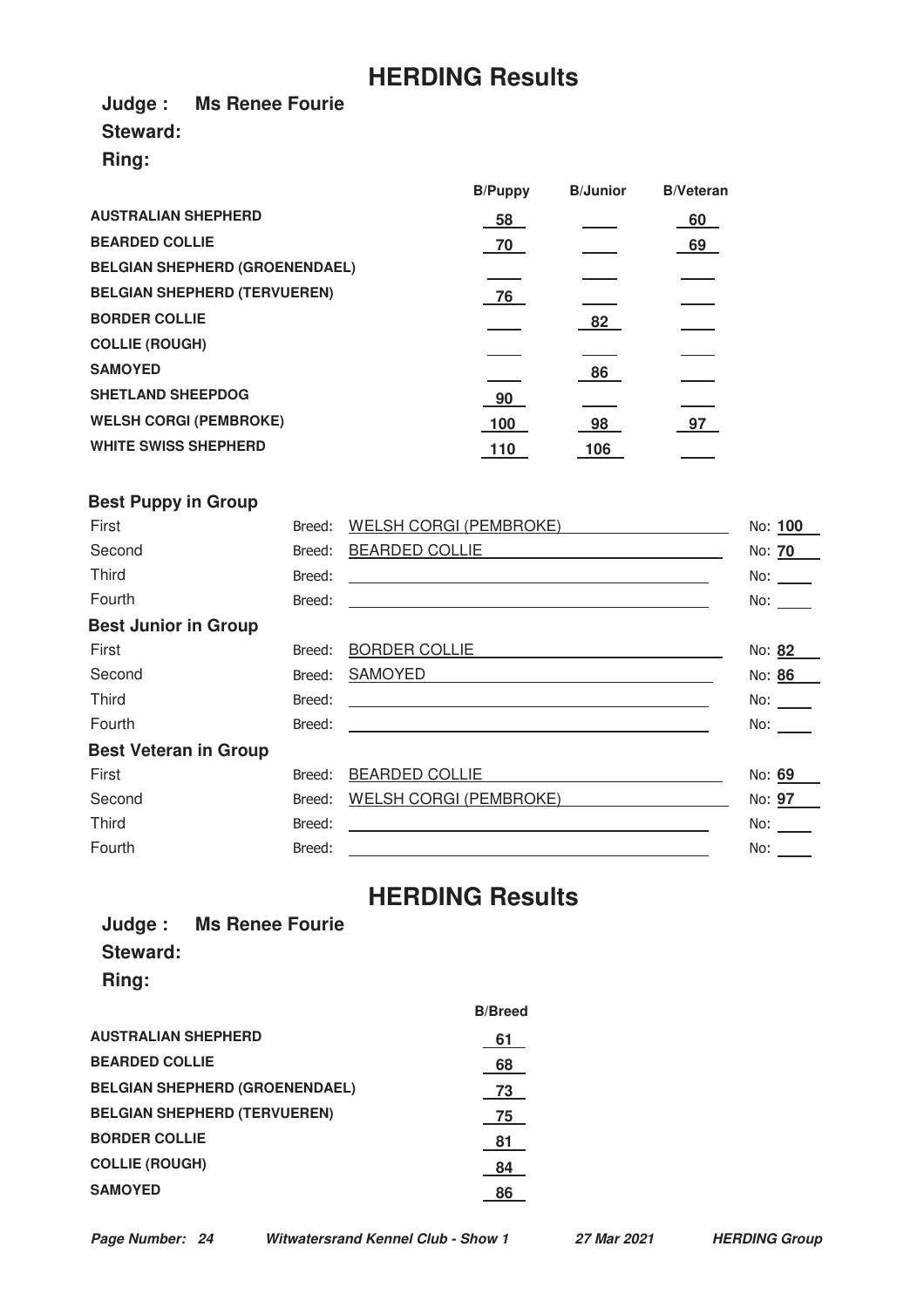| <b>SHETLAND SHEEPDOG</b>      | -87 |
|-------------------------------|-----|
| <b>WELSH CORGI (PEMBROKE)</b> | 105 |
| <b>WHITE SWISS SHEPHERD</b>   | 109 |

### **Best in Group**

| First        |        | Breed: AUSTRALIAN SHEPHERD    | No: <b>61</b> |  |
|--------------|--------|-------------------------------|---------------|--|
| Second       |        | Breed: WELSH CORGI (PEMBROKE) | No: 105       |  |
| <b>Third</b> |        | Breed: WHITE SWISS SHEPHERD   | No: 109       |  |
| Fourth       | Breed: |                               | No:           |  |

# **HERDING Results**

|          | Judge: Ms Renee Fourie |
|----------|------------------------|
| Steward: |                        |
| Ring:    |                        |
|          |                        |

|                                       | <b>B/BAby Pup</b> |
|---------------------------------------|-------------------|
| <b>AUSTRALIAN SHEPHERD</b>            | 63                |
| <b>BEARDED COLLIE</b>                 |                   |
| <b>BELGIAN SHEPHERD (GROENENDAEL)</b> |                   |
| <b>BELGIAN SHEPHERD (TERVUEREN)</b>   |                   |
| <b>BORDER COLLIE</b>                  |                   |
| <b>COLLIE (ROUGH)</b>                 |                   |
| <b>SAMOYED</b>                        |                   |
| <b>SHETLAND SHEEPDOG</b>              |                   |
| <b>WELSH CORGI (PEMBROKE)</b>         | 94                |
| <b>WHITE SWISS SHEPHERD</b>           |                   |
|                                       |                   |

### **Best Baby Puppy in Group**

| First  |        | Breed: AUSTRALIAN SHEPHERD | No: 63 |  |
|--------|--------|----------------------------|--------|--|
| Second | Breed: | WELSH CORGI (PEMBROKE)     | No: 94 |  |
| Third  | Breed: |                            | No:    |  |
| Fourth | Breed: |                            | No:    |  |

# **HOUND Group**

## **sponsored by Hill's**

### **Judge: Mr Martin Croeser**

| <b>AFGHAN HOUND</b>                   | Mr Martin Croeser |   |
|---------------------------------------|-------------------|---|
| <b>AZAWAKH</b>                        | Mr Martin Croeser |   |
| <b>BASENJI</b>                        | Mr Martin Croeser |   |
| <b>BASSET GRIFFON VENDEEN (PETIT)</b> | Mr Martin Croeser | 3 |
| <b>BEAGLE</b>                         | Mr Martin Croeser | 4 |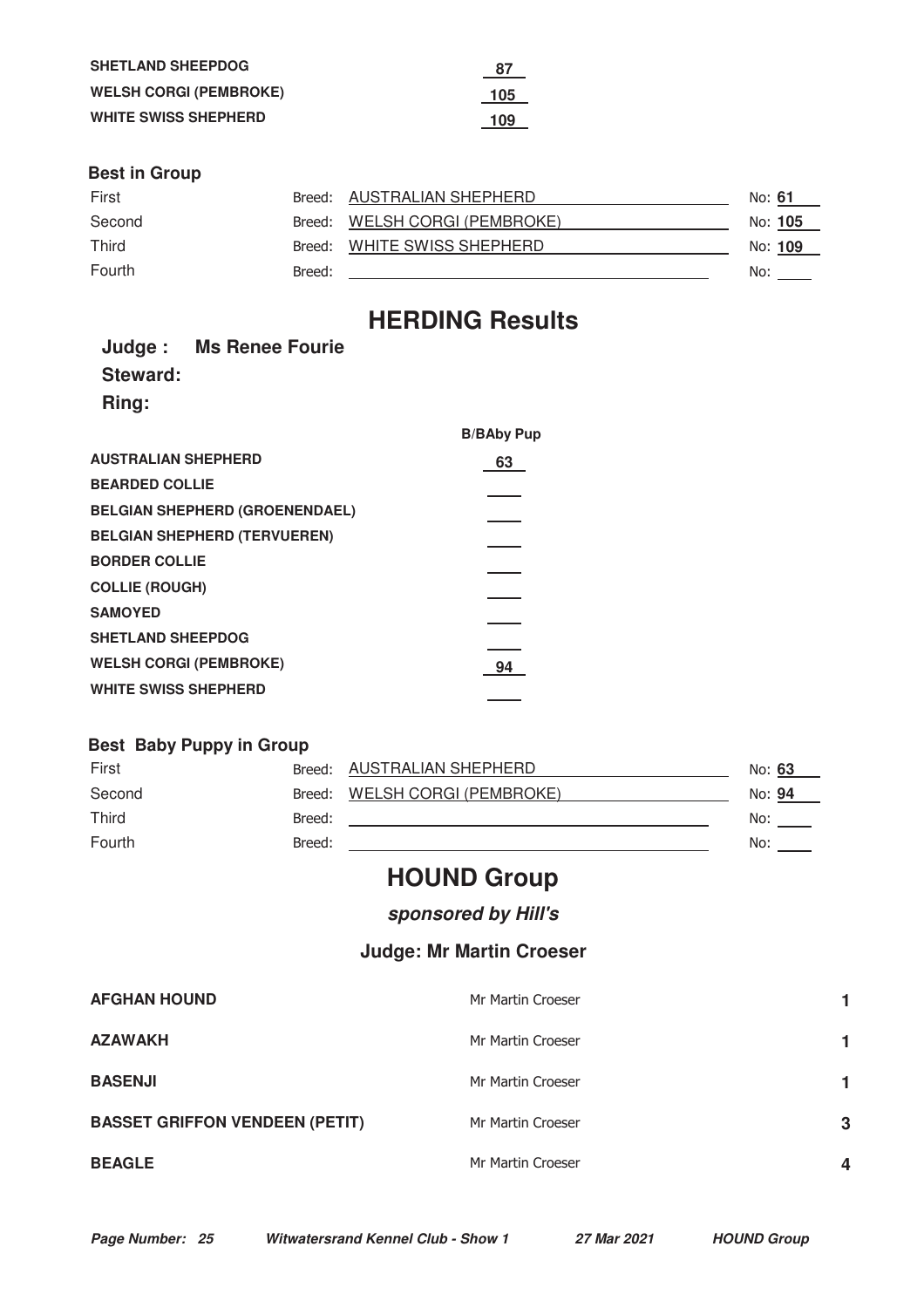| <b>BORZOI</b>                                                                                                                                                 | Mr Martin Croeser<br>3                                                                                                                                                              |
|---------------------------------------------------------------------------------------------------------------------------------------------------------------|-------------------------------------------------------------------------------------------------------------------------------------------------------------------------------------|
| <b>DACHSHUND (LONG HAIRED)</b>                                                                                                                                | Mr Martin Croeser<br>$\overline{2}$                                                                                                                                                 |
| <b>DACHSHUND (MIN LONG HAIRED)</b>                                                                                                                            | $12 \overline{ }$<br>Mr Martin Croeser                                                                                                                                              |
| <b>DACHSHUND (MIN SMOOTH HAIRED)</b>                                                                                                                          | Mr Martin Croeser<br>3                                                                                                                                                              |
| <b>DACHSHUND (MIN WIRE HAIRED)</b>                                                                                                                            | Mr Martin Croeser<br>6                                                                                                                                                              |
| <b>DACHSHUND (SMOOTH HAIRED)</b>                                                                                                                              | Mr Martin Croeser<br>3                                                                                                                                                              |
| <b>DACHSHUND (WIRE HAIRED)</b>                                                                                                                                | Mr Martin Croeser<br>3                                                                                                                                                              |
| <b>IRISH WOLFHOUND</b>                                                                                                                                        | Mr Martin Croeser<br>11                                                                                                                                                             |
| <b>PHARAOH HOUND</b>                                                                                                                                          | Mr Martin Croeser<br>$\overline{2}$                                                                                                                                                 |
| <b>RHODESIAN RIDGEBACK</b>                                                                                                                                    | Mr Martin Croeser<br>3                                                                                                                                                              |
| <b>SALUKI</b>                                                                                                                                                 | $\overline{2}$<br>Mr Martin Croeser                                                                                                                                                 |
| <b>WHIPPET</b>                                                                                                                                                | Mr Martin Croeser<br>6                                                                                                                                                              |
|                                                                                                                                                               | <b>Group Total</b><br>66                                                                                                                                                            |
| <b>AFGHAN HOUND</b><br>Judge: Mr Martin Croeser<br>sponsored by Hill's<br><b>LEIPSIG, MISS HM</b>                                                             | Steward:<br>Ring:<br>Tel: 083 479 4107                                                                                                                                              |
| <b>CH XCITING RAZZ N' JAZZ</b><br>111<br>Sire: SE UCH OSHANAMEH'S IS THE POPE CATHOLIC<br>Dam: SE UCH EE CH XCITING MISS DEVIL IN DIOR<br>Breeder: EKWALL,. C | Email: leipsighm@yahoo.com<br>Sex: D Class: Veteran<br>Reg No: ZA000010C12<br>D.O.B: 30/04/2011<br><b>IDNo:</b> 977200008063005                                                     |
| <b>DOG Entries</b><br>Veteran<br>$111$ [1]                                                                                                                    | CC 1 Point: _111___ RCC: _______ CC 2 Points: ______<br>Best Junior in Breed: __________ Best Veteran in Breed: __111____ Best of Breed: __111___<br>Reserve Best of Breed: _______ |
| Judge: Mr Martin Croeser<br><u>AZAWAKH</u>                                                                                                                    | Steward:<br>Ring:                                                                                                                                                                   |
| sponsored by Hill's                                                                                                                                           |                                                                                                                                                                                     |
| <b>DORRINGTON, MS TL</b>                                                                                                                                      | Tel: 072 174 0021<br>Email: tracey.dorrington@gmail.com                                                                                                                             |
| <b>CH LIGHTFOOT AZULAY</b><br>112.                                                                                                                            | Sex: D Class: # Champion                                                                                                                                                            |
| Sire: CH ENNEHADH KEL DAHOUSSAHAQ OF LIGHTFOOT                                                                                                                | Reg No: ZA015611B15                                                                                                                                                                 |
| Dam: CH ZINAYDA KEL DAHOUSSAHAQ OF LIGHTFOOT<br>Breeder: DORRINGTON, MS TL                                                                                    | <b>D.O.B:</b> 10/07/2015<br><b>IDNo: 953010000520380</b>                                                                                                                            |
| <b>DOG Entries</b>                                                                                                                                            |                                                                                                                                                                                     |
| # Champion<br>$112$ [1]                                                                                                                                       |                                                                                                                                                                                     |

| .              | <b>Best Junior in Breed:</b> | <b>Best Veteran in Breed:</b> | Best of Breed: 112 |       |
|----------------|------------------------------|-------------------------------|--------------------|-------|
|                |                              | <b>Reserve Best of Breed:</b> |                    |       |
| <b>BASENJI</b> |                              | Judge: Mr Martin Croeser      | Steward:           | Ring: |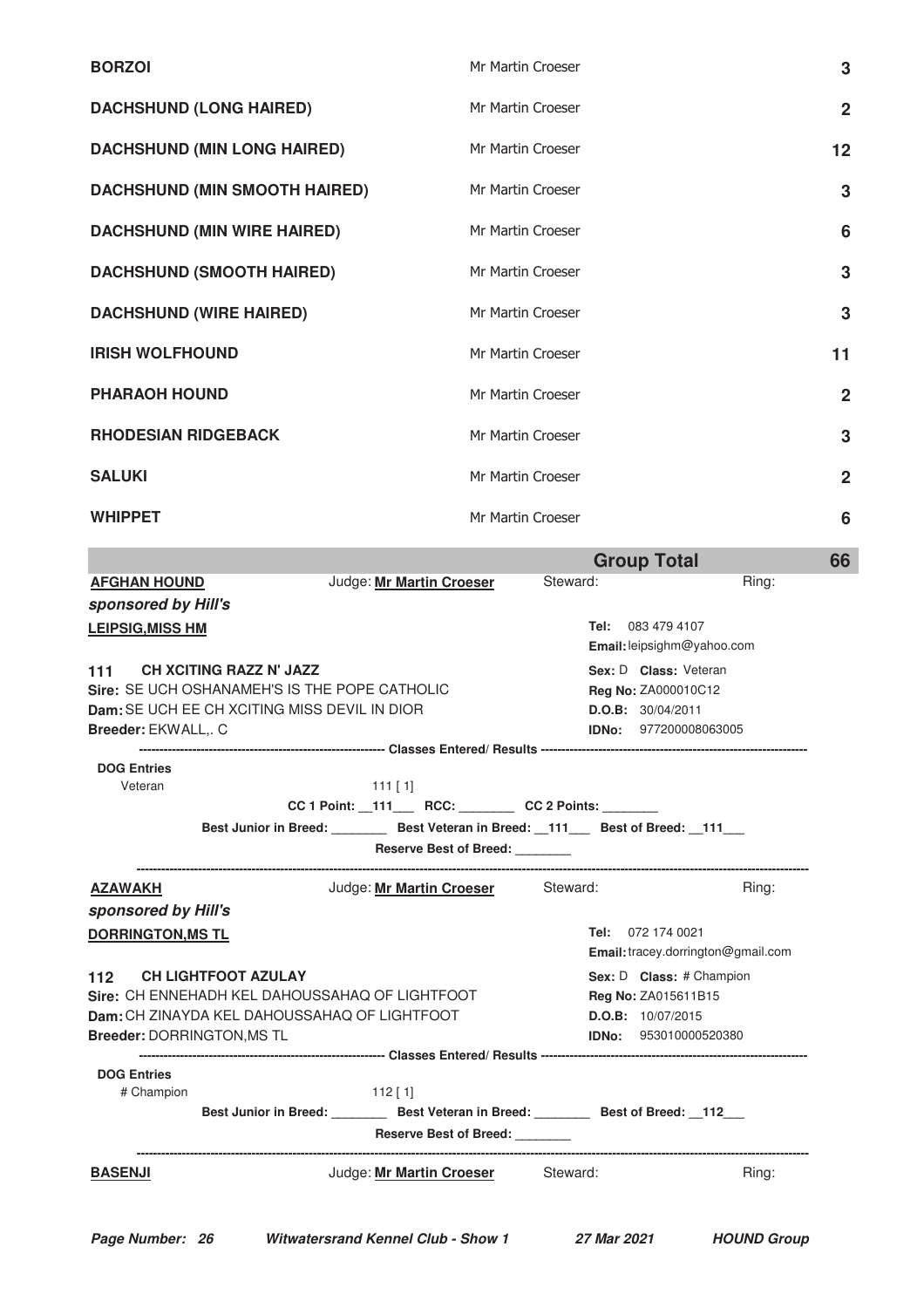| sponsored by Hill's                                         |                                                                                                |           |                                                      |          |                          |                                           |
|-------------------------------------------------------------|------------------------------------------------------------------------------------------------|-----------|------------------------------------------------------|----------|--------------------------|-------------------------------------------|
| NORGAARD, CF                                                |                                                                                                |           |                                                      |          | <b>Tel: 0836768389</b>   |                                           |
|                                                             |                                                                                                |           |                                                      |          |                          | Email: cnorgaard@zoology.up.ac.za         |
| <b>MARIKATE SOLA</b><br>113                                 |                                                                                                |           |                                                      |          | Sex: D Class: Open       |                                           |
| Sire: CH HARMISHAN NO DOUBT OF MARIKATE                     |                                                                                                |           |                                                      |          | Reg No: ZA012722B18      |                                           |
| <b>Dam:</b> CH MARIKATE LULONDO                             |                                                                                                |           |                                                      |          | D.O.B: 28/08/2018        |                                           |
| Breeder: KNIGHT, J                                          |                                                                                                |           |                                                      |          |                          | IDNo: 933071000071543                     |
| <b>DOG Entries</b>                                          |                                                                                                |           |                                                      |          |                          |                                           |
| Open                                                        |                                                                                                | $113$ [1] |                                                      |          |                          |                                           |
|                                                             |                                                                                                |           | CC 1 Point: _113___ RCC: _______ CC 2 Points: ______ |          |                          |                                           |
|                                                             | Best Junior in Breed: Best Veteran in Breed: Best of Breed: 113                                |           |                                                      |          |                          |                                           |
|                                                             |                                                                                                |           | <b>Reserve Best of Breed:</b>                        |          |                          |                                           |
| <b>BASSET GRIFFON VENDEEN (PETIJudge: Mr Martin Croeser</b> |                                                                                                |           |                                                      | Steward: |                          | Ring:                                     |
| sponsored by Hill's                                         |                                                                                                |           |                                                      |          |                          |                                           |
| <b>HASKINS, MRS SA (180750)</b>                             |                                                                                                |           |                                                      |          | Tel:<br>Email:           |                                           |
| 114 BALLYASKETILL REMY MARTIN                               |                                                                                                |           |                                                      |          | Sex: D Class: Open       |                                           |
| Sire: CH BLACK MAJESTY GO LOONEY TOONS FOR BALLYASKETILL    |                                                                                                |           |                                                      |          | Reg No: ZA005620B19      |                                           |
| Dam: CH CYNETKOY BLACKMAJESTY FOR BALLYASKETILL             |                                                                                                |           |                                                      |          | D.O.B: 02/02/2019        |                                           |
| <b>Breeder: HASKINS, MS S</b>                               |                                                                                                |           |                                                      |          |                          | IDNo: 953010002921852                     |
| 115                                                         | <b>BALLYASKETILL JOLIE MADAME</b>                                                              |           |                                                      |          | Sex: B Class: Open       |                                           |
| Sire: CH BLACK MAJESTY GO LOONEY TUNES FOR BALLYASKETILL    |                                                                                                |           |                                                      |          | Reg No: ZA005623B19      |                                           |
| Dam: CH CYBINETKOY BLACKMAJESTY FOR BALLYASKETILL           |                                                                                                |           |                                                      |          | D.O.B: 02/02/2019        |                                           |
| Breeder: HASKINS, MS S                                      |                                                                                                |           |                                                      |          |                          | IDNo: 953010002921715                     |
| JACKSON, MISS MC (179994)                                   |                                                                                                |           |                                                      |          | Tel: 071461 4578         |                                           |
|                                                             |                                                                                                |           |                                                      |          |                          | Email: brejen@worldonline.co.za           |
| <b>BALLYASKETILL GABRIELLA</b><br>116                       |                                                                                                |           |                                                      |          | Sex: B Class: Open       |                                           |
| Sire: CH BLACK MAJESTY GO LOONEY TUNES                      |                                                                                                |           |                                                      |          | Reg No: ZA005626B19      |                                           |
| Dam: CH CYNETKOY BLACKMAJESTY FOR BALLYASKETILL             |                                                                                                |           |                                                      |          | D.O.B: 02/02/2019        |                                           |
| Breeder: HASKINS, S                                         |                                                                                                |           |                                                      |          |                          | <b>IDNo:</b> 953010002922092              |
|                                                             | ---------------------------------- Classes Entered/ Results ---------------------------------- |           |                                                      |          |                          |                                           |
| <b>DOG Entries</b>                                          |                                                                                                | 114[1]    |                                                      |          |                          |                                           |
| Open                                                        |                                                                                                |           | CC 1 Point: 114 RCC: CC 2 Points:                    |          |                          |                                           |
| <b>BITCH Entries</b>                                        |                                                                                                |           |                                                      |          |                          |                                           |
| Open                                                        |                                                                                                |           | $115$ [2] $116$ [1]                                  |          |                          |                                           |
|                                                             |                                                                                                |           | CC 1 Point: _116___ RCC: _115___ CC 2 Points: ______ |          |                          |                                           |
|                                                             | Best Junior in Breed: _________ Best Veteran in Breed: ________ Best of Breed: __114___        |           |                                                      |          |                          |                                           |
|                                                             |                                                                                                |           | Reserve Best of Breed: 116                           |          |                          |                                           |
| <b>BEAGLE</b>                                               |                                                                                                |           | Judge: Mr Martin Croeser                             | Steward: |                          | Ring:                                     |
| sponsored by Hill's                                         |                                                                                                |           |                                                      |          |                          |                                           |
| <b>HAUPTFLEISCH, MISS KC</b>                                |                                                                                                |           |                                                      |          | <b>Tel: 082 898 4808</b> |                                           |
|                                                             |                                                                                                |           |                                                      |          |                          | Email: audrey.hauptfleisch@royalcanin.com |
| 117                                                         | CH SARANGRAVE UR THRONE AWAITS OF MORNINGHUNT                                                  |           |                                                      |          | Sex: D Class: Veteran    |                                           |
| Sire: NZ.& AUST.CH. SARANGRAVE MAKE A MEMORY                |                                                                                                |           |                                                      |          | Reg No: ZA001494C14      |                                           |
| <b>Dam: SARANGRAVE VICTORIAS SECRET</b>                     |                                                                                                |           |                                                      |          | D.O.B: 13/12/2013        |                                           |
| <b>Breeder: WARD, MISS A</b>                                |                                                                                                |           |                                                      |          |                          | <b>IDNo:</b> 943094320415673              |
| 118                                                         | <b>MORNINGHUNT THE X FACTOR</b>                                                                |           |                                                      |          | Sex: B Class: Open       |                                           |
| Sire: CH SARANGRAVE UR THRONE AWAITS OF MORNINGHUNT         |                                                                                                |           |                                                      |          | Reg No: ZA004179B19      |                                           |
| <b>Dam: MORNINGHUNT KANGA</b>                               |                                                                                                |           |                                                      |          | D.O.B: 20/01/2019        |                                           |
| Breeder: HAUPTFLEISCH, KC                                   |                                                                                                |           |                                                      |          | IDNo:                    | 953010002920995                           |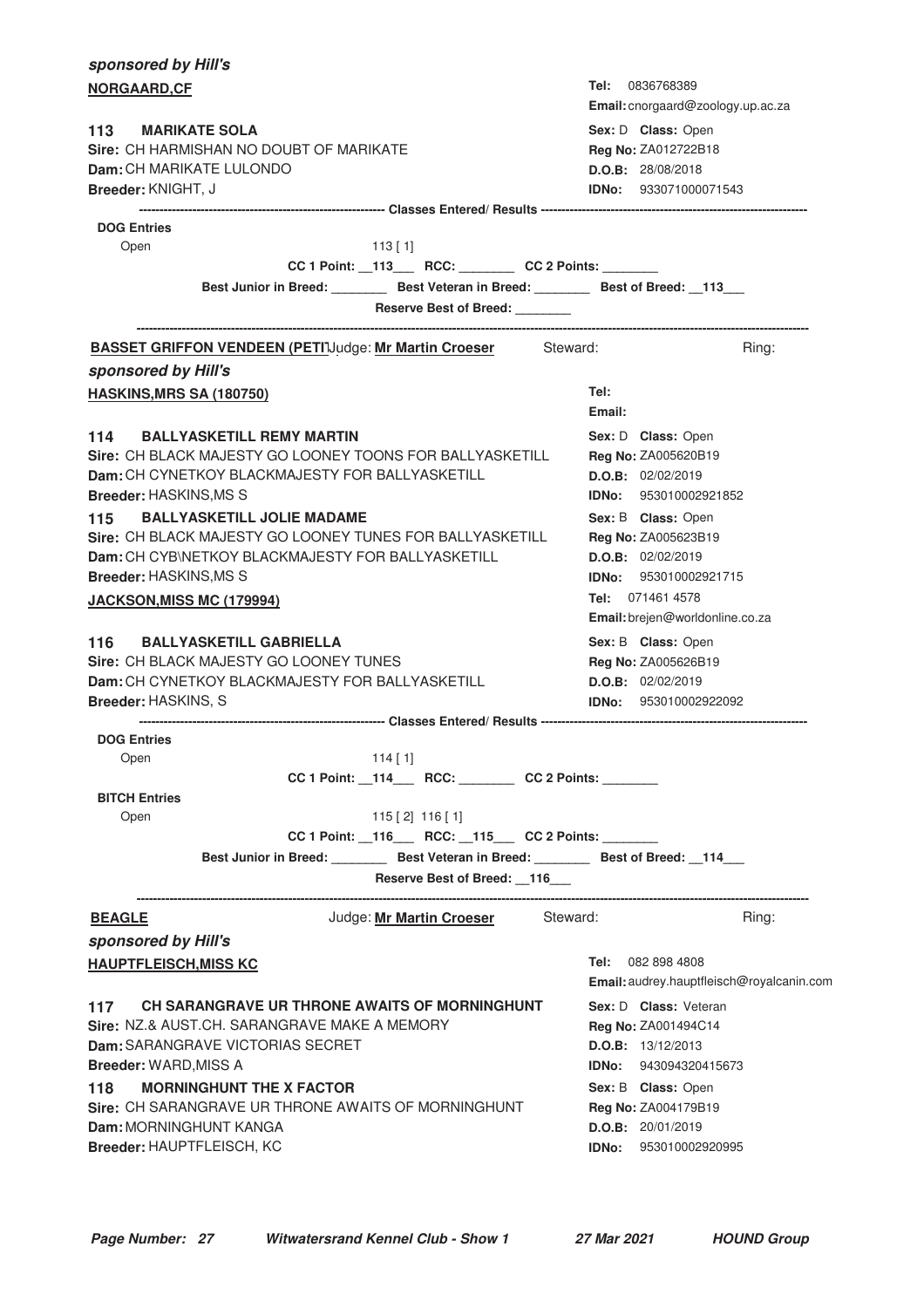| CH MORNINGHINT LOOK AT ME GO<br>119<br>Sire: CH SARANGRAVE UR THRONE AWAITS OF MORNINGHUNT<br>Dam: CH MORNINGHUNT ELEKTRA<br>Breeder: HAUPTFLEISCH, KC<br>RORKE-TARR, MRS BC (31105) |                                                                       | Sex: B Class: # Champion<br>Reg No: ZA008937B18<br>D.O.B: 14/05/2018<br>IDNo: 9530100002482339<br>Tel:         |
|--------------------------------------------------------------------------------------------------------------------------------------------------------------------------------------|-----------------------------------------------------------------------|----------------------------------------------------------------------------------------------------------------|
| 120 CH TULLAMORE EARTH, WIND N FIRE<br>Sire: CH MORNINGHUNT ALL FIRED UP AT TULLAMORE<br>Dam: CH THEGIRLSONFIRE AT TULLAMORE<br><b>Breeder: TARR, BC</b>                             |                                                                       | Email:<br>Sex: D Class: # Champion<br>Reg No: ZA004723B19<br>D.O.B: 26/09/2018<br><b>IDNo:</b> 985113000861171 |
| <b>DOG Entries</b>                                                                                                                                                                   |                                                                       |                                                                                                                |
| Veteran                                                                                                                                                                              | $117$ [ 1]                                                            |                                                                                                                |
|                                                                                                                                                                                      | CC 1 Point: _117___ RCC: _______ CC 2 Points: ______                  |                                                                                                                |
|                                                                                                                                                                                      | Champion: 120                                                         |                                                                                                                |
| # Champion<br><b>BITCH Entries</b>                                                                                                                                                   | 120 [ 1]                                                              |                                                                                                                |
| Open                                                                                                                                                                                 | $118$ [1]                                                             |                                                                                                                |
|                                                                                                                                                                                      | CC 1 Point: _118___ RCC: _______ CC 2 Points: ______<br>Champion: 119 |                                                                                                                |
| # Champion                                                                                                                                                                           | $119$ [1]                                                             |                                                                                                                |
|                                                                                                                                                                                      | Best Junior in Breed: Best Veteran in Breed: 17 Best of Breed: 120    |                                                                                                                |
|                                                                                                                                                                                      | Reserve Best of Breed: 117                                            |                                                                                                                |
| <b>BORZOI</b>                                                                                                                                                                        | Judge: Mr Martin Croeser Steward:                                     | Ring:                                                                                                          |
| sponsored by Hill's<br><b>STEPHENSON, MRS EM</b>                                                                                                                                     |                                                                       | Tel:<br>Email:                                                                                                 |
| <b>SVORA SZARS STEPPES</b><br>121<br>Sire: CH ALYOSHA AFRICAN STEPPES OF SVORA<br>Dam: CH SVORA SZARINA SNOQUEEN<br>Breeder: STEPHENSON, EM                                          |                                                                       | Sex: D Class: Open<br>Reg No: ZA012724B18<br><b>D.O.B:</b> 11/05/2018<br>IDNo: 953010002480373                 |
| <b>SVORA SZARINA SERENA</b><br>122<br>Sire: CH ALYOSHA AFRICAN STEPPES OF SVORA (IMP AUST)<br>Dam: CH SVORA SZARINA SNOQUEEN                                                         |                                                                       | Sex: B Class: Open<br>Reg No: ZA012727B18<br>D.O.B: 11/05/2018                                                 |
| Breeder: STEPHENSON, EM                                                                                                                                                              |                                                                       | 953010002480370<br>IDNo:                                                                                       |
| <b>CH SVORA SZARINASNOQUEEN</b><br>123<br><b>Sire: CH ALYOSHA AFRICAN STEPPES OF SVORA</b><br>Dam: CH SVORA SZARINA SOVERYN<br>Breeder: STEPHENSON, MRS EM                           |                                                                       | Sex: B Class: # Champion<br>Reg No: ZA050470B14<br>D.O.B: 13/07/2014<br><b>IDNo:</b> 953010000146928           |
|                                                                                                                                                                                      |                                                                       |                                                                                                                |
| <b>DOG Entries</b><br>Open                                                                                                                                                           | 121 [ 1]                                                              |                                                                                                                |
| <b>BITCH Entries</b>                                                                                                                                                                 | CC 1 Point: _121___ RCC: _______ CC 2 Points: ______                  |                                                                                                                |
| Open                                                                                                                                                                                 | $122$ [ 1]                                                            |                                                                                                                |
|                                                                                                                                                                                      | CC 1 Point: _122___ RCC: _______ CC 2 Points: ______                  |                                                                                                                |
|                                                                                                                                                                                      | Champion: ________                                                    |                                                                                                                |
| # Champion                                                                                                                                                                           | 123 [W/Drw]                                                           |                                                                                                                |
|                                                                                                                                                                                      | Best Junior in Breed: Best Veteran in Breed: Best of Breed: 121       |                                                                                                                |
|                                                                                                                                                                                      | Reserve Best of Breed: 122___                                         |                                                                                                                |
| <b>DACHSHUND (LONG HAIRED)</b> Judge: Mr Martin Croeser Steward:                                                                                                                     |                                                                       | Ring:                                                                                                          |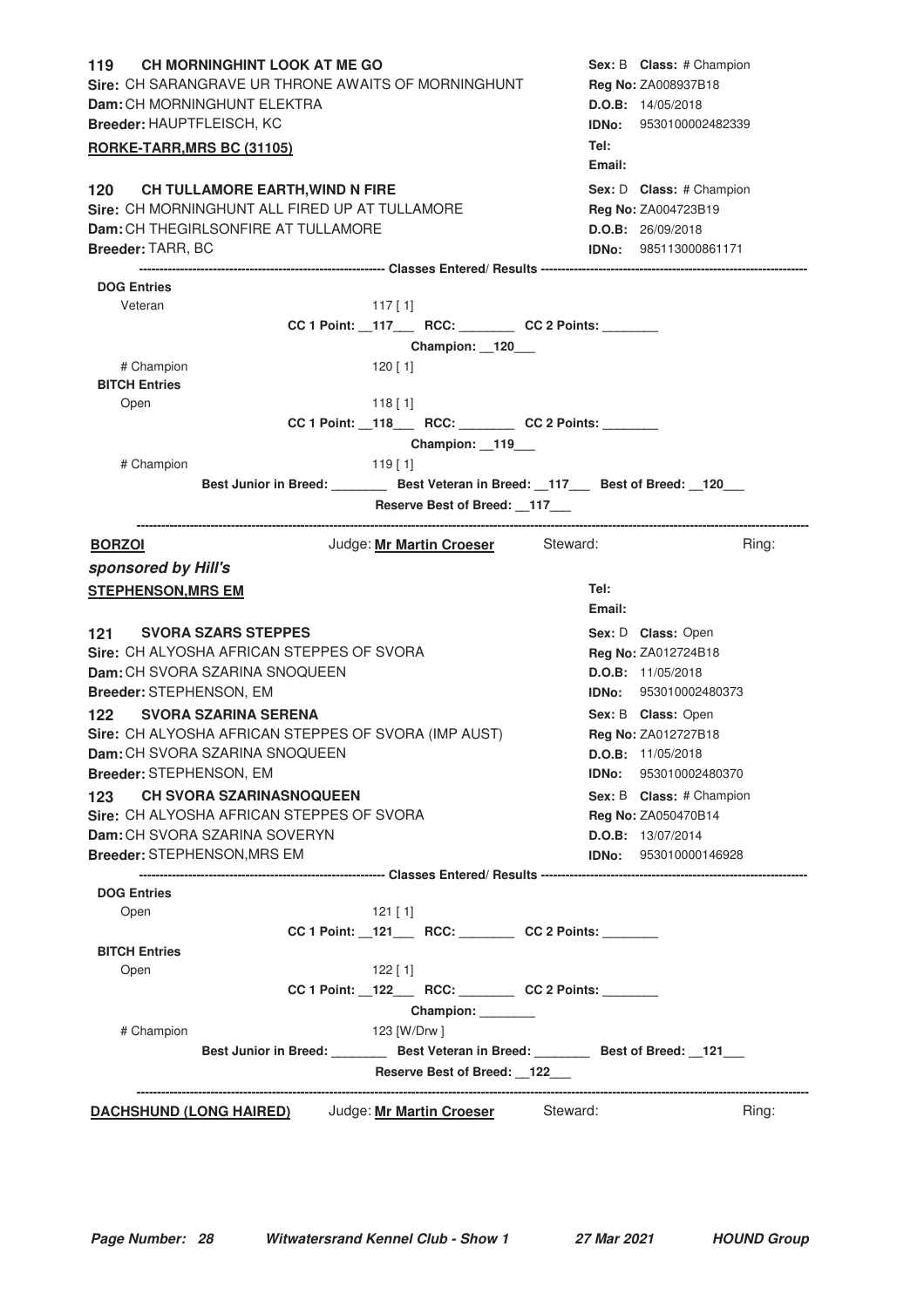| sponsored by Hill's                                                                                                                                                                                                                                                                                                                                                                       |                                                                                                                                                                                                 |  |  |
|-------------------------------------------------------------------------------------------------------------------------------------------------------------------------------------------------------------------------------------------------------------------------------------------------------------------------------------------------------------------------------------------|-------------------------------------------------------------------------------------------------------------------------------------------------------------------------------------------------|--|--|
| <b>BIRD, MS JS</b>                                                                                                                                                                                                                                                                                                                                                                        | Tel: 083 266 8187<br>Email: jb@eatsafe.co.za                                                                                                                                                    |  |  |
| <b>CH HOUND'S TAMBOURINE MAN OF ELVEDEN</b><br>124<br>Sire: HOUND'S MAJOR TOM SE U(V)CH NO UCH SE VCH GB CH INT<br>Dam: HOUND'S LADY MADONNA WW-06 SE U(V)CH DK UCH JEUW-06 INT D.O.B: 20/04/2012<br>Breeder: GADOLIN, MS L&GADOLIN (SWEDEN), MS M<br><b>DAGI DOG BEETHOVEN OF ELVENDEN</b><br>125<br>Sire: CH PRAMADA'S BENTLEY<br><b>Dam:</b> OLIVIA DAGI DOG<br>Breeder: ORACZEWSKA, D | Sex: D Class: # Champion<br>Reg No: ZA000744C12<br><b>IDNo: 977200008081299</b><br>Sex: D Class: Open<br>Reg No: ZA001085C19<br>D.O.B: 01/09/2018<br><b>IDNo:</b> 616093900716788               |  |  |
| <b>DOG Entries</b><br>Open<br>$125$ [ 1]                                                                                                                                                                                                                                                                                                                                                  |                                                                                                                                                                                                 |  |  |
| CC 1 Point: __125____ RCC: _________ CC 2 Points: _______<br>Champion: 124__<br># Champion<br>$124$ [ 1]<br>Best Junior in Breed: _________ Best Veteran in Breed: _______ Best of Breed: __125___<br>Reserve Best of Breed: 124                                                                                                                                                          |                                                                                                                                                                                                 |  |  |
| <b>DACHSHUND (MIN LONG HAIRED)</b> Judge: Mr Martin Croeser Steward:<br>sponsored by Hill's                                                                                                                                                                                                                                                                                               | Ring:                                                                                                                                                                                           |  |  |
| <b>DAVIES, MRS W</b>                                                                                                                                                                                                                                                                                                                                                                      | Tel: 072440 8322<br><b>Email:</b> davies@animalvet.co.za                                                                                                                                        |  |  |
| <b>CH GETWICK NEWS FLASH</b><br>126<br>Sire: CH CH MISTY DALE MAKIN' A SPLASH AT GETWICK<br>Dam: DREDACHS MILLION DOLLAR BABY AT GETWICK<br>Breeder: DAVIES, MRS W                                                                                                                                                                                                                        | Sex: D Class: # Champion<br>Reg No: ZA002620B18<br>D.O.B: 12/09/2017<br><b>IDNo: 953010002168606</b>                                                                                            |  |  |
| <b>GETWICK MAKIN' DREAMS FOR MISTYDALE</b><br>127<br>Sire: CH GETWICK INSTIGATER JM<br><b>Dam:</b> GETWICK GLAMOR GIRL                                                                                                                                                                                                                                                                    | Sex: D Class: Junior<br>Reg No: ZA003148B20<br>D.O.B: 25/10/2019                                                                                                                                |  |  |
| Breeder: DAVIES, MRS W<br><b>GETWICK I'M YOUR MAN</b><br>128 —<br>Sire: CH HERONVIEW WALK THE LINE OF MISTYDALE<br>Dam: CH GETWICK YOU'ER THE ONE<br><b>Breeder: DAVIES, MRS W</b>                                                                                                                                                                                                        | <b>IDNo:</b><br>Sex: D Class: Open<br><b>Reg No: ZA005694B19</b><br>D.O.B: 13/12/2018<br>IDNo:                                                                                                  |  |  |
| CH DABECO MARIA COSTELLO OF HURUKAMANDEGE<br>129<br>Sire: HURUKAMANDEGE SCHIAPARELLI<br>Dam: HURUKAMANDEGE HALLE BERRY<br>Breeder: DUFFIELD, MRS JD<br><b>HORSFIELD, MR WA (97369)</b>                                                                                                                                                                                                    | Sex: B Class: # Champion<br>Reg No: ZA001193B18<br>D.O.B: 13/09/2017<br>900250000286527<br>IDNo:<br>Tel:<br>082 892 3000<br><b>Email:</b> amazona@iafrica.com                                   |  |  |
| 130<br><b>BODINI METALLIQUE</b><br>Sire: CH GETWICHK INVESTIGATOR<br>Dam: BODINI MISS SUNSHINE<br>Breeder: HORSFIELD, MR W<br><b>MARAIS, MRS P (1021519)</b>                                                                                                                                                                                                                              | Sex: D Class: * Baby Puppy<br>Reg No: ZA004021B21<br>D.O.B: 10/10/2020<br>992003000048792<br>IDNo:<br>Tel: 082 412 6194<br>Email:                                                               |  |  |
| <b>HURUKAMANDEGE KINDA KUTE</b><br>131<br>Sire: LAROLYN HABENERO PEPR OF HURUKAMANDEGE<br>Dam: HURUKAMANDEGE SCION<br><b>Breeder: MARAIS, MRS P</b><br><b>HURUKAMANDEGE SPLENDOR</b><br>132<br>Sire: LAROLYN HABENERO PEPR OF HURUKAMANDEGE<br>Dam: HURUKAMANDEGE NIGHTINGALE<br>Breeder: MARAIS, P                                                                                       | Sex: D Class: Open<br>Reg No: ZA002115B20<br>D.O.B: 13/08/2019<br>IDNo:<br>933071000085579<br>Sex: D Class: Minor Puppy<br>Reg No: ZA002503B21<br>D.O.B: 14/08/2020<br>IDNo:<br>933071000085659 |  |  |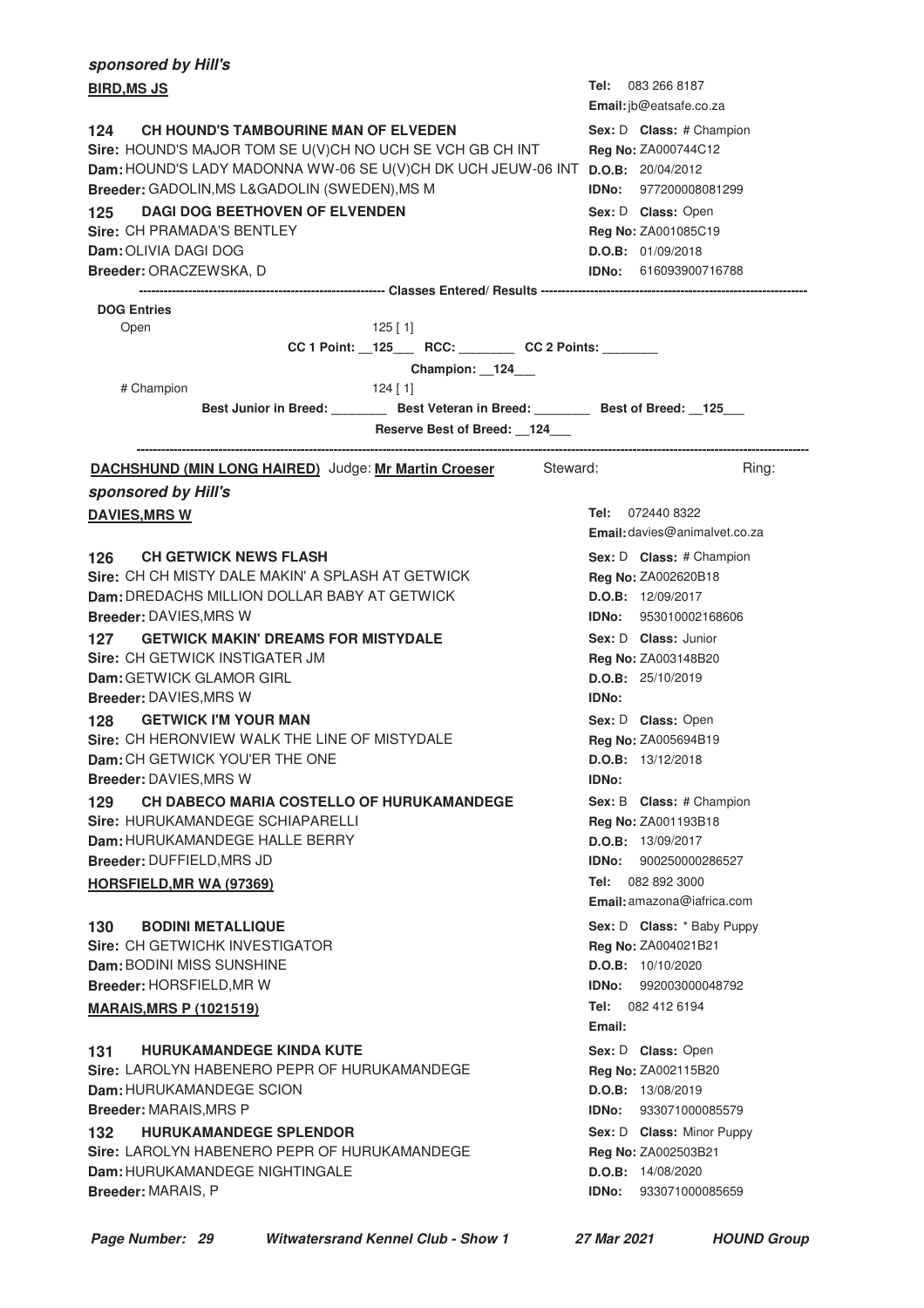| <b>TAUTE,MR J</b>                      | Tel:  | 082 455 8860<br><b>Email:</b> johan.g.taute@gmail.com |
|----------------------------------------|-------|-------------------------------------------------------|
| <b>VON GRECO ZEUS</b><br>133           |       | Sex: D Class: Minor Puppy                             |
| Sire: VON GRECO ATHENS                 |       | Reg No: ZA012397B20                                   |
| Dam: CH VON GRECO NYX                  |       | D.O.B: 22/09/2020                                     |
| <b>Breeder: TAUTE, J</b>               | IDNo: | 933071000104685                                       |
| <b>VON GRECO GODDESS ATHENA</b><br>134 |       | Sex: B Class: Junior                                  |
| Sire: CH JAMEELKELP KNIGHT DREAMER     |       | <b>Reg No: ZA003643B20</b>                            |
| Dam: SIMAXDAL CHANCE A LOT OF GRECO    |       | D.O.B: 15/12/2019                                     |
| <b>Breeder: TAUTE, J</b>               | IDNo: | 933071000104689                                       |
| <b>VON GRECO DIANTHE</b><br>135        |       | Sex: B Class: Minor Puppy                             |
| Sire: VON GRECO ATHENS                 |       | Reg No: ZA010238B20                                   |
| Dam: CH VON GRECO EVANTHE              |       | D.O.B: 18/07/2020                                     |
| <b>Breeder: TAUTE, J</b>               | IDNo: | 933071000104688                                       |
| <b>VON GRECO KALYVIA</b><br>136        |       | Sex: B Class: Minor Puppy                             |
| Sire: CH VON GRECO IOS                 |       | Reg No: ZA012349B20                                   |
| Dam: CH SIMAXDAL XARAA OF VON GRECO    |       | D.O.B: 24/09/2020                                     |
| Breeder: TAUTE, J                      | IDNo: | 933071000146013                                       |
| <b>VON GRECO ALEXA</b><br>137          |       | Sex: B Class: Minor Puppy                             |
| Sire: VON GRECO ATHENS                 |       | Reg No: ZA012396B20                                   |
| Dam: CH VON GRECO NYX                  |       | D.O.B: 22/09/2020                                     |
| Breeder: TAUTE, J                      | IDNo: | 933071000104679                                       |

**------------------------------------------------------------ Classes Entered/ Results ----------------------------------------------------------------- DOG Entries** Minor Puppy 132 [ 2] 133 [ 1] Junior 127 [ 1] Open 128 [ 1] 131 [ABS ] \* Baby Puppy 130 [ 1] **CC 1 Point: \_\_128\_\_\_ RCC: \_\_127\_\_\_ CC 2 Points: \_\_\_\_\_\_\_\_ Champion: \_\_126\_\_\_** # Champion 126 [ 1] **BITCH Entries** Minor Puppy 135 [ 3] 136 [ 2] 137 [ 1] Junior 134 [ 1] **CC 1 Point: \_\_134\_\_\_ RCC: \_\_136\_\_\_ CC 2 Points: \_\_\_\_\_\_\_\_ Champion: \_\_129\_\_\_** # Champion 129 [ 1] Best Puppy in Breed: \_\_133\_\_\_ Best Junior in Breed: \_\_127\_\_\_ Best Veteran in Breed: \_ **Best of Breed: \_\_129\_\_\_ Reserve Best of Breed: \_\_126\_\_\_ Best of Baby Puppy in Breed: \_\_130\_\_\_ -------------------------------------------------------------------------------------------------------------------------------------------------------------------- DACHSHUND (MIN SMOOTH Judge: Mr Martin Croeser Steward: Ring:** Ring:

### **sponsored by Hill's**

Tel: 082 541 4767 **Email:**juanitaa@mweb.co.za **DUFFIELD, MRS JD 138 CH GLENROY BACARDI O HARA 138 138 CH GLENROY BACARDI O HARA Sire:** FLAUNTY HUNTER O HARA **Dam:** GLENROY GABRIELLE SOLIS **Breeder:** OLIVIER, P Sex: D **Class:** # Champion **Reg No:** ZA006000B18 **D.O.B:** 07/01/2018 **IDNo: DABECO CHOCCIE Sire:** GLENROY BACARDSI O HARA OF DABECO **Dam:** PERLINA MERLOT OF DABECO **Breeder:** DUFFIELD,MS JD **Sex:** B **Class:** Puppy **CONCOUR Reg No:** ZA007678B20 **D.O.B:** 15/05/2020 **IDNo:**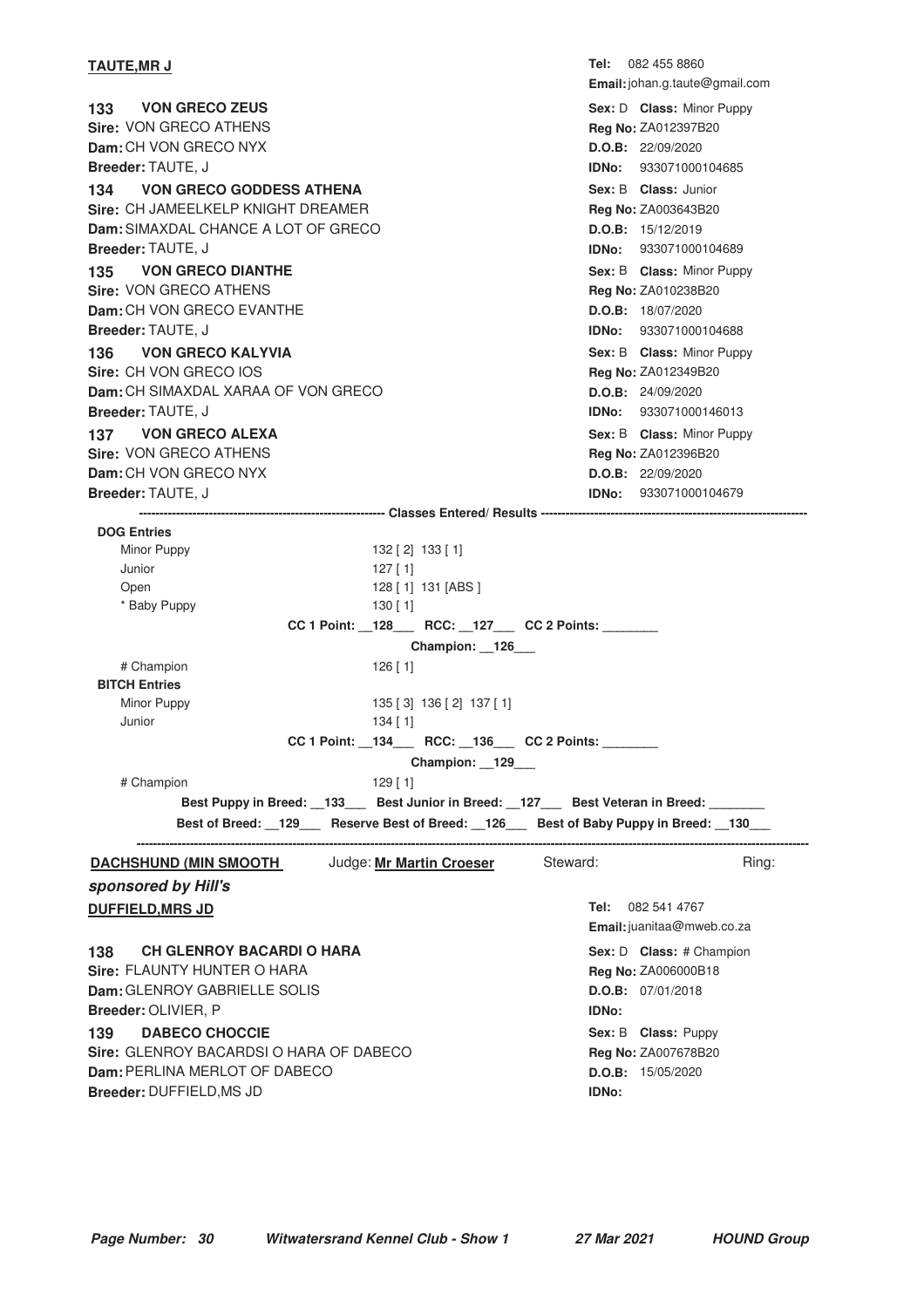| <b>VELDMAN, MRS BA (1042770)</b>                                          | <b>Tel:</b> 0823726082<br>Email: |
|---------------------------------------------------------------------------|----------------------------------|
| 140 ARCHIEBALD                                                            | Sex: D Class: Open               |
| Sire: CH GLENFORA LUCIANO MAYBE                                           | Reg No: ZA006161B19              |
| Dam: CH WONDERFUL ALICE                                                   | D.O.B: 23/01/2019                |
| Breeder: VELDMAN, MRS BA                                                  | <b>IDNo:</b>                     |
|                                                                           |                                  |
| <b>DOG Entries</b>                                                        |                                  |
| Open<br>140 [ 1]                                                          |                                  |
| CC 1 Point: _140___ RCC: _______ CC 2 Points: ______                      |                                  |
| Champion: 138                                                             |                                  |
| # Champion<br>$138$ [ 1]<br><b>BITCH Entries</b>                          |                                  |
| Puppy<br>139 [ 1]                                                         |                                  |
| CC 1 Point: _W/HLD__ RCC: ________ CC 2 Points: _______                   |                                  |
| Best Puppy in Breed: 139 Best Junior in Breed: Best Veteran in Breed: 139 |                                  |
| Best of Breed: 138 Reserve Best of Breed: 140                             |                                  |
|                                                                           |                                  |
| <b>DACHSHUND (MIN WIRE HAIRED)</b> Judge: Mr Martin Croeser Steward:      | Ring:                            |
| sponsored by Hill's                                                       |                                  |
| <b>BERSON,- DB (169792) &amp; JANSE VAN RENSBURG,- JW (144944)</b>        | Tel: 0832943239                  |
|                                                                           | Email:                           |
| <b>KHASHMERI THEBLACK BARON AT MONTETI</b><br>141 -                       | Sex: D Class: Minor Puppy        |
| Sire: CH TOMMY EMMANUEL VITORAZ OF ZABUSH                                 | Reg No: ZA012549B20              |
| Dam: CH KHASHMERI LILLI MARLENE                                           | D.O.B: 15/08/2020                |
| <b>Breeder: JANSE VAN RENSBURG, DR WS</b>                                 | <b>IDNo:</b> 953010004663542     |
| <b>DE JONG, MRS D (176576)</b>                                            | Tel: 0845080710                  |
|                                                                           | Email:                           |
| 142 CH WILDERVALE QUID PRO QUO                                            | Sex: D Class: # Champion         |
| Sire: CH SWEETAX XANTE XO                                                 | Reg No: ZA013201B18              |
| Dam: CH TAFARI BREEZE OF WILDERVALE                                       | D.O.B: 06/09/2018                |
| Breeder: DE JONG, D                                                       | <b>IDNo:</b> 900032001852083     |
| <b>JANSEN VAN RENSBURG, DR WS (144944)</b>                                | Tel: 0828215375                  |
|                                                                           | Email:                           |
| <b>CH KASHMERI JUST A GIGOLO JM</b><br>143                                | Sex: D Class: # Champion         |
| Sire: CH AGWYR ALL ABOUT ACHILLES                                         | Reg No: ZA004326B18              |
| Dam: CH KHASHMERI LILLI MARLENE                                           | D.O.B: 30/11/2017                |
| Breeder: JANSEN VAN RENSBURG, WS                                          | 953010002157681<br>IDNo:         |
| <b>KHASHMERI SRI SHARIKA DEVI</b><br>144                                  | Sex: B Class: Minor Puppy        |
| Sire: CH TOMMY EMMANUEL VITORAZ OF ZABUSH                                 | Reg No: ZA012550B20              |
| Dam: CH KHASHMERI LILLI MARLENE                                           | D.O.B: 15/08/2020                |
| Breeder: JANSE VAN RENSBURG, DR WS                                        | 953010004667090<br>IDNo:         |
| <b>THOMPSON, MISS H</b>                                                   | 0765220771<br>Tel:<br>Email:     |
|                                                                           |                                  |
| <b>HILLSTONE ROCK OF AGES</b><br>145                                      | Sex: D Class: Open               |
| Sire: MAGIK RAINBOW STENDHAL OF CLEARVIEW                                 | Reg No: ZA012352B19              |
| <b>Dam: ZEBRA NES GWADIANA</b>                                            | D.O.B: 15/07/2019                |
| <b>Breeder: THOMPSON, MISS H</b>                                          | <b>IDNo:</b>                     |
| <b>VELDMAN, MRS BA (1042770)</b>                                          | Tel: 0823726082<br>Email:        |
| <b>ZABUSH HUMPHREY</b><br>146                                             | Sex: D Class: Junior             |
| Sire: MARISS SHEREOINGER OF ZABUSH                                        | Reg No: ZA001972B20              |
| Dam: CH ZABUSH DAME KIRI                                                  | D.O.B: 30/10/2019                |
| Breeder: LINNEKUGEL, MS I                                                 | <b>IDNo:</b>                     |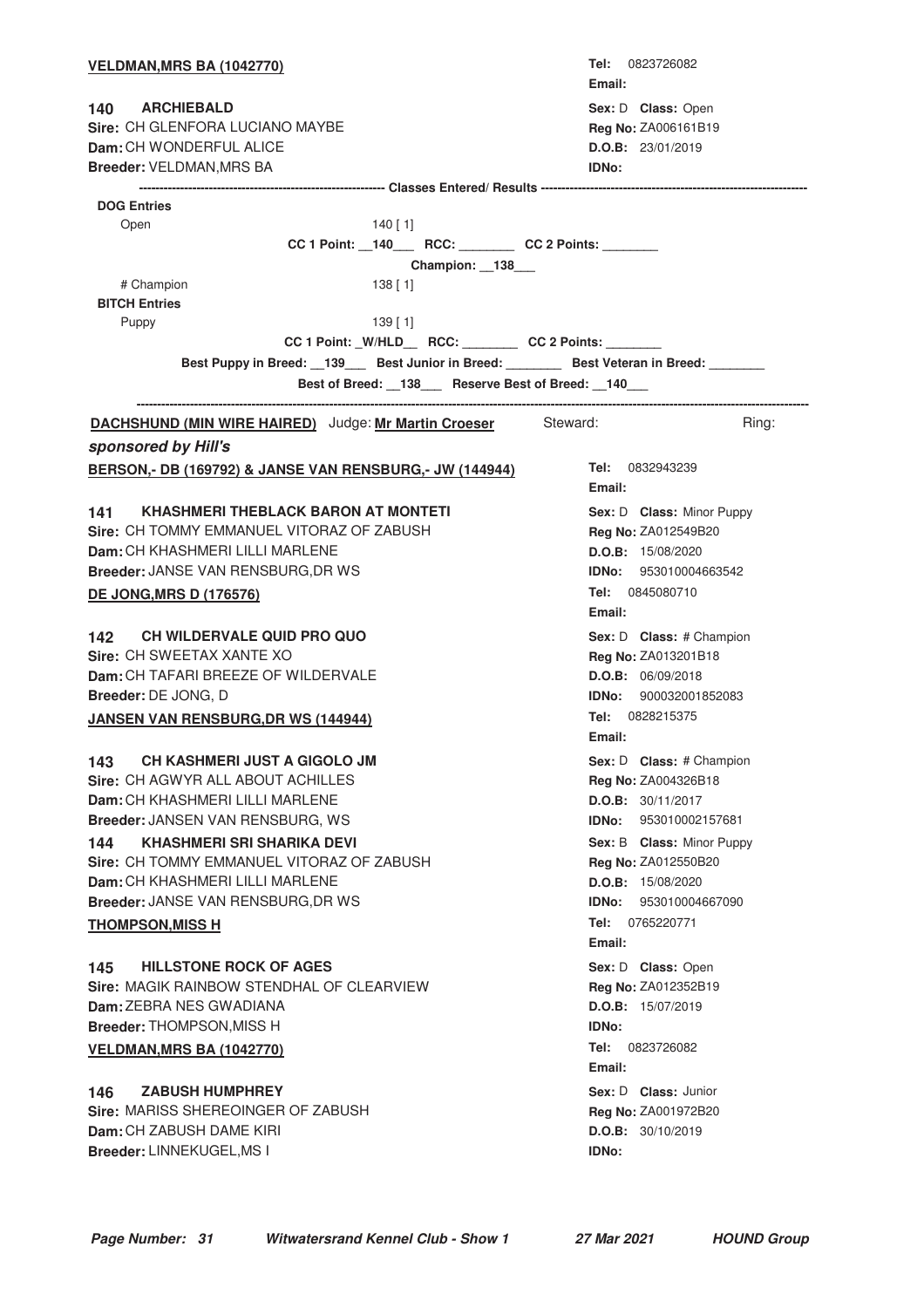| <b>DOG Entries</b>                                                                      |                                 |
|-----------------------------------------------------------------------------------------|---------------------------------|
| Minor Puppy<br>141 [ 1]                                                                 |                                 |
| Junior<br>146 [ 1]                                                                      |                                 |
| $145$ [ 1]<br>Open                                                                      |                                 |
| CC 1 Point: _145___ RCC: _141__ CC 2 Points: ______                                     |                                 |
| Champion: 142_                                                                          |                                 |
| # Champion<br>142 [ 1] 143 [ 2]                                                         |                                 |
| <b>BITCH Entries</b>                                                                    |                                 |
| Minor Puppy<br>$144$ [ 1]                                                               |                                 |
| CC 1 Point: _144___ RCC: _______ CC 2 Points: ______                                    |                                 |
|                                                                                         |                                 |
| Best Puppy in Breed: 141 Best Junior in Breed: 146 Best Veteran in Breed:               |                                 |
| Best of Breed: _142__ Reserve Best of Breed: _145__                                     |                                 |
| <b>DACHSHUND (SMOOTH HAIRED)</b> Judge: Mr Martin Croeser Steward:                      | Ring:                           |
|                                                                                         |                                 |
| sponsored by Hill's                                                                     |                                 |
| <b>KYLE, MRS JM</b>                                                                     | Tel: 082 773 4478               |
|                                                                                         | Email:                          |
| 147 CH WAYDACK OH MY WORD                                                               | Sex: D Class: # Champion        |
| Sire: CH HIALEAH'S STAR OVER TEXAS AT WAYDACK                                           | Reg No: ZA016491B16             |
| <b>Dam:</b> CH WAYDACK WINNA TAKES ALL                                                  | D.O.B: 15/09/2016               |
| Breeder: JENKINS, MR RB                                                                 | IDNo: 933071000001732           |
|                                                                                         |                                 |
| 148 CH WAYDACK DREAM WORLD                                                              | Sex: B Class: Veteran           |
| Sire: CH HACIENDA ACES HIGH AT WAYDACK                                                  | Reg No: ZA020510B09             |
| Dam: CH WAYDACK UNDER WRAPS                                                             | D.O.B: 02/06/2009               |
| Breeder: JENKINS, MR RB                                                                 | <b>IDNo:</b> 978101080121135    |
| 149 CH VONNOSRETEIP ANJA                                                                | Sex: B Class: # Champion        |
| Sire: WAYDACK WELCOME NEWS OF VONNOSRETEIP                                              | Reg No: ZA039671B14             |
| Dam: VALHENY NOLANA OF VONNOSRETEIP                                                     | D.O.B: 29/09/2013               |
|                                                                                         |                                 |
| Breeder: PIETERSON, DR GE                                                               | IDNo: 900008800723387           |
|                                                                                         |                                 |
| <b>DOG Entries</b>                                                                      |                                 |
| # Champion<br>147 [ 1]<br><b>BITCH Entries</b>                                          |                                 |
|                                                                                         |                                 |
| Veteran<br>$148$ [1]                                                                    |                                 |
| CC 1 Point: _148___ RCC: _______ CC 2 Points: ______                                    |                                 |
| Champion: 149                                                                           |                                 |
| # Champion<br>$149$ [1]                                                                 |                                 |
| Best Junior in Breed: _________ Best Veteran in Breed: __148___ Best of Breed: __147___ |                                 |
| Reserve Best of Breed: 148                                                              |                                 |
|                                                                                         |                                 |
| <b>DACHSHUND (WIRE HAIRED)</b> Judge: Mr Martin Croeser                                 | Steward:<br>Ring:               |
| sponsored by Hill's                                                                     |                                 |
| <b>DE JONG, MRS D (176576)</b>                                                          | Tel: 0845080710                 |
|                                                                                         | Email:                          |
|                                                                                         |                                 |
| <b>PABLO PICASSO CREDO OF WILDERVALE</b><br>150                                         | Sex: D Class: Puppy             |
| Sire: EX SENTIA DEVIL'S ADVOCATE                                                        | Reg No: ZA001035C21             |
| Dam: GRACE KELLY CREDO                                                                  | D.O.B: 05/05/2020               |
| Breeder: OLEJNIK, M                                                                     | <b>IDNo: 616096700076879</b>    |
| <b>SPOWART, PROF SJ</b>                                                                 | <b>Tel:</b> 082 854 3266        |
|                                                                                         | Email: jane.spowart@iafrica.com |
|                                                                                         |                                 |
| <b>CH GEORGE CLOONEY CREDO OF VOM DENNENBAUM</b><br>151                                 | Sex: D Class: # Champion        |
| Sire: MLCHPL CHPL ELVIS PRESLEY CREDO                                                   | Reg No: ZA001179C16             |
| Dam: MLCHPL CHPL ZWKL COCOCHANEL HYCON                                                  | D.O.B: 24/05/2016               |
| Breeder: OLEJNIK,. M                                                                    | IDNo: 616096700036442           |
|                                                                                         |                                 |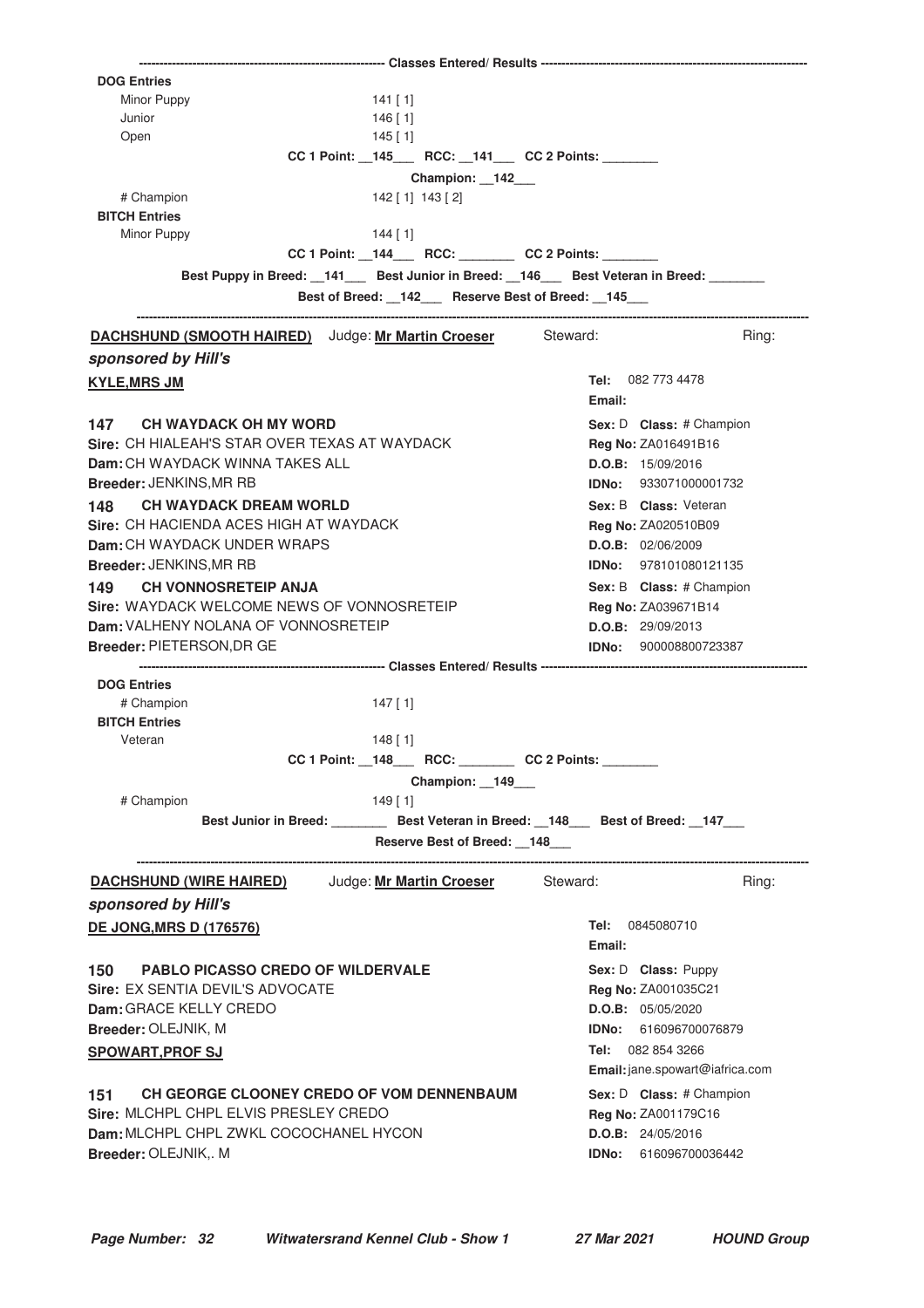| 152 VOM DENNEBAUM NEXI                                                                                                            | Sex: B Class: Puppy             |
|-----------------------------------------------------------------------------------------------------------------------------------|---------------------------------|
| Sire: DEXTER                                                                                                                      | Reg No: ZA006396B20             |
| <b>Dam:</b> CH VOM DENNEBAUM JAZZI                                                                                                | D.O.B: 07/04/2020               |
| Breeder: SPOWART, SJ                                                                                                              | <b>IDNo:</b> 900113002171240    |
|                                                                                                                                   |                                 |
| <b>DOG Entries</b>                                                                                                                |                                 |
| Puppy<br>150 [ 1]                                                                                                                 |                                 |
| CC 1 Point: __150____ RCC: _________ CC 2 Points: _______                                                                         |                                 |
| Champion: 151                                                                                                                     |                                 |
| # Champion<br>$151$ [1]                                                                                                           |                                 |
| <b>BITCH Entries</b>                                                                                                              |                                 |
| $152$ [ 1]<br>Puppy                                                                                                               |                                 |
| CC 1 Point: _152___ RCC: _______ CC 2 Points: ______                                                                              |                                 |
| Best Puppy in Breed: 152 Best Junior in Breed: Best Veteran in Breed: 1681<br>Best of Breed: _151__ Reserve Best of Breed: _152__ |                                 |
| Judge: Mr Martin Croeser Steward:<br><b>IRISH WOLFHOUND</b>                                                                       | Ring:                           |
|                                                                                                                                   |                                 |
| sponsored by Hill's                                                                                                               |                                 |
| <b>DU PLESSIS, MRS MJ</b>                                                                                                         | Tel: 076 7572123                |
|                                                                                                                                   | Email: fritsduples@mweb.co.za   |
| <b>CH BARRASSY'S SAINT PADRAIGH OF DUROSS</b><br>153 —                                                                            | Sex: D Class: # Champion        |
| Sire: LATINO ROAN INISH                                                                                                           | Reg No: ZA001123C17             |
| Dam: KATY PERRY ROAN INISH OF BARRASSY                                                                                            | <b>D.O.B:</b> 19/03/2017        |
| Breeder: BRIDGES, MRS B&BRIDGES, MR SJ                                                                                            | <b>IDNo:</b> 956000003469449    |
| <b>154 DUROSS FLOYD</b>                                                                                                           | Sex: D Class: Graduate          |
| Sire: BARRASSY SAINT PADRAIGH OF DUROSS                                                                                           | <b>Reg No: ZA013323B19</b>      |
| <b>Dam: CH DUROSS DAYA</b>                                                                                                        | D.O.B: 09/08/2019               |
| Breeder: DUPLESSIS, MJ                                                                                                            | <b>IDNo:</b> 953010004070139    |
| 155 DUROSS EMMA JM                                                                                                                | Sex: B Class: Open              |
| <b>Sire: CH BARRASSY'S SAINT PADRAIGH OF DUROSS</b>                                                                               | Reg No: ZA006927B19             |
| Dam: CH DUROSS DAYA                                                                                                               | D.O.B: 29/01/2019               |
| Breeder: DU PLESSIS, MJ                                                                                                           | IDNo: 953010003498809           |
| <b>DUROSS FLEUR</b><br>156 —                                                                                                      | Sex: B Class: Graduate          |
| Sire: CH BARRASSY'S SAINT PADRAIGH OF DUROSS                                                                                      | <b>Reg No: ZA013322B19</b>      |
| Dam: CH DUROSS DAYA                                                                                                               | D.O.B: 09/08/2019               |
| Breeder: DU PLESSIS, MJ                                                                                                           | 953010004070140<br>IDNo:        |
| <b>HARVEY, MR GB &amp; HARVEY, MRS LS</b>                                                                                         | Tel:<br>083 627 3905            |
|                                                                                                                                   | Email: glen@glenwayne.co.za     |
| <b>CH GLENGARRIF REILYNN JM</b><br>157                                                                                            | Sex: B Class: Open              |
| Sire: CH GLENGARRIF LAUCHLANN OF CUAINE                                                                                           | <b>Reg No: ZA003078B18</b>      |
| Dam: CH GLENGARRIF NAINSI                                                                                                         | D.O.B: 27/11/2017               |
| Breeder: HARVEY, MR GB&HARVEY, MRS LS                                                                                             | 953010002168282<br>IDNo:        |
| <b>GLENGARRIF TARRYN</b><br>158                                                                                                   | Sex: B Class: * Baby Puppy      |
| Sire: PITLOCHRY'S NELSON                                                                                                          | Reg No: ZA003596B21             |
| Dam: CH GLENGARRIF PEYTON                                                                                                         | D.O.B: 02/11/2020               |
| Breeder: HARVEY, MR G & HARVEY, MRS LS                                                                                            | IDNo:<br>900223000053292        |
| <b>CH GLENGARRIF PEYTON</b><br>159                                                                                                | Sex: B Class: # Champion        |
| Sire: BANJO                                                                                                                       | Reg No: ZA008659B16             |
| Dam: CH GLENGARRIF NAINSI                                                                                                         | D.O.B: 11/03/2016               |
| <b>Breeder: HARVEY, MR GB&amp;HARVEY, MRS LS</b>                                                                                  | IDNo:<br>953010001023134        |
| <b>HASKINS, MRS SA (180750)</b>                                                                                                   | Tel:                            |
|                                                                                                                                   | Email:                          |
| ZABUSH JUST AINE FOR BALLYASKETILL<br>160                                                                                         | Sex: B Class: Minor Puppy       |
| <b>Sire: ZABUSH KINGSLEY</b>                                                                                                      | Reg No: ZA012204B20             |
| Dam: ZABUSH BRODY                                                                                                                 | D.O.B: 10/08/2020               |
| Breeder: LINNEKUGEL, MS I                                                                                                         | 900113002171211<br><b>IDNo:</b> |
|                                                                                                                                   |                                 |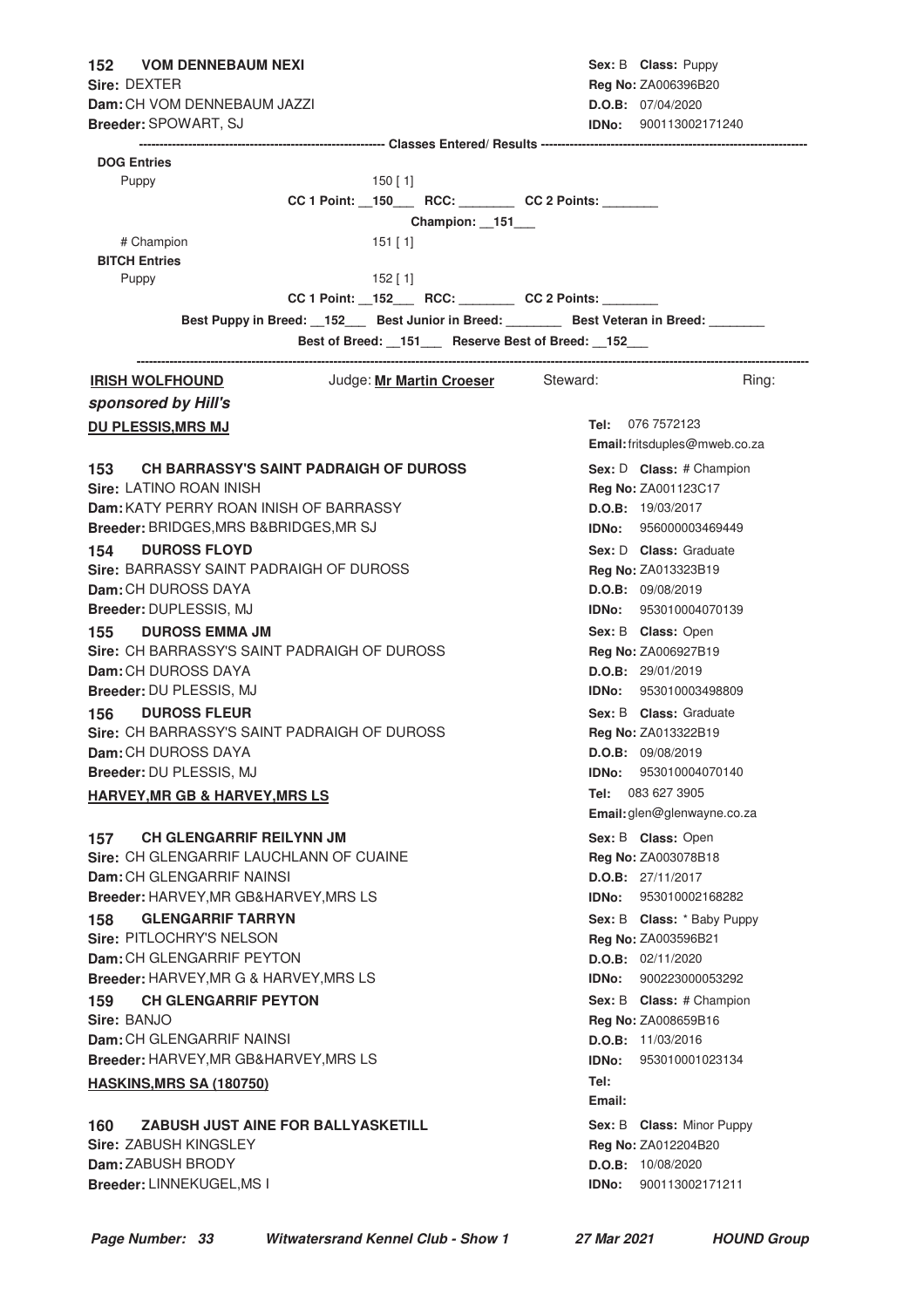| <b>HASKINS, MS AC (1020666)</b>                                                                                                                                                                                                                                                     |                                                                                              |                                                                                                                                |                |          | Tel:<br>Email: |                                                                                                                                                                                                          |                                         |
|-------------------------------------------------------------------------------------------------------------------------------------------------------------------------------------------------------------------------------------------------------------------------------------|----------------------------------------------------------------------------------------------|--------------------------------------------------------------------------------------------------------------------------------|----------------|----------|----------------|----------------------------------------------------------------------------------------------------------------------------------------------------------------------------------------------------------|-----------------------------------------|
| <b>ZABUSH FYRE 'N ICE FOR BALLYASKETILL</b><br>161<br><b>Sire: ZABUSH KINGSLEY</b><br>Dam: ZABUSH BRODY<br>Breeder: LINNEKUGEL, MS I<br><b>JOOSTE, MR LK (170581)</b>                                                                                                               |                                                                                              |                                                                                                                                |                |          |                | Sex: D Class: Minor Puppy<br>Reg No: ZA012202B20<br>D.O.B: 10/08/2020<br><b>IDNo:</b> 900113002171212<br>Tel: 0832622448                                                                                 | Email: cuaine.irishwolfhounds@gmail.com |
| <b>GLENGARRIF GANDALF</b><br>162<br>Sire: MUKONRY DYLAN OF CUAINE<br>Dam: CH GLENGAREIF RHIANNA<br>Breeder: HARVEY, MR GB<br><b>MUKONRY DYLAN OF CUAINE</b><br>163<br>Sire: SKIBERDEEN'S FLORISZ FERGUSON OF CUAINE<br>Dam: BRIBBA LAOGHAIRE OF MUKONRY<br>Breeder: ERNSTZEN, DR CR |                                                                                              |                                                                                                                                |                |          |                | Sex: D Class: * Baby Puppy<br>Reg No: ZA003613B21<br>D.O.B: 09/11/2020<br><b>IDNo: 900223000053296</b><br>Sex: D Class: Open<br>Reg No: ZA005401B19<br>D.O.B: 30/01/2019<br><b>IDNo: 985113000799732</b> |                                         |
|                                                                                                                                                                                                                                                                                     |                                                                                              |                                                                                                                                |                |          |                |                                                                                                                                                                                                          |                                         |
| <b>DOG Entries</b><br>Minor Puppy<br>Graduate<br>Open<br>* Baby Puppy                                                                                                                                                                                                               |                                                                                              | $161$ [ 1]<br>154 [1]<br>$163$ [ 1]<br>162 [ 1]                                                                                |                |          |                |                                                                                                                                                                                                          |                                         |
|                                                                                                                                                                                                                                                                                     |                                                                                              | CC 1 Point: _154___ RCC: _163___ CC 2 Points: ______                                                                           |                |          |                |                                                                                                                                                                                                          |                                         |
|                                                                                                                                                                                                                                                                                     |                                                                                              |                                                                                                                                | Champion: 153_ |          |                |                                                                                                                                                                                                          |                                         |
| # Champion<br><b>BITCH Entries</b><br>Minor Puppy<br>Graduate<br>Open<br>* Baby Puppy                                                                                                                                                                                               |                                                                                              | $153$ [ 1]<br>160 [ 1]<br>156 [ 1]<br>155 [ABS ] 157 [ 1]<br>$158$ [ 1]<br>CC 1 Point: _156___ RCC: _160__ CC 2 Points: ______ | Champion: 159  |          |                |                                                                                                                                                                                                          |                                         |
| # Champion                                                                                                                                                                                                                                                                          |                                                                                              | $159$ [1]                                                                                                                      |                |          |                |                                                                                                                                                                                                          |                                         |
| Best of Breed: 153                                                                                                                                                                                                                                                                  | Best Puppy in Breed: __160___ Best Junior in Breed: ________ Best Veteran in Breed: ________ | Reserve Best of Breed: _159__                                                                                                  |                |          |                | Best of Baby Puppy in Breed: 158                                                                                                                                                                         |                                         |
| <b>PHARAOH HOUND</b>                                                                                                                                                                                                                                                                |                                                                                              | Judge: Mr Martin Croeser                                                                                                       |                | Steward: |                |                                                                                                                                                                                                          | Ring:                                   |
| sponsored by Hill's                                                                                                                                                                                                                                                                 |                                                                                              |                                                                                                                                |                |          |                |                                                                                                                                                                                                          |                                         |
| <b>BERSON, MS D</b>                                                                                                                                                                                                                                                                 |                                                                                              |                                                                                                                                |                |          |                | Tel: 0110820834165<br>Email: daeleneb@telkomsa.net                                                                                                                                                       |                                         |
| DAMARANLOR SUN GOD RA OF MONTETI<br>164<br><b>Sire: CH REAL LIFE ATLAS OF MONTETI</b><br>Dam: VASKURS CALYPSO QONJACDOTTER OF DAMARANLOR<br>Breeder: SPENCE, MRD D                                                                                                                  |                                                                                              |                                                                                                                                |                |          |                | Sex: D Class: Graduate<br><b>Reg No: ZA002518B20</b><br>D.O.B: 05/08/2019<br><b>IDNo:</b> 953010004080068                                                                                                |                                         |
| DAMARANLOR NUBIA QUEEN OF MONTETI<br>165                                                                                                                                                                                                                                            |                                                                                              |                                                                                                                                |                |          |                | Sex: B Class: Graduate                                                                                                                                                                                   |                                         |
| Sire: CH REAL LIFE ATLAS OF MONTETI                                                                                                                                                                                                                                                 |                                                                                              |                                                                                                                                |                |          |                | <b>Reg No: ZA002520B20</b>                                                                                                                                                                               |                                         |
| Dam: VASKURS CALYPSO QONJACDOTTER OF DAMARANLOR                                                                                                                                                                                                                                     |                                                                                              |                                                                                                                                |                |          |                | D.O.B: 05/08/2019                                                                                                                                                                                        |                                         |
| Breeder: SPENCE, MRS D                                                                                                                                                                                                                                                              |                                                                                              |                                                                                                                                |                |          |                | <b>IDNo:</b> 953010004079862                                                                                                                                                                             |                                         |
|                                                                                                                                                                                                                                                                                     |                                                                                              |                                                                                                                                |                |          |                |                                                                                                                                                                                                          |                                         |
| <b>DOG Entries</b><br>Graduate                                                                                                                                                                                                                                                      |                                                                                              | $164$ [ 1]                                                                                                                     |                |          |                |                                                                                                                                                                                                          |                                         |
|                                                                                                                                                                                                                                                                                     |                                                                                              | CC 1 Point: _164___ RCC: _______ CC 2 Points: ______                                                                           |                |          |                |                                                                                                                                                                                                          |                                         |
|                                                                                                                                                                                                                                                                                     |                                                                                              |                                                                                                                                |                |          |                |                                                                                                                                                                                                          |                                         |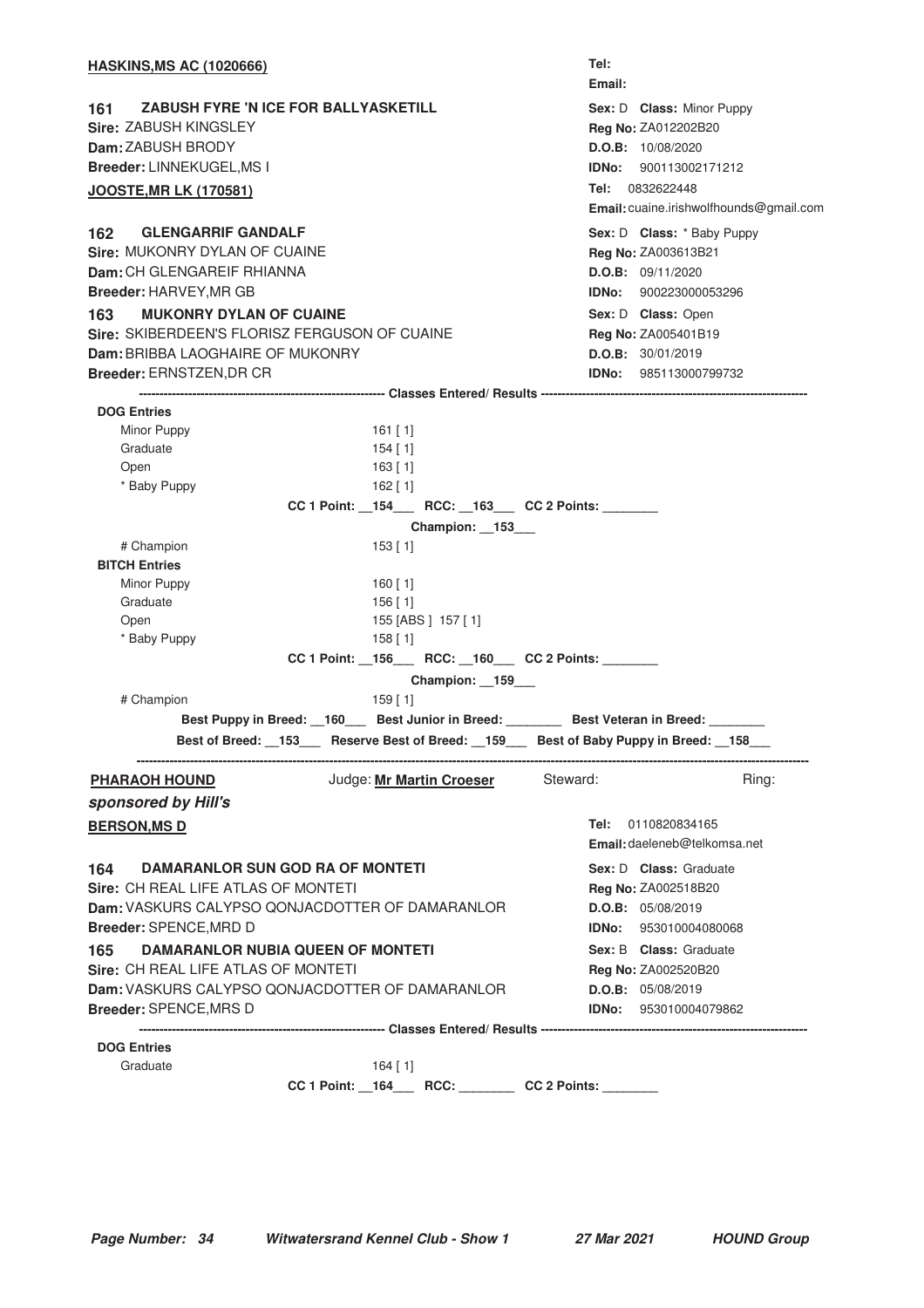**BITCH Entries**

Graduate 165 [ 1]

**CC 1 Point: \_\_165\_\_\_ RCC: \_\_\_\_\_\_\_\_ CC 2 Points: \_\_\_\_\_\_\_\_**

**Best Junior in Breed: \_\_\_\_\_\_\_\_ Best Veteran in Breed: \_\_\_\_\_\_\_\_ Best of Breed: \_\_164\_\_\_**

**Reserve Best of Breed: \_\_165\_\_\_**

| <b>RHODESIAN RIDGEBACK Judge: Mr Martin Croeser</b>                               |                                                                                     | Steward:                           | Ring: |
|-----------------------------------------------------------------------------------|-------------------------------------------------------------------------------------|------------------------------------|-------|
| sponsored by Hill's                                                               |                                                                                     |                                    |       |
| <b>BECCARO, MRS MEC</b>                                                           |                                                                                     | Tel: $+270829242109$               |       |
|                                                                                   |                                                                                     | Email: elisabeth@amberhall.co.za   |       |
| <b>AMBERHALL DYNAMITE</b><br>166                                                  |                                                                                     | Sex: D Class: Graduate             |       |
| Sire: MAXWOOD DANTE OF GLENAHOLM                                                  |                                                                                     | <b>Reg No: ZA011730B19</b>         |       |
| <b>Dam:</b> CH DANNTRIG BARONESSA OF BOMVUBORG                                    |                                                                                     | <b>D.O.B:</b> 20/07/2019           |       |
| Breeder: BECCARO, MRS MEC                                                         |                                                                                     | <b>IDNo:</b> 985113003654376       |       |
| <u>BRITS, MRS E &amp; BRITS, MISS G</u>                                           |                                                                                     | <b>Tel:</b> 083792 2226            |       |
|                                                                                   |                                                                                     | <b>Email:</b> ebrits@webmail.co.za |       |
| 167 CH BRIDGEVALE NIGHT HAWKS                                                     |                                                                                     | Sex: D Class: # Champion           |       |
|                                                                                   | Sire: CH DYKUMOS DEIVES EDITON TO AFRIKA OF GONDWANA                                | Reg No: ZA001142B16                |       |
| <b>Dam:</b> CH GONDWANA MALIBUU MAGICK                                            | D.O.B: 18/09/2015                                                                   |                                    |       |
| Breeder: BRITS, MISS G&JACOBS, MRS CM                                             |                                                                                     | <b>IDNo:</b> 945000001628757       |       |
| <b>BRIDGEVALE AURORA</b><br>168                                                   |                                                                                     | Sex: B Class: Junior               |       |
| Sire: CH NYAYA YESAKANI OF CARTOUCHE                                              |                                                                                     | <b>Reg No: ZA003287B20</b>         |       |
| Dam: CH BRIDGEVALE VENUS RISING                                                   |                                                                                     | D.O.B: 01/12/2019                  |       |
| Breeder: BRITS, MISS G & BRITS, MRS E                                             |                                                                                     | <b>IDNo:</b> 953010004478799       |       |
|                                                                                   |                                                                                     |                                    |       |
| <b>DOG Entries</b>                                                                |                                                                                     |                                    |       |
| Graduate                                                                          | $166$ [ 1]                                                                          |                                    |       |
|                                                                                   | CC 1 Point: _166___ RCC: _______ CC 2 Points: ______                                |                                    |       |
|                                                                                   | Champion: 167_                                                                      |                                    |       |
| # Champion                                                                        | 167 [ 1]                                                                            |                                    |       |
| <b>BITCH Entries</b>                                                              |                                                                                     |                                    |       |
| Junior                                                                            | $168$ [ 1]                                                                          |                                    |       |
|                                                                                   | CC 1 Point: _168___ RCC: _______ CC 2 Points: ______                                |                                    |       |
|                                                                                   | Best Junior in Breed: 168 Best Veteran in Breed: Best of Breed: 168                 |                                    |       |
|                                                                                   | Reserve Best of Breed: 166                                                          |                                    |       |
| <u>SALUKI</u>                                                                     | Judge: Mr Martin Croeser Steward:                                                   |                                    | Ring: |
| sponsored by Hill's                                                               |                                                                                     |                                    |       |
| <b>DE KOCK, MR D &amp; MCFARLANE, MS JC &amp; STADLER, MS E</b>                   |                                                                                     | <b>Tel:</b> 083 256 5799           |       |
|                                                                                   |                                                                                     | Email: fleetwind@yebo.co.za        |       |
| 169                                                                               |                                                                                     |                                    |       |
| <b>CH FLEETWIND THUNDERSTRUCK</b><br>Sire: CH ELAMIR CLASSIC DESIGN FOR FLEETWIND |                                                                                     | Sex: D Class: # Champion           |       |
| Dam: CH FLEETWIND MOULIN ROUGE                                                    |                                                                                     | Reg No: ZA006845B16                |       |
|                                                                                   |                                                                                     | D.O.B: 02/02/2016                  |       |
| Breeder: MCFARLANE, MS JC&STADLER, MS E                                           |                                                                                     | <b>IDNo:</b> 4C4759511D            |       |
| <b>MELVIN, MRS SP</b>                                                             |                                                                                     | Tel: 082 459 9916                  |       |
|                                                                                   |                                                                                     | Email: diamelcc@gmail.com          |       |
| <b>CH MELHAVEN KAREEM HASSON</b><br>170                                           |                                                                                     | Sex: D Class: # Champion           |       |
| Sire: 7SEAS AFRICAN CRUSADER ALSAYAD OF MELHAVEN                                  |                                                                                     | Reg No: ZA002871B15                |       |
| Dam: CH MELHAVEN NADIRAH JAMEELA                                                  |                                                                                     | D.O.B: 15/11/2014                  |       |
| Breeder: MELVIN, MRS SP                                                           |                                                                                     | <b>IDNo:</b> 953010000444974       |       |
|                                                                                   |                                                                                     |                                    |       |
| <b>DOG Entries</b>                                                                |                                                                                     |                                    |       |
|                                                                                   | 169 [1] 170 [2]                                                                     |                                    |       |
| # Champion                                                                        |                                                                                     |                                    |       |
|                                                                                   | Best Junior in Breed: ________ Best Veteran in Breed: _______ Best of Breed: _169__ |                                    |       |
|                                                                                   | Reserve Best of Breed: 170                                                          |                                    |       |
| <b>WHIPPET</b>                                                                    | Judge: Mr Martin Croeser                                                            | Steward:                           | Ring: |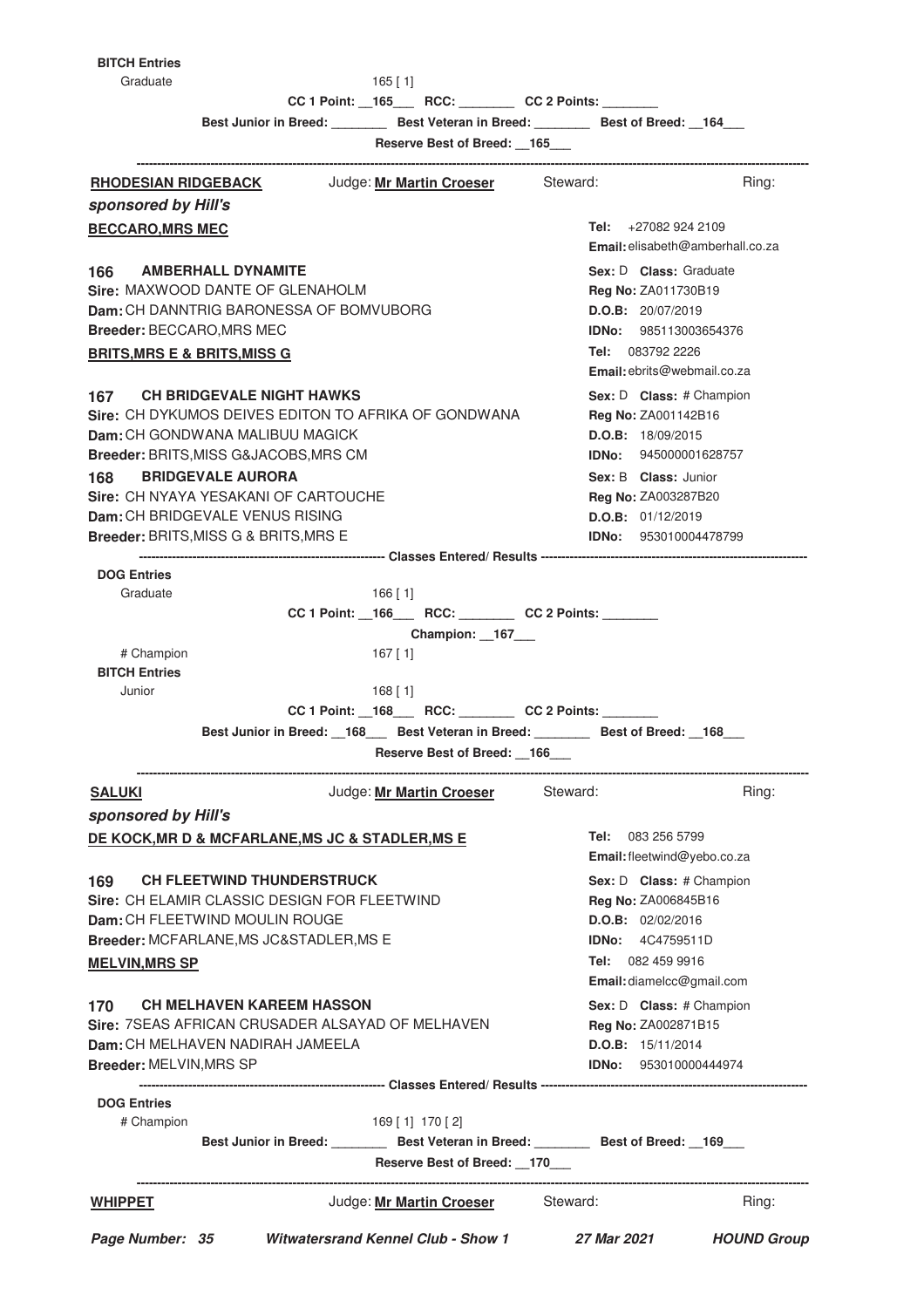### **sponsored by Hill's DEGENHARDT, MRS BM**

|                                                    | Email: b.k.degenhardt@gmail.com |  |  |  |
|----------------------------------------------------|---------------------------------|--|--|--|
| <b>CH LYNDERRY PRINCESS STARRY</b><br>171          | Sex: B Class: # Champion        |  |  |  |
| Sire: LYNDERRY PRINCE HILDALGO                     | Reg No: ZA012771B17             |  |  |  |
| Dam: LYNDERRY COCO CHANELLE                        | D.O.B: 06/07/2017               |  |  |  |
| <b>Breeder: DEGENHARDT, MRS BM</b>                 | <b>IDNo: 985170003003602</b>    |  |  |  |
| JACKSON, MISS MC (95269) & KELLY, MR BA            | Tel: 0714614578                 |  |  |  |
|                                                    | Email:                          |  |  |  |
| <b>COTTONCOVE ASCOT LADY</b><br>172                | Sex: B Class: Minor Puppy       |  |  |  |
| Sire: COTTONCOVE KINGS CONSORT AT MELHAVEN         | Reg No: ZA011041B20             |  |  |  |
| Dam: CH COTTONCOVE IT'S MY TURN                    | D.O.B: 25/07/2020               |  |  |  |
| Breeder: KELLY, MR BA                              | IDNo:                           |  |  |  |
| <b>KELLY, MR BA</b>                                | Tel: 082 555 9010               |  |  |  |
|                                                    | Email: bryan.kelly@mf.co.za     |  |  |  |
| AFTERGLOW CHIEF WHIP AT COTTONCOVE<br>173.         | Sex: D Class: Open              |  |  |  |
| Sire: CH JESRAE GAME OF THRONES                    | Reg No: ZA001064C19             |  |  |  |
| Dam: PINK CHAMPAGNE DA ROSEIRA BRAVA               | D.O.B: 06/10/2018               |  |  |  |
| Breeder: KELLY, MR BA                              | IDNo:                           |  |  |  |
| <b>COTTONCOVE KINGS COURIER</b><br>174             | Sex: D Class: Open              |  |  |  |
| Sire: CH SAVUKA MAMBO SUN OF COTTONCOVE            | Reg No: ZA006173B19             |  |  |  |
| Dam: CH COTTONCOVE DANCE WITH ME                   | D.O.B: 19/01/2019               |  |  |  |
| Breeder: KELLY, MR BA                              | IDNo: 953010002916122           |  |  |  |
| <b>COTTONCOVE ROYAL OCCASSION</b><br>175           | Sex: D Class: Minor Puppy       |  |  |  |
| Sire: COTTONCOVE KINGS CONSORT AT MELHAVEN         | Reg No: ZA011047B20             |  |  |  |
| Dam: CH COTTONCOVE IT'S MY TURN                    | D.O.B: 25/07/2020               |  |  |  |
| Breeder: KELLY, MR BA                              | <b>IDNo:</b> 953010004472069    |  |  |  |
| <b>MELVIN, MRS SP</b>                              | Tel: 082 459 9916               |  |  |  |
|                                                    | Email: diamelcc@gmail.com       |  |  |  |
| <b>COTTONCOVE KINGS CONSORT AT MELHAVEN</b><br>176 | Sex: D Class: Open              |  |  |  |
| Sire: CH FALCONCRAG ANORTHER CLASS                 | Reg No: ZA006175B19             |  |  |  |
| Dam: CH COTTONVCOVE DANCE WITH ME                  | D.O.B: 19/01/2019               |  |  |  |
| Breeder: KELLY, BA                                 | <b>IDNo:</b> 953010002916039    |  |  |  |
|                                                    |                                 |  |  |  |
| <b>DOG Entries</b>                                 |                                 |  |  |  |
| Minor Puppy<br>$175$ [ 1]                          |                                 |  |  |  |
| 173 [2] 174 [1] 176 [3]<br>Open                    |                                 |  |  |  |
| CC 1 Point: 174 RCC: 173 CC 2 Points:              |                                 |  |  |  |
| <b>BITCH Entries</b>                               |                                 |  |  |  |
| Minor Puppy<br>$172$ [1]                           |                                 |  |  |  |
| CC 1 Point: 172 RCC: CC 2 Points:                  |                                 |  |  |  |
| Champion: 171                                      |                                 |  |  |  |
| # Champion<br>$171$ [1]                            |                                 |  |  |  |
| Best Puppy in Breed: 175 Best Junior in Breed:     | <b>Best Veteran in Breed:</b>   |  |  |  |

Tel: 082674 2226

**Best of Breed: \_\_174\_\_\_ Reserve Best of Breed: \_\_173\_\_\_ --------------------------------------------------------------------------------------------------------------------------------------------------------------------**

**HOUND Results**

| Judge:              | <b>Mr Martin Croeser</b>                  |                |                 |                  |                    |
|---------------------|-------------------------------------------|----------------|-----------------|------------------|--------------------|
| <b>Steward:</b>     |                                           |                |                 |                  |                    |
| Ring:               |                                           |                |                 |                  |                    |
|                     |                                           | <b>B/Puppy</b> | <b>B/Junior</b> | <b>B/Veteran</b> |                    |
| <b>AFGHAN HOUND</b> |                                           |                |                 | 111              |                    |
| <b>AZAWAKH</b>      |                                           |                |                 |                  |                    |
| Page Number: 36     | <b>Witwatersrand Kennel Club - Show 1</b> |                | 27 Mar 2021     |                  | <b>HOUND Group</b> |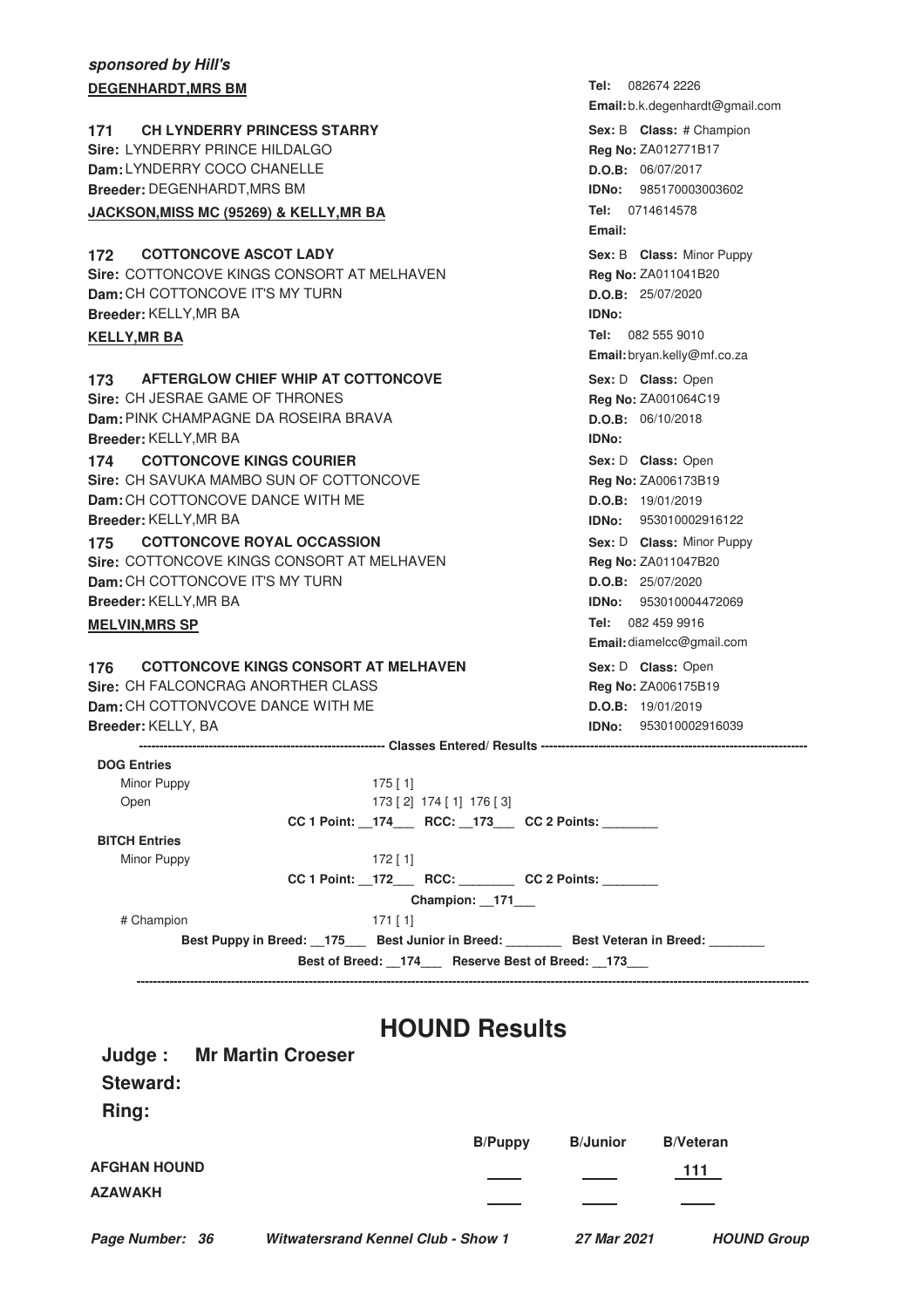| <b>BASENJI</b>                        |     |     |     |
|---------------------------------------|-----|-----|-----|
| <b>BASSET GRIFFON VENDEEN (PETIT)</b> |     |     |     |
| <b>BEAGLE</b>                         |     |     | 117 |
| <b>BORZOI</b>                         |     |     |     |
| <b>DACHSHUND (LONG HAIRED)</b>        |     |     |     |
| <b>DACHSHUND (MIN LONG HAIRED)</b>    | 133 | 127 |     |
| <b>DACHSHUND (MIN SMOOTH HAIRED)</b>  | 139 |     |     |
| <b>DACHSHUND (MIN WIRE HAIRED)</b>    | 141 | 146 |     |
| <b>DACHSHUND (SMOOTH HAIRED)</b>      |     |     | 148 |
| <b>DACHSHUND (WIRE HAIRED)</b>        | 152 |     |     |
| <b>IRISH WOLFHOUND</b>                | 160 |     |     |
| <b>PHARAOH HOUND</b>                  |     |     |     |
| <b>RHODESIAN RIDGEBACK</b>            |     | 168 |     |
| <b>SALUKI</b>                         |     |     |     |
| <b>WHIPPET</b>                        | 175 |     |     |
|                                       |     |     |     |

# **Best Puppy in Group**

| First                        | Breed: | <b>IRISH WOLFHOUND</b>      | No: 160 |
|------------------------------|--------|-----------------------------|---------|
| Second                       | Breed: | <b>WHIPPET</b>              | No: 175 |
| <b>Third</b>                 | Breed: | DACHSHUND (WIRE HAIRED)     | No: 152 |
| Fourth                       | Breed: | DACHSHUND (MIN WIRE HAIRED) | No: 141 |
| <b>Best Junior in Group</b>  |        |                             |         |
| First                        | Breed: | RHODESIAN RIDGEBACK         | No: 168 |
| Second                       | Breed: | DACHSHUND (MIN LONG HAIRED) | No: 127 |
| <b>Third</b>                 | Breed: | DACHSHUND (MIN WIRE HAIRED) | No: 146 |
| Fourth                       | Breed: |                             | No:     |
| <b>Best Veteran in Group</b> |        |                             |         |
| First                        | Breed: | <b>BEAGLE</b>               | No: 117 |
| Second                       | Breed: | <b>AFGHAN HOUND</b>         | No: 111 |
| <b>Third</b>                 | Breed: | DACHSHUND (SMOOTH HAIRED)   | No: 148 |
| Fourth                       | Breed: |                             | No:     |

# **HOUND Results**

|                 | <b>Judge: Mr Martin Croeser</b> |
|-----------------|---------------------------------|
| <b>Steward:</b> |                                 |
| Ring:           |                                 |

|                                       | <b>B/Breed</b> |
|---------------------------------------|----------------|
| <b>AFGHAN HOUND</b>                   | 111            |
| <b>AZAWAKH</b>                        | 112            |
| <b>BASENJI</b>                        | 113            |
| <b>BASSET GRIFFON VENDEEN (PETIT)</b> | 114            |
| <b>BEAGLE</b>                         | 120            |
| <b>BORZOI</b>                         | 121            |
| <b>DACHSHUND (LONG HAIRED)</b>        | 125            |
| <b>DACHSHUND (MIN LONG HAIRED)</b>    | 129            |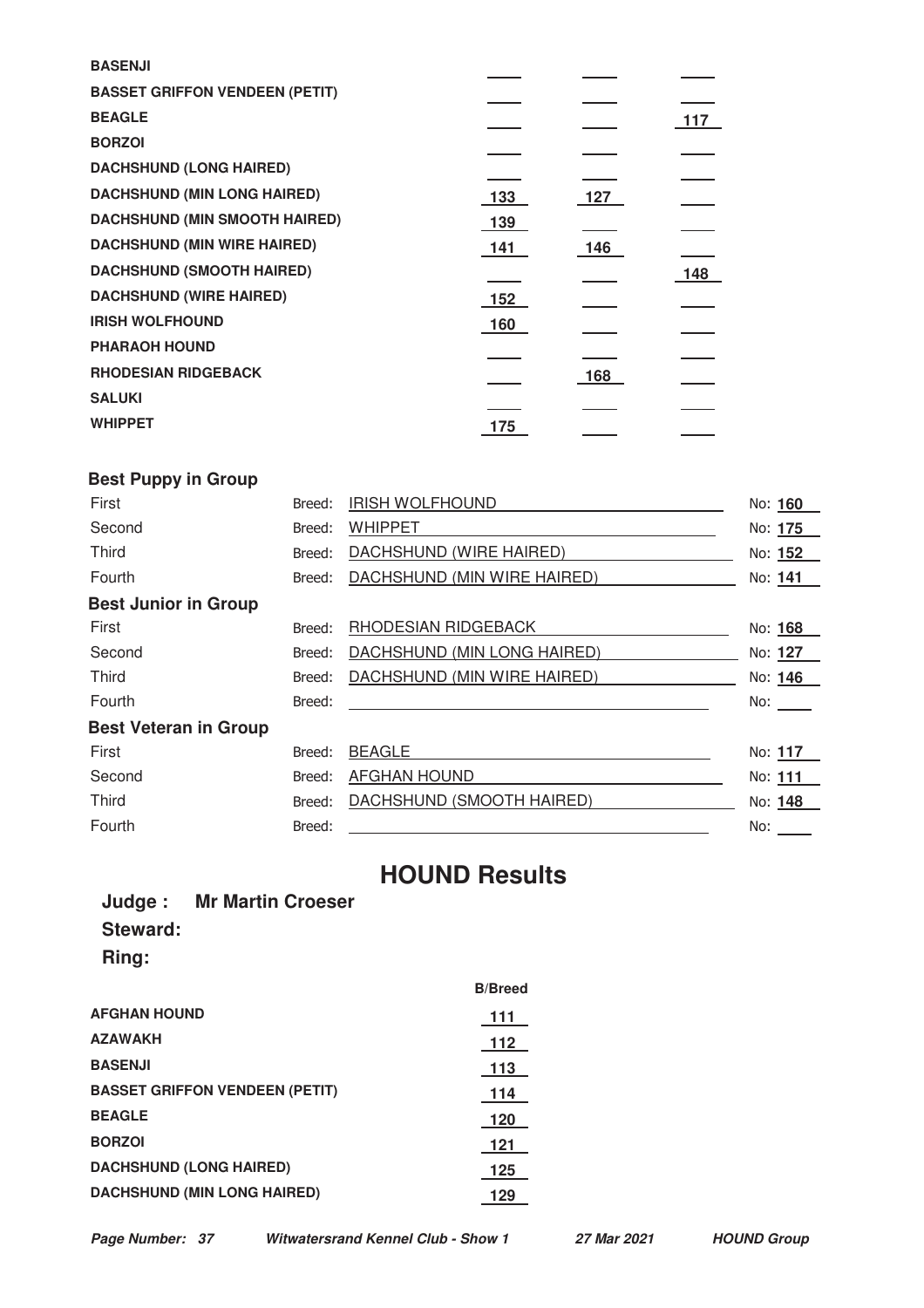| <b>DACHSHUND (MIN SMOOTH HAIRED)</b> | 138 |
|--------------------------------------|-----|
| <b>DACHSHUND (MIN WIRE HAIRED)</b>   | 142 |
| <b>DACHSHUND (SMOOTH HAIRED)</b>     | 147 |
| <b>DACHSHUND (WIRE HAIRED)</b>       | 151 |
| <b>IRISH WOLFHOUND</b>               | 153 |
| <b>PHARAOH HOUND</b>                 | 164 |
| <b>RHODESIAN RIDGEBACK</b>           | 168 |
| <b>SALUKI</b>                        | 169 |
| <b>WHIPPET</b>                       | 174 |
|                                      |     |

# **Best in Group**

| First        | Breed: DACHSHUND (LONG HAIRED) | No: <u>125</u> |  |
|--------------|--------------------------------|----------------|--|
| Second       | Breed: BEAGLE                  | No: <b>120</b> |  |
| <b>Third</b> | Breed: WHIPPET                 | No: <b>174</b> |  |
| Fourth       | Breed: SALUKI                  | No: <u>169</u> |  |

# **HOUND Results**

**B/BAby Pup**

 $\overline{\phantom{a}}$ 

| <b>Judge: Mr Martin Croeser</b>       |                |
|---------------------------------------|----------------|
| <b>Steward:</b>                       |                |
| Ring:                                 |                |
|                                       | B/B/           |
| <b>AFGHAN HOUND</b>                   | ٠              |
| <b>AZAWAKH</b>                        | $\blacksquare$ |
| <b>BASENJI</b>                        | ٠              |
| <b>BASSET GRIFFON VENDEEN (PETIT)</b> | ٠              |
| <b>BEAGLE</b>                         | ۰              |
| <b>BORZOI</b>                         | ٠              |
|                                       |                |

| <b>BASSET GRIFFON VENDEEN (PETIT)</b> |     |
|---------------------------------------|-----|
| <b>BEAGLE</b>                         |     |
| <b>BORZOI</b>                         |     |
| <b>DACHSHUND (LONG HAIRED)</b>        |     |
| <b>DACHSHUND (MIN LONG HAIRED)</b>    | 130 |
| DACHSHUND (MIN SMOOTH HAIRED)         |     |
| <b>DACHSHUND (MIN WIRE HAIRED)</b>    |     |
| <b>DACHSHUND (SMOOTH HAIRED)</b>      |     |
| <b>DACHSHUND (WIRE HAIRED)</b>        |     |
| <b>IRISH WOLFHOUND</b>                | 158 |
| <b>PHARAOH HOUND</b>                  |     |
| <b>RHODESIAN RIDGEBACK</b>            |     |
| <b>SALUKI</b>                         |     |
| WHIPPET                               |     |
|                                       |     |

## **Best Baby Puppy in Group**

| First  |        | Breed: DACHSHUND (MIN LONG HAIRED) |     | No: 130 |
|--------|--------|------------------------------------|-----|---------|
| Second |        | Breed: IRISH WOLFHOUND             |     | No: 158 |
| Third  | Breed: |                                    | No: |         |
| Fourth | Breed: |                                    | No: |         |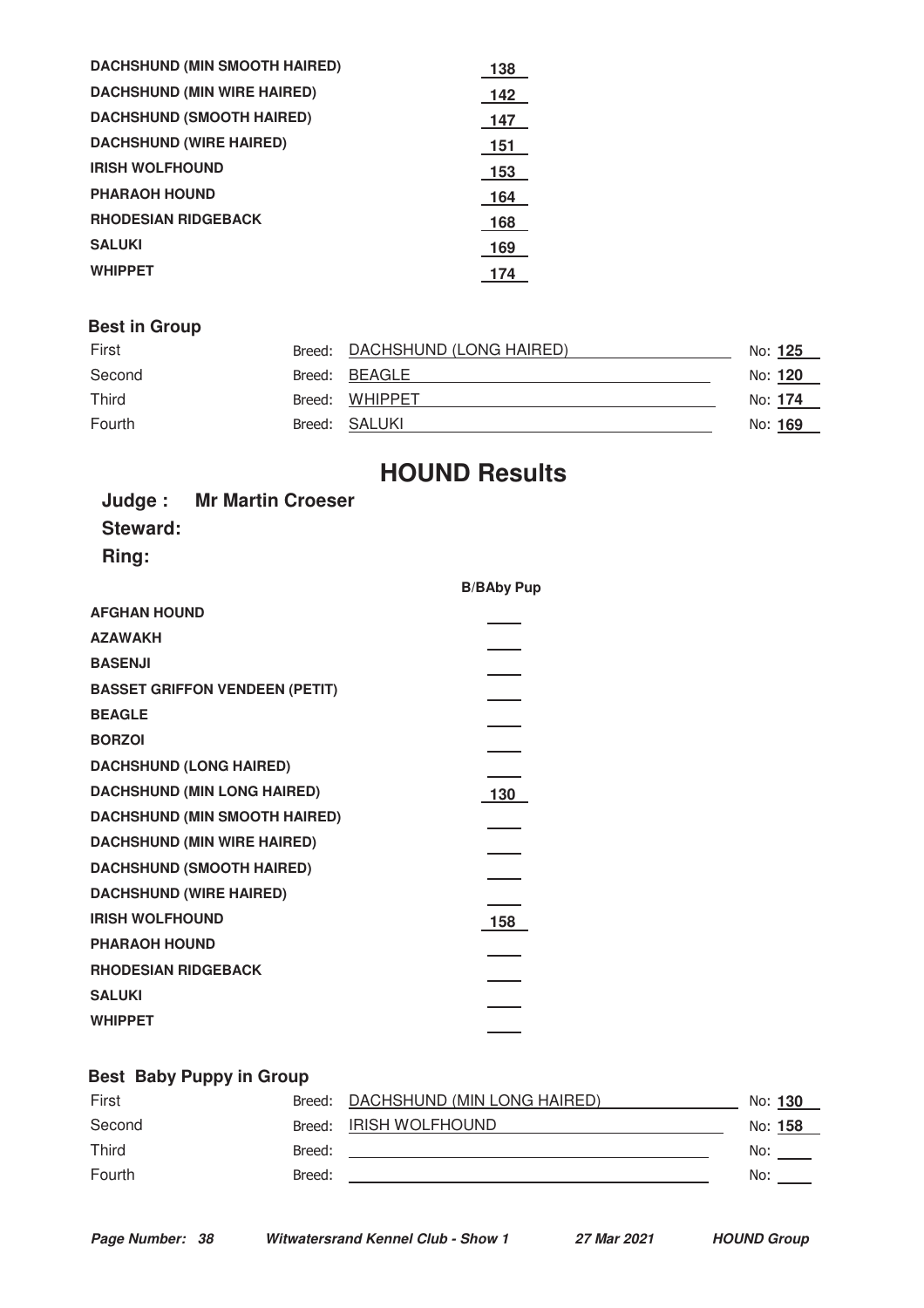# **TERRIER Group**

# **sponsored by Hill's**

# **Judge: Mr Bruce Jenkins**

| <b>AIREDALE TERRIER</b>                  | Mr Bruce Jenkins | $\overline{2}$ |
|------------------------------------------|------------------|----------------|
| <b>AMERICAN STAFFORDSHIRE TERRIER</b>    | Mr Bruce Jenkins | $\overline{2}$ |
| <b>BULL TERRIER</b>                      | Mr Bruce Jenkins | 12             |
| <b>CAIRN TERRIER</b>                     | Mr Bruce Jenkins | 1              |
| <b>FOX TERRIER (SMOOTH)</b>              | Mr Bruce Jenkins | $\overline{7}$ |
| <b>IRISH SOFT COATED WHEATEN TERRIER</b> | Mr Bruce Jenkins | 1              |
| <b>KERRY BLUE TERRIER</b>                | Mr Bruce Jenkins | 3              |
| <b>SCOTTISH TERRIER</b>                  | Mr Bruce Jenkins | 3              |
| <b>SKYE TERRIER</b>                      | Mr Bruce Jenkins | 3              |
| <b>STAFFORDSHIRE BULL TERRIER</b>        | Mr Bruce Jenkins | 30             |

|                                                                             | <b>Group Total</b>           | 64 |
|-----------------------------------------------------------------------------|------------------------------|----|
| Judge: Mr Bruce Jenkins<br><b>AIREDALE TERRIER</b>                          | Steward:<br>Ring:            |    |
| <b>WILLIAMSON, MRS JE</b>                                                   | Tel: $+27829013390$          |    |
|                                                                             | Email: jnywil@willaire.com   |    |
| 177 CH JAIDELD THE LUCK OF A GYPSY OF WILLAIRE                              | Sex: B Class: # Champion     |    |
| Sire: SAREDON FROM A JACK TO A KING(RE-IMPORT)                              | Reg No: ZA001118C16          |    |
| Dam: THE WILDERNESS JP GYPSY LADY AT JAIDELD(IMP JPN)                       | D.O.B: 09/01/2016            |    |
| <b>Breeder: LOCKETT, MRS AD</b>                                             | IDNo: 900200000456549        |    |
| <b>WILLAIRE KEYNOTE</b><br>178                                              | Sex: B Class: Open           |    |
| Sire: CH VIVAVICK JUBILEE JESTER OF KIRSUDA                                 | Reg No: ZA009047B17          |    |
| Dam: CH WILLAIRE IMAGE                                                      | D.O.B: 25/04/2017            |    |
| <b>Breeder: WILLIAMSON, MRS JE</b>                                          | <b>IDNo: 991001000555879</b> |    |
|                                                                             |                              |    |
| <b>BITCH Entries</b>                                                        |                              |    |
| $178$ [ 1]<br>Open                                                          |                              |    |
| CC 1 Point: _178___ RCC: _______ CC 2 Points: ______                        |                              |    |
| Champion: 177<br># Champion                                                 |                              |    |
| 177 [ 1]<br>Best Junior in Breed: Best Veteran in Breed: Best of Breed: 178 |                              |    |
| Reserve Best of Breed: 177                                                  |                              |    |
|                                                                             |                              |    |
| <b>AMERICAN STAFFORDSHIRE</b> Judge: Mr Bruce Jenkins Steward:              | Ring:                        |    |
| <b>DU PLOOY, MRS I</b>                                                      | Tel: 071 366 1055            |    |
|                                                                             | Email: irma@aztrazar.co.za   |    |
| 179 CH JM AZTRAZAR LEGEND ZORRO                                             | Sex: D Class: # Champion     |    |
| Sire: MILLENIUM STAFF ELDORADO OF AZTRAZAR                                  | Reg No: ZA014001B17          |    |
| Dam: AZTRAZAR LADY BUHLE                                                    | D.O.B: 23/09/2017            |    |
| <b>Breeder: LANG, MRS I</b>                                                 | <b>IDNo:</b> 985141000850106 |    |
|                                                                             |                              |    |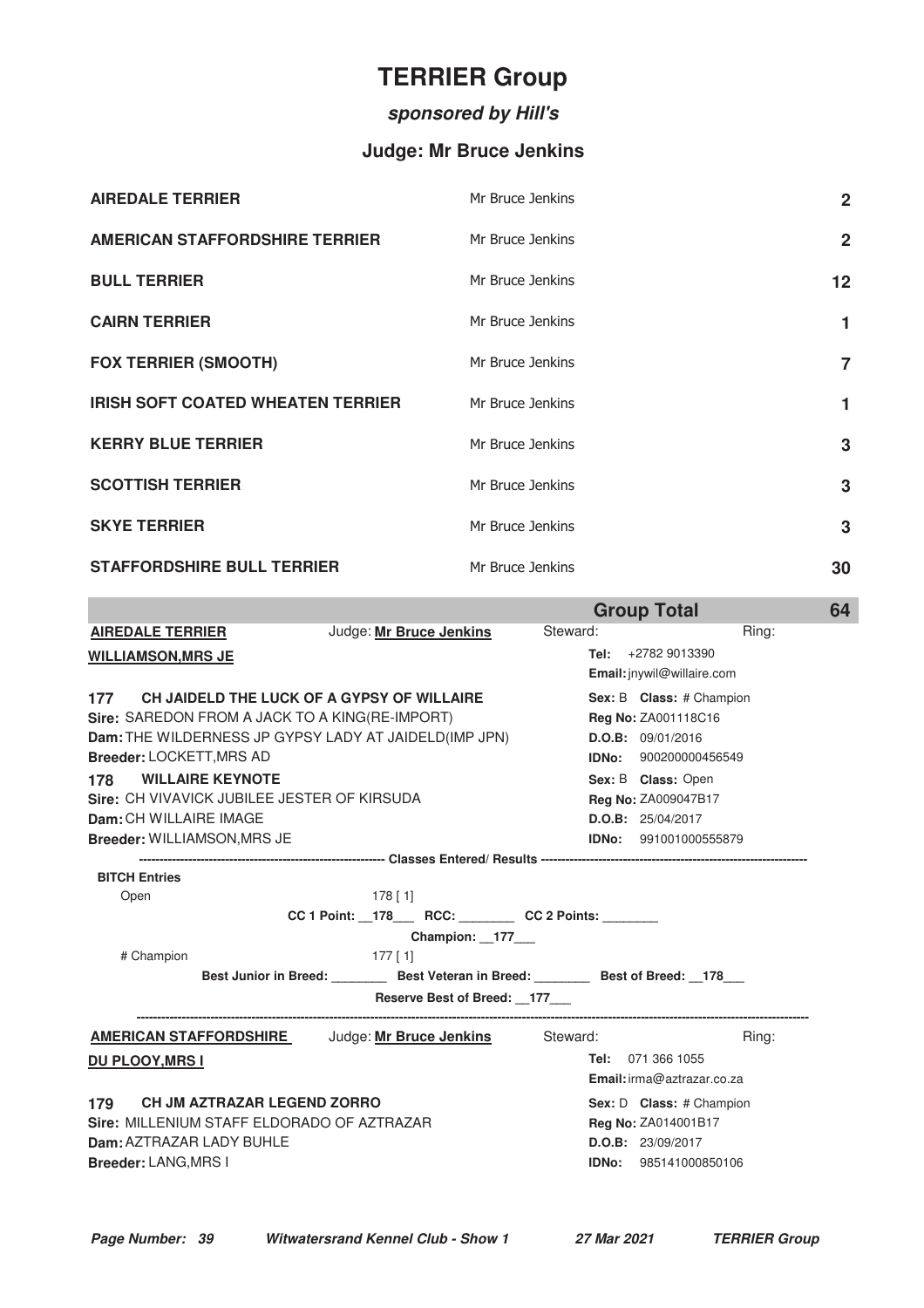| <b>STRYDOM, MS N</b>                                                                                                                                                           |                                                      | Email:                 | <b>Tel:</b> 0713661055                                                                                                                              |
|--------------------------------------------------------------------------------------------------------------------------------------------------------------------------------|------------------------------------------------------|------------------------|-----------------------------------------------------------------------------------------------------------------------------------------------------|
| 180<br>AZTRAZAR HELEN OF TROY<br>Sire: CH AZTRAZAR LEGEND ZORRO<br>Dam: CH AZTRAZAR PAINT A PICTURE<br><b>Breeder: AZTRAZAR KENNELS,</b>                                       |                                                      |                        | Sex: B Class: Puppy<br>Reg No: ZA007561B20<br>D.O.B: 06/06/2020<br><b>IDNo:</b> 933071000141747                                                     |
|                                                                                                                                                                                |                                                      |                        |                                                                                                                                                     |
| <b>DOG Entries</b><br># Champion<br><b>BITCH Entries</b>                                                                                                                       | $179$ [1]                                            |                        |                                                                                                                                                     |
| Puppy                                                                                                                                                                          | $180$ [1]                                            |                        |                                                                                                                                                     |
|                                                                                                                                                                                | CC 1 Point: _180___ RCC: _______ CC 2 Points: ______ |                        |                                                                                                                                                     |
| Best Puppy in Breed: 180 Best Junior in Breed: Best Veteran in Breed: ______                                                                                                   |                                                      |                        |                                                                                                                                                     |
|                                                                                                                                                                                | Best of Breed: _179__ Reserve Best of Breed: _180__  |                        |                                                                                                                                                     |
| <b>BULL TERRIER</b>                                                                                                                                                            | Judge: Mr Bruce Jenkins Steward:                     |                        | Ring:                                                                                                                                               |
| <b>DE BOD, MR J (1541007)</b>                                                                                                                                                  |                                                      | Email:                 | <b>Tel:</b> 0796857266                                                                                                                              |
| <b>SHODAN PRINCESS KIARA</b><br>181<br>Sire: CH SHODAN CAESAR<br>Dam: CH SHODAN QUEEN NALA                                                                                     |                                                      |                        | Sex: B Class: Junior<br>Reg No: ZA002474B20<br>D.O.B: 28/10/2019                                                                                    |
| Breeder: VAN NIEKERK, MR NJ<br><b>DE BOD, MRS L</b>                                                                                                                            |                                                      | <b>IDNo:</b>           | Tel: $084-5221190$<br><b>Email:</b> leilani.debod@fnb.co.za                                                                                         |
| <b>WILBOD ST JOSEPH</b><br>182<br>Sire: CH REITHSONS DEVILS DYNAMO OF SHODAN<br>Dam: LIFRE JULIETTE OF WILBOD<br>Breeder: DE BOD, L<br>DE VILLIERS, JM                         |                                                      |                        | Sex: D Class: Open<br>Reg No: ZA001313B19<br>D.O.B: 20/09/2018<br><b>IDNo:</b> 981020000444783<br>Tel: 0840878318<br>Email: hanliedv@gmail.com      |
| <b>WILBOD LADY LARA</b><br>183<br>Sire: BELLAKARMA JASON BOURNE OF SHODAN<br>Dam: CH BELLAKARMA CENTRE STAGE OF WILBOD<br>Breeder: DE BOD, L<br>DE WITT, HC                    |                                                      | <b>IDNo:</b><br>Email: | Sex: B Class: Graduate<br>Reg No: ZA012603B19<br>D.O.B: 08/09/2019<br>Tel: 0714821777                                                               |
| <b>HERDRE SNOWFLAKE</b><br>184<br>Sire: CH LIFRE BJORN OF IDWALA<br>Dam: LUBJAN MADAM SECRETARY OF HERDRE<br>Breeder: DE WITT, MR HC<br><b>DIAMOND, S &amp; DIAMOND, KG</b>    |                                                      | Tel:                   | Sex: D Class: Puppy<br>Reg No: ZA00692B20<br>D.O.B: 29/05/2020<br><b>IDNo:</b> 933071000121115<br>0748552303<br>Email: sandenbullterriers@gmail.com |
| <b>BAUGHARU CHARO</b><br>185<br>Sire: JIMNAH STAR OF HEARTS OF BAUGHARU<br><b>Dam: JIMNAH CHIKKA MIURA OF BAUGHARU</b><br>Breeder: BOTES, TL&M<br>KLEINGELD, MISS IA (1016487) |                                                      | IDNo:                  | Sex: B Class: Open<br>Reg No: ZA010621B19<br>D.O.B: 15/04/2019<br>9330710000094761<br>Tel: 082 308 9134<br>Email: angels.ilse1@gmail.com            |
| <b>MALUNA QUICK SILVER OF DEVINEO</b><br>186<br>Sire: CH HIGHLAWN LION OF JUDAH OF CARRADICE<br>Dam: NIROUX NEGRITA OF MALUNA<br>Breeder: KOEN, MR PA                          |                                                      |                        | Sex: D Class: Open<br>Reg No: ZA008337B17<br><b>D.O.B:</b> 22/04/2017<br>IDNo: 933071000020471                                                      |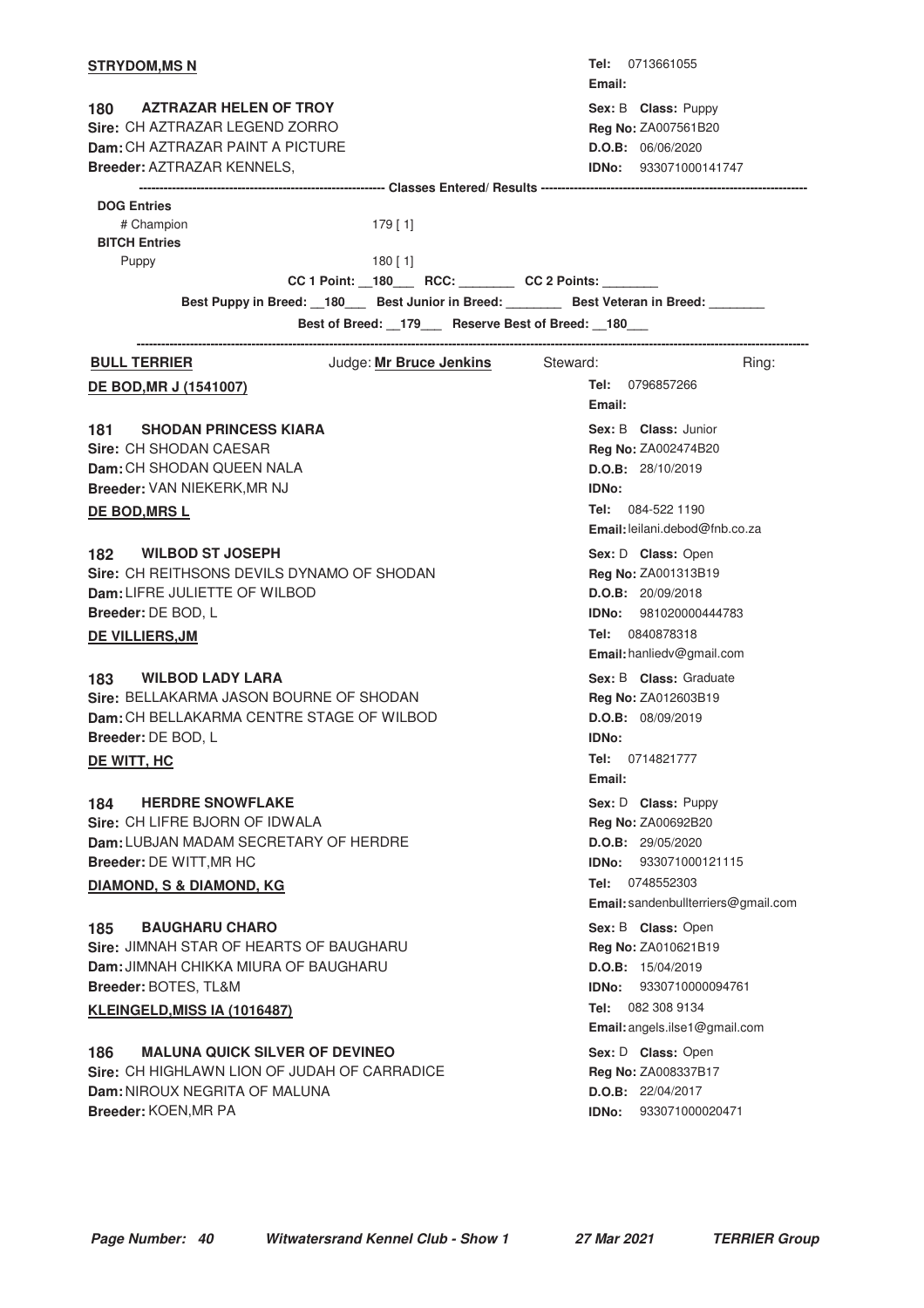| <b>NEL, MR JP (1045888)</b>                                               | Tel: 0799845900<br>Email:            |  |  |
|---------------------------------------------------------------------------|--------------------------------------|--|--|
| <b>WILMERON FLIPPIE</b><br>187                                            | Sex: D Class: Open                   |  |  |
| Sire: WILMERON TOOTHLESS                                                  | Reg No: ZA010999B19                  |  |  |
| Dam: WILMERON FAMAFAME                                                    | D.O.B: 14/06/2019                    |  |  |
| Breeder: STEYN, I                                                         | IDNo:                                |  |  |
| <b>SWANEPOEL, MR DE</b>                                                   | Tel: 0790283192                      |  |  |
|                                                                           | Email: geraldine@versaflex.co.za     |  |  |
| <b>ZANDEGAL SYNCERUS CAFFER</b>                                           | Sex: D Class: Puppy                  |  |  |
| 356<br>Sire: REITHSONS DEVIL COBRA OF WESTANGELBURGH                      | Reg No: ZA011932B20                  |  |  |
| Dam: CH LUBJAN ROCKSINTOLAVA OF ZANDEGAL                                  | D.O.B: 26/04/2020                    |  |  |
| Breeder: SWANEPOEL, MR D                                                  | IDNo: 956000011096369                |  |  |
| <b>ZANDEGAL BILLIE JEAN</b>                                               |                                      |  |  |
| 357<br>Sire: RUSSIAN ROVLLETE OF CRITICAL POINT OF WESTANGELBURGH         | Sex: B Class: Open                   |  |  |
| Dam: CH NICZEE ARCHER QUEEN                                               | Reg No: ZA011966B20                  |  |  |
|                                                                           | D.O.B: 23/08/2019                    |  |  |
| Breeder: SWANEPOEL, MR D & WESSELS, JMB                                   | IDNo: 956000011126272                |  |  |
| <b>VAN DEN DOEL, MR M (140975)</b>                                        | Tel: 082 824 6167                    |  |  |
|                                                                           | Email: marco.vandendoel@drdlr.gov.za |  |  |
| <b>IPON INSATIABLE</b><br>188                                             | Sex: B Class: Minor Puppy            |  |  |
| Sire: CH STONORE EDRACH-UKNA                                              | Reg No: ZA001130B21                  |  |  |
| Dam: CH IPON BLACK GODESS                                                 | <b>D.O.B:</b> 26/07/2020             |  |  |
| Breeder: VAN DEN DOEL, MR M                                               | IDNo: 953010004475900                |  |  |
| <b>IPON SHADOW</b><br>189                                                 | Sex: B Class: Open                   |  |  |
| Sire: IPON THE CARETAKER                                                  | Reg No: ZA011782B19                  |  |  |
| Dam: CH IPON THE BRANDY                                                   | D.O.B: 25/04/2019                    |  |  |
| Breeder: VAN DEN DOEL, MR M                                               | <b>IDNo:</b> 953010002924596         |  |  |
| <b>VAN DER KLASHORST, MISS MJ (1005976)</b>                               | Tel:                                 |  |  |
|                                                                           | Email:                               |  |  |
| <b>GRAISTAN EV'RY TIME</b><br>190                                         | Sex: B Class: Minor Puppy            |  |  |
| Sire: CH JIMNAH STAR OF HEARTS OF BAUGHARU                                | Reg No: ZA009272B20                  |  |  |
| Dam: SHODAN SEA SPRINKLE OF GRAISTAN                                      | D.O.B: 08/07/2020                    |  |  |
| <b>Breeder: VAN DER KLASHORST, MS M</b>                                   | IDNo:<br>933071000143739             |  |  |
| <b>DOG Entries</b>                                                        |                                      |  |  |
| 184 [1] 356 [2]<br>Puppy                                                  |                                      |  |  |
| Open<br>182 [3] 186 [2] 187 [1]                                           |                                      |  |  |
| CC 1 Point: _187___ RCC: _186___ CC 2 Points: ______                      |                                      |  |  |
| <b>BITCH Entries</b>                                                      |                                      |  |  |
| Minor Puppy<br>188 [1] 190 [2]                                            |                                      |  |  |
| Junior<br>181 [1]                                                         |                                      |  |  |
| Graduate<br>183 [1]                                                       |                                      |  |  |
| Open<br>185 [2] 189 [3] 357 [1]                                           |                                      |  |  |
| CC 1 Point: _181___ RCC: _357___ CC 2 Points: ______                      |                                      |  |  |
| Best Puppy in Breed: 184 Best Junior in Breed: 181 Best Veteran in Breed: |                                      |  |  |
| Best of Breed: _181__ Reserve Best of Breed: _187__                       |                                      |  |  |
| <b>CAIRN TERRIER</b><br>Judge: Mr Bruce Jenkins Steward:                  | Ring:                                |  |  |
| <u>VAN STADEN,MRS AW (129759)</u>                                         | Tel: 083 408 1659                    |  |  |
|                                                                           | Email: malonowa.kennels@gmail.com    |  |  |
| <b>MALONOWA ZAMBA KING</b><br>191                                         | Sex: D Class: Graduate               |  |  |
| Sire: CH MALONOWA I AM DANDY ANDY                                         | Reg No: ZA013851B19                  |  |  |
| Dam: EDEUS SONATA POCIAGAJACA HILDA FAJTCACY AT MALONOWA                  | D.O.B: 17/09/2019                    |  |  |
| Breeder: VAN STADEN, MRS AW                                               | <b>IDNo:</b> 956000011118926         |  |  |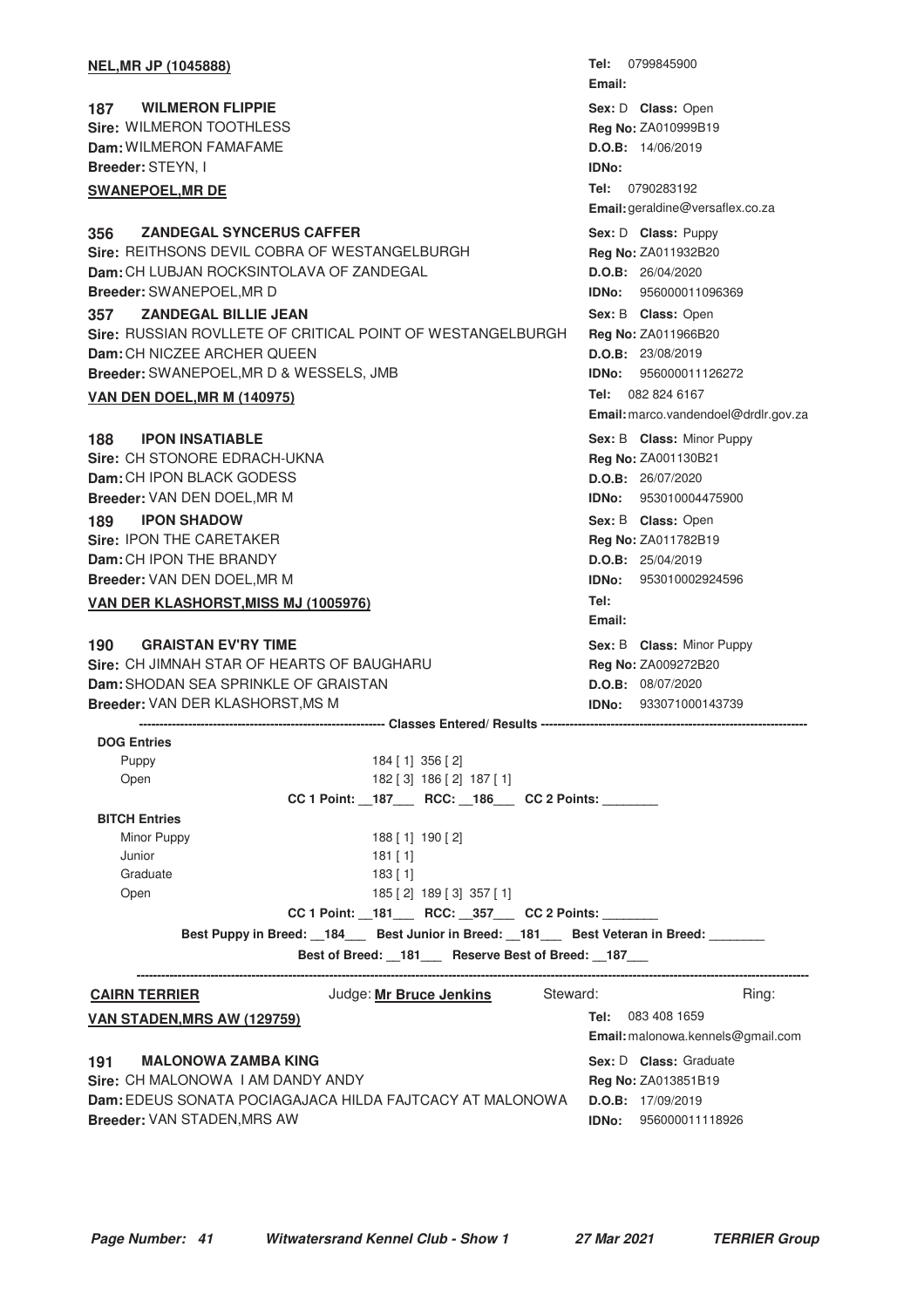| <b>DOG Entries</b>                                                                    |                               |
|---------------------------------------------------------------------------------------|-------------------------------|
| Graduate<br>$191$ [1]<br>CC 1 Point: __191____ RCC: ________ CC 2 Points: _______     |                               |
| Best Junior in Breed: Best Veteran in Breed: Best of Breed: 191                       |                               |
| <b>Reserve Best of Breed:</b>                                                         |                               |
|                                                                                       |                               |
| FOX TERRIER (SMOOTH) Judge: Mr Bruce Jenkins Steward:                                 | Ring:                         |
| DU PREEZ, MR NJ (50984) & VOSLOO, MD (1018252)                                        | <b>Tel:</b> 0823740077        |
|                                                                                       | Email:                        |
| <b>MARIEDES GRETEL BLOSSOM OF BLOMMELAND</b><br>192                                   | Sex: B Class: Open            |
| <b>Sire: NOTSUNG KLEINE NUMBI</b>                                                     | Reg No: ZA006705B19           |
| Dam: MARIEDES CHOCOLATEDIP                                                            | D.O.B: 04/03/2019             |
| Breeder: FORTIER, EM                                                                  | <b>IDNo:</b> 945000001921799  |
| <b>ENGELBRECHT, MR JCJ</b>                                                            | Tel: 0724721469               |
|                                                                                       | Email: angels.ilse1@gmail.com |
| <b>CH MOTSUMI SNOWY DEFORTIER</b><br>193                                              | Sex: B Class: # Champion      |
| Sire: BAZINGELI VICTOR VDMERWE OF MOTSUMI                                             | Reg No: ZA010946B18           |
| Dam: BAZINGELI BO PEEP ROSE OF MOTSUMI                                                | D.O.B: 01/04/2018             |
| Breeder: PIENAAR, HN                                                                  | <b>IDNo: 991001000549776</b>  |
| <b>FORTIER, MR DE (175894)</b>                                                        | Tel:                          |
|                                                                                       | Email:                        |
| 194 CH BAZINGELI MT KILIMANJARO                                                       | Sex: D Class: # Champion      |
| Sire: BAZINGELI OZ PRINCE OF ROSES                                                    | Reg No: ZA013650B18           |
| <b>Dam:</b> CH ACCOLADE HIGH VELD ROSE OF BAZINGELLI                                  | D.O.B: 20/09/2018             |
| Breeder: DE FORTIER, MR DM                                                            | <b>IDNo: 985113000854777</b>  |
| <b>MURGATROYD, MRS Y</b>                                                              | Tel: 0725050665               |
|                                                                                       | Email: zougabear@gmail.com    |
| <b>BUXTON I AM THE BUSINESS</b><br>195                                                | Sex: D Class: Open            |
| Sire: STONECOURT SELL BY DATE                                                         | Reg No: ZA003516B19           |
| Dam: CH BAZINGELI POLLY ANNA OF BUXTON                                                | <b>D.O.B:</b> 11/11/2018      |
| <b>Breeder: MURGATROYD, MRS Y</b>                                                     | <b>IDNo:</b>                  |
| <b>CH BUXTON BAND BOX</b><br>196                                                      | Sex: D Class: # Champion      |
| Sire: BAZINGELI ROSE PRINCE                                                           | <b>Reg No: ZA012791B17</b>    |
| Dam: CH BAZINGELI POLLY ANNA OF BUXTON                                                | D.O.B: 16/08/2017             |
| Breeder: MURGATROYD, MRS Y                                                            | IDNo:<br>933071000019159      |
| <b>SEPHTON, MR FR</b>                                                                 | Tel:<br>0728228384            |
|                                                                                       | Email:                        |
| <b>NOTSUNG GENTLEMAN JACK</b><br>358                                                  | Sex: D Class: Open            |
| Sire: CH MARIEDES CHOCOLATE MOOSE AT NOTSUNG                                          | Reg No: ZA005289B19           |
| Dam: BAZINGELI LOWVELD ROSE OF NOTSUNG                                                | D.O.B: 18/09/2018             |
| Breeder: SEPHTON, MR F                                                                | <b>IDNo:</b>                  |
| <b>NOTSUNG ALL THINGS NICE</b><br>359                                                 | Sex: B Class: Open            |
| Sire: CH MARIEDES CHOCOLATE MOOSE OF NOTSUNG                                          | Reg No: ZA005288B19           |
| Dam: BAZINGELI SAHARAH RUSH OF NOTSUNG                                                | D.O.B: 11/12/2018             |
| <b>Breeder: SEPHTON, MR FR</b>                                                        | <b>IDNo:</b>                  |
|                                                                                       |                               |
| <b>DOG Entries</b>                                                                    |                               |
| Open<br>$195$ [ 2] $358$ [ 1]<br>CC 1 Point: _358___ RCC: _195___ CC 2 Points: ______ |                               |
| Champion: 194                                                                         |                               |
| # Champion<br>194 [1] 196 [2]                                                         |                               |
|                                                                                       |                               |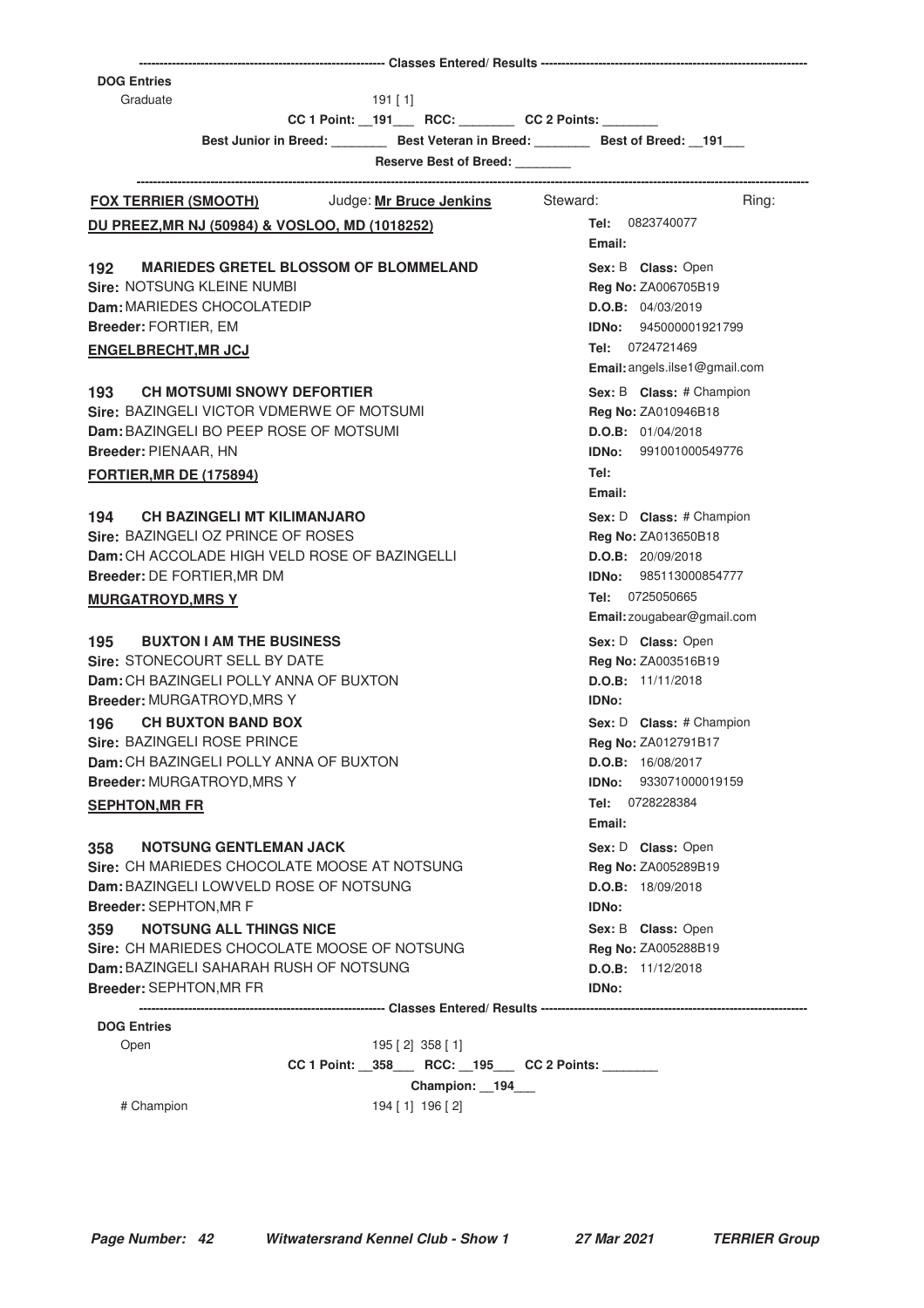| <b>BITCH Entries</b>                                                                      |                                                   |
|-------------------------------------------------------------------------------------------|---------------------------------------------------|
| Open<br>$192$ [ 2] $359$ [ 1]                                                             |                                                   |
| CC 1 Point: _359___ RCC: _192__ CC 2 Points: ______                                       |                                                   |
| Champion: 193<br># Champion<br>193 [ 1]                                                   |                                                   |
| Best Junior in Breed: __________ Best Veteran in Breed: _________ Best of Breed: __193___ |                                                   |
| Reserve Best of Breed: 194                                                                |                                                   |
|                                                                                           | Ring:                                             |
| <b>IRISH SOFT COATED WHEATEN</b> Judge: Mr Bruce Jenkins Steward:                         | Tel: 072 225 1391                                 |
| <b>ERASMUS, MRS IT &amp; ERASMUS, MR R</b>                                                | Email:                                            |
| 197 INISHMORE BOHEMIAN RHAPSODY LINK TO BATAIREACHT                                       | Sex: B Class: Open                                |
| Sire: CH MACKANME PATRIOTIC JUSTICE                                                       | Reg No: ZA001061C19                               |
| Dam: CH UNIQUE BEAUTY UNA KNI-YORK<br>Breeder: SHUR, I                                    | D.O.B: 28/08/2018<br><b>IDNo: 956000010167308</b> |
|                                                                                           |                                                   |
| <b>BITCH Entries</b>                                                                      |                                                   |
| Open<br>197 [ 1]                                                                          |                                                   |
| CC 1 Point: __197____ RCC: ________ CC 2 Points: _______                                  |                                                   |
| Best Junior in Breed: Best Veteran in Breed: Best of Breed: 197                           |                                                   |
| Reserve Best of Breed: _______                                                            |                                                   |
| <b>KERRY BLUE TERRIER</b> Judge: Mr Bruce Jenkins Steward:                                | Ring:                                             |
| <b>ERASMUS, MRS IT &amp; ERASMUS, MR R</b>                                                | <b>Tel:</b> 072 225 1391<br>Email:                |
| CH DINNYESVAROSI SWEET CHILD O' MINE OF BATAIREACHT (IMSex: B Class: # Champion<br>198    |                                                   |
| Sire: CH DINNYESVAROSI JUMBO JET                                                          | Reg No: ZA002207C16                               |
| Dam: CH DINNYESVAROSI NIRVANA                                                             | D.O.B: 11/02/2016                                 |
| <b>Breeder: BUROVINCZ, K</b>                                                              | <b>IDNo:</b> 348094100103836                      |
| <b>BATAIREACHT ARIENTO AQUARAMA</b><br>199                                                | Sex: B Class: Minor Puppy                         |
| <b>Sire: CH KRISMIS'S XMAN FIRST CLASS</b>                                                | <b>Reg No: ZA012670B20</b>                        |
| Dam: CH DINNYESVAROSI SEET CHILD O MINE OF BATAIREACHT                                    | D.O.B: 21/07/2020                                 |
| Breeder: ERASMUS, MRS IT & ERASMUS, MR R                                                  | <b>IDNo:</b> 953010004676444                      |
| 200<br><b>BATAIREACHT ARIENTO AVANTI</b><br>Sire: CH KRISMIS'S XMAN FIRST CLASS           | Sex: B Class: Minor Puppy                         |
| Dam: CH DINNYESVAROSI SWEET CHILD O MINE OF BATAIREACHT                                   | Reg No: ZA012671B20<br>D.O.B: 21/07/2020          |
| <b>Breeder: ERASMUS, MRS I &amp; ERASMUS, MR R</b>                                        | IDNo: 953010004676429                             |
|                                                                                           |                                                   |
| <b>BITCH Entries</b><br>Minor Puppy<br>199 [2] 200 [1]                                    |                                                   |
| CC 1 Point: _200___ RCC: _199___ CC 2 Points: ______                                      |                                                   |
| Champion: 198___                                                                          |                                                   |
| # Champion<br>198 [1]                                                                     |                                                   |
| Best Puppy in Breed: 200 Best Junior in Breed: Best Veteran in Breed: ______              |                                                   |
| Best of Breed: _198__ Reserve Best of Breed: _200__                                       |                                                   |
| <b>SCOTTISH TERRIER</b><br>Judge: Mr Bruce Jenkins                                        | Steward:<br>Ring:                                 |
| LE ROUX-CLOETE, MRS M                                                                     | <b>Tel:</b> 083-658 2804                          |
|                                                                                           | Email: martina@dmp.co.za                          |
| CH LUCIA'S DREAM STEELSHEEN AT TARTANSKYE<br>201                                          | Sex: D Class: # Champion                          |
| Sire: LUCIA'S DREAM SOLDIER SPIRIT                                                        | Reg No: ZA001254C15                               |
| Dam: NED. & INT.KAMP. GRAFITY OF TINUS BASKERVILIUM                                       | <b>D.O.B:</b> 15/05/2015                          |
| Breeder: SMIT-KAMERBEEK, MRS B                                                            | <b>IDNo:</b> 528140000616307                      |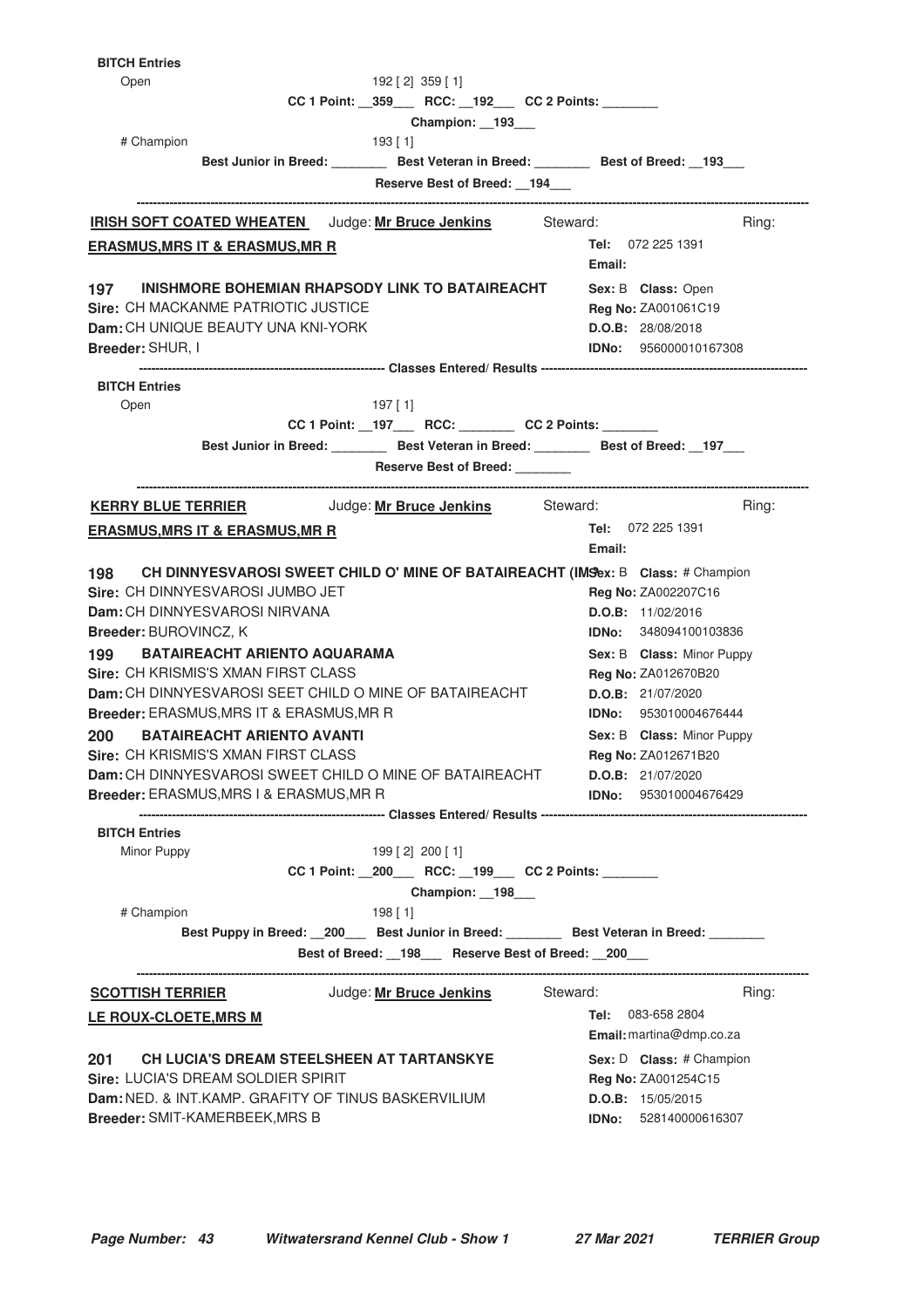| <b>LOTTER, MRS C (182709)</b>                                       |  |            |                                                      |          |                | <b>Tel:</b> 082 374 5589<br><b>Email:</b> lotters1@telkomsa.net                           |       |
|---------------------------------------------------------------------|--|------------|------------------------------------------------------|----------|----------------|-------------------------------------------------------------------------------------------|-------|
| 202<br><b>SHARMANTE EVIL-LYN</b>                                    |  |            |                                                      |          |                | Sex: B Class: Graduate                                                                    |       |
| Sire: CH SKYERAUX AARIAK OF BATAIRECHT                              |  |            |                                                      |          |                | <b>Reg No: ZA00900B19</b>                                                                 |       |
| Dam: CH HEATHGLEN DREAM CATCHER OF SHARMANTE                        |  |            |                                                      |          |                | D.O.B: 30/05/2019                                                                         |       |
| Breeder: LOTTER, MRS C                                              |  |            |                                                      |          |                | <b>IDNo:</b> 945000001985234                                                              |       |
| <b>TIMM, MRS H (187155)</b>                                         |  |            |                                                      |          | Email:         | Tel: 0828088094                                                                           |       |
| <b>GLENGAELIC MARCASITE</b><br>203<br>Sire: SKYERAUX TIKAANI        |  |            |                                                      |          |                | Sex: D Class: Graduate<br>Reg No: ZA010159B19                                             |       |
| <b>Dam:</b> GLENGAELIC GEMSTONE                                     |  |            |                                                      |          |                | D.O.B: 02/07/2019                                                                         |       |
| Breeder: BOTHA, MRS P                                               |  |            |                                                      |          |                | <b>IDNo:</b> 956000011123572                                                              |       |
|                                                                     |  |            |                                                      |          |                |                                                                                           |       |
| <b>DOG Entries</b>                                                  |  |            |                                                      |          |                |                                                                                           |       |
| Graduate                                                            |  | $203$ [ 1] |                                                      |          |                |                                                                                           |       |
|                                                                     |  |            | CC 1 Point: _203___ RCC: _______ CC 2 Points: ______ |          |                |                                                                                           |       |
|                                                                     |  |            | Champion: 201                                        |          |                |                                                                                           |       |
| # Champion                                                          |  | 201 [1]    |                                                      |          |                |                                                                                           |       |
| <b>BITCH Entries</b><br>Graduate                                    |  | $202$ [1]  |                                                      |          |                |                                                                                           |       |
|                                                                     |  |            | CC 1 Point: _202___ RCC: _______ CC 2 Points: ______ |          |                |                                                                                           |       |
|                                                                     |  |            |                                                      |          |                | Best Junior in Breed: __________ Best Veteran in Breed: _________ Best of Breed: __201___ |       |
|                                                                     |  |            | Reserve Best of Breed: 202                           |          |                |                                                                                           |       |
| <b>SKYE TERRIER</b>                                                 |  |            | Judge: Mr Bruce Jenkins                              | Steward: |                |                                                                                           | Ring: |
| <u>LANGINKOSKI,MISS M &amp; VORSTER,MR H &amp; WATT,MR R</u>        |  |            |                                                      |          |                | Tel: $+358405534674$                                                                      |       |
|                                                                     |  |            |                                                      |          |                | Email: mari.langinkoski@pp.inet.fi                                                        |       |
| 204<br><b>CH LINUM TWO OCEANS</b>                                   |  |            |                                                      |          |                | Sex: D Class: # Champion                                                                  |       |
| Sire: FI CH EE CH RU CH GOLD MONARH OKLAHOMA OLIVER                 |  |            |                                                      |          |                | Reg No: ZA001147C15                                                                       |       |
| Dam: CIB FI CH DK CH LINUM ANGORA ATTITUDE                          |  |            |                                                      |          |                | D.O.B: 02/12/2014                                                                         |       |
| Breeder: LANGINKOSKI, MISS M                                        |  |            |                                                      |          |                | <b>IDNo:</b> 978101081512381                                                              |       |
| RORKE-TARR, MRS BC (31105)                                          |  |            |                                                      |          | Tel:<br>Email: |                                                                                           |       |
| LINUM CROCUS AND RABBITS OF TULLAMORE (IMP FIN)<br>205              |  |            |                                                      |          |                | Sex: D Class: Open                                                                        |       |
| Sire: CH LINUM MERINO MAVERICK                                      |  |            |                                                      |          |                | Reg No: ZA001143C19                                                                       |       |
| Dam: FI CH LINUM THE CLOWN                                          |  |            |                                                      |          |                | D.O.B: 13/04/2019                                                                         |       |
| Breeder: TARR, MRS BC                                               |  |            |                                                      |          | IDNo:          | 900079000743857                                                                           |       |
| <u>VORSTER, H</u>                                                   |  |            |                                                      |          |                | Tel: 0827110811<br>Email: helia@v-tech,co,za                                              |       |
|                                                                     |  |            |                                                      |          |                |                                                                                           |       |
| 206<br><b>CH ELECTRA BOHEMIA COKO</b>                               |  |            |                                                      |          |                | Sex: B Class: # Champion                                                                  |       |
| Sire: O'SKYE OLIVIAS SAGASKY MERLIN<br>Dam: SAGASKY ARTEMIS IN LOVE |  |            |                                                      |          |                | Reg No: ZA001130C19<br>D.O.B: 22/03/2018                                                  |       |
| Breeder: NASMANOVA, J                                               |  |            |                                                      |          |                | <b>IDNo:</b> 981020000371692                                                              |       |
|                                                                     |  |            |                                                      |          |                |                                                                                           |       |
| <b>DOG Entries</b>                                                  |  |            |                                                      |          |                |                                                                                           |       |
| Open                                                                |  | $205$ [1]  |                                                      |          |                |                                                                                           |       |
|                                                                     |  |            | CC 1 Point: _205___ RCC: _______ CC 2 Points: _____  |          |                |                                                                                           |       |
|                                                                     |  |            | Champion: _204_                                      |          |                |                                                                                           |       |
| # Champion                                                          |  | $204$ [ 1] |                                                      |          |                |                                                                                           |       |
| <b>BITCH Entries</b>                                                |  |            |                                                      |          |                |                                                                                           |       |
| # Champion                                                          |  | $206$ [ 1] |                                                      |          |                |                                                                                           |       |
|                                                                     |  |            | Reserve Best of Breed: 205                           |          |                | Best Junior in Breed: Best Veteran in Breed: Best of Breed: 206                           |       |
|                                                                     |  |            |                                                      |          |                |                                                                                           |       |
| <b>STAFFORDSHIRE BULL TERRIER</b> Judge: Mr Bruce Jenkins           |  |            |                                                      | Steward: |                |                                                                                           | Ring: |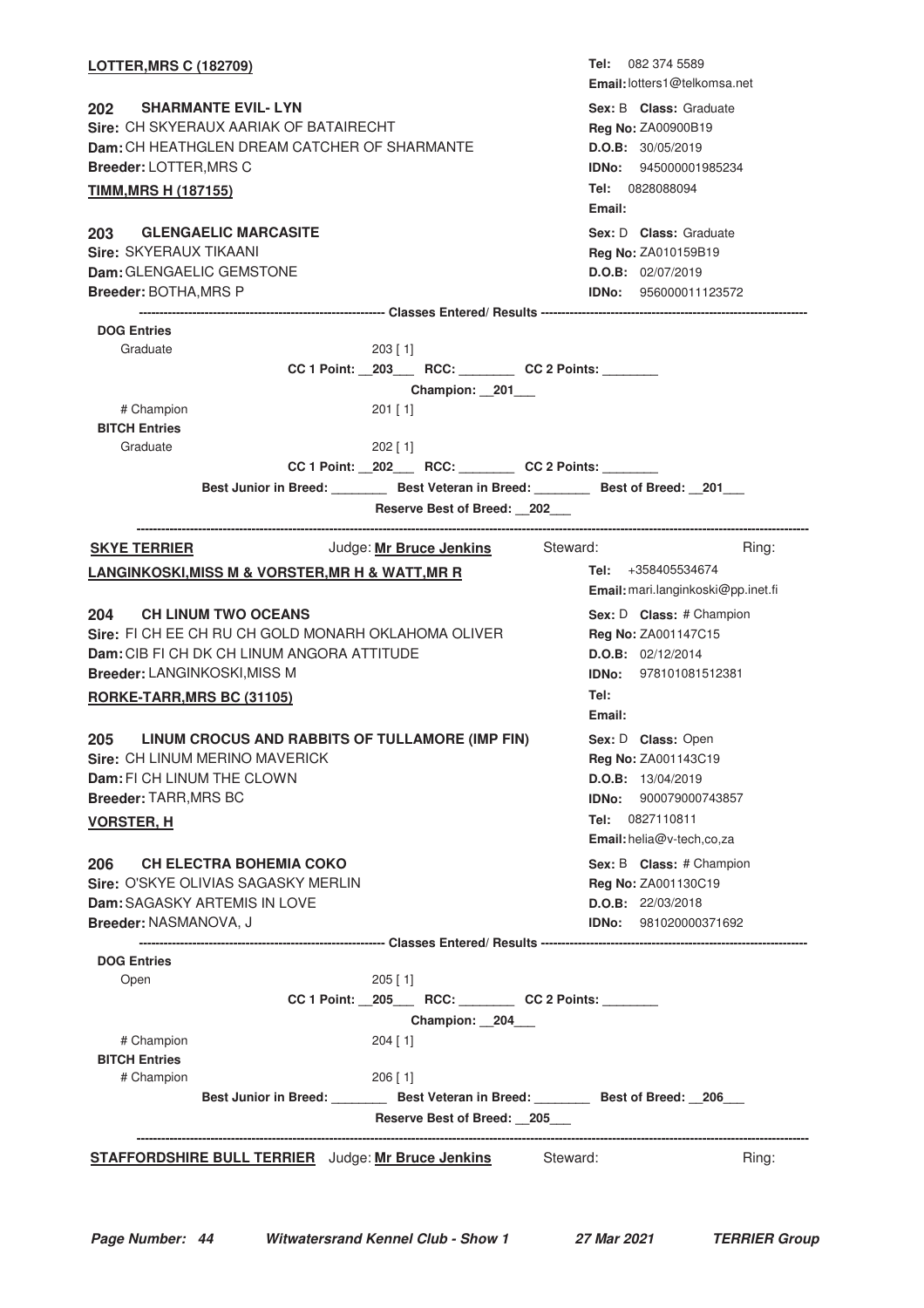#### **AUSTEN.MRS TM (183210)**

### **207 • SHARRAZAR STORM WALKER CONSERVING SEXEL SEX: D Class: Open Sire:** CH STORM BLACKSTAFF ROGUE OF SHARRAZAR **Dam:** CH STAFFGOLD LUNA SELENE OF SHARRAZAR **Breeder:** AUSTEN,MRS T

**SHARRAZAR FAIRIES VELVET 208** Puppy **Sire:** CH STORM BLACKSTAFF ROQUE AT SHARRAZAR **Dam:** SHARRAZAR MILA **Breeder:** AUSTEN,MRS T

## **COETSEE, MRS A & COETSEE, MRL**

**LARUMO THE BOSS Sire:** CH YARDSTICK PARKER OF LARUMO **Dam:** CH LARUMO RUNNING BLAZE **Breeder:** COETSEE,MR L & COETSEE,MRS A **209** LARUMO THE BOSS **Class:** Junior

**210 LARUMO HAMMER CONSERVING SEXEL SEXEL SOME SEX: D Class: Open Sire:** CH EL DORADOSTAFF GARLAND OF ROSSWAR **Dam:** LARUMO FAITH HOPE LOVE **Breeder:** COETSEE, LA

#### **LARUMO TEQUILA 211 LARUMO TEQUILA CONSIDERITY CONSIDER SEX: B Class: Open**

**Sire:** LARUMO BELFAST BOY **Dam:** SHAKINAT ELLA-ROSE OF LARUMO **Breeder:** COETSEE,MR L & COETSEE,MRS A

**212 • KELEV BLACK MAGIC CONSERVING SEXELY SEX: B Class: Open Sire:** CH KELEV MORNING STAR **Dam:** KELEV BEAUTY WITHIN **Breeder:** GREK, PB

**Sire:** CH RAMINARTUS SALTAN OF SWAT **Dam:** KELEV BLACK MAGIC **Breeder:** GREK,MR P

### **GROBBELAAR, MRS GAW (1017492)**

**214 • LOVINZA GENERAAL 214 • COVING A GENERAAL 214 • Sex: D Class:** Puppy **Sire:** CH ZAKSTAFF GOING SOLO OF KILKERNEY **Dam:** CH YARDSTICK PAISLEY OF LOVINZA **Breeder:** GROBBELAAR,MRS GAW

### **LOUW, MRS MJ**

**215 MARCONN ENZO FERRARI OF RAMINARTUS Cass: Disk Class: Open Sire:** CH MARCON BLACK JAGUAR **Dam:** CH MARCONN KANYA **Breeder:** TALJAARD,MR MMD **LURIE, MS DA (185836)** 

**Sire:** CH ZUTAR I'M A HERO **Dam:** DELU ROUGE MISCHIKA **Breeder:** LURIE, DA

**217 DELU AXEL XTRODINAIR 1988 1997 <b>1998 217 218 218 328 328 328 328 21 21 328 329 329 329 329 329 329 329 329 329 329 329 329 329 329 329 329 329 329 329 Sire:** CH YARDSTICK CAPTAIN OF CRAVOMARK **Dam:** CH DELU LADY LUCK **Breeder:** LURIE, DA

Tel: 072 839 0664 **Email:** sa.staffie@gmail.com Sex: D **Class:** Open **Reg No:** ZA012882B19 **D.O.B:** 26/08/2019 **IDNo: Sex:** B **Class: Reg No:** ZA006316B20 **D.O.B:** 19/04/2020 **IDNo: Tel: Email:** adele@larumo.co.za **Reg No:** ZA008900B20 **D.O.B:** 01/03/2020 **IDNo:** 933071000109257 **Sex:** D **Class: Reg No:** ZA010183B19 **D.O.B:** 12/02/2019 **IDNo:** 933071000084633 **Reg No:** ZA009587B19 **D.O.B:** 01/02/2019 **IDNo:** 933071000084625 **Tel: GREK,MR P** 0732014503 **Email:** petergrek@discoverymail.co.za Sex: B **Class:** Open **Reg No:** ZA003536B19 **D.O.B:** 25/07/2018 **IDNo:** 985113001444500 **213** KELLEVH NEVER ENDING STORY **And State Contract Contract Contract Contract Contract Contract Contract Contract Contract Contract Contract Contract Contract Contract Contract Contract Contract Contract Contract Contrac** Sex: B **Class:** Minor Puppy **Reg No:** ZA004362B21 **D.O.B:** 31/07/2020 **IDNo:** 9330714000096237 **Tel: Email:** gena@mailbox,co.za Sex: D **Class:** Puppy **Reg No:** ZA008591B20 **D.O.B:** 22/04/2020 **IDNo:** 933071000071622 Tel: 012 305 3483 **Email:**SANTIE.VANNIEKERK@GMAIL.COM Sex: D **Class:** Open **Reg No:** ZA007134B18 **D.O.B:** 05/02/2018 **IDNo:** 953010002162006 Tel: 082 822 0772 **Email:** debbie@ortsa.org.za **216 DELU ROUGE HUNTERS CHAMP 12 CHAMP** Sex: D Class: \* Baby Puppy Sex: D **Class:** \* Baby Puppy **Reg No:** ZA001282B21 **D.O.B:** 09/10/2020 **IDNo:** 953010004476420 **Sex:** D **Class:**

**Reg No:** ZA003377B20 **D.O.B:** 03/01/2020 **IDNo:** 953010004076490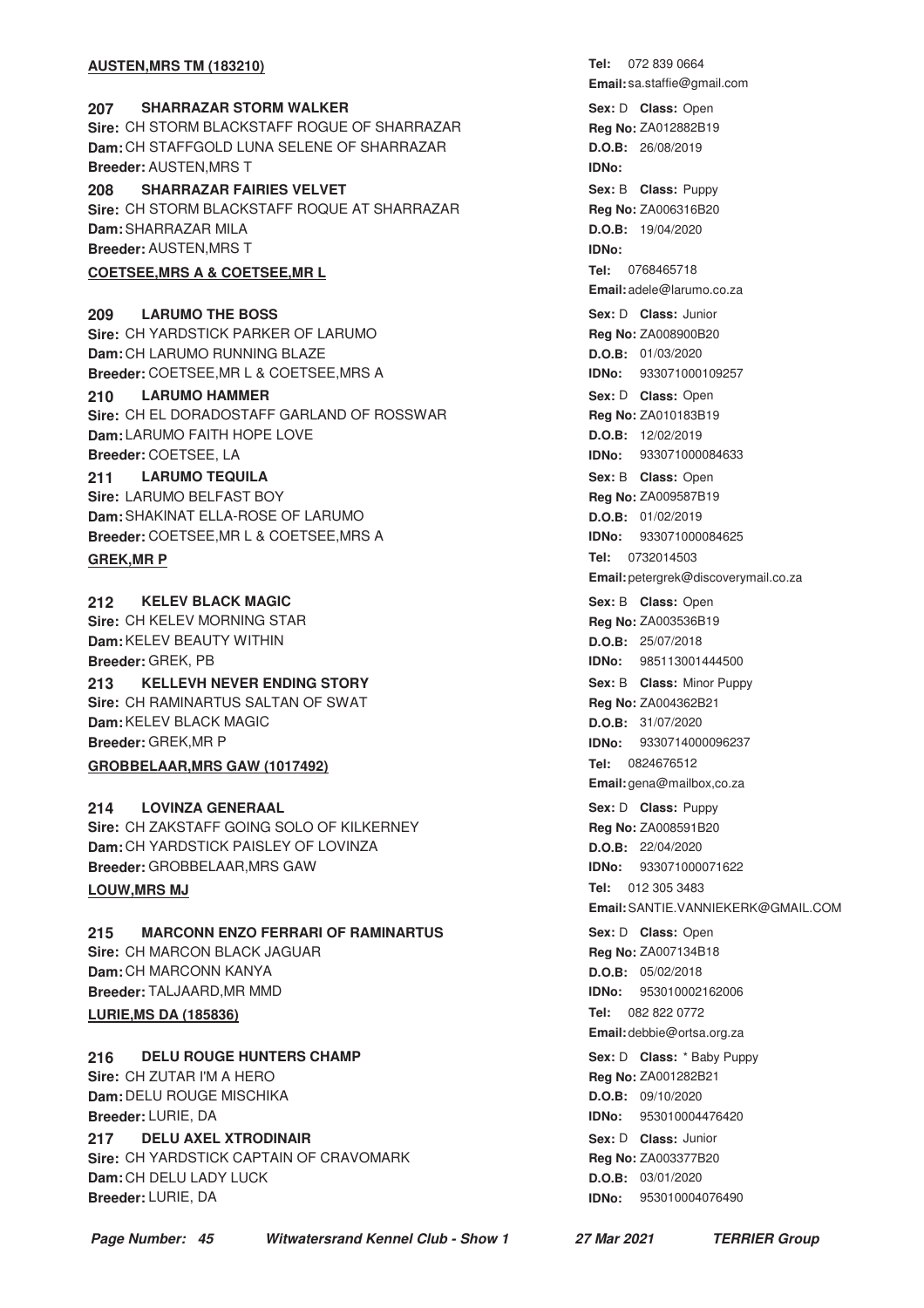**218 FRELONIUS LEGACY MAN OF DELU CONSEX CONSTRUSS** Sex: D Class: Open **Sire:** CH DELU VON DIEZEL **Dam:** FRELONIUS LEADING LADY OF CASSANIK **Breeder:** VERMEULEN,MR F

**219 DELU PRINCESS DELYLA 1988 1988 219 219 219 219 219 219 21 Sire:** CH YARDSTICK CAPTAIN OF CRAVOMARK **Dam:** CH DELU LADY LUCK **Breeder:** LURIE, DA

**DELU DIVA DAIZEE Sire:** CH DELU VON DIEZEL **Dam:** DELU LADY LUCK **Breeder:** LURIE, DA **220 DELU DIVA DAIZEE CONSUMPTER SEX: B Class: Open** 

**DELU KURO ANGEL Sire:** DELU MISSION MAN **Dam:** CH DELU COOL KID CASEY **Breeder:** LURIE, DA **221 DELU KURO ANGEL CONSEX CONSEXED SEX: B Class: Open** 

#### **MATTHYS, MR D & MATTHYS, MRS M**

**222 MONETOROUGE STARSTELLAQUEEN 120 CONSERVING Sex: B Class:** Open **Sire:** CH MARCONN BLACK JAGUAR **Dam:** CH CRAVONMARK ELLA-MAE OF MONETROUGE **Breeder:** MATTHYS,D & MATTHYS,M **MILLER, FP & DE KOCK, C** 

**223 ZUTAR STRIKING GOLD 12.1 COLD 12.1 Class: Junior 223 Class: Junior Sire:** DUGAR DE BALADRAR MASAI OF ZUTAR **Dam:** ZUTAR MAPLE LEAF **Breeder:** MILLER,MR FC & DE KOCK,MR C

#### **RHEEDER, MRS T**

**224 RELUKA TIKKA PRECISION CONSERVING SEXELY SEX: B Class:** Open **Sire:** DUGAR DE BALADRAR MASAI OF ZUTAR **Dam:** LOVINZA TRES JOLI OF RELUKA **Breeder:** RHEEDER, T

**225 BRONXTON ROCKET QUEEN OF RELUKA Example 225 Sex: B Class:** Open **Sire:** STAPPHIRE MONTAGUE RED OF BRONXTON **Dam:** BRONXTON BULLAS BEAUTY **Breeder:** PRETORIUS, J

#### **SCHOLTZ, REV JJ**

**JAYMET STEEL Sire:** RAMINARTUS DUKE OF JAYMET **Dam:** JAYMET NALAH **Breeder:** SCHOLTZ,REV JJ **226 JAYMET STEEL CONSERVITY CONSERVITY SEX:** D Class: Open

### **TALJAARD, MR MMD**

**227 MARCONN MIRACLE MONYA 1988 CONSTRANDED Sex: B Class: Open Sire:** CH MARCONN BLACK JAGUAR **Dam:** CH MARCONN KANYA **Breeder:** TALJAARD, MMD

**CH MARCONN KANYA Sire:** CH ZAKSTAFF GOING SOLO OF KILKENNY **Dam:** CH MAUPA MIDNIGHT MAGIC OF MARCONN **Breeder:** TALJAARD,MR MMD **228 CH MARCONN KANYA Example 228 Class:** # Champion

Sex: D **Class:** Open **Reg No:** ZA015418B16 **D.O.B:** 25/09/2016 **IDNo:** 945000001728018 Sex: B **Class:** Junior **Reg No:** ZA003378B20 **D.O.B:** 03/01/2020 **IDNo:** 953010004076509 **Reg No:** ZA003897B19 **D.O.B:** 02/12/2018 **IDNo:** 953010002475670 **Reg No:** ZA013118B18 **D.O.B:** 07/07/2018 **IDNo:** 953010002171248 Tel: 073 2558 673 **Email:** duanematthys@ymail.com Sex: B **Class:** Open **Reg No:** ZA005818B18 **D.O.B:** 19/02/2018 **IDNo:** 9455000001861425 **Tel: Email:** conraddk@gmail.com ; **Sex:** B **Class: Reg No:** ZA002264B20 **D.O.B:** 11/11/2019 **IDNo:** 933071000058155 Tel: 083 254 2208 **Email:**loerie1@vodamail.co.za **Sex:** B **Class: Reg No:** ZA007260B19 **D.O.B:** 26/03/2019 **IDNo:** 9333071000092664 Sex: B **Class:** Open **Reg No:** ZA014814B18 **D.O.B:** 23/09/2018 **IDNo:** 900250000290583 Tel: 0837011007 **Email:**lolsmv1@gmail.com **Reg No:** ZA001084B20 **D.O.B:** 28/08/2019 **IDNo:** 953010004070562 Tel: 084454 8746 **Email:** mmd.taljaard@gmail.com Sex: B **Class:** Open **Reg No:** ZA007131B18 **D.O.B:** 05/02/2018 **IDNo: Reg No:** ZA011032B16 **D.O.B:** 17/04/2016 **IDNo:** 953010000894107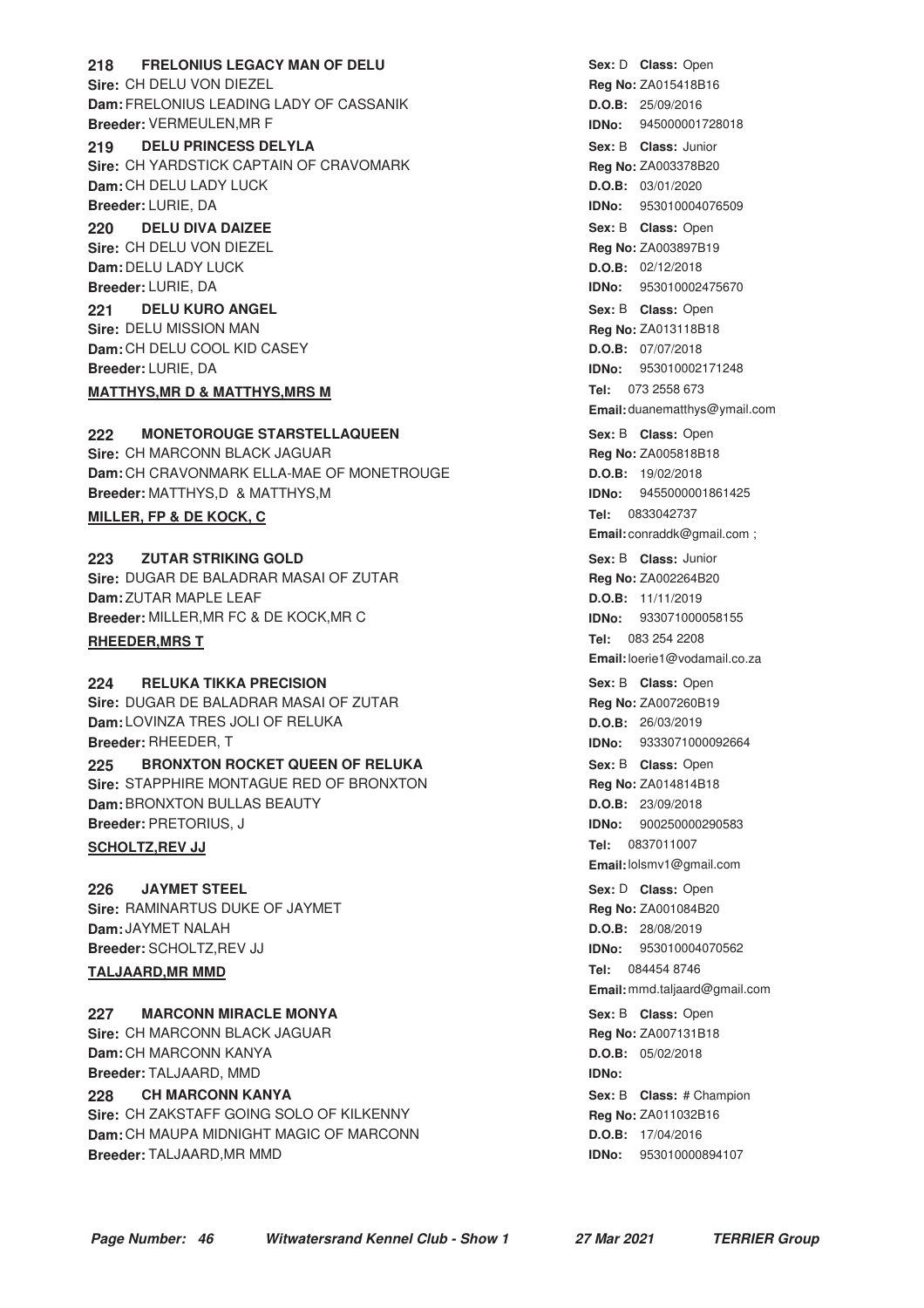#### **TEN NAPEL, JL (1011927)**

## **229 • CH MARCONN THE DOMINATOR CHAMPION CLASS:**  $\mu$  Changion **Sire:** CH EUKLEIA AURORA SPARKLE OF SIVHANA

**Dam:** CH MAUPA MIDNIGHT MAGIC OF MARCONN **Breeder:** TALJAARD, MJ

**230 MARCONN KARA KIARA CONSERVING CONSERVING Sex: B Class:** Open **Sire:** CH MARCONN BLACK JAGUAR **Dam:** CH MARCONN KANYA **Breeder:** TALJAARD,MR MJ

## **THEOPHANOUS, A & SAKOTA, N**

# **231 SHANKLY'S TICKS THE BOXES CONSTANDIAL SEXEL SEX:** D Class: Graduate

**Sire:** FALK BLUE FIGHTER COCKNEY BULLYSTERS OF SHANKLY **Dam:** ZUTAR SOLO BRANDIE OF SHANKLY **Breeder:** THEOPHANOUS,A & SAKOTA,N

**232 SHANKLY LET ME STOP U THERE All and Seximum Sex: B Class: Minor Puppy Sire:** CH STAFFY FRIENDS FANTASMA NEGRO DE SHARAZAR **Dam:** SHARAZAR NO DOUBT OF SHANKLY **Breeder:** THEOPHANOUS,MR A & SAKOTA,MR N

#### **UFFINDELL, MISS LU**

# **233 • CH EUKLEIA KEAMIE CARLO OF TOLMIROS 1988 233** • Sex: D Class: # Champion

**Sire:** ANGELIC STAFF BANG BANG BOOGIE **Dam:** CH EUKLEIA NONUS BEULAH **Breeder:** DU RAND,MR JP&VAN HEERDEN,DR E **VAN HEERDEN, DR E** 

**Sire:** CH SEASTAFF TOP GUN OF EUKLEIA **Dam:** CH EUKLEIA KUMI BAILEY **Breeder:** VAN HEERDEN,DR E **235 • EUKLEIA URSAE KAYLEE And Solution Company of the Sex: B Class: Open Sire:** CH EUKLEIA CYMRU POLAR STAR JM **Dam:** CH EUKLEIA KEAMIE LUCY **Breeder:** VAN HEERDEN,DR E

#### **VAN NIEKERK, MISS SE**

## **236 MONETROUGE VENUS WILLIAMS OF RAMINARTUS** Sex: B Class: Junior

**Sire:** CH YARDSTICK CAPTAIN OF CRAVONMARK **Dam:** MONETROUGE STARSTELLAQUEEN **Breeder:** MATTHYS, D & MATTHYS, M

**Tel: Email:** Sex: D **Class:** # Champion **Reg No:** ZA002254B19 **D.O.B:** 24/10/2018 **IDNo:** 953010002924900 **Sex:** B **Class: Reg No:** ZA007132B18 **D.O.B:** 05/02/2018 **IDNo:** 953010002155698 **Tel: Email: Sex:** D **Class: Reg No:** ZA006723B19 **D.O.B:** 28/03/2019 **IDNo:** 933071000086669 Sex: B **Class:** Minor Puppy **Reg No:** ZA011315B20 **D.O.B:** 04/09/2020 **IDNo:** 933071000142789 Tel: 084 250 0622 **Email:**luffindell2@gmail.com

**Sex:** D **Class:** # Champion **Reg No:** ZA004458B17 **D.O.B:** 09/12/2016 **IDNo:** 900250000220632 Tel: 083 611 3027 **Email:**Eurika.vanheerden@necsa.co.za

**234 CH EUKLEIA CYMRU POLARSTAR JM 120 CLASS AND SEX:** D Class: # Champion Sex: D **Class:** # Champion **Reg No:** ZA003968B18 **D.O.B:** 03/01/2018 **IDNo:** 900250000220617 **Sex:** B **Class: Reg No:** ZA009855B19 **D.O.B:** 08/06/2019 **IDNo:** 933071000048831 Tel: 082 8072 633 **Email:** santievanniekerk@gmail.com

> **Sex:** B **Class: Reg No:** ZA001726B20 **D.O.B:** 11/11/2019 **IDNo:** 900032001668635

**DOG Entries** Puppy 214 [ 1] Junior 209 [ 1] 217 [ 2] Graduate 231 [ 1] Open 207 [ 3] 210 [ 2] 215 [ 1] 218 [ 4] 226 [ 5] \* Baby Puppy 216 [ 1] **CC 1 Point: \_\_215\_\_\_ RCC: \_\_210\_\_\_ CC 2 Points: \_\_\_\_\_\_\_\_ Champion: \_\_234\_\_\_** # Champion 229 [ 2] 233 [ 3] 234 [ 1]

**------------------------------------------------------------ Classes Entered/ Results -----------------------------------------------------------------**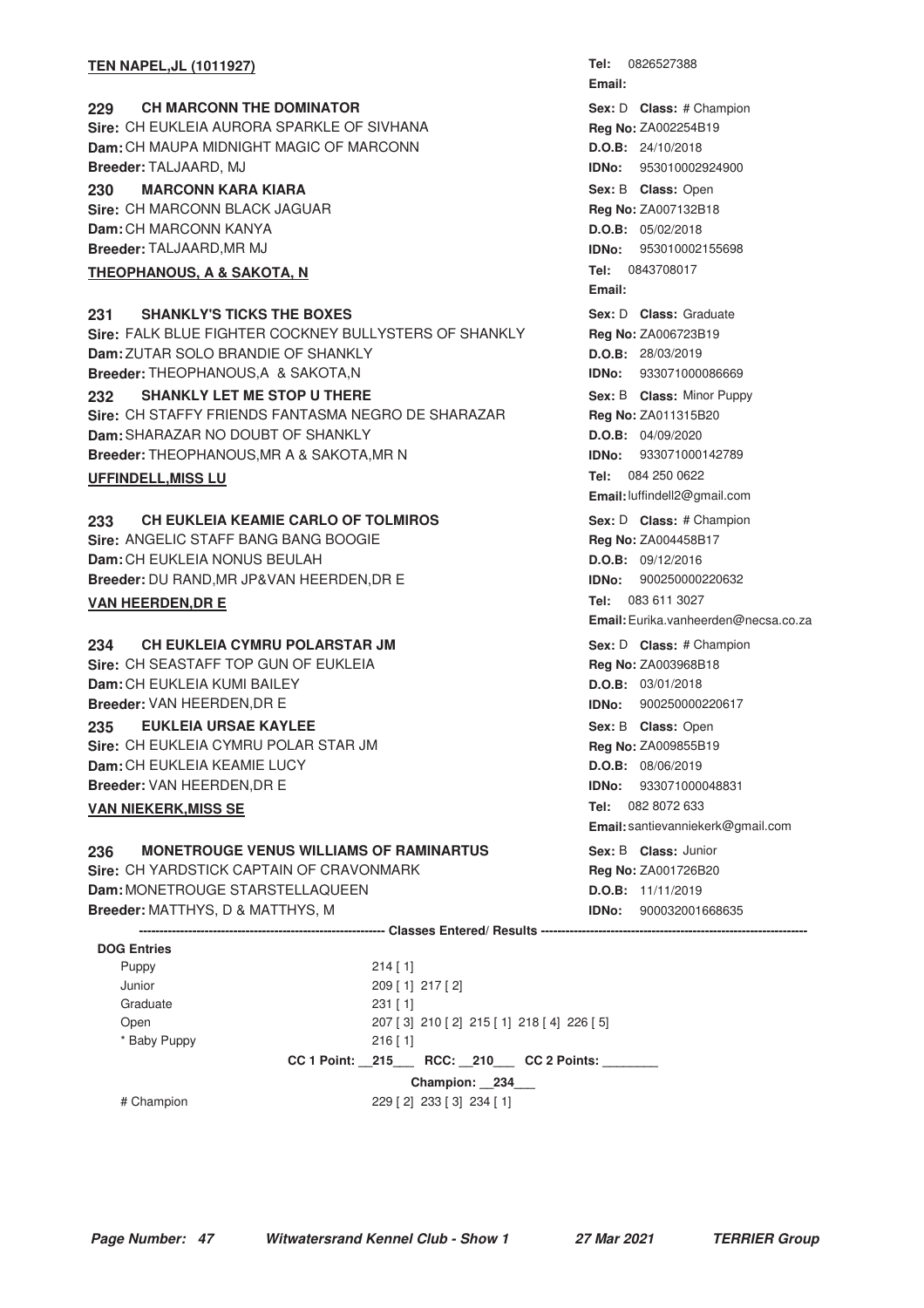

# **TERRIER Results**

#### **Judge : Mr Bruce Jenkins**

**Steward:**

**Ring:**

|                                          | <b>B/Puppy</b> | <b>B/Junior</b> | <b>B/Veteran</b> |
|------------------------------------------|----------------|-----------------|------------------|
| <b>AIREDALE TERRIER</b>                  |                |                 |                  |
| <b>AMERICAN STAFFORDSHIRE TERRIER</b>    | 180            |                 |                  |
| <b>BULL TERRIER</b>                      | 184            | 181             |                  |
| <b>CAIRN TERRIER</b>                     |                |                 |                  |
| <b>FOX TERRIER (SMOOTH)</b>              |                |                 |                  |
| <b>IRISH SOFT COATED WHEATEN TERRIER</b> |                |                 |                  |
|                                          |                |                 |                  |
| <b>KERRY BLUE TERRIER</b>                | 200            |                 |                  |
| <b>SCOTTISH TERRIER</b>                  |                |                 |                  |
| <b>SKYE TERRIER</b>                      |                |                 |                  |
|                                          |                |                 |                  |
| <b>STAFFORDSHIRE BULL TERRIER</b>        | 232            | 209             |                  |

## **Best Puppy in Group**

| First                        | Breed: | KERRY BLUE TERRIER                                                                                                                                                                                                                   | No: 200             |
|------------------------------|--------|--------------------------------------------------------------------------------------------------------------------------------------------------------------------------------------------------------------------------------------|---------------------|
| Second                       | Breed: | <b>BULL TERRIER</b>                                                                                                                                                                                                                  | No: 184             |
| Third                        | Breed: | STAFFORDSHIRE BULL TERRIER                                                                                                                                                                                                           | No: 232             |
| Fourth                       | Breed: | AMERICAN STAFFORDSHIRE TERRIER                                                                                                                                                                                                       | No: 180             |
| <b>Best Junior in Group</b>  |        |                                                                                                                                                                                                                                      |                     |
| First                        | Breed: | BULL TERRIER <b>Andrew Contract Contract Contract Contract Contract Contract Contract Contract Contract Contract Contract Contract Contract Contract Contract Contract Contract Contract Contract Contract Contract Contract Con</b> | No: 181             |
| Second                       | Breed: | STAFFORDSHIRE BULL TERRIER                                                                                                                                                                                                           | No: 209             |
| <b>Third</b>                 | Breed: | <u> 1989 - Andrea Stadt Britain, amerikansk politiker (d. 1989)</u>                                                                                                                                                                  | No:                 |
| Fourth                       |        |                                                                                                                                                                                                                                      | No:                 |
| <b>Best Veteran in Group</b> |        |                                                                                                                                                                                                                                      |                     |
| First                        | Breed: |                                                                                                                                                                                                                                      | No: $\qquad \qquad$ |
| Second                       | Breed: | <u> 1989 - Johann John Stone, markin film yn y brening yn y brening yn y brening yn y brening y brening yn y bre</u>                                                                                                                 | No: $\_\_$          |
| <b>Third</b>                 | Breed: | <u> 1989 - Johann John Stein, markin film yn y brening yn y brening yn y brening yn y brening yn y brening yn y b</u>                                                                                                                | No: $\_\_$          |
| Fourth                       | Breed: |                                                                                                                                                                                                                                      | No:                 |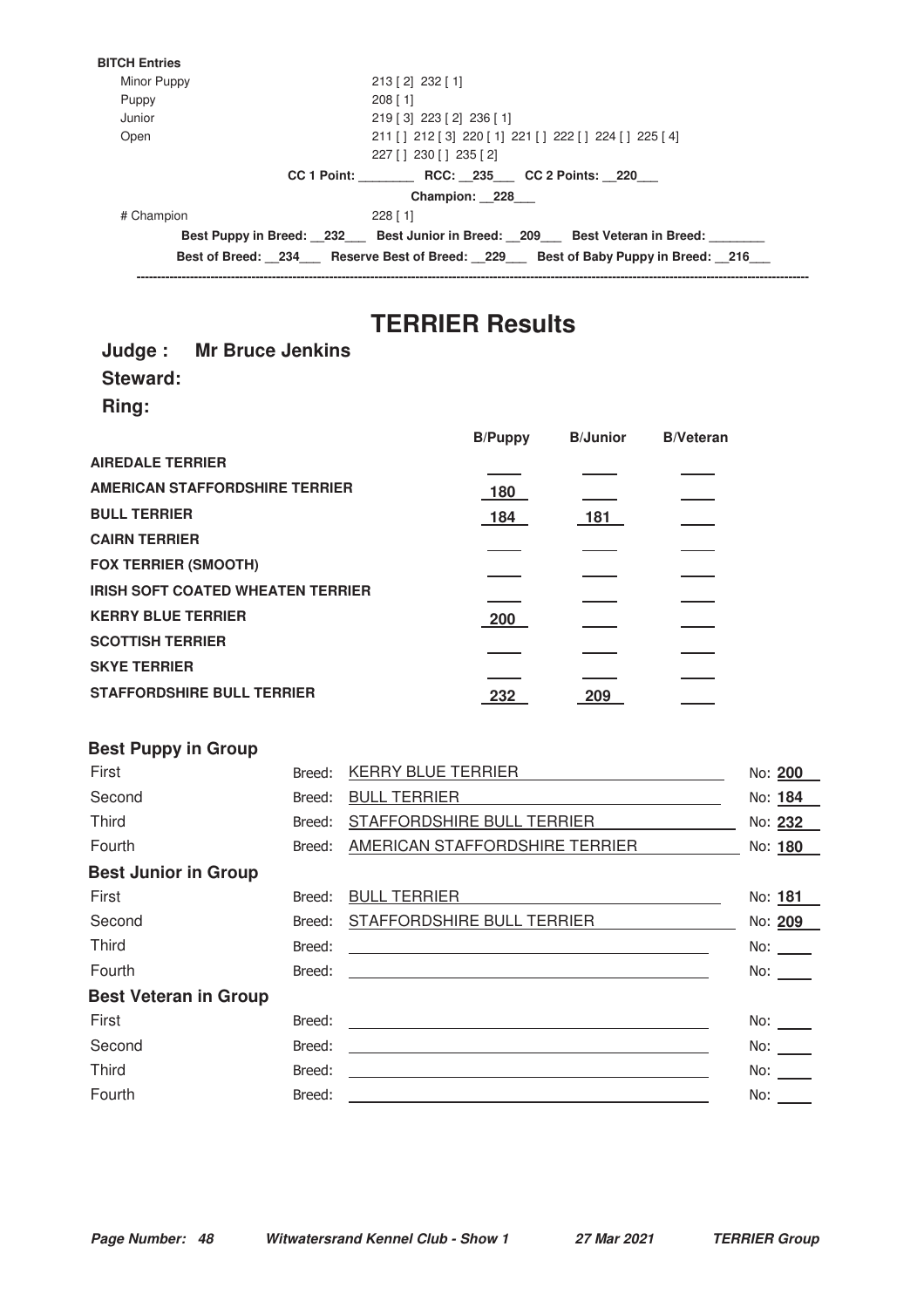# **TERRIER Results**

**Judge : Mr Bruce Jenkins Steward:**

**Ring:**

|                                          | <b>B/Breed</b> |
|------------------------------------------|----------------|
| <b>AIREDALE TERRIER</b>                  | 178            |
| <b>AMERICAN STAFFORDSHIRE TERRIER</b>    | 179            |
| <b>BULL TERRIER</b>                      | 181            |
| <b>CAIRN TERRIER</b>                     | 191            |
| <b>FOX TERRIER (SMOOTH)</b>              | 193            |
| <b>IRISH SOFT COATED WHEATEN TERRIER</b> | 197            |
| <b>KERRY BLUE TERRIER</b>                | 198            |
| <b>SCOTTISH TERRIER</b>                  | <b>201</b>     |
| <b>SKYE TERRIER</b>                      | 206            |
| <b>STAFFORDSHIRE BULL TERRIER</b>        | 234            |

## **Best in Group**

| First        | Breed: BULL TERRIER               | No: <b>181</b> |  |
|--------------|-----------------------------------|----------------|--|
| Second       | Breed: KERRY BLUE TERRIER         | No: 198        |  |
| <b>Third</b> | Breed: SCOTTISH TERRIER           | No: 201        |  |
| Fourth       | Breed: STAFFORDSHIRE BULL TERRIER | No: 234        |  |

# **TERRIER Results**

|              | Judge: Mr Bruce Jenkins |
|--------------|-------------------------|
| Steward:     |                         |
| <b>Ring:</b> |                         |

|                                          | <b>B/BAby Pup</b> |
|------------------------------------------|-------------------|
| <b>AIREDALE TERRIER</b>                  |                   |
| <b>AMERICAN STAFFORDSHIRE TERRIER</b>    |                   |
| <b>BULL TERRIER</b>                      |                   |
| <b>CAIRN TERRIER</b>                     |                   |
| <b>FOX TERRIER (SMOOTH)</b>              |                   |
| <b>IRISH SOFT COATED WHEATEN TERRIER</b> |                   |
| <b>KERRY BLUE TERRIER</b>                |                   |
| <b>SCOTTISH TERRIER</b>                  |                   |
| <b>SKYE TERRIER</b>                      |                   |
| <b>STAFFORDSHIRE BULL TERRIER</b>        | 216               |

## **Best Baby Puppy in Group**

| First  |        | Breed: STAFFORDSHIRE BULL TERRIER | No: 216 |
|--------|--------|-----------------------------------|---------|
| Second | Breed: |                                   | No:     |
| Third  | Breed: |                                   | No:     |
| Fourth | Breed: |                                   | No:     |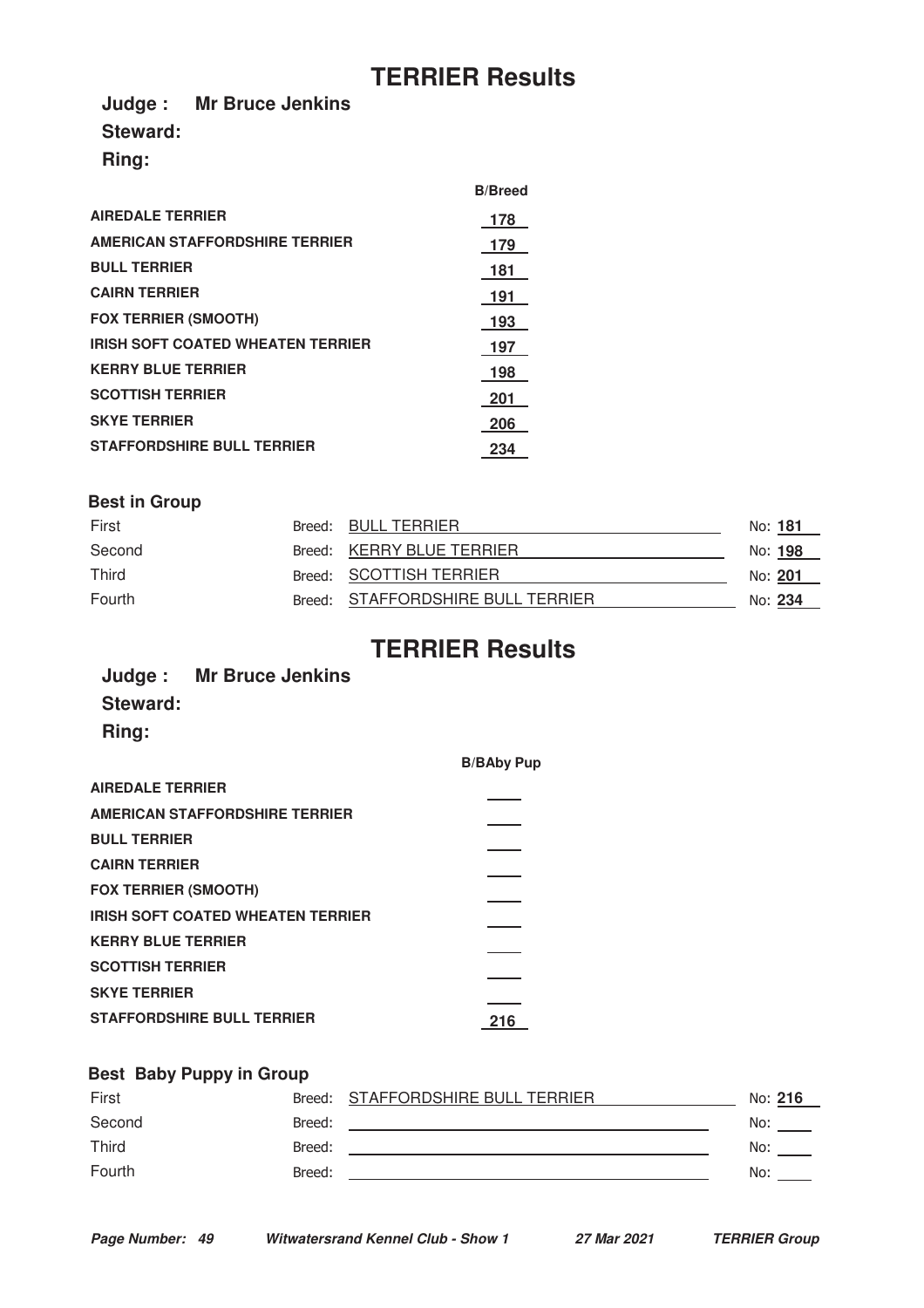# **TOY Group**

# **sponsored by Hill's**

# **Judge: Mr Fred Veldman**

| <b>CAVALIER KING CHARLES SPANIEL</b> | Mr Fred Veldman | $\overline{7}$ |
|--------------------------------------|-----------------|----------------|
| <b>CHINESE CRESTED DOG</b>           | Mr Fred Veldman | 6              |
| <b>HAVANESE</b>                      | Mr Fred Veldman | $\overline{2}$ |
| <b>ITALIAN GREYHOUND</b>             | Mr Fred Veldman | $\overline{2}$ |
| <b>JAPANESE CHIN</b>                 | Mr Fred Veldman | $\overline{2}$ |
| <b>MALTESE</b>                       | Mr Fred Veldman | 1              |
| <b>MINIATURE PINSCHER</b>            | Mr Fred Veldman | 1              |
| <b>PAPILLON</b>                      | Mr Fred Veldman | 3              |
| <b>POMERANIAN</b>                    | Mr Fred Veldman | 6              |
| <b>PUG</b>                           | Mr Fred Veldman | 1              |
| <b>TOY FOX TERRIER</b>               | Mr Fred Veldman | $\overline{2}$ |
| <b>YORKSHIRE TERRIER</b>             | Mr Fred Veldman | 5              |

| <b>Group Total</b> | 38 |
|--------------------|----|
|                    |    |

| <b>CAVALIER KING CHARLES SPANIEIJudge: Mr Fred Veldman</b>   | Steward: | Ring:                           |
|--------------------------------------------------------------|----------|---------------------------------|
| sponsored by Hill's                                          |          |                                 |
| <b>BUCKINGHAM, MR RJ</b>                                     | Tel:     | 082 330 3829                    |
|                                                              |          | Email: ribuck@global.co.za      |
| CH DELCHAMY CHOCOLATSOLDIER OF RICHBERN<br>237               |          | Sex: D Class: # Champion        |
| Sire: CH ROZEHYL I'M YOUR MAN                                |          | Reg No: ZA001427B15             |
| Dam: CH RUSSTARA SPICED SAFFRON OF DELCHAMY                  |          | D.O.B: 19/10/2014               |
| <b>Breeder: OSENTON, MRS AP</b>                              | IDNo:    | 953010000445751                 |
| <b>LANGE, MRS K (1017231)</b>                                | Tel:     | 082 857 5999                    |
|                                                              |          | Email: karen@cavalierking.co.za |
| <b>JAROKAY KING OF HEARTS</b><br>238                         |          | Sex: D Class: Open              |
| Sire: CH MELT MY HEART TO STONE DES LOS URSIDUS KODIAK AT    |          | Reg No: ZA003964B19             |
| Dam: CH JAROKAY BELLA ROSA                                   |          | D.O.B: 21/12/2018               |
| <b>Breeder: LANGE, MRS K</b>                                 | IDNo:    |                                 |
| <b>JAROKAY MISS MOLLY</b><br>239                             |          | Sex: B Class: Junior            |
| <b>Sire: CH JACK DAWSON DE LOS URSIDUS KODIAK AT JAROKAY</b> |          | Reg No: ZA0021644B20            |
| Dam: CH JAROKAY ANGEL'S DELIGHT                              |          | D.O.B: 13/10/2019               |
| <b>Breeder: LANGE, MS K</b>                                  | IDNo:    | 94500000809694                  |
| <b>JAROKAY NOBLE LADY</b><br>240                             |          | Sex: B Class: Puppy             |
| <b>Sire: KAROKAY KING OF HEARTS</b>                          |          | <b>Reg No: ZA006802B20</b>      |
| Dam: CH TAMIRA SWISS LADY OF SNOWDRIFT AT JAROKAY            |          | D.O.B: 11/04/2020               |
| <b>Breeder: LANGE, MS K</b>                                  | IDNo:    |                                 |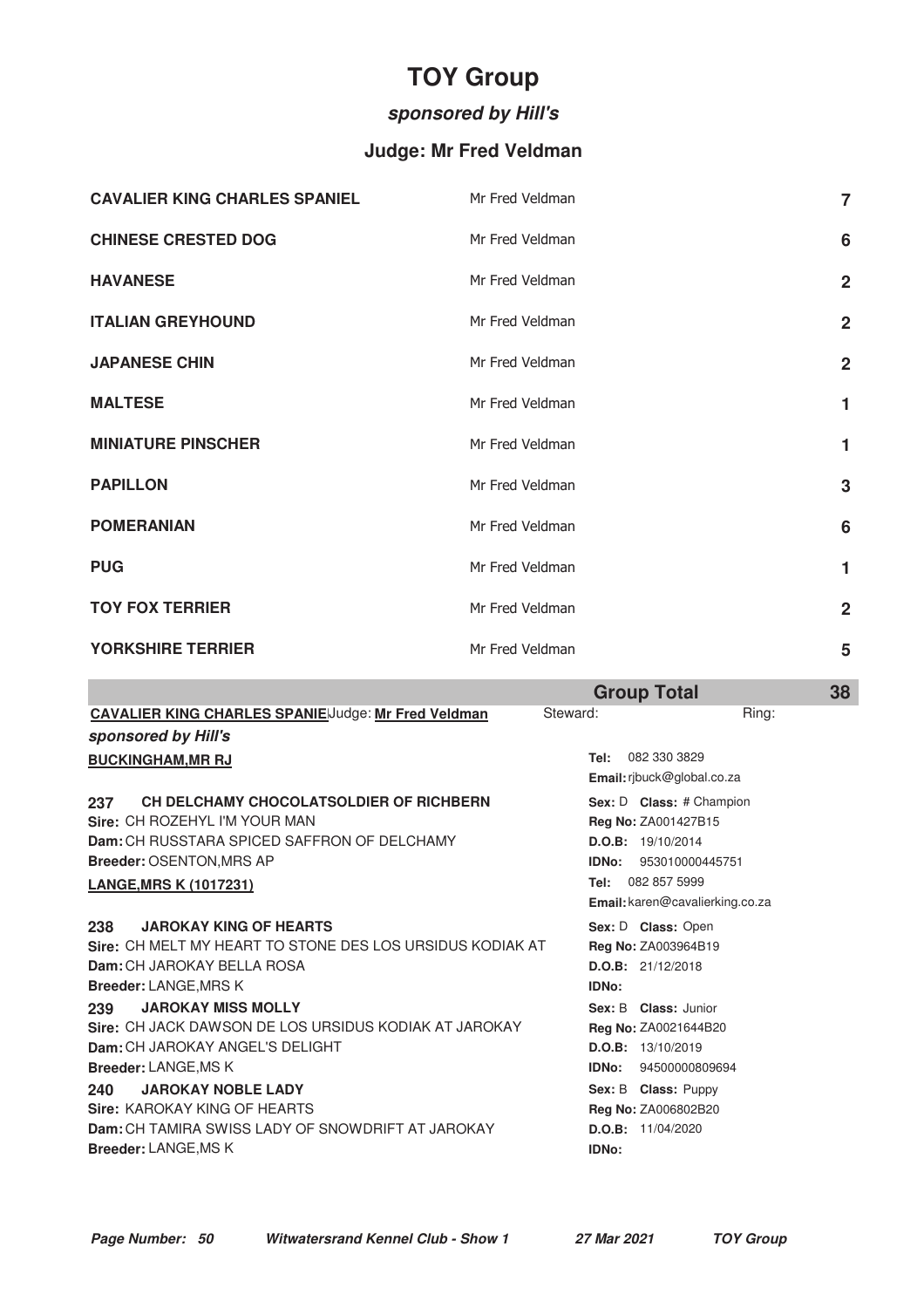| <b>OSENTON, MRS AP</b>                                                                                        | <b>Tel:</b> 082 492 9109                        |
|---------------------------------------------------------------------------------------------------------------|-------------------------------------------------|
|                                                                                                               | Email: a.osenton@gmail.com                      |
| 241 —<br><b>DELCHAMY TRAFFORD LAD</b>                                                                         | Sex: D Class: Open                              |
| Sire: MAIBEE PERFECT TOUCH OF CHARNAVALE                                                                      | Reg No: ZA010566B17                             |
| Dam: CH CHADWICK TICKLED PINK OF DELCHAMY                                                                     | D.O.B: 21/04/2017                               |
| <b>Breeder: OSENTON, MRS AP</b>                                                                               | <b>IDNo:</b> 953010001849921                    |
| <b>DELCHAMY LIFE IS A DREAM</b><br>242<br>Sire: CH RUSSTARA BOHEMIANS SOLO OF DELCHAMY                        | Sex: B Class: Open                              |
| Dam: CH CHADWICK TICKLED PINK OF DELCHAMY                                                                     | Reg No: ZA003013B19<br>D.O.B: 07/11/2018        |
| Breeder: OSENTON, A                                                                                           | IDNo: 953010002925248                           |
| <b>DELCANHAVI ELUSIVE GEM</b><br>243                                                                          | Sex: B Class: Puppy                             |
| Sire: LAPAMBERTON INDERPENDANT IMP                                                                            | Reg No: ZA008135B20                             |
| <b>Dam: DELCHAMY WIND IN THE WILLOW OF DELCANHAVI</b>                                                         | D.O.B: 19/06/2020                               |
| <b>Breeder: DAVIS, MS DA</b>                                                                                  | <b>IDNo:</b> 953010004485273                    |
|                                                                                                               |                                                 |
| <b>DOG Entries</b>                                                                                            |                                                 |
| $238$ [ 1] 241 [ 2]<br>Open                                                                                   |                                                 |
| CC 1 Point: _238___ RCC: _______ CC 2 Points: ______                                                          |                                                 |
| Champion: 237<br># Champion<br>237 [ 1]                                                                       |                                                 |
| <b>BITCH Entries</b>                                                                                          |                                                 |
| 240 [1] 243 [2]<br>Puppy                                                                                      |                                                 |
| Junior<br>239 [1]                                                                                             |                                                 |
| Open<br>$242$ [1]                                                                                             |                                                 |
| CC 1 Point: _242___ RCC: _______ CC 2 Points: _____                                                           |                                                 |
| Best Puppy in Breed: __240___ Best Junior in Breed: __239___ Best Veteran in Breed: _______                   |                                                 |
|                                                                                                               |                                                 |
| Best of Breed: _238__ Reserve Best of Breed: _242__                                                           |                                                 |
| Judge: Mr Fred Veldman Steward:<br><b>CHINESE CRESTED DOG</b>                                                 | Ring:                                           |
|                                                                                                               |                                                 |
| sponsored by Hill's                                                                                           | Tel: 079 800 1179                               |
| <b>ANDERSON, MISS N</b>                                                                                       | Email: nicci.anderson@gmail.com                 |
| <b>CH BLANCH-O &amp; KAYENS BIANCA DEL RIO</b><br>244                                                         |                                                 |
| Sire: BLANC-O'S SHARPSHOOTER                                                                                  | Sex: D Class: # Champion<br>Reg No: ZA001140C19 |
| Dam: CH BLANCH O'S & ADORE THROWING SHADE                                                                     | D.O.B: 03/02/2018                               |
| Breeder: MULLUSKY, D & CAPONETTO, J & PEISER, K                                                               | IDNo:                                           |
| <b>BRUCE, MS SA</b>                                                                                           | Tel: 0824106402                                 |
|                                                                                                               | Email: decodesign@iafrica.com                   |
| <b>KRESCENDO'S FIRECRACKER</b><br>245                                                                         | Sex: B Class: Open                              |
| Sire: CH PIPER PAUL VON SHINBASHI                                                                             | Reg No: ZA013512B19                             |
| Dam: CH BE MY LADY PRETTY SWEET FOR KRESCENDO                                                                 | D.O.B: 29/11/2019                               |
| Breeder: ANDERSON, MS N                                                                                       | IDNo:<br>985113003581363                        |
| <b>DE CONING, MRS P</b>                                                                                       | Tel: 061 620 8239                               |
|                                                                                                               | Email: patdeconing@gmail.com                    |
| CH UN LOVE STORY VON SHINBASHI OF KAIKOURA<br>246                                                             | Sex: D Class: # Champion                        |
| <b>Sire: CRESTYLE CUSTOM MADE TWICE</b>                                                                       | Reg No: ZA001081C16                             |
| Dam: ICED SMOOTHIE VON SHINBASHI                                                                              | D.O.B: 11/06/2015                               |
| Breeder: DEMSKI,. A                                                                                           | IDNo:<br>276093400607142                        |
| CH FAITH LOVE HOPE VON SHINBASHI AT KAIKOURA<br>247                                                           | Sex: B Class: # Champion                        |
| Sire: CRESTYLE CUSTOM MADE TWICE HL OF VON SHINBASHI<br><b>Dam:</b> OMEGAVILLE DARK N'DARING OF VON SHINBASHI | <b>Reg No: ZA011775B17</b>                      |
| Breeder: DEMSKI, MRS A                                                                                        | D.O.B: 06/02/2017<br>953010001856433<br>IDNo:   |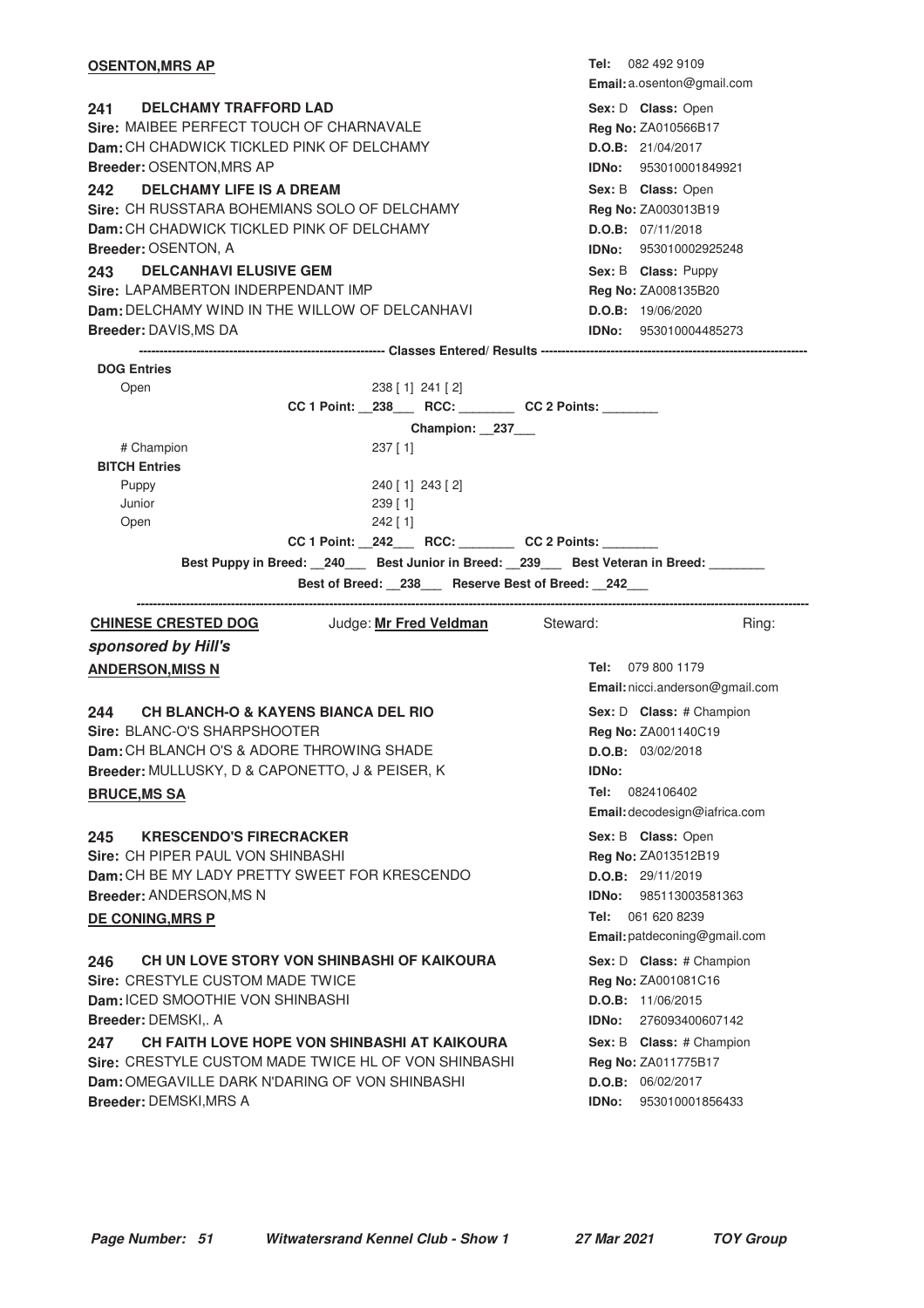| <b>HOWARD,MRS M</b>                                                                      | Tel: 073 5260903<br>Email: michelleh968@gmail.com |
|------------------------------------------------------------------------------------------|---------------------------------------------------|
| 248<br><b>LALUNABLU LINDT</b>                                                            | Sex: D Class: Minor Puppy                         |
| Sire: LALUNABLU OLIVER TWIST                                                             | Reg No: ZA011890B20                               |
| Dam: CH AURISPA MINNAMOO OF LALUNABLU                                                    | D.O.B: 05/09/2020                                 |
| Breeder: HOWARD, M                                                                       | <b>IDNo: 933071000145986</b>                      |
| <b>JAFFE,MRS J</b>                                                                       | Tel: 083 968 4367                                 |
|                                                                                          | Email: jennifer.jaffe1@gmail.com                  |
| LALUNABLU DO IT ALL AGAIN FOR SUNBRILLIANT<br>249                                        | Sex: B Class: Open                                |
| Sire: CH DASHAS STICK T YOUR GUNS                                                        | Reg No: ZA004429B19                               |
| Dam: CH LALUNABLU KEEP THE FAITH                                                         | D.O.B: 04/01/2019                                 |
| Breeder: HOWARD, M                                                                       | <b>IDNo: 933071000080356</b>                      |
|                                                                                          |                                                   |
| <b>DOG Entries</b>                                                                       |                                                   |
| Minor Puppy<br>$248$ [ 1]                                                                |                                                   |
| CC 1 Point: _248___ RCC: _______ CC 2 Points: ______                                     |                                                   |
| Champion: 244                                                                            |                                                   |
| # Champion<br>244 [1] 246 [2]                                                            |                                                   |
| <b>BITCH Entries</b>                                                                     |                                                   |
| 245 [1] 249 [2]<br>Open                                                                  |                                                   |
| CC 1 Point: 245 RCC: 249 CC 2 Points:                                                    |                                                   |
| Champion: 247                                                                            |                                                   |
| # Champion<br>$247$ [ 1]                                                                 |                                                   |
| Best Puppy in Breed: 248 __ Best Junior in Breed: ________ Best Veteran in Breed: ______ |                                                   |
| Best of Breed: _247__ Reserve Best of Breed: _244__                                      |                                                   |
| Judge: Mr Fred Veldman Steward:<br><u>HAVANESE</u>                                       | Ring:                                             |
| sponsored by Hill's                                                                      |                                                   |
| RADEMEYER, MRS AC (163242)                                                               | 082 896 4294<br>Tel:                              |
|                                                                                          | Email: dreamridgesa@gmail.com                     |
| 250<br><b>DREAMRIDGE DRAGONFLY TOBY</b>                                                  | Sex: D Class: Junior                              |
| Sire: CH DREAMRIDGE MERLIN'S PRIDE                                                       | Reg No: ZA001666B20                               |
| Dam: CH DREAMRIDGE MYSTICAL HOLLY                                                        | D.O.B: 25/10/2019                                 |
| <b>Breeder: RADEMEYER, MS A</b>                                                          | <b>IDNo:</b> 945000001907784                      |
| 251<br>DREAMRIDGE CREME DE LA CREME RUBBLE                                               | Sex: D Class: * Baby Puppy                        |
| Sire: CH DREAMRIDGE MERLIN'S PRIDE                                                       | <b>Reg No: ZA003696B21</b>                        |
| Dam: CH DREAMRIDGE DRAGON'S SHANTI                                                       | <b>D.O.B:</b> 27/10/2020                          |
| <b>Breeder: RADEMEYER, MS A</b>                                                          | <b>IDNo:</b> 90022300006699                       |
|                                                                                          |                                                   |
| <b>DOG Entries</b>                                                                       |                                                   |
| Junior<br>$250$ [ 1]                                                                     |                                                   |
| * Baby Puppy<br>$251$ [ 1]                                                               |                                                   |
| CC 1 Point: _250___ RCC: _______ CC 2 Points: ______                                     |                                                   |
| Best Junior in Breed: _250__ Best Veteran in Breed: _______ Best of Breed: _250__        |                                                   |
| Reserve Best of Breed: ________ Best of Baby Puppy in Breed: __251___                    |                                                   |
| Judge: Mr Fred Veldman Steward:<br><u>ITALIAN GREYHOUND</u>                              | Ring:                                             |
| sponsored by Hill's                                                                      |                                                   |
| <u>ALLISON, MRIC</u>                                                                     | <b>Tel:</b> 082739 2602                           |
|                                                                                          | Email: ian.allison@mics.co.za                     |
| 252 RAVILAIS JASON'S MOTH                                                                |                                                   |
|                                                                                          | Sex: D Class: Open                                |
| <b>Sire: CH RAVILAIS RICCARDO'S MOTH</b>                                                 | Reg No: ZA002633B20                               |
| <b>Dam:</b> CH RAVILAIS GIULIA'S MOTH                                                    | D.O.B: 06/10/2019                                 |
| Breeder: ALLISON, MR IC                                                                  | <b>IDNo:</b> 985113004185172                      |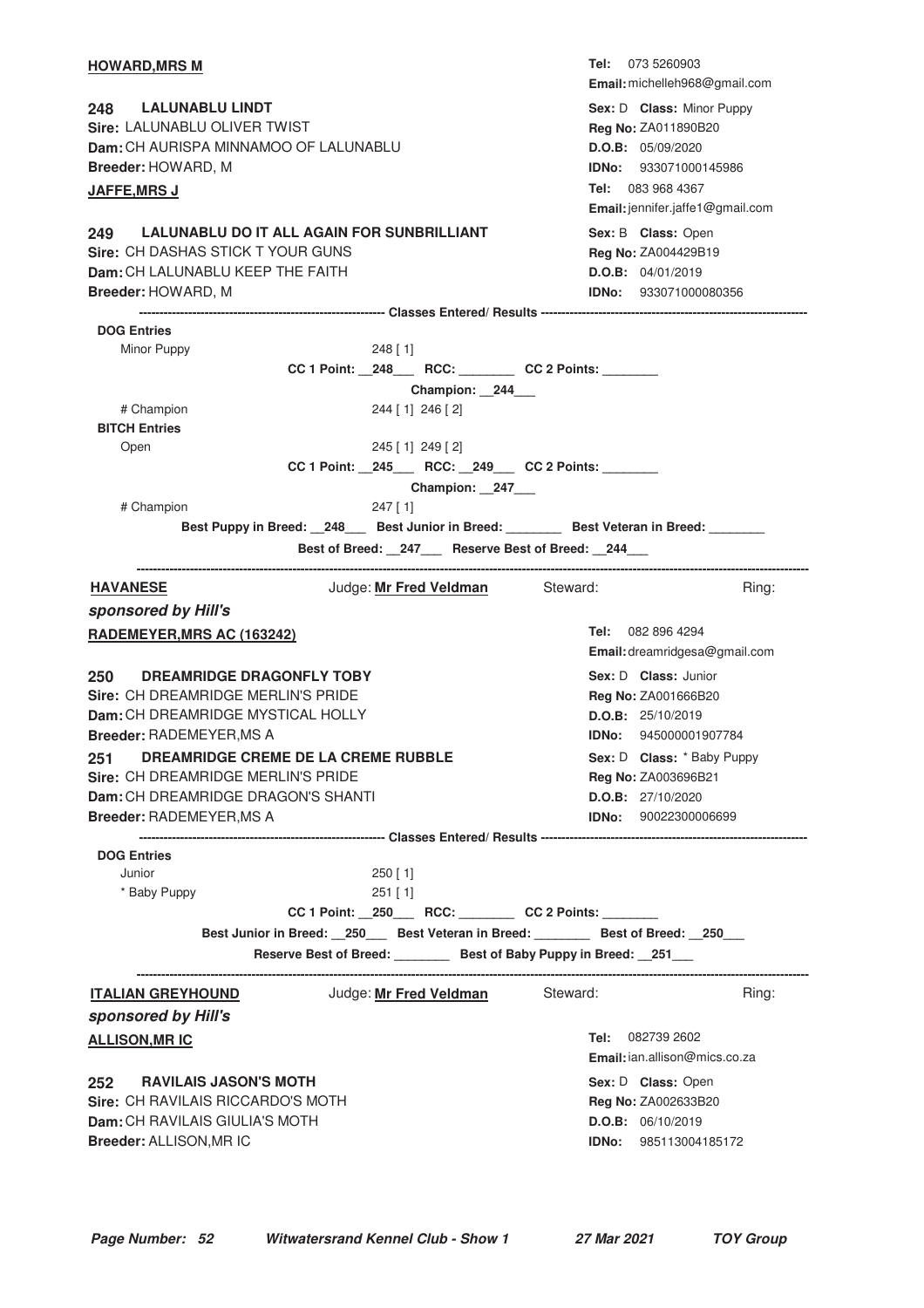| <b>RAVILAIS LINNAEA'S MOTH</b><br>253                                                     |             |            |                                                      |                     |        | Sex: B Class: Open           |       |
|-------------------------------------------------------------------------------------------|-------------|------------|------------------------------------------------------|---------------------|--------|------------------------------|-------|
| Sire: CH RAVILAIS CASTLE'S MOTH                                                           |             |            |                                                      |                     |        | <b>Reg No: ZA008357B20</b>   |       |
| <b>Dam:</b> CH RAVILAIS PATRICIA'S MOTH                                                   |             |            |                                                      |                     |        | D.O.B: 24/04/2020            |       |
| <b>Breeder: ALLISON, IC</b>                                                               |             |            |                                                      |                     |        | <b>IDNo:</b> 900141000054660 |       |
|                                                                                           |             |            |                                                      |                     |        |                              |       |
| <b>DOG Entries</b><br>Open                                                                |             | 252 [1]    |                                                      |                     |        |                              |       |
|                                                                                           |             |            | CC 1 Point: _252___ RCC: _______ CC 2 Points: ______ |                     |        |                              |       |
| <b>BITCH Entries</b>                                                                      |             |            |                                                      |                     |        |                              |       |
| Open                                                                                      |             | 253 [1]    |                                                      |                     |        |                              |       |
|                                                                                           |             |            | CC 1 Point: _253___ RCC: _______ CC 2 Points: ______ |                     |        |                              |       |
| Best Junior in Breed: __________ Best Veteran in Breed: _________ Best of Breed: __252___ |             |            |                                                      |                     |        |                              |       |
|                                                                                           |             |            | Reserve Best of Breed: 253                           |                     |        |                              |       |
|                                                                                           |             |            |                                                      |                     |        |                              |       |
| <b>JAPANESE CHIN</b>                                                                      |             |            | Judge: <b>Mr Fred Veldman</b> Steward:               |                     |        |                              | Ring: |
| sponsored by Hill's                                                                       |             |            |                                                      |                     |        |                              |       |
| <b>BOND, MRS CJ</b>                                                                       |             |            |                                                      |                     |        | <b>Tel:</b> 0618028447       |       |
|                                                                                           |             |            |                                                      |                     | Email: |                              |       |
| 254 YUKISAN EMIKO DAISY                                                                   |             |            |                                                      |                     |        | Sex: B Class: Open           |       |
| <b>Sire: YUKISAN TAKASHI MICKEY OF VIDOGO</b>                                             |             |            |                                                      |                     |        | Reg No: ZA001397B19          |       |
| <b>Dam: YUKISAN BABI BIKER CHIC</b>                                                       |             |            |                                                      |                     |        | D.O.B: 05/05/2018            |       |
| Breeder: OLIVIER, SD                                                                      |             |            |                                                      |                     |        | IDNo: 953010002483827        |       |
| <b>SCHEEPERS, MRS Y</b>                                                                   |             |            |                                                      |                     |        | Tel: 082 747 8283            |       |
|                                                                                           |             |            |                                                      |                     |        | Email: yscheepers@gmail.com  |       |
| 255 YUKISAN KAITI NUZAK                                                                   |             |            |                                                      |                     |        | Sex: D Class: Open           |       |
| Sire: YUKISAN TASKASHI OF VIDOGO                                                          |             |            |                                                      |                     |        | Reg No: ZA001396B19          |       |
| Dam: YUKISAN KIYOMI CLEO OF VIDOGO                                                        |             |            |                                                      |                     |        | D.O.B: 04/09/2018            |       |
| Breeder: OLIVIER, SD                                                                      |             |            |                                                      |                     |        | <b>IDNo:</b> 985111001216924 |       |
|                                                                                           |             |            |                                                      |                     |        |                              |       |
| <b>DOG Entries</b>                                                                        |             |            |                                                      |                     |        |                              |       |
| Open                                                                                      |             | $255$ [ 1] |                                                      |                     |        |                              |       |
|                                                                                           |             |            | CC 1 Point: _255___ RCC: _______ CC 2 Points: ______ |                     |        |                              |       |
| <b>BITCH Entries</b>                                                                      |             |            |                                                      |                     |        |                              |       |
| Open                                                                                      |             | 254 [ABS ] |                                                      |                     |        |                              |       |
|                                                                                           | CC 1 Point: |            | RCC:                                                 | <b>CC 2 Points:</b> |        |                              |       |
| Best Junior in Breed: _________ Best Veteran in Breed: ________ Best of Breed: __255___   |             |            |                                                      |                     |        |                              |       |
|                                                                                           |             |            | Reserve Best of Breed: _______                       |                     |        |                              |       |
| <u>MALTESE</u>                                                                            |             |            | Judge: Mr Fred Veldman                               | Steward:            |        |                              | Ring: |
| sponsored by Hill's                                                                       |             |            |                                                      |                     |        |                              |       |
| <b>ROLFES, DR H (88905)</b>                                                               |             |            |                                                      |                     | Tel:   | 0732880757                   |       |
|                                                                                           |             |            |                                                      |                     | Email: |                              |       |
| 256 WAMPUM DAY DATE                                                                       |             |            |                                                      |                     |        | Sex: D Class: * Baby Puppy   |       |
| Sire: ZUMARNIK LATEST SCANDAL                                                             |             |            |                                                      |                     |        | <b>Reg No: ZA001276B21</b>   |       |
| Dam: WAMPUM JEZEBEL                                                                       |             |            |                                                      |                     |        | D.O.B: 10/11/2020            |       |
| Breeder: ROLFES, DR H                                                                     |             |            |                                                      |                     |        | <b>IDNo:</b> 941000025897777 |       |
|                                                                                           |             |            |                                                      |                     |        |                              |       |
| <b>DOG Entries</b>                                                                        |             |            |                                                      |                     |        |                              |       |
| * Baby Puppy                                                                              |             | $256$ [ 1] |                                                      |                     |        |                              |       |
|                                                                                           |             |            | Best of Baby Puppy in Breed: 256                     |                     |        |                              |       |
| <b>MINIATURE PINSCHER</b>                                                                 |             |            | Judge: Mr Fred Veldman                               | Steward:            |        |                              | Ring: |
|                                                                                           |             |            |                                                      |                     |        |                              |       |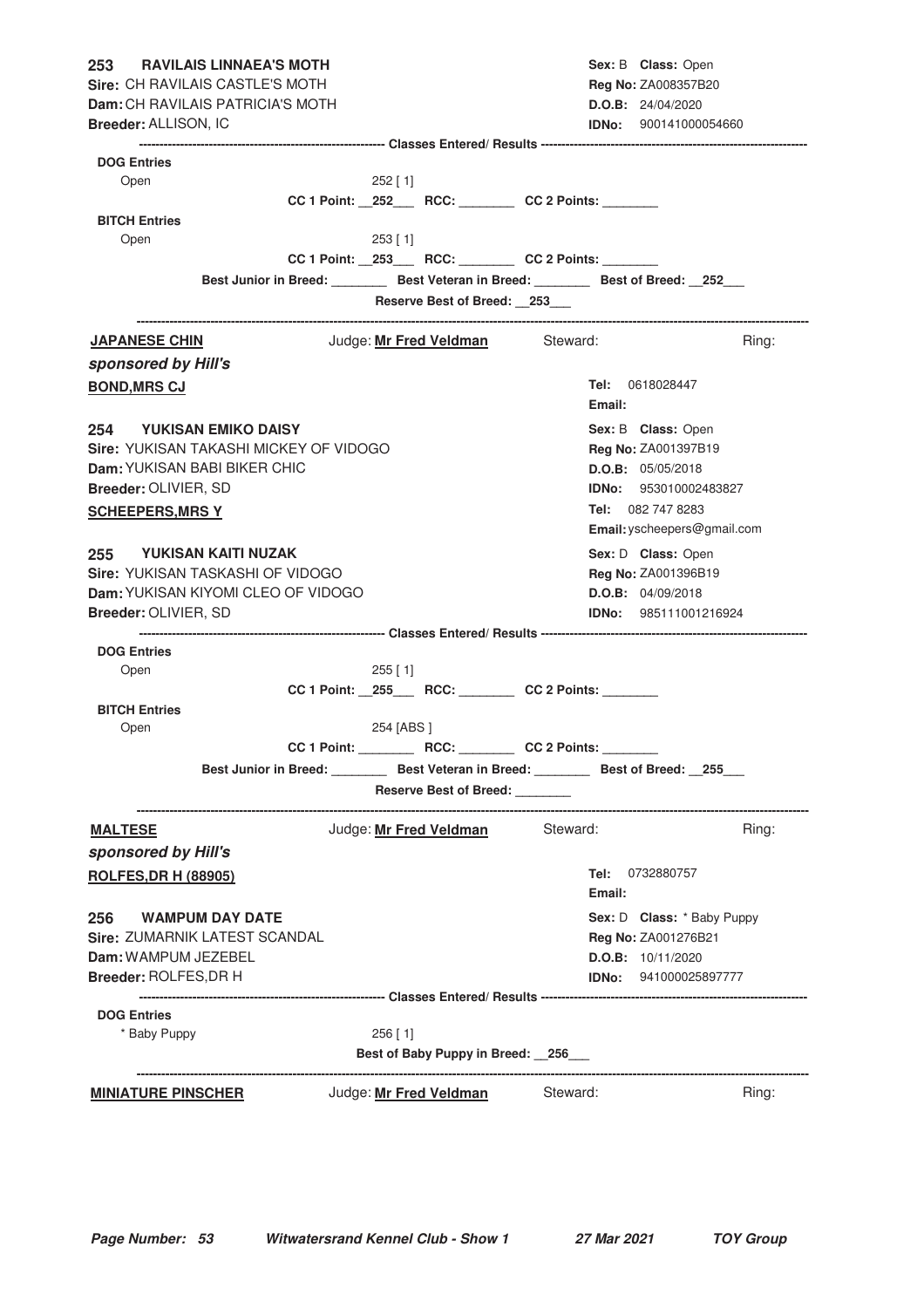| sponsored by Hill's                                                                                                                   |                                                                                                                                                                 |                        |                                                      |          |                      |                                                                                                                                        |                               |
|---------------------------------------------------------------------------------------------------------------------------------------|-----------------------------------------------------------------------------------------------------------------------------------------------------------------|------------------------|------------------------------------------------------|----------|----------------------|----------------------------------------------------------------------------------------------------------------------------------------|-------------------------------|
| <b>GRAHAM, MRS S</b>                                                                                                                  |                                                                                                                                                                 |                        |                                                      |          | Tel:                 | 079 018 6304                                                                                                                           |                               |
| 257<br>Sire: EUREKA JUST GEORGE OF SWANCOR<br><b>Dam:</b> CH DENNEGEUR ALEXANDRA AMOK<br>Breeder: KRITZINGER, MR DJ                   | <b>CH DENNEGEUR EUGENIOS EUGEN OF CHITEM</b>                                                                                                                    |                        |                                                      |          |                      | Email: salome@ergolinesa.co.za<br>Sex: D Class: # Champion<br>Reg No: ZA012511B16<br>D.O.B: 26/06/2016<br><b>IDNo:</b> 953010001236097 |                               |
| <b>DOG Entries</b>                                                                                                                    |                                                                                                                                                                 |                        |                                                      |          |                      |                                                                                                                                        |                               |
| # Champion                                                                                                                            | Best Junior in Breed: __________ Best Veteran in Breed: _________ Best of Breed: __257___                                                                       | $257$ [1]              | Reserve Best of Breed: _______                       |          |                      |                                                                                                                                        |                               |
| <b>PAPILLON</b>                                                                                                                       |                                                                                                                                                                 | Judge: Mr Fred Veldman |                                                      | Steward: |                      |                                                                                                                                        | Ring:                         |
| sponsored by Hill's<br><b>PATRICIO, MRS-T</b>                                                                                         |                                                                                                                                                                 |                        |                                                      |          | Tel:                 | 082 573 0696<br>Email: info@pro-pet.co.za                                                                                              |                               |
| <b>CH SOLPOSTE FLASH</b><br>258<br>Sire: CH HOUM TET A TET LA FAYETTE<br>Dam: CH SOLPOSTE CHRYSTAL<br>Breeder: PATRICIO, T            |                                                                                                                                                                 |                        |                                                      |          | <b>IDNo:</b><br>Tel: | Sex: D Class: Veteran<br>Reg No: ZA023646B13<br>D.O.B: 12/12/2012<br>90000880510335<br>079090 9384<br>Email: dechatalet@gmail.com      |                               |
| <b>DOG Entries</b><br>Veteran                                                                                                         |                                                                                                                                                                 |                        |                                                      |          |                      |                                                                                                                                        |                               |
|                                                                                                                                       |                                                                                                                                                                 | 258 [ 1]               |                                                      |          |                      |                                                                                                                                        |                               |
| <b>BITCH Entries</b>                                                                                                                  |                                                                                                                                                                 |                        | CC 1 Point: _258___ RCC: _______ CC 2 Points: ______ |          |                      |                                                                                                                                        |                               |
|                                                                                                                                       | Best Junior in Breed: _______ Best Veteran in Breed: __258___ Best of Breed: __258___<br>Reserve Best of Breed: _________ Best of Baby Puppy in Breed: ________ |                        |                                                      |          |                      |                                                                                                                                        |                               |
| <b>POMERANIAN</b>                                                                                                                     |                                                                                                                                                                 | Judge: Mr Fred Veldman | ---------------------------                          | Steward: |                      |                                                                                                                                        | Ring:                         |
| sponsored by Hill's                                                                                                                   |                                                                                                                                                                 |                        |                                                      |          |                      |                                                                                                                                        |                               |
| <b>BOOYSEN, MRS CR</b>                                                                                                                |                                                                                                                                                                 |                        |                                                      |          | Tel:                 | 082 785 0894                                                                                                                           | Email: pomelenepoms@gmail.com |
| <b>POMELENE MAGICAL MADAM</b><br>261<br>Sire: POMELANE ROAR OF THUNDER                                                                |                                                                                                                                                                 |                        |                                                      |          |                      | Sex: B Class: Junior<br><b>Reg No: ZA002191B20</b>                                                                                     |                               |
| Dam: CH POMELENE ROYALMADAM DUST<br><b>Breeder: BOOYSEN, CR</b>                                                                       |                                                                                                                                                                 |                        |                                                      |          |                      | <b>D.O.B:</b> 06/10/2019<br><b>IDNo:</b> 933071000083956                                                                               |                               |
| <b>POMELENE A CAPELLA CHIC</b><br>262<br>Sire: POMELENE TIM TIM GLORY<br>Dam: POMELENE GEE WHAT A CHIC<br><b>Breeder: BOOYSEN, CR</b> |                                                                                                                                                                 |                        |                                                      |          |                      | Sex: B Class: Graduate<br>Reg No: ZA010073B19<br>D.O.B: 20/04/2019<br><b>IDNo:</b> 933071000083870                                     |                               |
| 263<br>Sire: POMELENE TIMMY'S DIAMOND<br>Dam: POMELENE FANCYFLARE WOLF<br>Breeder: BOOYSEN, CR                                        | <b>POMELENE FANCY MEGA CHIC</b>                                                                                                                                 |                        |                                                      |          | <b>IDNo:</b>         | Sex: B Class: Minor Puppy<br>Reg No: ZA012589B20<br>D.O.B: 01/07/2020                                                                  |                               |
| Page Number: 54                                                                                                                       | <b>Witwatersrand Kennel Club - Show 1</b>                                                                                                                       |                        |                                                      |          | 27 Mar 2021          |                                                                                                                                        | <b>TOY Group</b>              |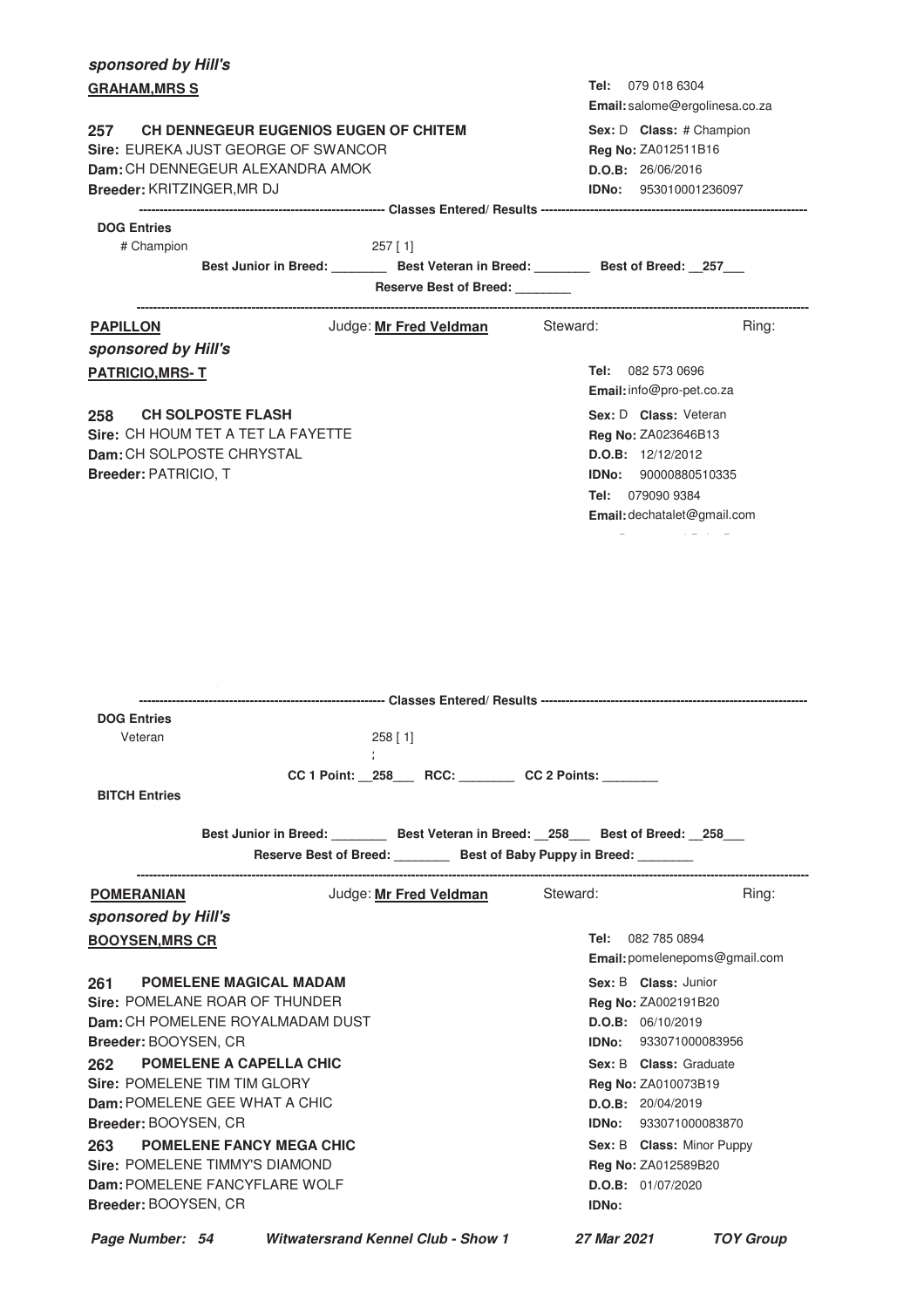| <b>GRESTY, MR PL (1044703)</b>                                                                                                                        |                                                                                      | Tel:<br>Email:                                                 |                                                        |
|-------------------------------------------------------------------------------------------------------------------------------------------------------|--------------------------------------------------------------------------------------|----------------------------------------------------------------|--------------------------------------------------------|
| 264<br><b>SILVERGLOW KNIGHT RIDER</b><br>Dam: SILVERGLOW GAZELLE<br>Breeder: MCCLUSKEY, MRS M<br><b>MCCLUSKEY, MA</b>                                 | Sire: DELPOM'S BLACK AND WHITE TUXEDO OF SILVERGLOW                                  | Reg No: ZA012782B19<br>D.O.B: 27/07/2019<br>Tel:<br>Email:     | Sex: D Class: Graduate<br><b>IDNo:</b> 933071000107420 |
| <b>SILVERGLOW ANGEL'S LEGEND</b><br>265<br>Sire: SILVERGLOW CORALS CREAM AT EBERDENE<br>Dam: SILVERGLOW PRINCESS ANGLE<br>Breeder: MCCLUSKEY, MA      |                                                                                      | Sex: D Class: Open<br>Reg No: ZA001118B19<br>D.O.B: 21/09/2018 | <b>IDNo:</b> 945000001951215                           |
| 266<br><b>SILVERGLOW ROSE BLOSSOM</b><br>Sire: SILVERGLOW CORALS CREAM AT EBERDENE<br><b>Dam: SILVERGLOW PRINCESS ANGEL</b><br>Breeder: MCCLUSKEY, MA |                                                                                      | Sex: B Class: Open<br>Reg No: ZA001116B19<br>D.O.B: 21/09/2018 | <b>IDNo:</b> 945000001952785                           |
|                                                                                                                                                       |                                                                                      |                                                                |                                                        |
| <b>DOG Entries</b><br>Graduate<br>Open                                                                                                                | $264$ [ 1]<br>$265$ [ 1]<br>CC 1 Point: 265 RCC: 264 CC 2 Points:                    |                                                                |                                                        |
| <b>BITCH Entries</b>                                                                                                                                  |                                                                                      |                                                                |                                                        |
|                                                                                                                                                       |                                                                                      |                                                                |                                                        |
| Minor Puppy                                                                                                                                           | 263 [1]                                                                              |                                                                |                                                        |
| Junior                                                                                                                                                | $261$ [ 1]                                                                           |                                                                |                                                        |
| Graduate                                                                                                                                              | $262$ [ 1]                                                                           |                                                                |                                                        |
| Open                                                                                                                                                  | $266$ [ 1]                                                                           |                                                                |                                                        |
|                                                                                                                                                       | CC 1 Point: _261___ RCC: _______ CC 2 Points: ______                                 |                                                                |                                                        |
|                                                                                                                                                       | Best Puppy in Breed: _263___ Best Junior in Breed: _261___ Best Veteran in Breed:    |                                                                |                                                        |
|                                                                                                                                                       |                                                                                      |                                                                |                                                        |
|                                                                                                                                                       | Best of Breed: _265__ Reserve Best of Breed: _261__                                  |                                                                |                                                        |
| <b>PUG</b>                                                                                                                                            | Judge: Mr Fred Veldman Steward:                                                      |                                                                | Ring:                                                  |
| sponsored by Hill's                                                                                                                                   |                                                                                      |                                                                |                                                        |
| <b>SIM, MR WC (1023917)</b>                                                                                                                           |                                                                                      | Tel: 0837996163                                                | Email: sim.warren@gmail.com                            |
|                                                                                                                                                       |                                                                                      |                                                                |                                                        |
| <b>SUMMERSIM LARK ASCENDING</b><br>267                                                                                                                |                                                                                      | Sex: B Class: Open                                             |                                                        |
| <b>Sire: CH SUMMERSIM STRIKE A POSE</b>                                                                                                               |                                                                                      | Reg No: ZA013129B19                                            |                                                        |
| Dam: CH SUMMERSIM BLACK 'N GOLD                                                                                                                       |                                                                                      | D.O.B: 01/08/2019                                              |                                                        |
| <b>Breeder: SIM, MR WC</b>                                                                                                                            |                                                                                      |                                                                | IDNo: 933071000108163                                  |
|                                                                                                                                                       |                                                                                      |                                                                |                                                        |
| <b>BITCH Entries</b>                                                                                                                                  |                                                                                      |                                                                |                                                        |
| Open                                                                                                                                                  | $267$ [ 1]                                                                           |                                                                |                                                        |
|                                                                                                                                                       | CC 1 Point: _267___ RCC: _______ CC 2 Points: ______                                 |                                                                |                                                        |
|                                                                                                                                                       | Best Junior in Breed: ________ Best Veteran in Breed: _______ Best of Breed: _267___ |                                                                |                                                        |
|                                                                                                                                                       | Reserve Best of Breed: _______                                                       |                                                                |                                                        |
| <u>TOY FOX TERRIER</u>                                                                                                                                | Judge: <u>Mr Fred Veldman</u>                                                        | Steward:                                                       | Ring:                                                  |
|                                                                                                                                                       |                                                                                      |                                                                |                                                        |
|                                                                                                                                                       |                                                                                      | <b>Tel:</b> 082 747 8283                                       | Email: yscheepers@gmail.com                            |
|                                                                                                                                                       |                                                                                      |                                                                |                                                        |
| <b>JULISTA ITZY BITZY</b>                                                                                                                             |                                                                                      |                                                                | Sex: B Class: * Baby Puppy                             |
| sponsored by Hill's<br><b>SCHEEPERS, MRS Y</b><br>268<br>Sire: MALDONFOX JULIUS CAESAR OF JULISTA                                                     |                                                                                      | Reg No: ZA001381B21                                            |                                                        |
| Dam: JULISTA ANGEL ANABEL<br>Breeder: STAPELBERG, GM                                                                                                  |                                                                                      | D.O.B: 13/10/2020                                              | <b>IDNo:</b> 992003000046061                           |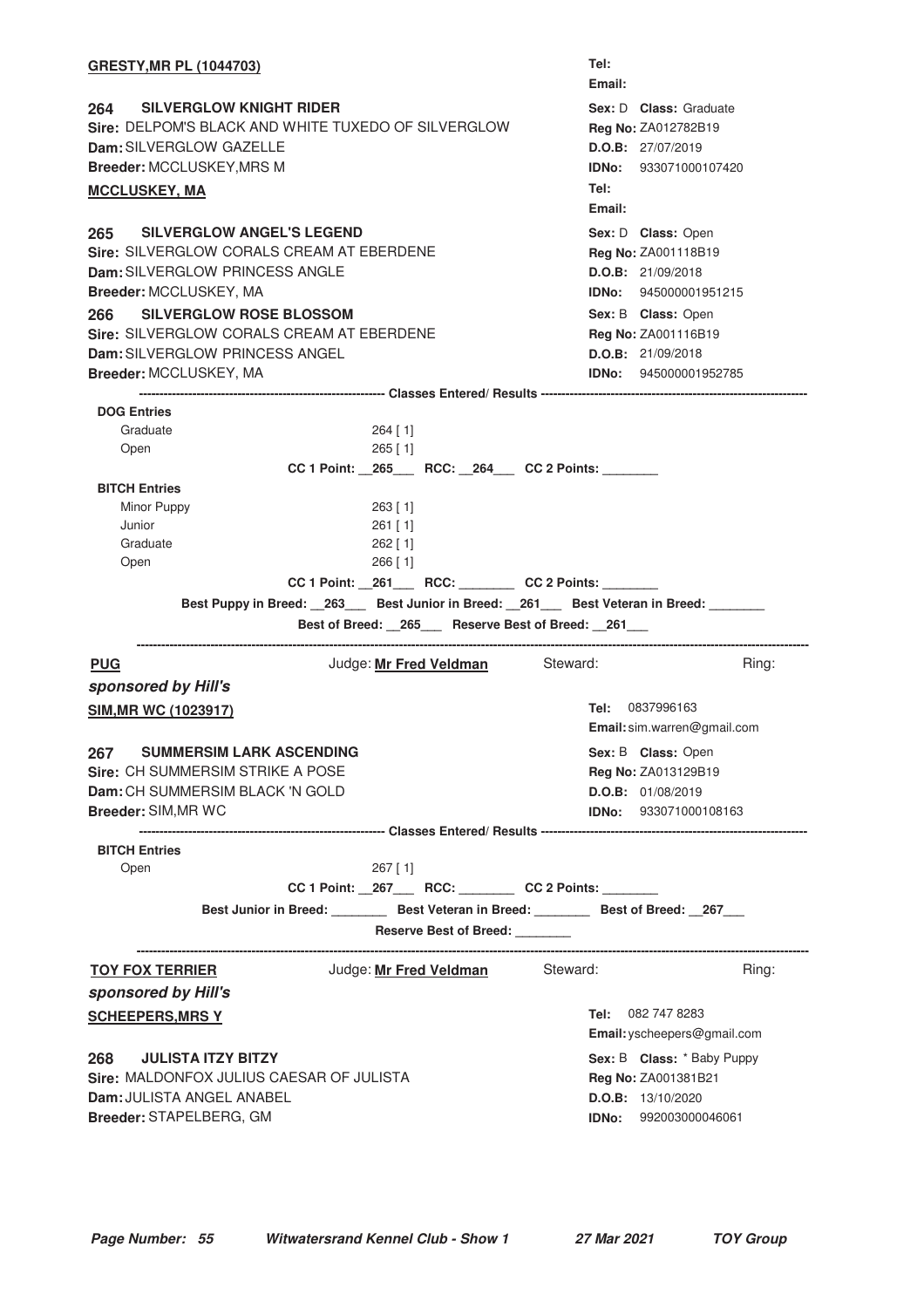| <b>VAN STADEN, MRS AW (129759)</b>                                                |                                                                                          |               |              | Tel: 083 408 1659                 |
|-----------------------------------------------------------------------------------|------------------------------------------------------------------------------------------|---------------|--------------|-----------------------------------|
|                                                                                   |                                                                                          |               |              | Email: malonowa.kennels@gmail.com |
| 269                                                                               | <b>JULISTA CREME DE LA CREME OF MALONOWA</b>                                             |               |              | Sex: B Class: Junior              |
| Sire: MALDONFOX JULIUS CAESAR OF JULISTA                                          |                                                                                          |               |              | Reg No: ZA010121B20               |
| Dam: JULISTA ALILLY ANABEL                                                        |                                                                                          |               |              | D.O.B: 03/03/2020                 |
| Breeder: STAPLEBERG, MRS GM                                                       |                                                                                          |               |              | <b>IDNo: 953010004085614</b>      |
|                                                                                   |                                                                                          |               |              |                                   |
| <b>BITCH Entries</b>                                                              |                                                                                          |               |              |                                   |
| Junior                                                                            | $269$ [ 1]                                                                               |               |              |                                   |
| * Baby Puppy                                                                      | 268 [1]                                                                                  |               |              |                                   |
|                                                                                   | CC 1 Point: _269___ RCC: _______ CC 2 Points: ______                                     |               |              |                                   |
|                                                                                   | Best Junior in Breed: __269___ Best Veteran in Breed: ________ Best of Breed: __269___   |               |              |                                   |
|                                                                                   | Reserve Best of Breed: ________ Best of Baby Puppy in Breed: _268___                     |               |              |                                   |
| <u>YORKSHIRE TERRIER</u>                                                          | Judge: <u>Mr Fred Veldman</u>                                                            |               | Steward:     | Ring:                             |
| sponsored by Hill's                                                               |                                                                                          |               |              |                                   |
| <b>BROWN, PL</b>                                                                  |                                                                                          |               |              | Tel: 0829251595                   |
|                                                                                   |                                                                                          |               | Email:       |                                   |
| <b>BROLEA TOP HAT AND TAILS</b><br>270 —                                          |                                                                                          |               |              | Sex: D Class: Minor Puppy         |
| Sire: CH NAVIGATOR OF DARE TO DREAM                                               |                                                                                          |               |              | Reg No: ZA001822B21               |
| Dam: CH BROLEA KISS ME QUICK                                                      |                                                                                          |               |              | D.O.B: 25/09/2020                 |
| Breeder: BROWN, MS PL                                                             |                                                                                          |               |              | IDNo: 933071000140155             |
| <b>BROLEA MISCHIEF MAKER</b><br>271                                               |                                                                                          |               |              | Sex: B Class: Junior              |
| Sire: CH NAVIGATOR OF DARE TO DREAM                                               |                                                                                          |               |              | Reg No: ZA005008B20               |
| Dam: CH BROLEA KISS ME QUICK                                                      |                                                                                          |               |              | D.O.B: 04/01/2020                 |
| Breeder: BROWN, MS PL                                                             |                                                                                          |               |              | IDNo: 933071000072249             |
| <b>BROWN, MRS PL</b>                                                              |                                                                                          |               |              | Tel: 082 925 1595                 |
|                                                                                   |                                                                                          |               |              | Email: brolea@worldonline.co.za   |
| 272 CH JNR.CH(ROMA) UNDER THE STARS OF HELLO YORKIES                              |                                                                                          |               |              | Sex: D Class: # Champion          |
| Sire: WD.JW, R.JCH, TH.&KP.CH, CACJ EXPANA'S BEST MAN                             |                                                                                          |               |              | Reg No: ZA001058C17               |
| Dam: R.JCH I LOVE YOU OF HELLO YORKIES                                            |                                                                                          |               |              | D.O.B: 30/05/2015                 |
| Breeder: GALIS,. G&GALIS,. J                                                      |                                                                                          |               |              | <b>IDNo:</b> 642098200017596      |
| <b>CAMPBELL, MRS C</b>                                                            |                                                                                          |               |              | Tel: 082 902 9521                 |
|                                                                                   |                                                                                          |               |              | Email: countryblu@mweb.co.za      |
|                                                                                   |                                                                                          |               |              |                                   |
| <b>NAVIGATOR OF DARE TO DREAM</b><br>273<br>Sire: CH BYE BYE BLUE OF SILVER SPEED |                                                                                          |               |              | Sex: D Class: Open                |
| <b>Dam: PENNY LANE DARE TO DREAM</b>                                              |                                                                                          |               |              | Reg No: ZA001049C19               |
| Breeder: TOTH, D                                                                  |                                                                                          |               |              | D.O.B: 30/04/2018                 |
|                                                                                   |                                                                                          |               | <b>IDNo:</b> |                                   |
| <b>DARE TO DREAM YASMINE</b><br>274<br>Sire: BYE BYE BLUE OF SILVER SPEED         |                                                                                          |               |              | Sex: B Class: Graduate            |
| <b>Dam: VENDETTA OF DARE TO DREAM</b>                                             |                                                                                          |               |              | Reg No: ZA001092C20               |
| Breeder: TOTH, D                                                                  |                                                                                          |               | IDNo:        | D.O.B: 10/04/2019                 |
|                                                                                   |                                                                                          |               |              |                                   |
| <b>DOG Entries</b>                                                                |                                                                                          |               |              |                                   |
| Minor Puppy                                                                       | $270$ [ 1]                                                                               |               |              |                                   |
| Open                                                                              | $273$ [1]                                                                                |               |              |                                   |
|                                                                                   | CC 1 Point: _273___ RCC: _270___ CC 2 Points: ______                                     |               |              |                                   |
|                                                                                   |                                                                                          | Champion: 272 |              |                                   |
| # Champion                                                                        | $272$ [1]                                                                                |               |              |                                   |
| <b>BITCH Entries</b>                                                              |                                                                                          |               |              |                                   |
| Junior                                                                            | $271$ [1]                                                                                |               |              |                                   |
| Graduate                                                                          | $274$ [ 1]                                                                               |               |              |                                   |
|                                                                                   | CC 1 Point: _271___ RCC: _274__ CC 2 Points: ______                                      |               |              |                                   |
|                                                                                   | Best Puppy in Breed: _270___ Best Junior in Breed: _271___ Best Veteran in Breed: ______ |               |              |                                   |
|                                                                                   | Best of Breed: 272 Reserve Best of Breed: 273                                            |               |              |                                   |
|                                                                                   |                                                                                          |               |              |                                   |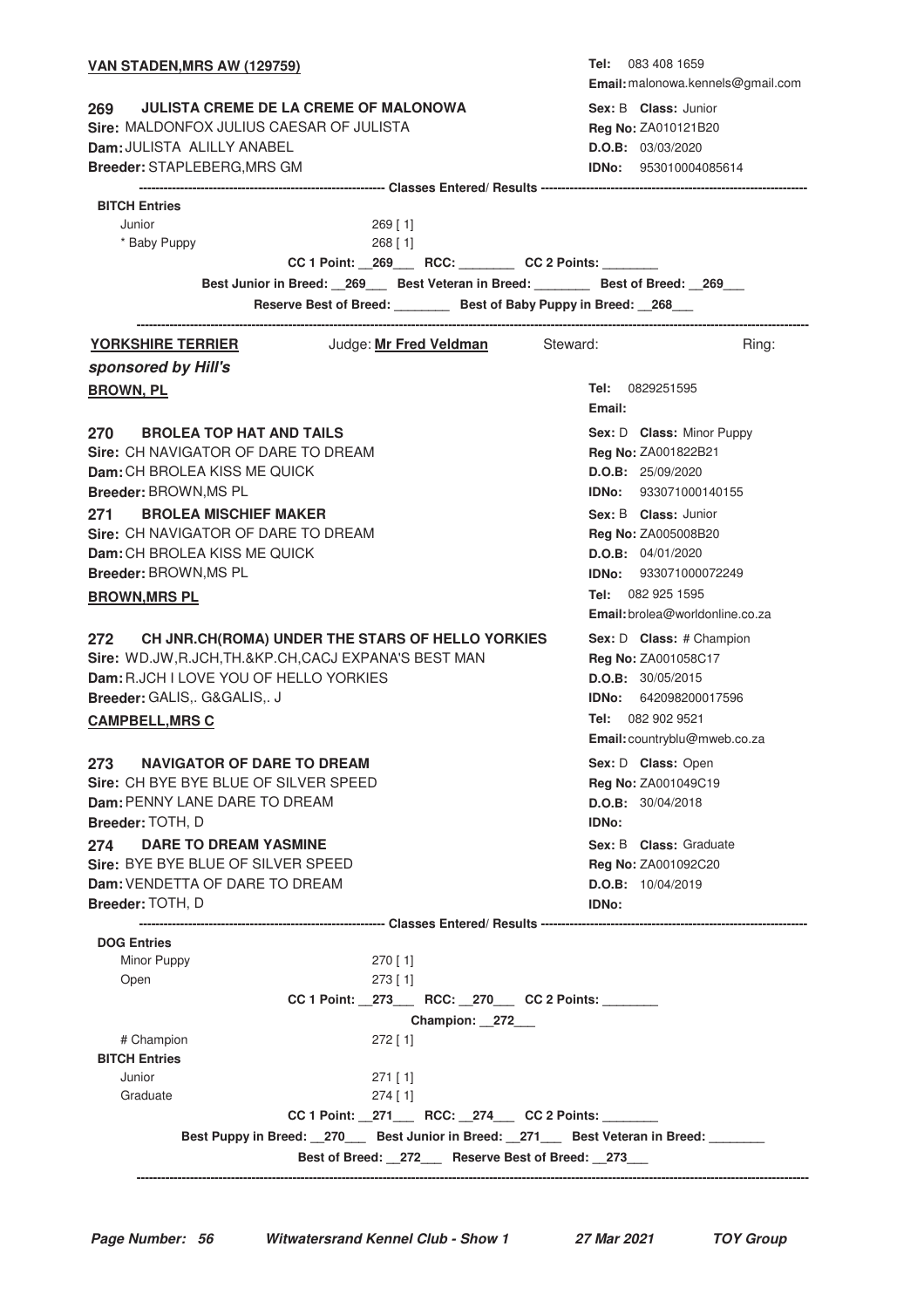**Judge : Mr Fred Veldman**

**Steward:**

**Ring:**

|                                      | <b>B/Puppy</b> | <b>B</b> /Junior | <b>B/Veteran</b> |
|--------------------------------------|----------------|------------------|------------------|
| <b>CAVALIER KING CHARLES SPANIEL</b> | 240            | 239              |                  |
| <b>CHINESE CRESTED DOG</b>           | 248            |                  |                  |
| <b>HAVANESE</b>                      |                | 250              |                  |
| <b>ITALIAN GREYHOUND</b>             |                |                  |                  |
| <b>JAPANESE CHIN</b>                 |                |                  |                  |
| <b>MALTESE</b>                       |                |                  |                  |
| <b>MINIATURE PINSCHER</b>            |                |                  |                  |
| <b>PAPILLON</b>                      |                |                  | 258              |
| <b>POMERANIAN</b>                    | 263            | 261              |                  |
| <b>PUG</b>                           |                |                  |                  |
| <b>TOY FOX TERRIER</b>               |                | 269              |                  |
| YORKSHIRE TERRIER                    | 270            | 271              |                  |

| <b>Best Puppy in Group</b>   |        |                               |                                                                                                                 |
|------------------------------|--------|-------------------------------|-----------------------------------------------------------------------------------------------------------------|
| First                        | Breed: | CAVALIER KING CHARLES SPANIEL | No: 240                                                                                                         |
| Second                       | Breed: | CHINESE CRESTED DOG           | No: 248                                                                                                         |
| Third                        | Breed: | YORKSHIRE TERRIER             | No: 270                                                                                                         |
| Fourth                       | Breed: | <b>POMERANIAN</b>             | No: 263                                                                                                         |
| <b>Best Junior in Group</b>  |        |                               |                                                                                                                 |
| First                        | Breed: | <b>HAVANESE</b>               | No: 250                                                                                                         |
| Second                       | Breed: | <b>POMERANIAN</b>             | No: 261                                                                                                         |
| Third                        | Breed: | YORKSHIRE TERRIER             | No: 271                                                                                                         |
| Fourth                       | Breed: | CAVALIER KING CHARLES SPANIEL | No: 239                                                                                                         |
| <b>Best Veteran in Group</b> |        |                               |                                                                                                                 |
| First                        | Breed: | <b>PAPILLON</b>               | No: 258                                                                                                         |
| Second                       | Breed: |                               | No: logical controls and the set of the set of the set of the set of the set of the set of the set of the set o |
| Third                        | Breed: |                               | No:                                                                                                             |
| Fourth                       | Breed: |                               | No:                                                                                                             |

# **TOY Results**

**Judge : Mr Fred Veldman Steward: Ring:**

|                                      | <b>B/Breed</b> |
|--------------------------------------|----------------|
| <b>CAVALIER KING CHARLES SPANIEL</b> | 238            |
| <b>CHINESE CRESTED DOG</b>           | 247            |
| <b>HAVANESE</b>                      | 250            |
| <b>ITALIAN GREYHOUND</b>             | 252            |
| <b>JAPANESE CHIN</b>                 | 255            |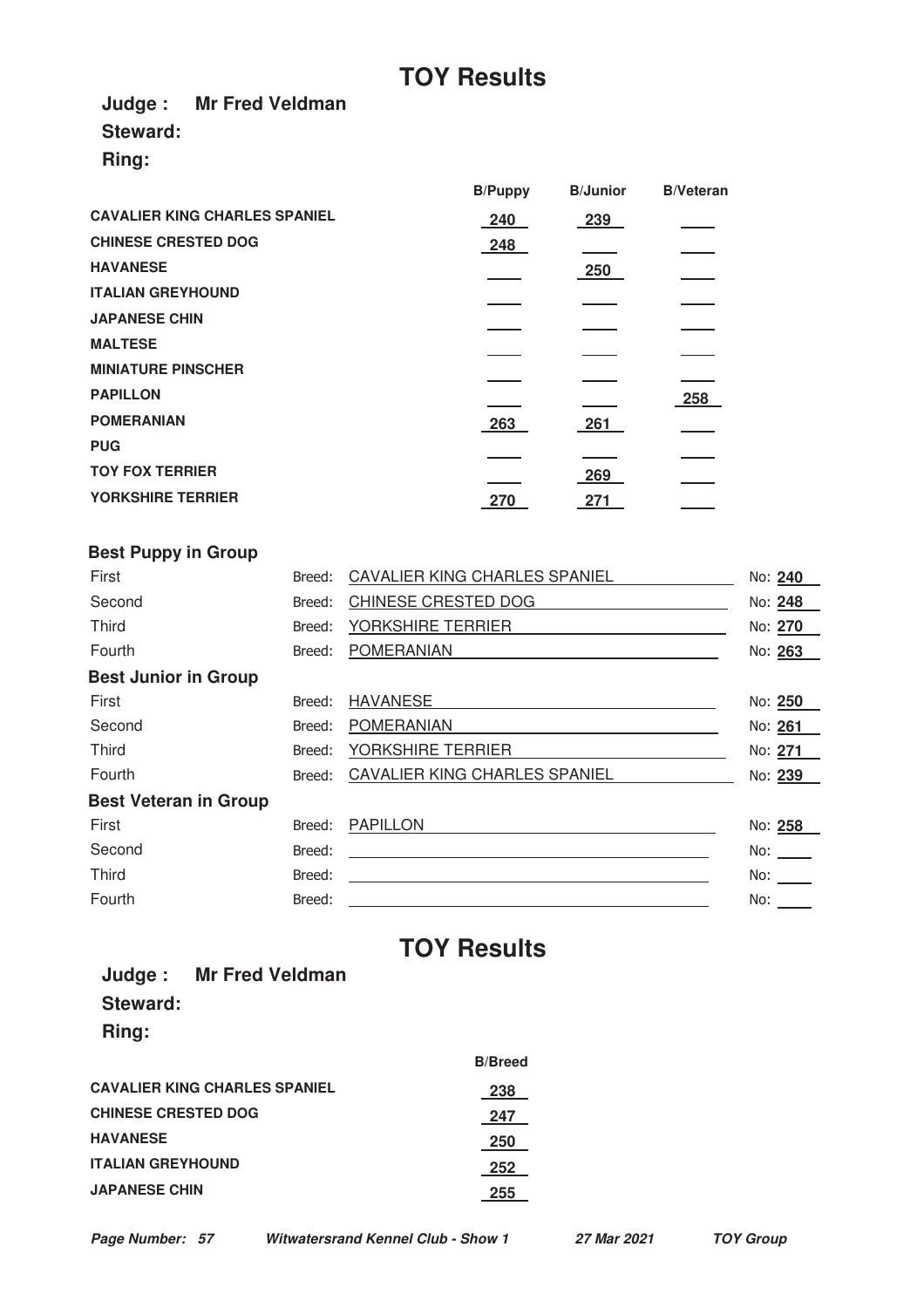| <b>MALTESE</b>            |     |
|---------------------------|-----|
| <b>MINIATURE PINSCHER</b> | 257 |
| <b>PAPILLON</b>           | 258 |
| <b>POMERANIAN</b>         | 265 |
| <b>PUG</b>                | 267 |
| <b>TOY FOX TERRIER</b>    | 269 |
| <b>YORKSHIRE TERRIER</b>  | 272 |

## **Best in Group**

| First  |            | Breed: ITALIAN GREYHOUND             | No: 252 |
|--------|------------|--------------------------------------|---------|
| Second |            | Breed: CAVALIER KING CHARLES SPANIEL | No: 238 |
| Third  | Breed: PUG |                                      | No: 267 |
| Fourth |            | Breed: YORKSHIRE TERRIER             | No: 272 |

# **TOY Results**

**B/BAby Pup**

|          | <b>Judge:</b> Mr Fred Veldman |
|----------|-------------------------------|
| Steward: |                               |
| Ring:    |                               |

| <b>CAVALIER KING CHARLES SPANIEL</b> |     |
|--------------------------------------|-----|
| <b>CHINESE CRESTED DOG</b>           |     |
| <b>HAVANESE</b>                      | 251 |
| <b>ITALIAN GREYHOUND</b>             |     |
| <b>JAPANESE CHIN</b>                 |     |
| <b>MALTESE</b>                       | 256 |
| <b>MINIATURE PINSCHER</b>            |     |
| <b>PAPILLON</b>                      |     |
| <b>POMERANIAN</b>                    |     |
| <b>PUG</b>                           |     |
| <b>TOY FOX TERRIER</b>               | 268 |
| <b>YORKSHIRE TERRIER</b>             |     |
|                                      |     |

# **Best Baby Puppy in Group**

| First  |        | Breed: MALTESE         |     | No: 256 |
|--------|--------|------------------------|-----|---------|
| Second |        | Breed: HAVANESE        |     | No: 251 |
| Third  |        | Breed: TOY FOX TERRIER |     | No: 268 |
| Fourth | Breed: |                        | No: |         |

# **UTILITY Group**

**sponsored by Hill's**

# **Judge: Mr Hans Kuilman**

| <b>BOSTON TERRIER</b> | Mr Hans Kuilman | 3 |
|-----------------------|-----------------|---|
| <b>BULLDOG</b>        | Mr Hans Kuilman | 5 |
|                       |                 |   |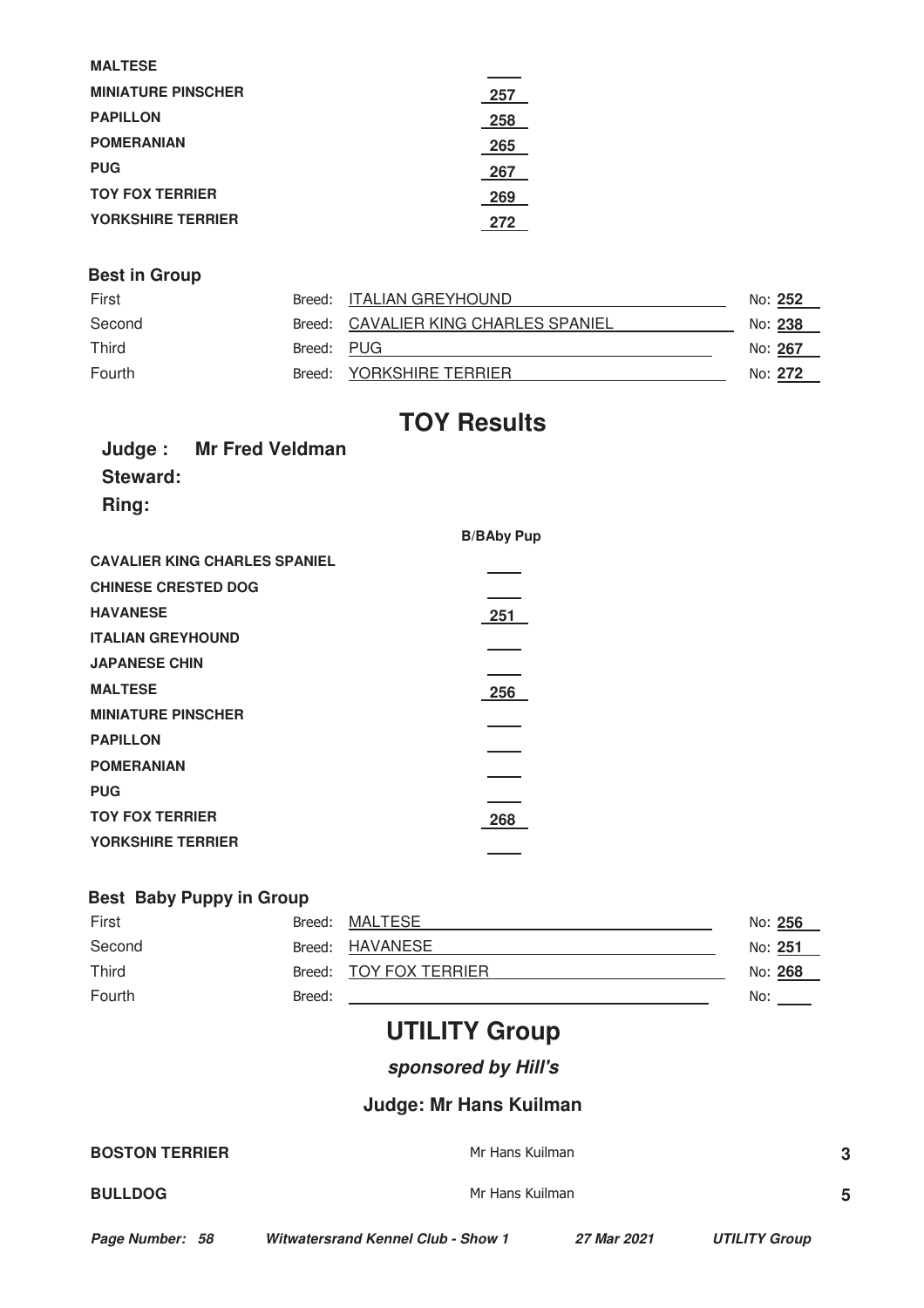| <b>CHOW CHOW</b>                 | Mr Hans Kuilman | 1              |
|----------------------------------|-----------------|----------------|
| <b>DALMATIAN</b>                 | Mr Hans Kuilman | $\mathbf{2}$   |
| <b>FRENCH BULLDOG</b>            | Mr Hans Kuilman | 17             |
| <b>LHASA APSO</b>                | Mr Hans Kuilman | 1              |
| <b>MINIATURE SCHNAUZER</b>       | Mr Hans Kuilman | 4              |
| <b>POODLE (MINIATURE)</b>        | Mr Hans Kuilman | 1              |
| POODLE (TOY)                     | Mr Hans Kuilman | $\mathbf{2}$   |
| <b>SHIH TZU</b>                  | Mr Hans Kuilman | $\overline{7}$ |
| <b>XOLOITZCUINTLE (STANDARD)</b> | Mr Hans Kuilman | 1              |

|                                  |                                                                                                               |                                                      |          | <b>Group Total</b>                                | 44    |
|----------------------------------|---------------------------------------------------------------------------------------------------------------|------------------------------------------------------|----------|---------------------------------------------------|-------|
| <b>BOSTON TERRIER</b>            |                                                                                                               | Judge: Mr Hans Kuilman                               | Steward: |                                                   | Ring: |
| sponsored by Hill's              |                                                                                                               |                                                      |          |                                                   |       |
| <b>MORRISON, S (1016195)</b>     |                                                                                                               |                                                      |          | Tel: 0747435760                                   |       |
|                                  |                                                                                                               |                                                      |          | Email: morrison.stephne22@gmail.com               |       |
| 275                              | <b>CH MORRIZANI ICAMEISAWICNORD</b>                                                                           |                                                      |          | Sex: D Class: # Champion                          |       |
|                                  | Sire: CH LORD DIAMOND BOSTBOX OF VUK'S AT MORRIZANI                                                           |                                                      |          | Reg No: ZA001808B19                               |       |
|                                  | Dam: NOTTING HILL INTERNATIONAL LOVE OF MORRIZANI                                                             |                                                      |          | D.O.B: 19/10/2018                                 |       |
| Breeder: MORRISON, S             |                                                                                                               |                                                      |          | <b>IDNo:</b> 933071000072682                      |       |
| 276                              | <b>MORRIZANI MAN OF STEEL</b>                                                                                 |                                                      |          | Sex: D Class: Junior                              |       |
|                                  | <b>Sire: CH LORD DIAMOND BOSTBOXOF VUKS</b>                                                                   |                                                      |          | Reg No: ZA009295B20                               |       |
|                                  | Dam: CH DARK MAGIC AND WHITE DEVILS                                                                           |                                                      |          | D.O.B: 03/03/2020                                 |       |
| <b>Breeder: MORRISON, MRS S</b>  |                                                                                                               |                                                      |          | <b>IDNo:</b> 93307100101739                       |       |
| 277                              | <b>MORRIZANI MIDNIGHT MAGIC</b>                                                                               |                                                      |          | Sex: D Class: Junior                              |       |
|                                  | Sire: CH LORD DIAMOND BOSTBOX OF VUK'S AT MORRIZANI<br>Dam: CH DARK MAGIC BLACK AND WHITE DEVILS AT MORRIZANI |                                                      |          | <b>Reg No: ZA009296B20</b>                        |       |
| <b>Breeder: MORRISON, MS S</b>   |                                                                                                               |                                                      |          | D.O.B: 03/03/2020<br><b>IDNo:</b> 933071000102040 |       |
|                                  |                                                                                                               |                                                      |          |                                                   |       |
| <b>DOG Entries</b>               |                                                                                                               |                                                      |          |                                                   |       |
| Junior                           |                                                                                                               | $276$ [ 1] $277$ [ 2]                                |          |                                                   |       |
|                                  |                                                                                                               | CC 1 Point: _276___ RCC: _277___ CC 2 Points: ______ |          |                                                   |       |
|                                  |                                                                                                               | Champion: 275                                        |          |                                                   |       |
| # Champion                       |                                                                                                               | $275$ [ 1]                                           |          |                                                   |       |
|                                  | Best Junior in Breed: _276___ Best Veteran in Breed: _______ Best of Breed: _275__                            |                                                      |          |                                                   |       |
|                                  |                                                                                                               | Reserve Best of Breed: 276                           |          |                                                   |       |
| <b>BULLDOG</b>                   |                                                                                                               | Judge: Mr Hans Kuilman                               | Steward: |                                                   | Ring: |
| sponsored by Hill's              |                                                                                                               |                                                      |          |                                                   |       |
| <b>FERREIRA, MR DJ (1028586)</b> |                                                                                                               |                                                      |          | Tel: 0712561248                                   |       |
|                                  |                                                                                                               |                                                      |          | Email: zmarszczkbulldogs@outlook.com              |       |
| 278                              | <b>JACKSON PISKO BULL'S OF ZMARSZCZK</b>                                                                      |                                                      |          | Sex: D Class: Graduate                            |       |
| Sire: ROHAS'S NOVAK              |                                                                                                               |                                                      |          | Reg No: ZA001162C19                               |       |
|                                  | Dam: DALLAS MAJESU PISKO BULL'S                                                                               |                                                      |          | D.O.B: 10/05/2019                                 |       |
| Breeder: FLORES SIGUAS, JD       |                                                                                                               |                                                      |          | IDNo: 941000022541524                             |       |
|                                  |                                                                                                               |                                                      |          |                                                   |       |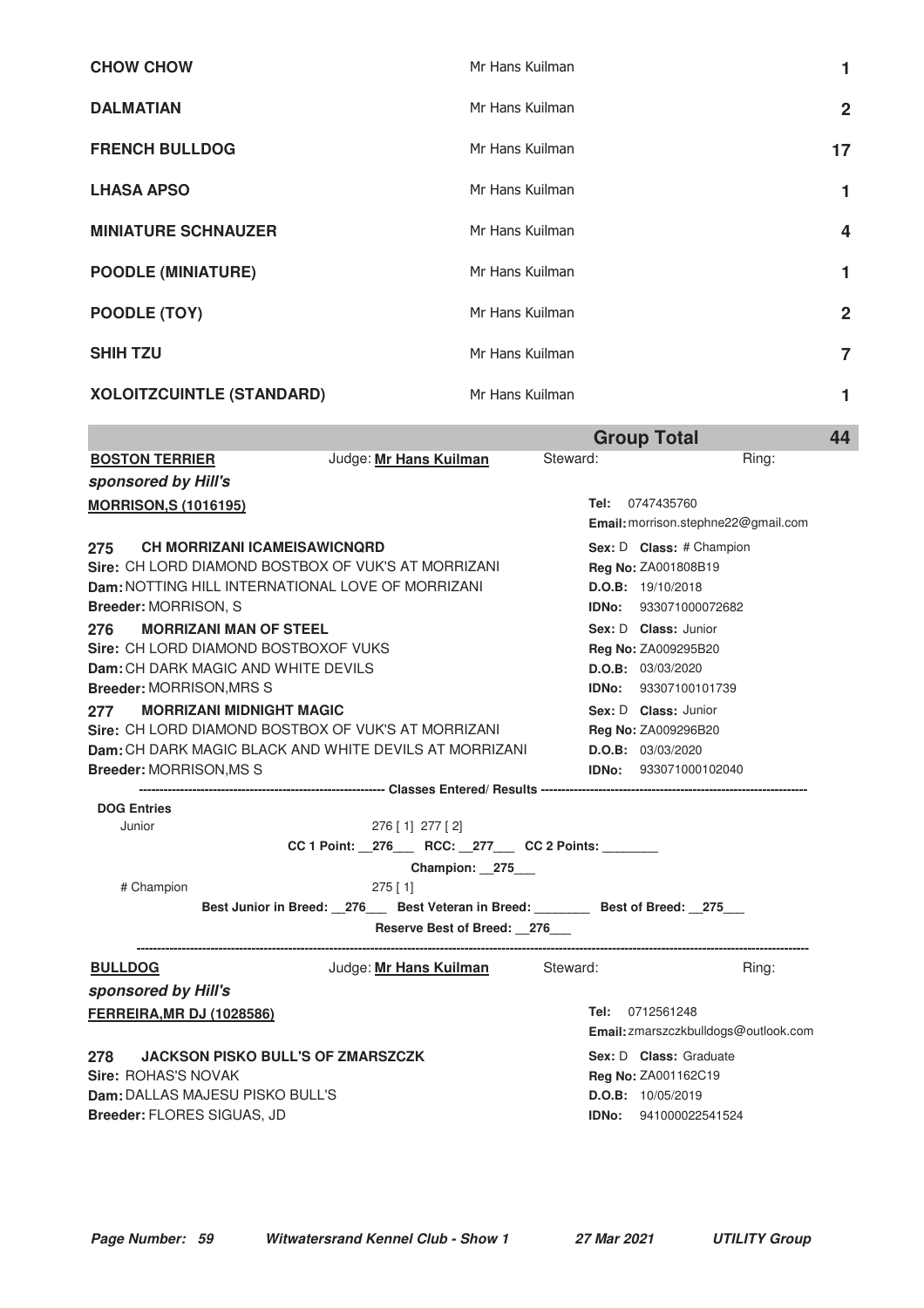| <b>THERON, MRS L (1035154)</b>                                                                                                                                                                                                                                                                                                                                                                                                       |                                                                                                                                                                                                                           | <b>Tel:</b> 0768847797<br>Email:                                                                                                                                                                                                                                                                     |       |
|--------------------------------------------------------------------------------------------------------------------------------------------------------------------------------------------------------------------------------------------------------------------------------------------------------------------------------------------------------------------------------------------------------------------------------------|---------------------------------------------------------------------------------------------------------------------------------------------------------------------------------------------------------------------------|------------------------------------------------------------------------------------------------------------------------------------------------------------------------------------------------------------------------------------------------------------------------------------------------------|-------|
| 279 VON DELLROSO SIR BENTLEY<br>Sire: MERVANDER RAINBOW STAR OF DAVMOR<br><b>Dam: MERVANDER CASABLANCA OF VON DELLROSA</b><br><b>Breeder: THERON, MRS LELANIE</b><br><b>VAN DER WESTHUIZEN, MRS- R</b>                                                                                                                                                                                                                               | Sex: D Class: Graduate<br>Reg No: ZA010223B19<br>D.O.B: 29/04/2019<br><b>IDNo: 981020000485296</b><br>Tel: 084 585 5657                                                                                                   |                                                                                                                                                                                                                                                                                                      |       |
|                                                                                                                                                                                                                                                                                                                                                                                                                                      | Email: westbergkennels@gmail.com                                                                                                                                                                                          |                                                                                                                                                                                                                                                                                                      |       |
| 280 WESTBERG CAN'T WAIT2BKING<br><b>Sire: CH TOULOUSE OF MERVANDER</b><br>Dam: MERVANDER SWEET SERENADE OF BIRKLEY<br>Breeder: VAN DER WESTHUIZEN, R<br><b>WESTBERG I'M HARRY</b><br>281<br>Sire: CH TOULOUSE OF MERVANDER<br>Dam: MERVANDER KISMET OF BIRKLEY<br>Breeder: VAN DER WESTHUIZEN, MRS R<br>282 WESTBERG DEJA VU<br>Sire: CHANPEPE ROCKY OF ROSENEATH<br>Dam: WESTBERG SKY'S THE LIMIT<br>Breeder: VAN DER WESTHUIZEN, R |                                                                                                                                                                                                                           | Sex: D Class: Junior<br><b>Reg No: ZA003068B20</b><br>D.O.B: 11/11/2019<br>IDNo: 933071000111027<br>Sex: D Class: Open<br>Reg No: ZA005732B19<br>D.O.B: 08/12/2018<br><b>IDNo: 933071000062992</b><br>Sex: B Class: Minor Puppy<br>Reg No: ZA003038B21<br>D.O.B: 24/08/2020<br>IDNo: 933071000111102 |       |
|                                                                                                                                                                                                                                                                                                                                                                                                                                      |                                                                                                                                                                                                                           |                                                                                                                                                                                                                                                                                                      |       |
| <b>DOG Entries</b><br>Junior<br>Graduate<br>Open<br><b>BITCH Entries</b><br>Minor Puppy<br>Best Puppy in Breed: 282 Best Junior in Breed: 280 Best Veteran in Breed: ______                                                                                                                                                                                                                                                          | $280$ [ 1]<br>278 [2] 279 [1]<br>$281$ [ 1]<br>CC 1 Point: _281___ RCC: _279___ CC 2 Points: ______<br>$282$ [1]<br>CC 1 Point: _282___ RCC: _______ CC 2 Points: ______<br>Best of Breed: 281 Reserve Best of Breed: 279 |                                                                                                                                                                                                                                                                                                      |       |
| <b>CHOW CHOW</b>                                                                                                                                                                                                                                                                                                                                                                                                                     | Judge: Mr Hans Kuilman Steward:                                                                                                                                                                                           |                                                                                                                                                                                                                                                                                                      | Ring: |
| sponsored by Hill's                                                                                                                                                                                                                                                                                                                                                                                                                  |                                                                                                                                                                                                                           |                                                                                                                                                                                                                                                                                                      |       |
| <b>NICOLAU, MS VA</b>                                                                                                                                                                                                                                                                                                                                                                                                                |                                                                                                                                                                                                                           | Tel:<br>Email:                                                                                                                                                                                                                                                                                       |       |
| 283 CH MIKADO THE EMPEROR DEI LEONI IMPERIALI FOR KIMEKAI (IISIDX: D Class: # Champion<br>Sire: CH FIRE'S SON DEI LEONI IMPERIALI<br>Dam: HERMIONE DEI LEONI IMPERIALI<br>Breeder: ALLEVAMENTO DEI LEONI IMPERIALI DI CAMPI,                                                                                                                                                                                                         |                                                                                                                                                                                                                           | Reg No: ZA001025C19<br>D.O.B: 18/10/2018<br><b>IDNo:</b> 380260004147650                                                                                                                                                                                                                             |       |
| <b>DOG Entries</b>                                                                                                                                                                                                                                                                                                                                                                                                                   |                                                                                                                                                                                                                           |                                                                                                                                                                                                                                                                                                      |       |
| # Champion                                                                                                                                                                                                                                                                                                                                                                                                                           | $283$ [ 1]<br>Best Junior in Breed: __________ Best Veteran in Breed: _________ Best of Breed: __283___<br>Reserve Best of Breed: _______                                                                                 |                                                                                                                                                                                                                                                                                                      |       |
| <b>DALMATIAN</b>                                                                                                                                                                                                                                                                                                                                                                                                                     | Judge: Mr Hans Kuilman Steward:                                                                                                                                                                                           |                                                                                                                                                                                                                                                                                                      | Ring: |
| sponsored by Hill's                                                                                                                                                                                                                                                                                                                                                                                                                  |                                                                                                                                                                                                                           |                                                                                                                                                                                                                                                                                                      |       |
| <b>IMMELMAN, CM &amp; SPEIER, VD</b>                                                                                                                                                                                                                                                                                                                                                                                                 |                                                                                                                                                                                                                           | Tel: 0834433803<br>Email:                                                                                                                                                                                                                                                                            |       |
| 284 DALLMALLI OLYMPIC DREAM<br>Sire: CH DALLMALLI DILLECTBL PICKL<br>Dam: CH DALLMALLI JOIE DE VIVRE FOR ASSIDUITAS<br>Breeder: IMMELMAN, MRS C & SPIER, MS V                                                                                                                                                                                                                                                                        |                                                                                                                                                                                                                           | Sex: B Class: Minor Puppy<br>Reg No: ZA003872B21<br>D.O.B: 02/09/2020<br><b>IDNo:</b>                                                                                                                                                                                                                |       |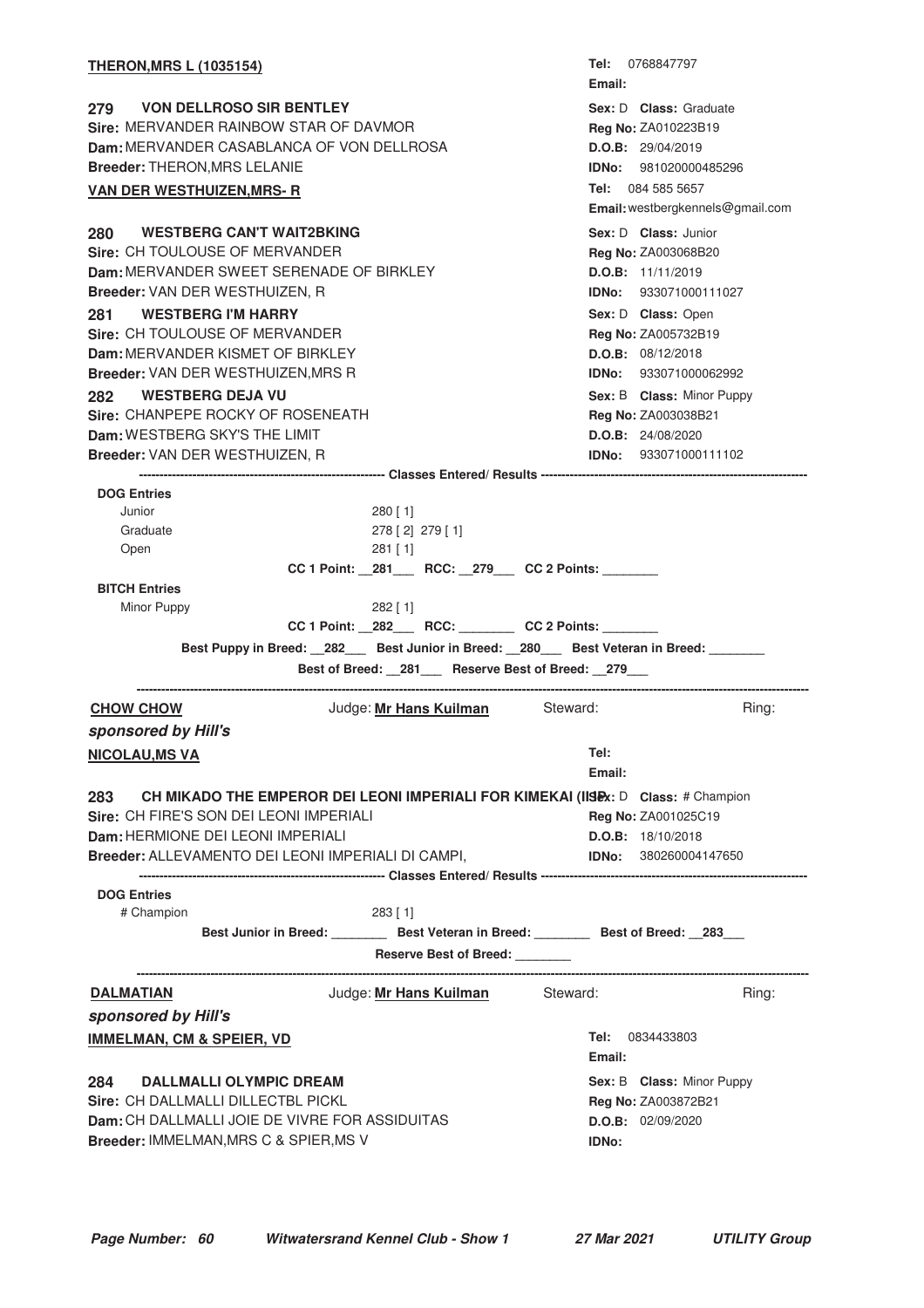| <b>IMMELMAN, MRS- CM</b>                                                                   |        | <b>Tel:</b> 083443 3803<br><b>Email:</b> cruella@iafrica.com |
|--------------------------------------------------------------------------------------------|--------|--------------------------------------------------------------|
| <b>CH DALLMALLI DUCKS IN A ROW</b><br>285                                                  |        | Sex: D Class: # Champion                                     |
| Sire: CH CHALCOPYRITE CARPE DIEM                                                           |        | Reg No: ZA006517B15                                          |
| Dam: CH DALLMALLI FAME 'N FORTUNE                                                          |        | D.O.B: 28/12/2014                                            |
| Breeder: IMMELMAN, MRS CM                                                                  |        | <b>IDNo:</b> 900250000135417                                 |
|                                                                                            |        |                                                              |
| <b>DOG Entries</b>                                                                         |        |                                                              |
| # Champion<br>$285$ [ 1]                                                                   |        |                                                              |
| <b>BITCH Entries</b>                                                                       |        |                                                              |
| Minor Puppy<br>$284$ [ 1]<br>CC 1 Point: _284___ RCC: _______ CC 2 Points: ______          |        |                                                              |
| Best Puppy in Breed: __284___ Best Junior in Breed: _______ Best Veteran in Breed: _______ |        |                                                              |
| Best of Breed: _285__ Reserve Best of Breed: _284__                                        |        |                                                              |
|                                                                                            |        |                                                              |
| Judge: Mr Hans Kuilman Steward:<br><b>FRENCH BULLDOG</b>                                   |        | Ring:                                                        |
| sponsored by Hill's                                                                        |        |                                                              |
| <b>AVIES, MR J (1036872)</b>                                                               | Email: | Tel: 07921947874                                             |
| <b>TROUVALLIA GENESIS</b><br>286                                                           |        | Sex: B Class: Puppy                                          |
| Sire: CH GET LUCKY OF ENERGY HOUSE AT EDMONDO                                              |        | Reg No: ZA008536B20                                          |
| Dam: JAYDA                                                                                 |        | D.O.B: 14/05/2020                                            |
| Breeder: AIVES, MR J                                                                       |        | <b>IDNo:</b> 900141000049257                                 |
| <b>CROUS, MRS TL (1047720)</b>                                                             |        | Tel: 0835629370                                              |
|                                                                                            | Email: |                                                              |
| <b>LEONEL FRANCUSKI PAPILOT OF KINGKUSCH</b><br>287                                        |        | Sex: D Class: Minor Puppy                                    |
| Sire: AVIGDORS PONTIUS PILATUS                                                             |        | Reg No: ZA001013C21                                          |
| Dam: ROSE FRANCUSKI PAPILOT                                                                |        | D.O.B: 01/09/2020                                            |
| Breeder: SKORUPSKA, MS K                                                                   |        | <b>IDNo:</b> 616093901191393                                 |
| <b>DYBALA, MRS AE</b>                                                                      |        | Tel: 082 456 0515                                            |
|                                                                                            |        | Email: aedybala@gmail.com                                    |
| <b>BULLFELLAS DARE TO DREAM</b><br>288                                                     |        | Sex: B Class: Graduate                                       |
| Sire: DANONINO DE ZURBANO                                                                  |        | Reg No: ZA001024C20                                          |
| Dam: HILDA A LACOCHONNET                                                                   |        | D.O.B: 26/06/2019                                            |
| Breeder: NIKIC, V                                                                          | IDNo:  | 900111881384545                                              |
| <b>GEORGETTE MAXINE DOVILAVA OF FREDKA</b><br>289                                          |        | Sex: B Class: Open                                           |
| Sire: TALAURI BILLY ELLIOT                                                                 |        | Reg No: ZA001053C18                                          |
| Dam: EVERROSE DE LA VIE DOVILAVA                                                           |        | D.O.B: 19/09/2017                                            |
| Breeder: HOFMEISTER-AKKAD, D                                                               | IDNo:  | 0400009810050667                                             |
| <b>FREDKA FABULOUS MILKA</b><br>290                                                        |        | Sex: B Class: Minor Puppy                                    |
| Sire: CH AVIGDORS PROCOPIO OF FREDKA                                                       |        | Reg No: ZA012021B20                                          |
| Dam: FRUSTYLE ALEKSANDRA OF FREDKA                                                         |        | D.O.B: 19/08/2020                                            |
| Breeder: DYBALA, AE                                                                        | IDNo:  | 953010004663678                                              |
| <b>FERREIRA, MRS A</b>                                                                     |        | Tel: 083 325 2644<br>Email: info@edmondo.co.za               |
|                                                                                            |        |                                                              |
| <b>CH LAZARUS EDMONDO OF ENERGY HOUSE</b><br>291                                           |        | Sex: D Class: # Champion                                     |
| Sire: A'VIGDORS PLANTONE<br>Dam: NOVIZALA ROSA NEGRA AT ENERGY HOUSE                       |        | Reg No: ZA001063C19<br>D.O.B: 04/09/2018                     |
| Breeder: ENERGY HOUSE,                                                                     |        | <b>IDNo:</b> 900182001713522                                 |
| <b>CH GET LUCKY OF ENERGY HOUSE</b><br>292                                                 |        | Sex: D Class: # Champion                                     |
| Sire: YVES MONTAND OF ENERGY HOUSE                                                         |        | Reg No: ZA001115C19                                          |
| Dam: GRAND A'WE FRENKIE VOR ENERGY HOUSE                                                   |        | D.O.B: 07/11/2017                                            |
| Breeder: ENERGY HOUSE,                                                                     | IDNo:  | 688035000249601                                              |
| <b>EDMONDO LEVI</b><br>293                                                                 |        | Sex: D Class: Open                                           |
| Sire: CH CRAZY BIRD KO SWEET OF GALACTICA                                                  |        | Reg No: ZA009152B16                                          |
| Dam: CH OPPORTUNITY OF ENERGY HOUSE                                                        |        | D.O.B: 10/03/2016                                            |
| <b>Breeder: FERREIRA, MRS A</b>                                                            | IDNo:  | 953010001023326                                              |
|                                                                                            |        |                                                              |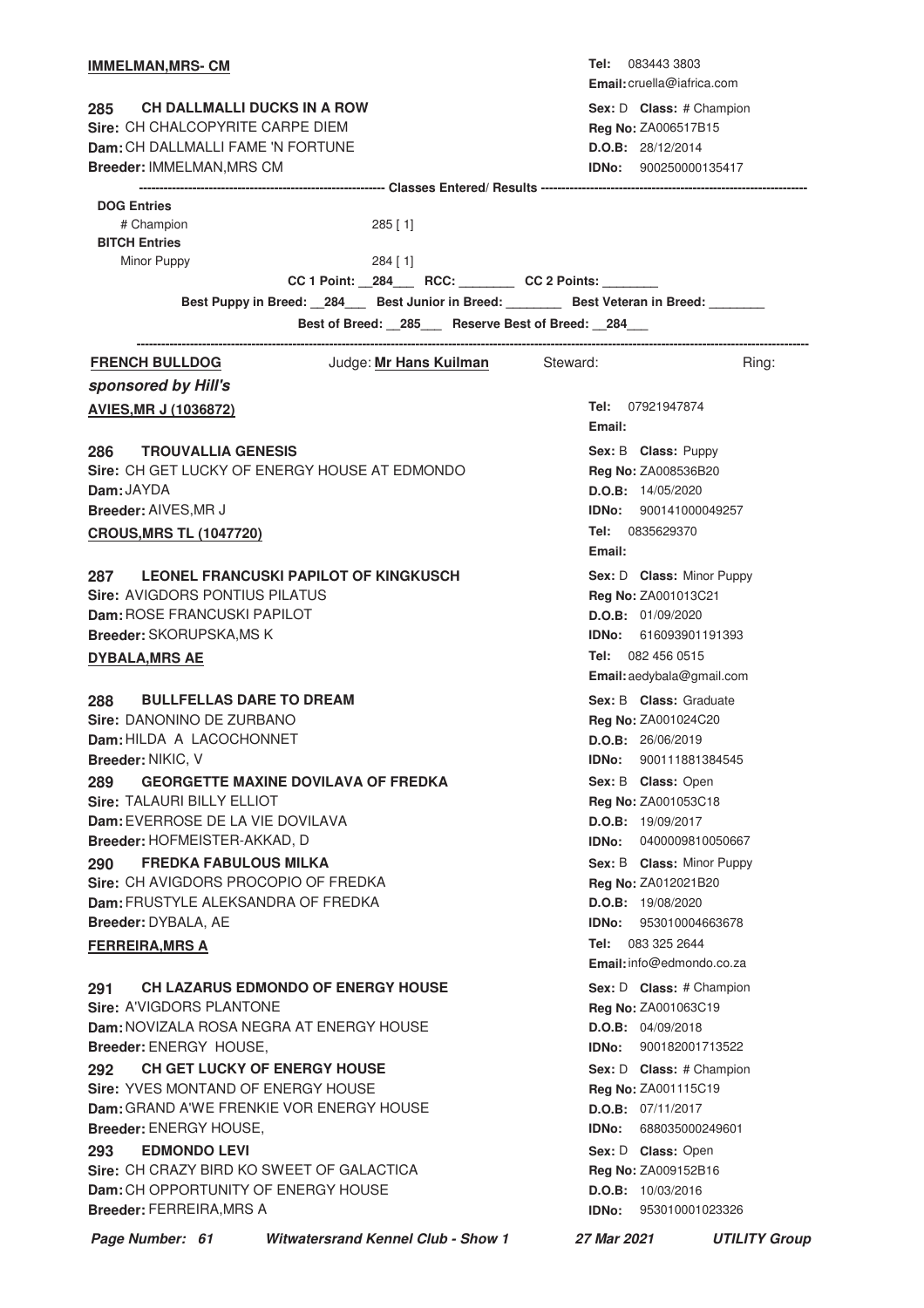| SAHARA OF COLLATERAL DAMAGE AT EDMONDO<br>294        |                                                     |              | Sex: B Class: Junior         |
|------------------------------------------------------|-----------------------------------------------------|--------------|------------------------------|
| Sire: DICAR I'S JOSHUA                               |                                                     |              | Reg No: ZA001089C20          |
| Dam: LAMBORGHINI                                     |                                                     |              | D.O.B: 20/12/2019            |
| <b>Breeder: IGOR, D</b>                              |                                                     | <b>IDNo:</b> |                              |
| <b>JOKER HOUSE FAME AT EDMONDO</b><br>295            |                                                     |              | Sex: B Class: Graduate       |
| Sire: KINGFRIEND MR THUNDER                          |                                                     |              | <b>Reg No: ZA001090C20</b>   |
| <b>Dam:</b> CARLA NEET BEARS OF ENERGY HOUSE         |                                                     |              | D.O.B: 02/05/2019            |
| Breeder: DANICA, P                                   |                                                     |              | <b>IDNo: 900182002115393</b> |
| <b>EDMONDO CELINE</b><br>296                         |                                                     |              | Sex: B Class: Open           |
| Sire: CH GET LUCKY OF ENERGY HOUSE AT EDMONDO        |                                                     |              | Reg No: ZA006714B20          |
| Dam: CH EDMONDO CLARADYN                             |                                                     |              | D.O.B: 11/04/2020            |
| Breeder: EDMONDO,                                    |                                                     | IDNo:        | 98307100013062               |
| <b>CH EDMONDO CLARADYN</b><br>297                    |                                                     |              | Sex: B Class: # Champion     |
| Sire: CH ROSTEL SPUNG BOB                            |                                                     |              | Reg No: ZA009155B16          |
| Dam: EDMONDO PRADA                                   |                                                     |              | D.O.B: 04/03/2016            |
| <b>Breeder: FERREIRA, MRS A</b>                      |                                                     |              | <b>IDNo: 953010001035069</b> |
| <b>EDMONDO OPTIMA CLARISE</b><br>298                 |                                                     |              | Sex: B Class: Open           |
| Sire: EDMONDO LEVI                                   |                                                     |              | Reg No: ZA014152B18          |
| Dam: EDMONDO CLARADYN                                |                                                     |              | D.O.B: 07/08/2018            |
| Breeder: EDMONDO KENNELS,                            |                                                     |              | <b>IDNo:</b> 933071000061343 |
| <b>KLEYNHANS, MISS L (1008981)</b>                   |                                                     |              | Tel: 0827044573              |
|                                                      |                                                     | Email:       |                              |
| <b>MALILIKI ROYAL FLUSH</b><br>299                   |                                                     |              | Sex: D Class: Minor Puppy    |
| Sire: CH MALLIKI WOLRADWOLTEMADE                     |                                                     |              | Reg No: ZA012808B20          |
| Dam: MALLIKI ZOLA REY                                |                                                     |              | D.O.B: 03/09/2020            |
| Breeder: KLEYNHANS, MS L                             |                                                     | <b>IDNo:</b> | 933071000118751              |
| <b>VOSLOO, MRS MD (1018252)</b>                      |                                                     | Tel:         | 0813947586                   |
|                                                      |                                                     |              | Email: sitavosloo@gmail.com  |
| <b>BLOMMELAND EL TORRES</b><br>300                   |                                                     |              | Sex: D Class: Junior         |
| Sire: BLOMMELAND KREMETART                           |                                                     |              | Reg No: ZA008850B20          |
| Dam: BLOMMELAND TOP KNOT                             |                                                     |              | D.O.B: 28/02/2020            |
| Breeder: VOSLOO,MS MD                                |                                                     |              | <b>IDNo: 933071000122975</b> |
| <b>BLOMMELAND DOROTHEA</b><br>301                    |                                                     |              | Sex: B Class: Open           |
| Sire: BLOMMELAND DARK NIGHT                          |                                                     |              | Reg No: ZA008853B20          |
| <b>Dam:</b> TORPEANGYALOK KLUBJA SZOFI OF BLOMMELAND |                                                     |              | D.O.B: 02/09/2019            |
| Breeder: VOSLOO, MS MD                               |                                                     | IDNo:        | 933071000093076              |
| <b>CH BLOMMELAND TOP KNOT</b><br>302                 |                                                     |              | Sex: B Class: # Champion     |
| Sire: CH CARPE DIEM BULLDOG MALAWI OF BLOMMELAND     |                                                     |              | Reg No: ZA011712B16          |
| Dam: CH A'VIGDORS MASQUE MASCARADE OF BLOMMELAND     |                                                     |              | D.O.B: 21/04/2016            |
| Breeder: VOSLOO, MRS MD                              |                                                     |              | <b>IDNo:</b> 953010001231336 |
|                                                      |                                                     |              |                              |
| <b>DOG Entries</b>                                   |                                                     |              |                              |
| Minor Puppy                                          | 287 [1] 299 [2]                                     |              |                              |
| Junior                                               | $300$ [ 1]                                          |              |                              |
| Open                                                 | $293$ [ 1]                                          |              |                              |
|                                                      | CC 1 Point: _293___ RCC: _300__ CC 2 Points: ______ |              |                              |
|                                                      | Champion: 292                                       |              |                              |
| # Champion                                           | 291 [3] 292 [1]                                     |              |                              |
| <b>BITCH Entries</b>                                 |                                                     |              |                              |
| Minor Puppy                                          | $290$ [ 1]                                          |              |                              |

Puppy 286 [ 1]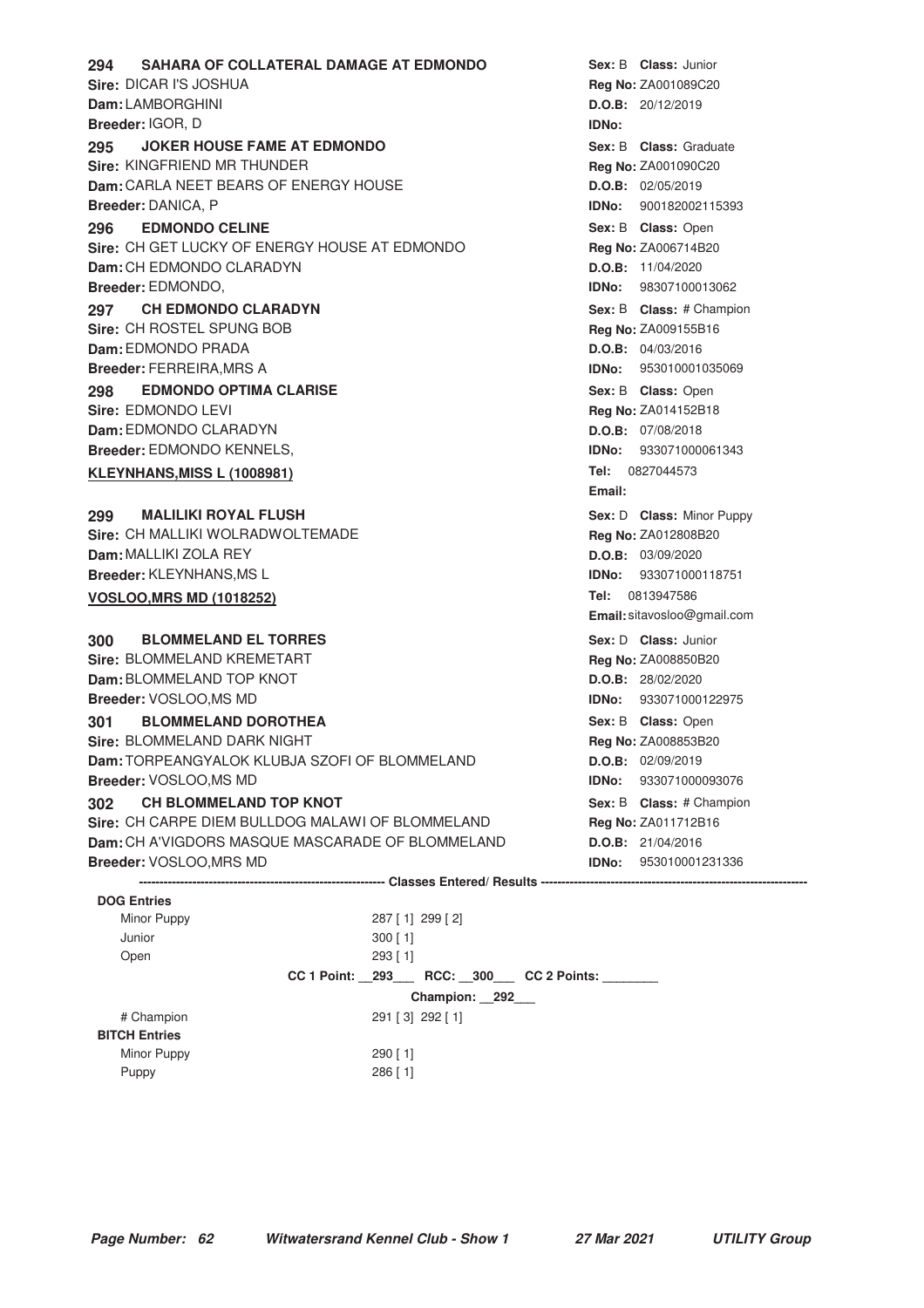| Junior                                                                                   | $294$ [ 1]                                                      |            |                                       |
|------------------------------------------------------------------------------------------|-----------------------------------------------------------------|------------|---------------------------------------|
| Graduate                                                                                 | 288 [1] 295 [2]                                                 |            |                                       |
| Open                                                                                     | 289 [1] 296 [1] 298 [2] 301 [1]                                 |            |                                       |
|                                                                                          | CC 1 Point: _289___ RCC: _301___ CC 2 Points: ______            |            |                                       |
| # Champion                                                                               | Champion: 302<br>297 [1] 302 [1]                                |            |                                       |
| Best Puppy in Breed: _287___ Best Junior in Breed: _300___ Best Veteran in Breed: ______ |                                                                 |            |                                       |
|                                                                                          | Best of Breed: _292__ Reserve Best of Breed: _291__             |            |                                       |
|                                                                                          |                                                                 |            |                                       |
| <b>LHASA APSO</b>                                                                        | Judge: Mr Hans Kuilman Steward:                                 |            | Ring:                                 |
| sponsored by Hill's                                                                      |                                                                 |            |                                       |
| <b>HENEKE, MRS M</b>                                                                     |                                                                 |            | Tel: 082460 1921                      |
|                                                                                          |                                                                 |            | Email: mariah@lhasa-apso.co.za        |
| 303<br><b>CH ARYLLMAR MOONLIGHT DREAM</b>                                                |                                                                 |            | Sex: D Class: # Champion              |
| Sire: CH ARYLLMAR SKY SWEEPER                                                            |                                                                 |            | Reg No: ZA050181B14                   |
| Dam: CH STINGS ORCHID IN BLACK OF ARYLLMAR                                               |                                                                 |            | D.O.B: 10/08/2014                     |
| Breeder: HENEKE, MRS M                                                                   |                                                                 |            | IDNo: 985170002969059                 |
|                                                                                          |                                                                 |            |                                       |
| <b>DOG Entries</b><br># Champion                                                         | $303$ [ 1]                                                      |            |                                       |
|                                                                                          | Best Junior in Breed: Best Veteran in Breed: Best of Breed: 303 |            |                                       |
|                                                                                          | <b>Reserve Best of Breed:</b>                                   |            |                                       |
|                                                                                          |                                                                 |            |                                       |
| <b>MINIATURE SCHNAUZER</b> Judge: Mr Hans Kuilman Steward:                               |                                                                 |            | Ring:                                 |
| sponsored by Hill's                                                                      |                                                                 |            |                                       |
| <b>FOSS, MS CK (014712)</b>                                                              |                                                                 |            | Tel: 0834597567                       |
|                                                                                          |                                                                 | Email:     |                                       |
| <b>MAIHA BORN READY</b><br>304                                                           |                                                                 |            | Sex: B Class: Junior                  |
| Sire: CH SCANDALS GREEN JACKET                                                           |                                                                 |            | <b>Reg No: ZA001019C21</b>            |
| Dam: CH MAIHA DREAMAKER TRYING MY LUCK                                                   |                                                                 |            | D.O.B: 27/11/2019                     |
| <b>Breeder: MASON, KRYSTAL</b>                                                           |                                                                 |            | <b>IDNo:</b> 956000012269640          |
| <b>SPANGENBERG, MR F</b>                                                                 |                                                                 |            | <b>Tel:</b> 083 3423734               |
|                                                                                          |                                                                 |            | Email: spangenberg.francois@gmail.com |
| <b>KEYSTONE STARGAZER</b><br>305                                                         |                                                                 |            | Sex: D Class: Open                    |
| Sire: HELLO AGAIN DE TRUFAS NEGRAS OF KEYSTONE                                           |                                                                 |            | <b>Reg No: ZA005676B19</b>            |
| Dam: CH KEYSTONE BLUE ROUBLE                                                             |                                                                 |            | D.O.B: 15/07/2018                     |
| Breeder: SPANGENBERG, MR F                                                               |                                                                 |            | IDNo: 933071000036250                 |
| CH KEYSTONE STAR DANCER JM<br>306                                                        |                                                                 |            | Sex: D Class: # Champion              |
| Sire: MANIT'S FINEST COCKTAIL MIX IMP USA                                                |                                                                 |            | Reg No: ZA010126B19                   |
| Dam: SA CH KEYSTONE LOVE ME                                                              |                                                                 |            | D.O.B: 08/03/2019                     |
| Breeder: SPANGENBERG, MR F                                                               |                                                                 |            | IDNo: 9330710000055969                |
| <b>KEYSTONE FRENCH VAINCRE</b><br>307                                                    |                                                                 |            | Sex: B Class: Open                    |
| Sire: CH KEYSTONE ERIC BRAVE RULR                                                        |                                                                 |            | Reg No: ZA003414B20                   |
| Dam: CH KEYSTONE SIGOURNEY                                                               |                                                                 |            | D.O.B: 16/07/2019                     |
| Breeder: SPANGENBERG, MR F                                                               |                                                                 |            | <b>IDNo:</b> 93307100007288           |
| <b>DOG Entries</b>                                                                       |                                                                 |            |                                       |
| Open                                                                                     | $305$ [1]                                                       |            |                                       |
| $\sim$ 1 Deights $\sim$                                                                  | 20E<br>DOO.                                                     | $0 \cap D$ |                                       |

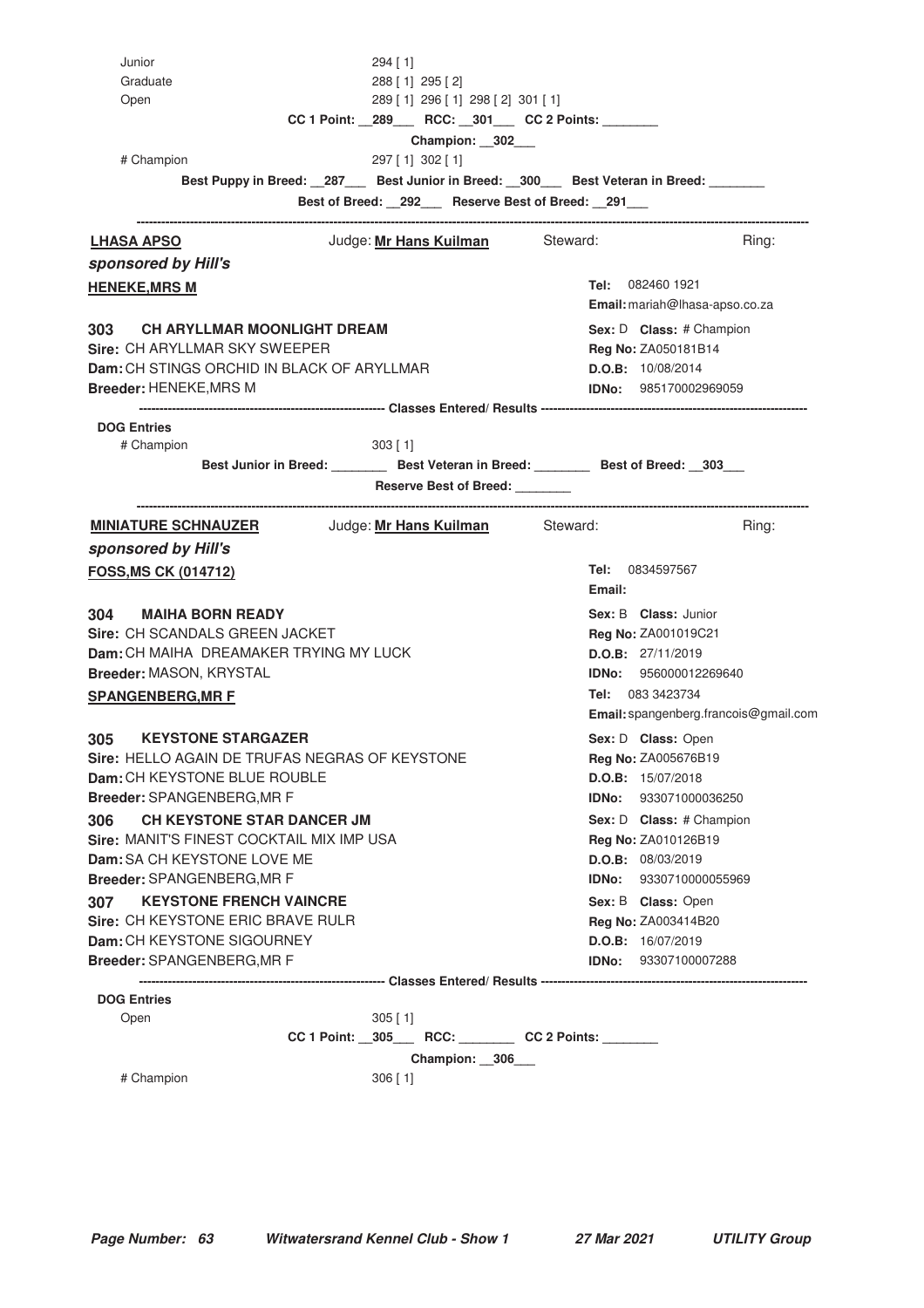| <b>BITCH Entries</b>            |                                                                                             |                                                          |                                                          |       |
|---------------------------------|---------------------------------------------------------------------------------------------|----------------------------------------------------------|----------------------------------------------------------|-------|
| Junior                          |                                                                                             | $304$ [1]                                                |                                                          |       |
| Open                            |                                                                                             | $307$ [ 1]                                               |                                                          |       |
|                                 |                                                                                             | CC 1 Point: __304____ RCC: __307___ CC 2 Points: _______ |                                                          |       |
|                                 | Best Junior in Breed: 304 Best Veteran in Breed: Best of Breed: 305                         |                                                          |                                                          |       |
|                                 |                                                                                             | Reserve Best of Breed: 304                               |                                                          |       |
| POODLE (MINIATURE)              |                                                                                             | Judge: Mr Hans Kuilman Steward:                          |                                                          | Ring: |
| sponsored by Hill's             |                                                                                             |                                                          |                                                          |       |
|                                 | <b>GELDENHUYS, MS MC (1023678) &amp; ALBERTS, MS A (7808)</b>                               |                                                          | Tel: 0828568684                                          |       |
|                                 |                                                                                             |                                                          | Email:                                                   |       |
|                                 | 308 LECORDEUR GRAFFITI GIRL                                                                 |                                                          | Sex: B Class: Junior                                     |       |
|                                 | Sire: CH BRAGANZA BEFORE MIDNIGHT                                                           |                                                          | <b>Reg No: ZA001208B21</b>                               |       |
|                                 | <b>Dam:</b> CH MAGIC SHAMROCK BLACK EXPRESSION                                              |                                                          | D.O.B: 19/12/2019                                        |       |
|                                 | Breeder: GELDENHUYS, MS MC & ALBERTS, MS A                                                  |                                                          | IDNo: 992003000041722                                    |       |
|                                 |                                                                                             |                                                          |                                                          |       |
| <b>BITCH Entries</b><br>Junior  |                                                                                             | $308$ [1]                                                |                                                          |       |
|                                 |                                                                                             | CC 1 Point: _308___ RCC: _______ CC 2 Points: ______     |                                                          |       |
|                                 | Best Junior in Breed: __308___ Best Veteran in Breed: _______ Best of Breed: __308___       |                                                          |                                                          |       |
|                                 |                                                                                             | Reserve Best of Breed:                                   |                                                          |       |
|                                 |                                                                                             |                                                          |                                                          |       |
| POODLE (TOY)                    |                                                                                             | Judge: Mr Hans Kuilman Steward:                          |                                                          | Ring: |
| sponsored by Hill's             |                                                                                             |                                                          |                                                          |       |
| <b>ALBERTS, A</b>               |                                                                                             |                                                          | Tel: 0780594472<br>Email:                                |       |
| NYANJA SKADI<br>309             |                                                                                             |                                                          | Sex: B Class: Open                                       |       |
| <b>Sire: CH VONDI TOM THUMB</b> |                                                                                             |                                                          | Reg No: ZA002607B20                                      |       |
| Dam: CH NYANJA ANA AMARI        |                                                                                             |                                                          | D.O.B: 14/08/2019                                        |       |
| <b>Breeder: ALBERTS, A</b>      |                                                                                             |                                                          | IDNo:                                                    |       |
| <b>JOOSTE-KRAMER,MR FJ</b>      |                                                                                             |                                                          | <b>Tel: 0829266041</b><br>Email:                         |       |
| 310                             | <b>DREAM FORR ARTHUR</b>                                                                    |                                                          | Sex: D Class: Puppy                                      |       |
| Sire: NYANJA INK SPOT           |                                                                                             |                                                          | Reg No: ZA003815B21                                      |       |
|                                 | Dam: LOVE UGORGEOUS OF ZEPPO'S WEIM OF DREAMFEOR                                            |                                                          | D.O.B: 09/05/2020                                        |       |
|                                 | Breeder: JOOSTE-KRAMER, MR FJ                                                               |                                                          | <b>IDNo:</b>                                             |       |
|                                 |                                                                                             |                                                          |                                                          |       |
| <b>DOG Entries</b>              |                                                                                             |                                                          |                                                          |       |
| Puppy                           |                                                                                             | $310$ [ 1]                                               |                                                          |       |
|                                 |                                                                                             | CC 1 Point: _310___ RCC: _______ CC 2 Points: ______     |                                                          |       |
| <b>BITCH Entries</b>            |                                                                                             |                                                          |                                                          |       |
| Open                            |                                                                                             | 309 [1]                                                  |                                                          |       |
|                                 |                                                                                             | CC 1 Point: _309___ RCC: _______ CC 2 Points: ______     |                                                          |       |
|                                 | Best Puppy in Breed: __310___ Best Junior in Breed: ________ Best Veteran in Breed: _______ | Best of Breed: _309__ Reserve Best of Breed: _310__      |                                                          |       |
|                                 |                                                                                             |                                                          |                                                          |       |
| <b>SHIH TZU</b>                 |                                                                                             | Judge: Mr Hans Kuilman Steward:                          |                                                          | Ring: |
| sponsored by Hill's             |                                                                                             |                                                          |                                                          |       |
| <b>ERWEE, MRS HJ (113992)</b>   |                                                                                             |                                                          | <b>Tel:</b> 082 546 8255<br>Email: erweeriekie@gmail.com |       |
| 311                             | CH MIDNIGHTDREAM PICTURE PERFECT JM                                                         |                                                          | Sex: D Class: # Champion                                 |       |
|                                 | Sire: CH SYMARUNS CAN'T BUY ME LOVE                                                         |                                                          | Reg No: ZA004324B18                                      |       |
|                                 | Dam: MIDNIGHTDREAM SIMPLY MAGICAL                                                           |                                                          | D.O.B: 03/11/2017                                        |       |
| Breeder: ERWEE, HJ              |                                                                                             |                                                          | <b>IDNo:</b>                                             |       |
|                                 |                                                                                             |                                                          |                                                          |       |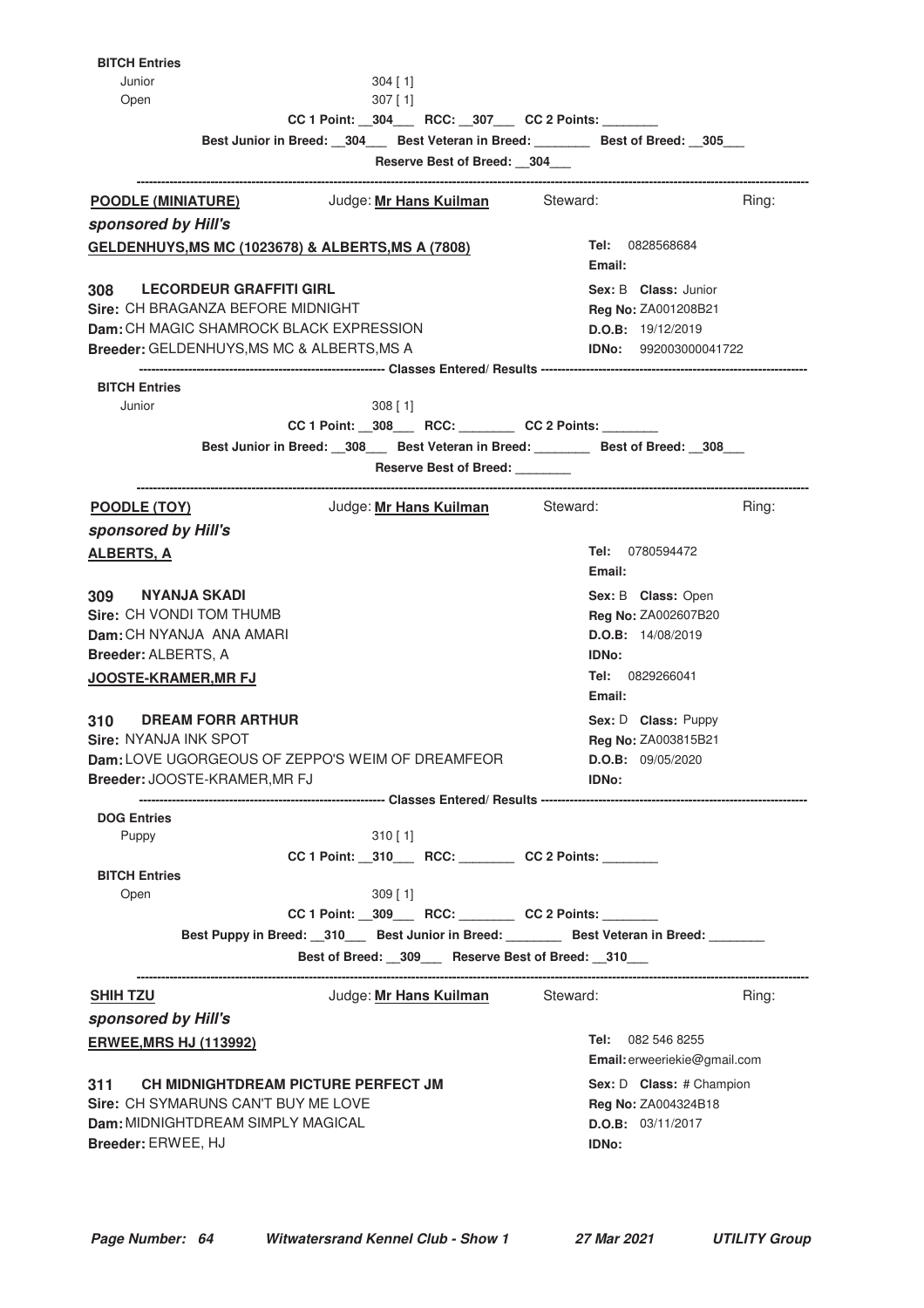| <b>MIDNIGHTDREAM GREATESTSHOWMAN</b><br>312                                            | Sex: D Class: Junior                  |
|----------------------------------------------------------------------------------------|---------------------------------------|
| Sire: CH SYMARUN'S CAN'T BUY ME LOVE                                                   | <b>Reg No: ZA008716B20</b>            |
| Dam: MIDNIGHTDREAM BEST RECORD                                                         | D.O.B: 04/01/2020                     |
| Breeder: ERWEE, MRS HJ                                                                 | IDNo: 9330710000129456                |
| <b>MIDNIGHTDREAM THE SKY IS THE LIMIT</b><br>313                                       | Sex: D Class: Puppy                   |
| Sire: CH HASHANAH NEW MOON                                                             | Reg No: ZA010464B20                   |
| <b>Dam: MIDNIGHTDREAM MAGICAL GIRL</b>                                                 | D.O.B: 22/04/2020                     |
| Breeder: ERWEE, MRS HJ                                                                 | IDNo: 933071000038301                 |
| <b>MIDNIGHTDREAM MI KINDA STAR</b><br>314                                              | Sex: B Class: Junior                  |
| Sire: CH MIDNIGHTDREAM BEST BEST                                                       | Reg No: ZA008718B20                   |
| Dam: MIDNIGHTDREAM TRUE LEGACY                                                         | D.O.B: 04/01/2020                     |
| <b>Breeder: ERWEE, MRS HJ</b>                                                          | IDNo: 9330710000129452                |
| <b>MOODLEY, MR H</b>                                                                   | Tel: 084 510 6233                     |
|                                                                                        | Email: hiroshan.moodley@sonymusic.com |
| CH WINTERHOLME'S ME BEFORE U IF CAPREESE<br>315                                        | Sex: D Class: # Champion              |
| Sire: CH WINTERHOLME ANY WAY U WANT IT                                                 | Reg No: ZA001078C19                   |
| Dam: CH WINTERHOLME KISSNCALL ME KATE                                                  | D.O.B: 10/10/2018                     |
| Breeder: ANDERSON, W                                                                   | <b>IDNo:</b> LXU 10F LF               |
| <b>STEENKAMP, MR G</b>                                                                 | Tel: 0729662335                       |
|                                                                                        | Email: glnsteenkamp@gmail.com         |
| 316<br><b>GLAUNDRO A STAR IS BORN</b>                                                  | Sex: D Class: Open                    |
| Sire: CH KASSAKI BULLET RELOADED OF GLAUDRO                                            | Reg No: ZA011836B19                   |
| Dam: CH AUROGUSTINA CACO CHANEL OF GLAUNDRO                                            | D.O.B: 29/03/2019                     |
| Breeder: STEENKAMP, MR G                                                               | <b>IDNo:</b> 945000001948717          |
| <u>WHITEHOUSE, A</u>                                                                   | Tel:                                  |
|                                                                                        | Email:                                |
| <b>CORIN ROBBIE WILLIAMS JM OF NIKKIES</b><br>317                                      | Sex: D Class: Open                    |
| Sire: CORIN POWER HOUSE                                                                | <b>Reg No: ZA011500B18</b>            |
| Dam: CORIN PORSCCHEPANAMERA                                                            | D.O.B: 05/07/2018                     |
| Breeder: DIGGINS, CL                                                                   | <b>IDNo:</b> 933071000066061          |
|                                                                                        |                                       |
| <b>DOG Entries</b>                                                                     |                                       |
| Puppy<br>$313$ [1]                                                                     |                                       |
| Junior<br>$312$ [1]                                                                    |                                       |
| Open<br>316 [1] 317 [2]                                                                |                                       |
| CC 1 Point: _316___ RCC: _312__ CC 2 Points: ______                                    |                                       |
| Champion: __311___                                                                     |                                       |
| # Champion<br>$311$ [1] $315$ [2]                                                      |                                       |
| <b>BITCH Entries</b>                                                                   |                                       |
| Junior<br>$314$ [1]                                                                    |                                       |
| CC 1 Point: _314___ RCC: _______ CC 2 Points: ______                                   |                                       |
| Best Puppy in Breed: _313__ Best Junior in Breed: _312__ Best Veteran in Breed: ______ |                                       |
| Best of Breed: __311___ Reserve Best of Breed: __315___                                |                                       |
| Steward:                                                                               |                                       |
| <b>XOLOITZCUINTLE (STANDARD)</b> Judge: Mr Hans Kuilman                                | Ring:                                 |
| sponsored by Hill's                                                                    |                                       |
| <b>VAN STADEN, MR AP</b>                                                               | 083600 0482<br>Tel:                   |
|                                                                                        | Email: avsprok@mweb.co.za             |
| 318<br><b>ADENCROWN AMETHYST</b>                                                       | <b>Sex: B Class: Graduate</b>         |
| Sire: INT CH MARCO TEJUINO OF ADENCROWN                                                | <b>Reg No: ZA009194B19</b>            |
| Dam: CH BLANCH-O'S YARETZI OF ADENCROWN                                                | D.O.B: 29/04/2019                     |
| Breeder: VAN STADEN, MR AP                                                             | <b>IDNo:</b> 933071000101803          |
|                                                                                        |                                       |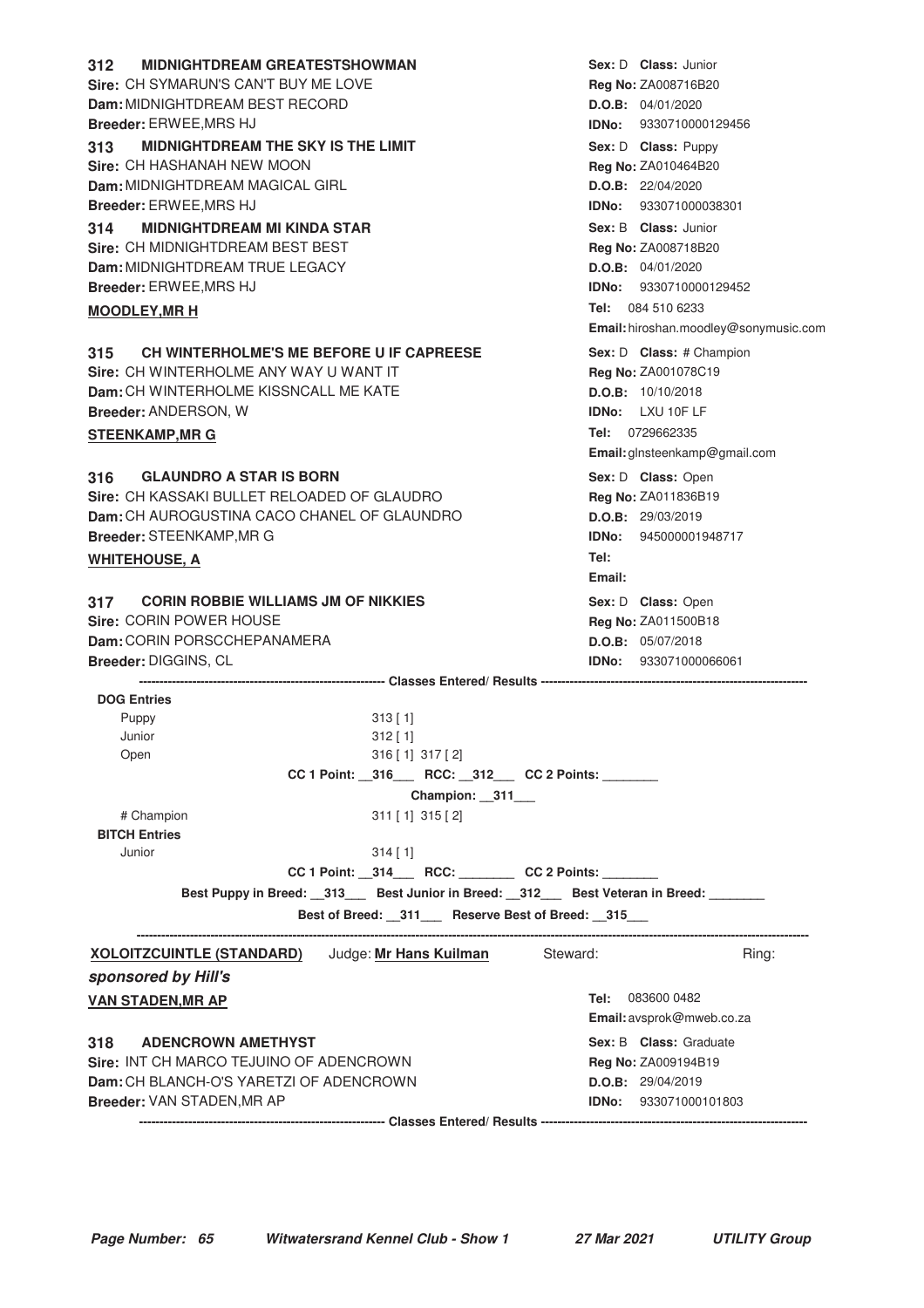# **BITCH Entries**

 $318 [ 1]$ 

**CC 1 Point: \_\_318\_\_\_ RCC: \_\_\_\_\_\_\_\_ CC 2 Points: \_\_\_\_\_\_\_\_**

**Best Junior in Breed: \_\_\_\_\_\_\_\_ Best Veteran in Breed: \_\_\_\_\_\_\_\_ Best of Breed: \_\_318\_\_\_**

**Reserve Best of Breed: \_\_\_\_\_\_\_\_ --------------------------------------------------------------------------------------------------------------------------------------------------------------------**

# **UTILITY Results**

## **Judge : Mr Hans Kuilman**

## **Steward:**

**Ring:**

|                                  | <b>B/Puppy</b> | <b>B/Junior</b> | <b>B/Veteran</b> |
|----------------------------------|----------------|-----------------|------------------|
| <b>BOSTON TERRIER</b>            |                | 276             |                  |
| <b>BULLDOG</b>                   | 282            | 280             |                  |
| <b>CHOW CHOW</b>                 |                |                 |                  |
| <b>DALMATIAN</b>                 | 284            |                 |                  |
| <b>FRENCH BULLDOG</b>            | 287            | 300             |                  |
| <b>LHASA APSO</b>                |                |                 |                  |
| <b>MINIATURE SCHNAUZER</b>       |                | 304             |                  |
| <b>POODLE (MINIATURE)</b>        |                | 308             |                  |
| POODLE (TOY)                     | 310            |                 |                  |
| <b>SHIH TZU</b>                  | 313            | 312             |                  |
| <b>XOLOITZCUINTLE (STANDARD)</b> |                |                 |                  |
|                                  |                |                 |                  |

## **Best Puppy in Group**

| First                        | Breed: | <b>SHIHTZU</b>        | No: 313           |
|------------------------------|--------|-----------------------|-------------------|
| Second                       | Breed: | <b>DALMATIAN</b>      | No: 284           |
| <b>Third</b>                 | Breed: | <b>FRENCH BULLDOG</b> | No: 287           |
| Fourth                       | Breed: | POODLE (TOY)          | No: 310           |
| <b>Best Junior in Group</b>  |        |                       |                   |
| First                        | Breed: | POODLE (MINIATURE)    | No: 308           |
| Second                       | Breed: | <b>FRENCH BULLDOG</b> | No: 300           |
| <b>Third</b>                 | Breed: | <b>SHIH TZU</b>       | No: 312           |
| Fourth                       | Breed: | <b>BOSTON TERRIER</b> | No: 276           |
| <b>Best Veteran in Group</b> |        |                       |                   |
| First                        | Breed: |                       | No:               |
| Second                       | Breed: |                       | No: $\frac{1}{1}$ |
| <b>Third</b>                 | Breed: |                       | No:               |
| Fourth                       | Breed: |                       | No:               |

# **UTILITY Results**

|                       | Judge: Mr Hans Kuilman |                |  |
|-----------------------|------------------------|----------------|--|
| <b>Steward:</b>       |                        |                |  |
| Ring:                 |                        |                |  |
|                       |                        | <b>B/Breed</b> |  |
| <b>BOSTON TERRIER</b> |                        | <u>275</u>     |  |
|                       |                        |                |  |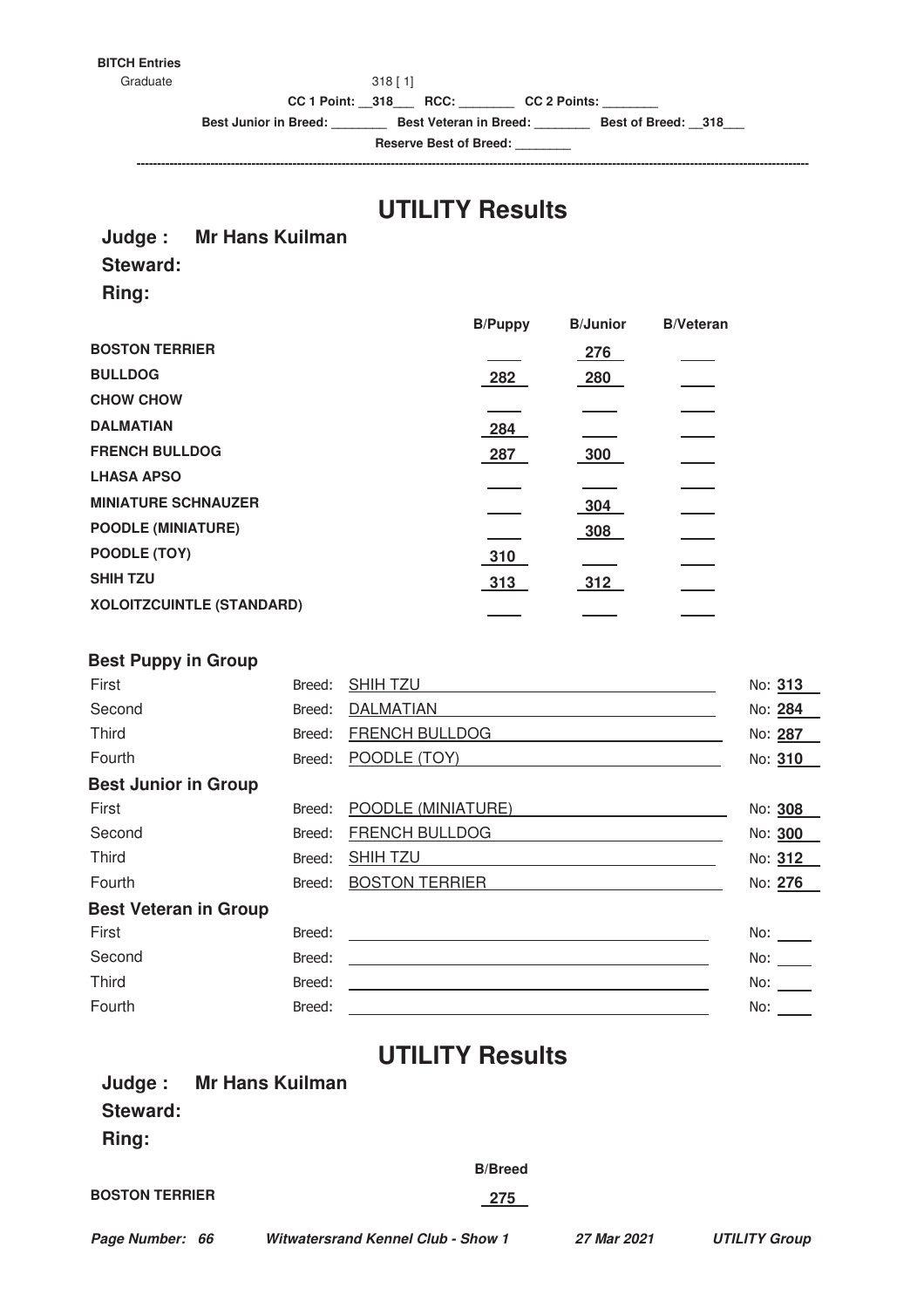| <b>BULLDOG</b>                   | -281  |
|----------------------------------|-------|
| <b>CHOW CHOW</b>                 | -283  |
| <b>DALMATIAN</b>                 | 285   |
| <b>FRENCH BULLDOG</b>            | 292   |
| <b>LHASA APSO</b>                | - 303 |
| <b>MINIATURE SCHNAUZER</b>       | 305   |
| <b>POODLE (MINIATURE)</b>        | 308   |
| POODLE (TOY)                     | 309   |
| <b>SHIH TZU</b>                  | -311  |
| <b>XOLOITZCUINTLE (STANDARD)</b> | 318   |

## **Best in Group**

| First        | Breed: DALMATIAN  | No: 285 |
|--------------|-------------------|---------|
| Second       | Breed: SHIH TZU   | No: 311 |
| <b>Third</b> | Breed: CHOW CHOW  | No: 283 |
| Fourth       | Breed: LHASA APSO | No: 303 |

# **UTILITY Results**

|          | Judge: Mr Hans Kuilman |
|----------|------------------------|
| Steward: |                        |
| Ring:    |                        |

|                                  | <b>B/BAby Pup</b> |
|----------------------------------|-------------------|
| <b>BOSTON TERRIER</b>            |                   |
| <b>BULLDOG</b>                   |                   |
| <b>CHOW CHOW</b>                 |                   |
| <b>DALMATIAN</b>                 |                   |
| <b>FRENCH BULLDOG</b>            |                   |
| <b>LHASA APSO</b>                |                   |
| <b>MINIATURE SCHNAUZER</b>       |                   |
| <b>POODLE (MINIATURE)</b>        |                   |
| POODLE (TOY)                     |                   |
| <b>SHIH TZU</b>                  |                   |
| <b>XOLOITZCUINTLE (STANDARD)</b> |                   |
|                                  |                   |

## **Best Baby Puppy in Group**

| First  | Breed: | No: |  |
|--------|--------|-----|--|
| Second | Breed: | No: |  |
| Third  | Breed: | No: |  |
| Fourth | Breed: | No: |  |
|        |        |     |  |

# **WORKING Group**

**sponsored by Hill's**

# **Judge: Mr Fanie van der Linde**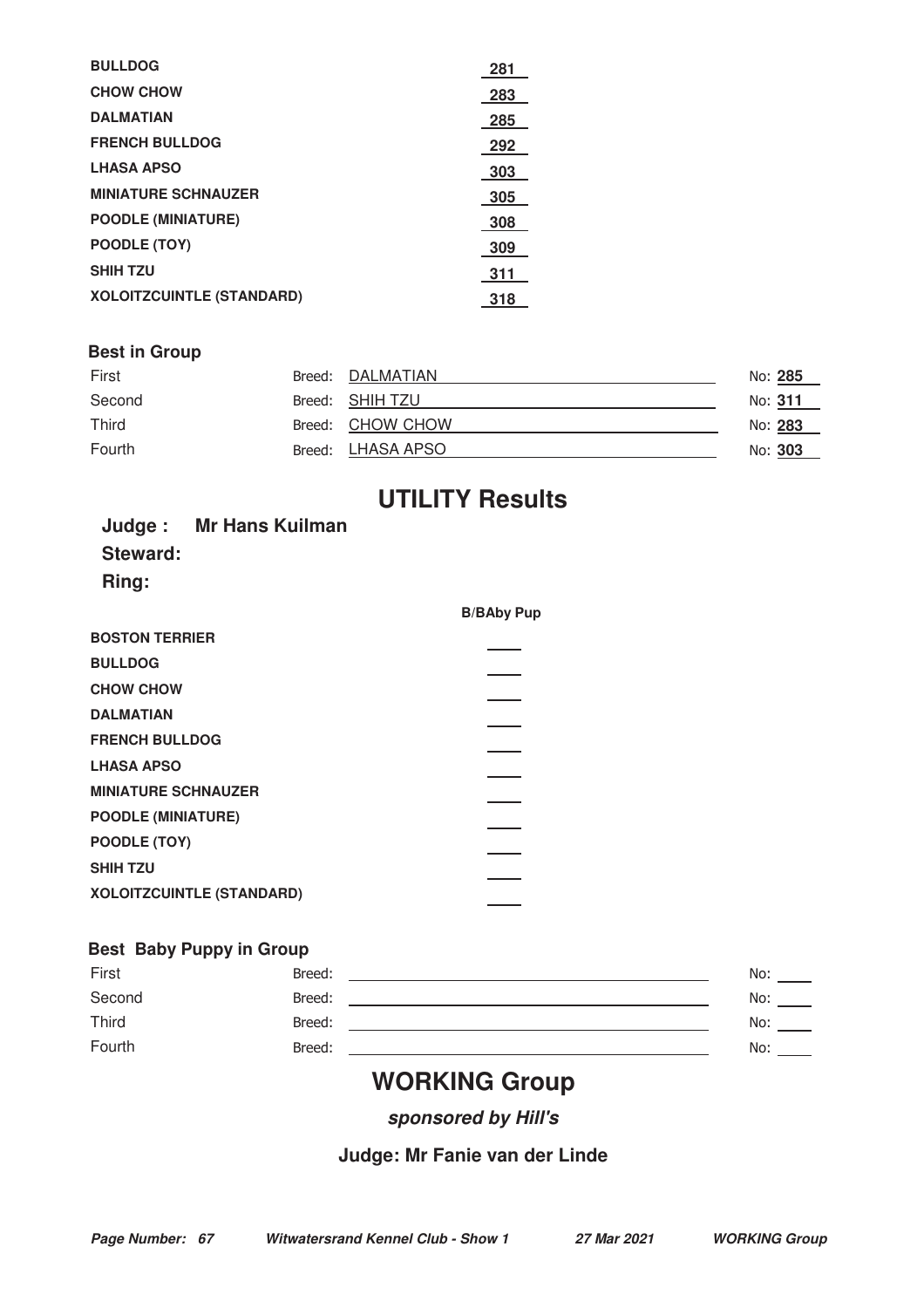| <b>BOXER</b>                              | Mr Fanie van der Linde | 3            |
|-------------------------------------------|------------------------|--------------|
| <b>BULLMASTIFF</b>                        | Mr Fanie van der Linde | 7            |
| <b>DOGO ARGENTINO</b>                     | Mr Fanie van der Linde |              |
| <b>GERMAN SHEPHERD DOG (SHORT HAIRED)</b> | Mr Fanie van der Linde | $\mathbf{2}$ |
| <b>GREAT DANE</b>                         | Mr Fanie van der Linde | 7            |
| <b>NEAPOLITAN MASTIFF</b>                 | Mr Fanie van der Linde |              |
| <b>ROTTWEILER</b>                         | Mr Fanie van der Linde |              |
| <b>SIBERIAN HUSKY</b>                     | Mr Fanie van der Linde | 15           |

|                                            |                                                                       |        | <b>Group Total</b>                                | 37 |
|--------------------------------------------|-----------------------------------------------------------------------|--------|---------------------------------------------------|----|
| <b>BOXER</b>                               | Judge: Mr Fanie van der Linde Steward:                                |        | Ring:                                             |    |
| sponsored by Hill's                        |                                                                       |        |                                                   |    |
| <b>ENGELBRECHT, JA</b>                     |                                                                       |        | Tel: 0822626159                                   |    |
|                                            |                                                                       |        | <b>Email:</b> erasmusja1@gmail.com                |    |
| 319<br><b>BROWNCOATS BOAZ OF RONI</b>      |                                                                       |        | Sex: D Class: Graduate                            |    |
| <b>Sire: TRUKHA'S AXEL OF BROWNCOATS</b>   |                                                                       |        | Reg No: ZA00828B19                                |    |
| <b>Dam:</b> CH HANUBI'S EZRA OF BROWNCOATS |                                                                       |        | D.O.B: 15/04/2019                                 |    |
| <b>Breeder: DU PLESSIS, D</b>              |                                                                       |        | <b>IDNo:</b> 953010002921837                      |    |
| FABER, E (111424)                          |                                                                       | Email: | <b>Tel:</b> 0827493275                            |    |
| 320<br><b>MAROELANI DRAKAINA SAPHIRA</b>   |                                                                       |        | Sex: B Class: Puppy                               |    |
| <b>Sire: CH MAROELANI XOLOTOI</b>          |                                                                       |        | <b>Reg No: ZA005703B20</b>                        |    |
| <b>Dam:</b> MAROELANI UPTOWN UMA           |                                                                       |        | D.O.B: 29/03/2020                                 |    |
| Breeder: FABER, E                          |                                                                       |        | <b>IDNo: 933071000134502</b>                      |    |
| <b>MAROELANI YUKI</b><br>321               |                                                                       |        | Sex: B Class: Open                                |    |
| <b>Sire: CH CALIGO'S X-WIOLVERINE</b>      |                                                                       |        | <b>Reg No: ZA011730B18</b>                        |    |
| <b>Dam: MAROELANI PAPRIKAPARCAE</b>        |                                                                       |        | D.O.B: 10/06/2018                                 |    |
| <b>Breeder: FABER, E</b>                   |                                                                       |        | <b>IDNo:</b> 933071000061249                      |    |
|                                            |                                                                       |        |                                                   |    |
| <b>DOG Entries</b><br>Graduate             | $319$ [ 1]                                                            |        |                                                   |    |
|                                            | CC 1 Point: _319___ RCC: _______ CC 2 Points: ______                  |        |                                                   |    |
| <b>BITCH Entries</b>                       |                                                                       |        |                                                   |    |
| Puppy                                      | 320 [1]                                                               |        |                                                   |    |
| Open                                       | $321$ [ 1]                                                            |        |                                                   |    |
|                                            | CC 1 Point: _321___ RCC: _320__ CC 2 Points: ______                   |        |                                                   |    |
|                                            | Best Puppy in Breed: 320 Best Junior in Breed: Best Veteran in Breed: |        |                                                   |    |
|                                            | Best of Breed: 321 Reserve Best of Breed: 320                         |        |                                                   |    |
| <u>BULLMASTIFF</u>                         | Judge: Mr Fanie van der Linde Steward:                                |        | Ring:                                             |    |
| sponsored by Hill's                        |                                                                       |        |                                                   |    |
| <b>CORDIER, A (1033260)</b>                |                                                                       |        | Tel: 0633155090<br>Email: andre@swiftdiesel.co.za |    |
| 322                                        | CH HONEY DYNASTY COSMO MAXWELL OF IKANGWA                             |        | Sex: D Class: # Champion                          |    |
| Sire: CH KNATCHBULLS 5TH AVENUE MARQUEE    |                                                                       |        | <b>Reg No: ZA001012C18</b>                        |    |
| Dam: CH ALPINE ROSE HONEY DYNASTY          |                                                                       |        | D.O.B: 29/04/2017                                 |    |
| <b>Breeder: GRINBARTE, V</b>               |                                                                       |        | <b>IDNo:</b> 900182001236426                      |    |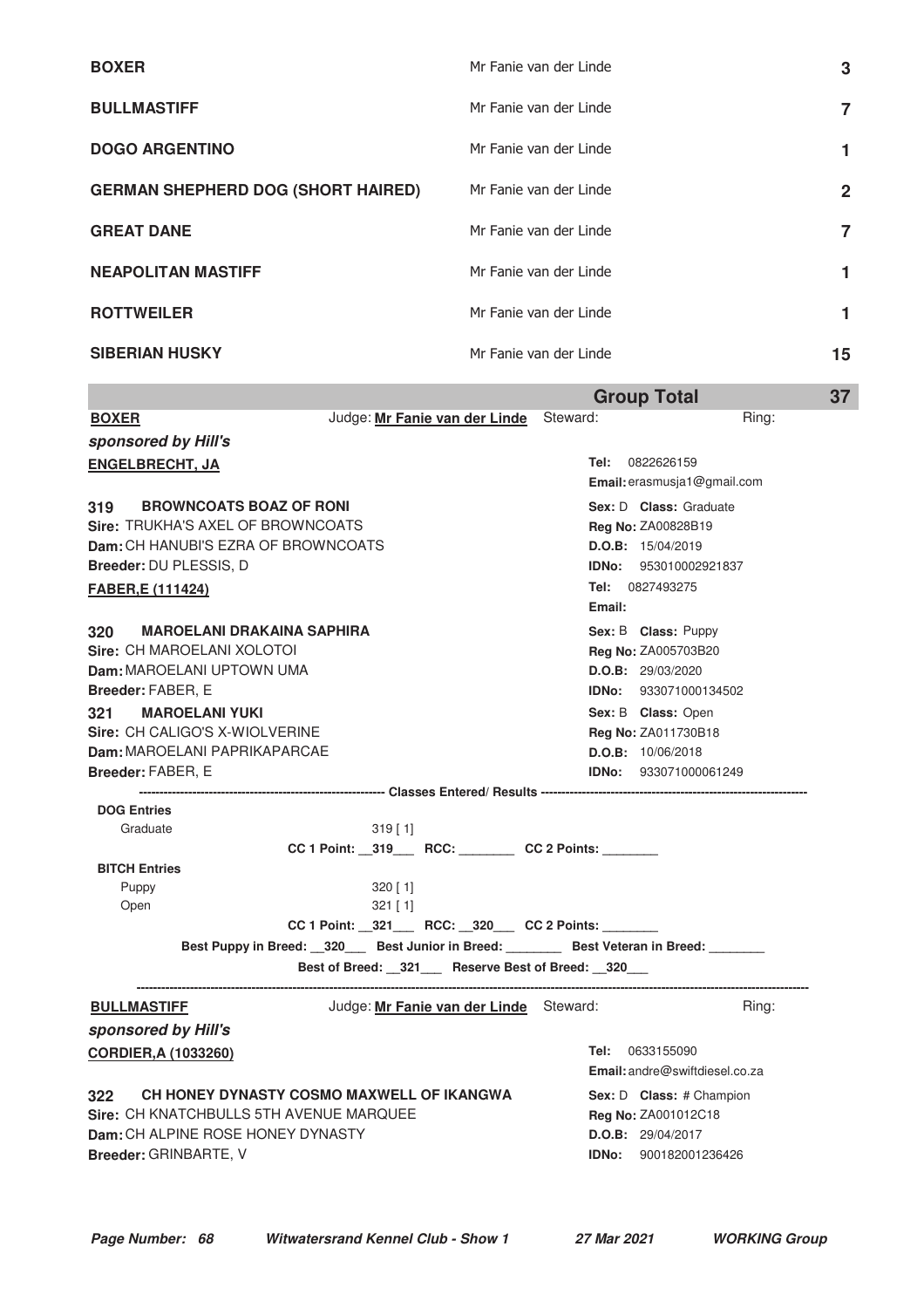| <b>VALCO BULLS VELVET REVOLUTION OF IKANGWA</b><br>323<br><b>Sire: GARROWAY'S PARDON AT DVARISKIU</b><br>Dam: VALCO BULLS NEVER SURRENDER<br>Breeder: VAN VEELEN, MS M<br><b>ROBERTSON, MRS NJ</b>                                                                                              | <b>Sex: B Class:</b> Graduate<br>Reg No: ZA001036C20<br>D.O.B: 26/05/2019<br><b>IDNo:</b> 528140000761180<br>Tel: 0832803713<br>Email: sunethe@potgieterlaw.co.za                              |
|-------------------------------------------------------------------------------------------------------------------------------------------------------------------------------------------------------------------------------------------------------------------------------------------------|------------------------------------------------------------------------------------------------------------------------------------------------------------------------------------------------|
| <b>BLUKEN THE BLUE CHIP FOR CHIZELHURST</b><br>324<br>Sire: NICDAL ALXUS ZAVERIUS OF FOUNTAINVALLEY<br>Dam: FOUNTAINVALLEY DENDELIONDIXIE<br>Breeder: DIPPENAAR, SA<br><b>VAN STADEN, MR AP</b>                                                                                                 | Sex: D Class: Open<br>Reg No: ZA005915B19<br>D.O.B: 02/03/2019<br><b>IDNo: 953010003509633</b><br>Tel: 083600 0482<br>Email: avsprok@mweb.co.za                                                |
| <b>ADENCROWN JACK HAMMER</b><br>325<br>Sire: CH ADENCROWN RALINA POLAR<br>Dam: CH ADENCROWN DELASTAR PADANG<br><b>Breeder: VAN STADEN, MR A</b><br><b>ADENCROWN HUGO BOSS</b><br>326<br><b>Sire: CH ADENCROWN CAMCO JADETTE</b><br>Dam: ADENCROWN DELASTER ARMANI<br>Breeder: VAN STADEN, MR AP | Sex: D Class: Junior<br>Reg No: ZA008634B20<br>D.O.B: 17/02/2020<br>IDNo: 933071000088619<br>Sex: D Class: Puppy<br>Reg No: ZA008946B20<br>D.O.B: 10/04/2020<br>9330710000101803<br>IDNo:      |
| <b>ADENCROWN AMLAR PARKER</b><br>327<br>Sire: CH ADENCROWN RALINA POLAR<br>Dam: CH ADENCROWN CAMCO AMBER<br>Breeder: VAN STADEN, A<br><b>ADENCROWN DELASTER ARMANI</b><br>328<br>Sire: CH ADENCROWN CAMCO JADETTE<br>Dam: ADENCROWN DE-ART STERLING<br>Breeder: VAN STADEN, A                   | Sex: D Class: Graduate<br>Reg No: ZA009074B19<br>D.O.B: 29/04/2019<br>IDNo: 933071000101989<br>Sex: B Class: Open<br>Reg No: ZA002894B19<br>D.O.B: 06/10/2018<br><b>IDNo: 9002500000318698</b> |
|                                                                                                                                                                                                                                                                                                 |                                                                                                                                                                                                |
| <b>DOG Entries</b><br>Puppy<br>$326$ [1]<br>Junior<br>$325$ [1]<br>Graduate<br>$327$ [1]<br>Open<br>324 [1]                                                                                                                                                                                     |                                                                                                                                                                                                |
| CC 1 Point: __327____ RCC: __325___ CC 2 Points: _______                                                                                                                                                                                                                                        |                                                                                                                                                                                                |
| Champion: 322<br># Champion<br>$322$ [1]<br><b>BITCH Entries</b>                                                                                                                                                                                                                                |                                                                                                                                                                                                |
| Graduate<br>323 [W/Drw]<br>Open<br>$328$ [ 1]<br>CC 1 Point: _328___ RCC: _______ CC 2 Points: ______                                                                                                                                                                                           |                                                                                                                                                                                                |
| Best Puppy in Breed: 326 Best Junior in Breed: 325 Best Veteran in Breed:                                                                                                                                                                                                                       |                                                                                                                                                                                                |
| Best of Breed: __322___ Reserve Best of Breed: __327___                                                                                                                                                                                                                                         |                                                                                                                                                                                                |
| Judge: Mr Fanie van der Linde Steward:<br><b>DOGO ARGENTINO</b><br>sponsored by Hill's                                                                                                                                                                                                          | Ring:                                                                                                                                                                                          |
| <b>GUSAREVICH, MRS YA (188063)</b>                                                                                                                                                                                                                                                              | <b>Tel:</b> 0739666456<br>Email:                                                                                                                                                               |
| <b>CH ALFONSIA BASILIO CL</b><br>329<br><b>Sire: LUCAS DE ANTARES</b><br>Dam: CYNDI DE ARGENTUM OF ALFONSIA<br>Breeder: CARR, MR NGD                                                                                                                                                            | Sex: D Class: # Champion<br>Reg No: ZA015265B16<br>D.O.B: 18/07/2016<br><b>IDNo:</b> 953010001234942                                                                                           |
| <b>DOG Entries</b>                                                                                                                                                                                                                                                                              |                                                                                                                                                                                                |
| # Champion<br>$329$ [ 1]                                                                                                                                                                                                                                                                        |                                                                                                                                                                                                |
| Best Junior in Breed: __________ Best Veteran in Breed: _________ Best of Breed: __329___                                                                                                                                                                                                       |                                                                                                                                                                                                |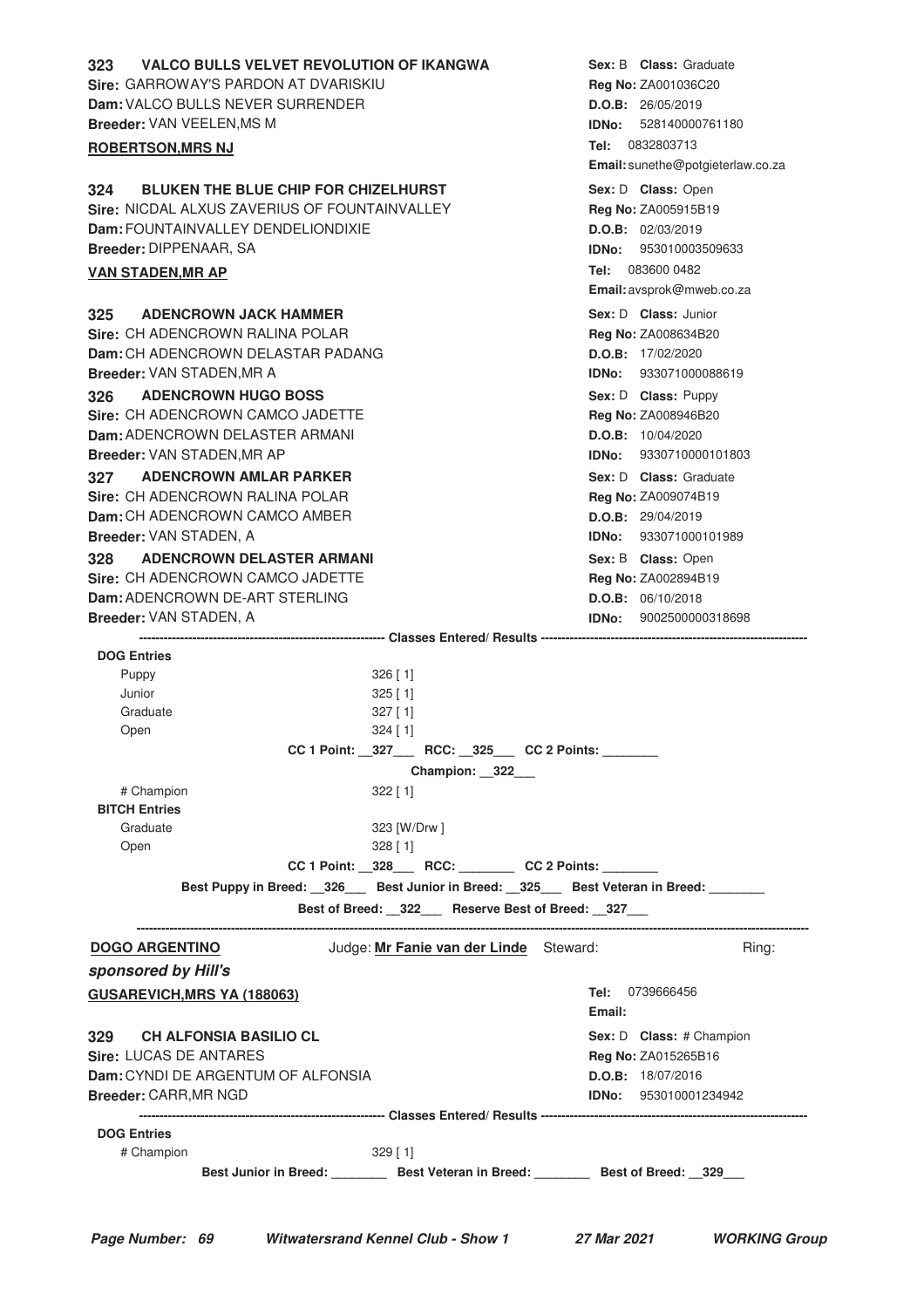| GERMAN SHEPHERD DOG (SHORT Judge: Mr Fanie van der Linde Steward:<br>sponsored by Hill's                                                                                                                                                                                          | Ring:                                                                                                                                                                                       |
|-----------------------------------------------------------------------------------------------------------------------------------------------------------------------------------------------------------------------------------------------------------------------------------|---------------------------------------------------------------------------------------------------------------------------------------------------------------------------------------------|
| <b>FEHRSEN, MRS KMI (044140)</b>                                                                                                                                                                                                                                                  | Tel: 082 668 1668<br>Email: sanderburg@live.com                                                                                                                                             |
| <b>NETHERWOODS BRUT BLANC</b><br>330<br>Sire: AXEL VON BROKENHURST OF NETHERWOODS<br>Dam: ANNIE OF RYDENE OF NETHERWOODS<br>Breeder: BRAY, MRS GD<br><b>YANAI, MISS T</b>                                                                                                         | Sex: D Class: Minor Puppy<br>Reg No: ZA011139B20<br>D.O.B: 30/06/2020<br><b>IDNo:</b> 956000010939236<br>Tel: 0837662124<br>Email: tzillay@yahoo,com                                        |
| <b>WALLACE VOM GRABFELDGAU</b><br>331 —<br>Sire: FREDDI VON MODITHOR<br>Dam: MOLLY VAN DER SCHMIEDE<br><b>Breeder: DIETERICH, R</b>                                                                                                                                               | Sex: D Class: Open<br>Reg No: ZA001007C20<br>D.O.B: 15/09/2016<br><b>IDNo:</b> 981189900073343                                                                                              |
| <b>DOG Entries</b><br>Minor Puppy<br>$330$ [ 1]<br>$331$ [1]<br>Open<br>CC 1 Point: _331___ RCC: _330__ CC 2 Points: ______<br>Best Puppy in Breed: __330___ Best Junior in Breed: ________ Best Veteran in Breed: _______<br>Best of Breed: _331__ Reserve Best of Breed: _330__ |                                                                                                                                                                                             |
| Judge: Mr Fanie van der Linde Steward:<br><b>GREAT DANE</b>                                                                                                                                                                                                                       | Ring:                                                                                                                                                                                       |
| sponsored by Hill's<br><b>BECKMANN, MRSL</b>                                                                                                                                                                                                                                      | Tel: 0716783409<br>Email: colette.erasmus@sasol.com                                                                                                                                         |
| 333 FAIRMOOR FLIGHT OF AN EAGLE<br>Sire: CH GAITEWAI A FALCON FLIES OF FAIRMOOR<br>Dam: CH FAIRMOOR CHERRY AMBER<br>Breeder: BECKMANN, L<br>334 CH FAIRMOOR FIREFLY LANE<br>Sire: GAITEWAI A FALCON FLIES FAIRMOOR<br><b>Dam:</b> GAITEWAI FAIRYTALE OF FAIRMOOR                  | Sex: B Class: Open<br>Reg No: ZA001999B19<br>D.O.B: 01/09/2018<br><b>IDNo:</b> 945000001950980<br>Sex: B Class: # Champion<br>Reg No: ZA009244B18<br>D.O.B: 05/02/2018                      |
| Breeder: BECKMANN, L<br><b>FAIRMOOR CALL ME FREYA</b><br>332<br>Sire: CH FAIRMOOR CALL ME FRAZER<br>Dam: CH GAITEWAI TATUM O'NEAL OF FAIRMOOR<br>Breeder: BECKMANN, MRS L & WAIT, MRS A<br><b>GELDENHUYS, MISS M</b>                                                              | 945000000514998<br>IDNo:<br>Sex: B Class: Puppy<br>Reg No: ZA012710B20<br>D.O.B: 22/05/2020<br><b>IDNo:</b> 941000025110812<br>Tel: 071 864 5856<br>Email: michelle@jordaangeldenhuys.co.za |
| <b>VOMDANOIS TOP GUN</b><br>335<br>Sire: TRETOWER OLIVERS TWIST<br>Dam: CH VOMDANIOS MAE WEST<br>Breeder: GELDENHUYS, MRS M<br><b>VOM DANOIS THE LEGEND</b><br>336<br>Sire: GARDEN'S SWAN THE ONE FOR ME                                                                          | Sex: D Class: Puppy<br>Reg No: ZA005855B20<br>D.O.B: 05/04/2020<br>IDNo:<br>953010004484413<br>Sex: D Class: Open<br>Reg No: ZA011386B19                                                    |
| <b>Dam:</b> CH FAIRMOOR MUST BE MADISON OF VOMDANOIS<br>Breeder: GELDENHUYS, MS M<br><b>VOM DANIOS BLACK SWAN</b><br>337<br><b>Sire: TRETOWER OLIVERS TWIST</b><br><b>Dam:</b> CH VOMDANIOS MAE WEST<br>Breeder: GELDENHUYS, M                                                    | D.O.B: 18/05/2019<br>IDNo:<br>953010003502639<br>Sex: B Class: Puppy<br>Reg No: ZA005856B20<br>D.O.B: 05/04/2020<br>953010004484423<br>IDNo:                                                |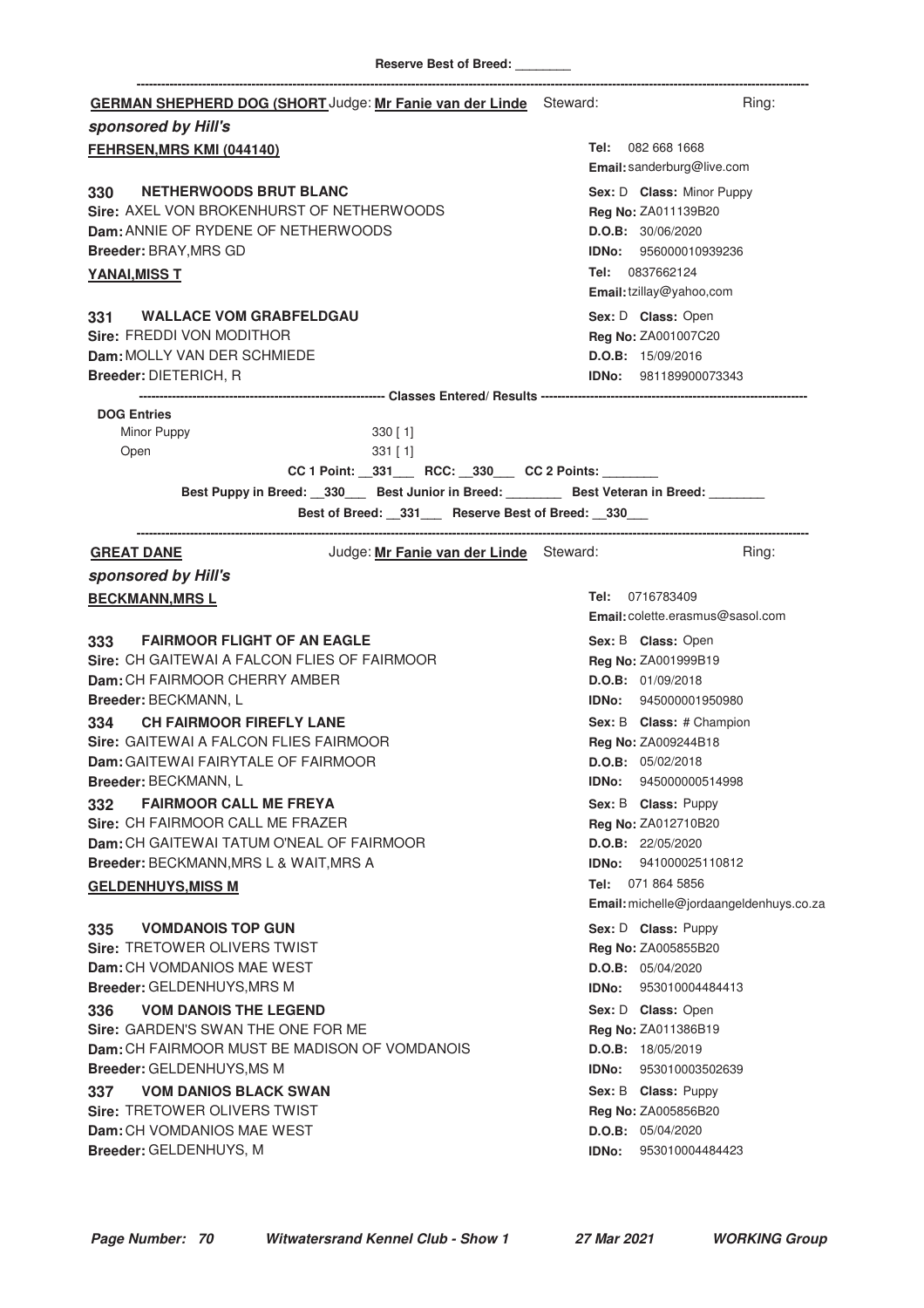| <u>GELDENHUYS,MISS M &amp; SMUTS,MISS WJ</u>                                                                                                       |                                                                                          | Tel: 071 864 5856<br>Email: michelle@jordaangeldenhuys.co.za                                   |  |
|----------------------------------------------------------------------------------------------------------------------------------------------------|------------------------------------------------------------------------------------------|------------------------------------------------------------------------------------------------|--|
| 338 VOM DANOIS MISS MONEYPENNY<br>Sire: GARDEN'S SWAN THE ONE FOR ME<br>Dam: CH FAIRMOOR MUST BE MADISON OF VOMDANOIS<br>Breeder: GELDENHUYS, MS M |                                                                                          | Sex: B Class: Open<br>Reg No: ZA011385B19<br>D.O.B: 18/05/2019<br><b>IDNo: 953010003502637</b> |  |
|                                                                                                                                                    |                                                                                          |                                                                                                |  |
| <b>DOG Entries</b>                                                                                                                                 |                                                                                          |                                                                                                |  |
| Puppy<br>Open                                                                                                                                      | $335$ [1]<br>336 [ 1]                                                                    |                                                                                                |  |
| <b>BITCH Entries</b>                                                                                                                               | CC 1 Point: _336___ RCC: _335__ CC 2 Points: ______                                      |                                                                                                |  |
| Puppy<br>Open                                                                                                                                      | 332 [ 1] 337 [W/Drw ]<br>333 [ABS ] 338 [ 1]                                             |                                                                                                |  |
|                                                                                                                                                    |                                                                                          |                                                                                                |  |
|                                                                                                                                                    | Champion: 334                                                                            |                                                                                                |  |
| # Champion                                                                                                                                         | $334$ [ 1]                                                                               |                                                                                                |  |
|                                                                                                                                                    |                                                                                          | Best Puppy in Breed: __332___ Best Junior in Breed: ________ Best Veteran in Breed: _______    |  |
|                                                                                                                                                    | Best of Breed: __336___ Reserve Best of Breed: __334___                                  |                                                                                                |  |
| <b>NEAPOLITAN MASTIFF</b>                                                                                                                          | Judge: Mr Fanie van der Linde Steward:                                                   | Ring:                                                                                          |  |
| sponsored by Hill's                                                                                                                                |                                                                                          |                                                                                                |  |
| <b>JANSE VAN RENSBURG, HB</b>                                                                                                                      |                                                                                          | <b>Tel:</b> 0726502726<br>Email:                                                               |  |
| 339<br><b>DELPICASSO MEA</b>                                                                                                                       |                                                                                          | Sex: B Class: Minor Puppy                                                                      |  |
| Sire:                                                                                                                                              |                                                                                          | Reg No: ZA002468B21                                                                            |  |
| Dam:                                                                                                                                               |                                                                                          | D.O.B: 20/08/2020                                                                              |  |
| Breeder: DELPICASSO,                                                                                                                               |                                                                                          | <b>IDNo:</b> 900113002469182                                                                   |  |
|                                                                                                                                                    |                                                                                          |                                                                                                |  |
| <b>BITCH Entries</b>                                                                                                                               |                                                                                          |                                                                                                |  |
| Minor Puppy                                                                                                                                        | $339$ [ 1]                                                                               |                                                                                                |  |
|                                                                                                                                                    | CC 1 Point: _339___ RCC: _______ CC 2 Points: ______                                     |                                                                                                |  |
|                                                                                                                                                    |                                                                                          | Best Puppy in Breed: __339___ Best Junior in Breed: _______ Best Veteran in Breed: _______     |  |
|                                                                                                                                                    | Best of Breed: _339__ Reserve Best of Breed: _______                                     |                                                                                                |  |
| <b>ROTTWEILER</b><br>sponsored by Hill's                                                                                                           | Judge: Mr Fanie van der Linde Steward:                                                   | Ring:                                                                                          |  |
|                                                                                                                                                    |                                                                                          | Tel: 083408 1185                                                                               |  |
| <b>BOTES, MR-AS</b>                                                                                                                                |                                                                                          | Email: abotes@nuworld.co.za                                                                    |  |
| <b>CH BESSY VOM BENI OF VON BULGARI</b><br>340                                                                                                     |                                                                                          | Sex: B Class: # Champion                                                                       |  |
| Sire: RIKO VOM BENI                                                                                                                                |                                                                                          | Reg No: ZA001038C17                                                                            |  |
| Dam: MONICA VOM BENI                                                                                                                               |                                                                                          | D.O.B: 10/11/2016                                                                              |  |
| Breeder: VIGNJEVIC,. L                                                                                                                             |                                                                                          | <b>IDNo:</b> 968000010626910                                                                   |  |
|                                                                                                                                                    |                                                                                          |                                                                                                |  |
| <b>BITCH Entries</b>                                                                                                                               |                                                                                          |                                                                                                |  |
| # Champion                                                                                                                                         | $340$ [ 1]                                                                               |                                                                                                |  |
|                                                                                                                                                    | Best Junior in Breed: __________ Best Veteran in Breed: ________ Best of Breed: __340___ |                                                                                                |  |
|                                                                                                                                                    | Reserve Best of Breed: _______                                                           |                                                                                                |  |
| <b>SIBERIAN HUSKY</b>                                                                                                                              | Judge: Mr Fanie van der Linde Steward:                                                   | Ring:                                                                                          |  |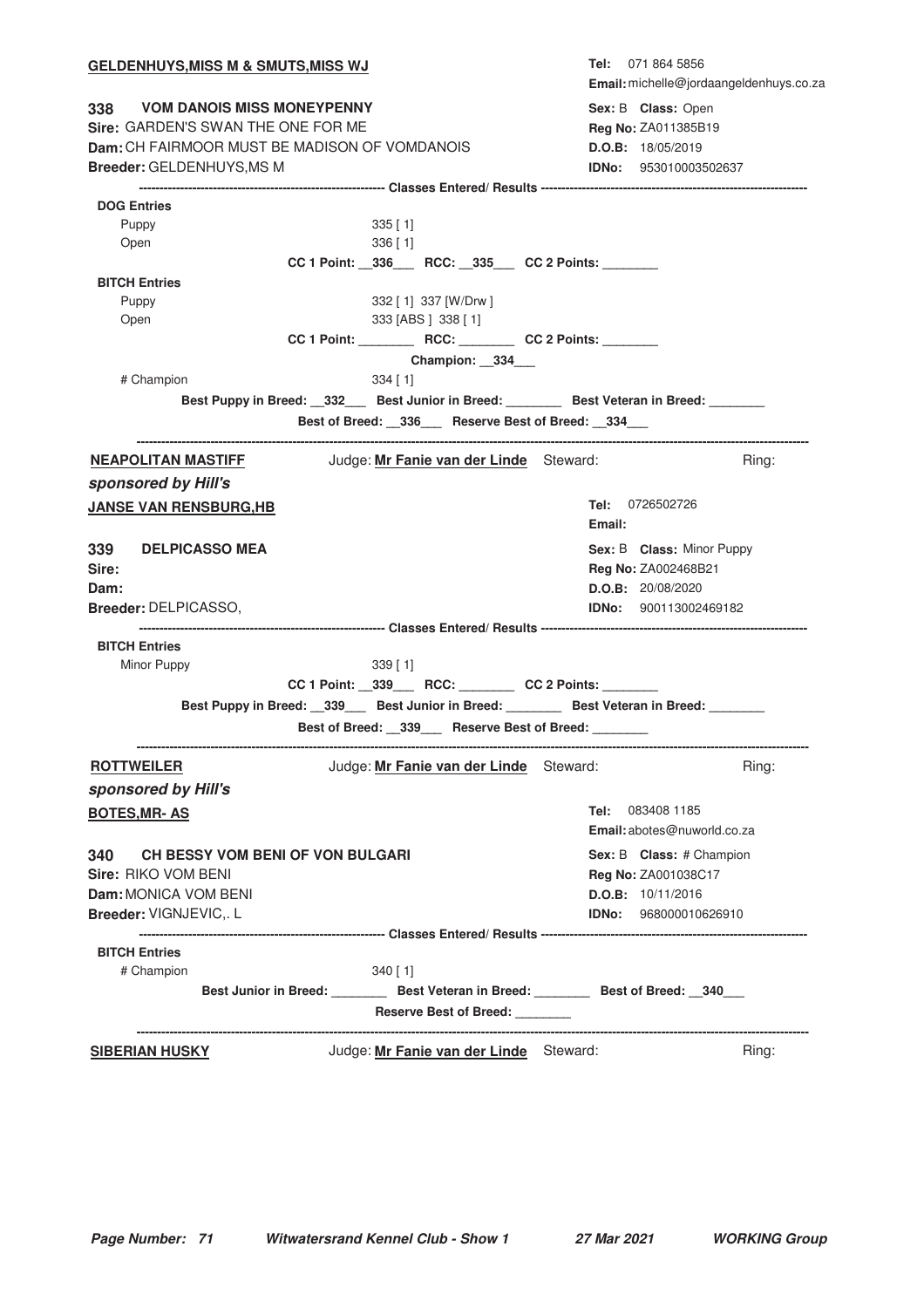## **sponsored by Hill's GUSAREVICH, MRS YA (188063)**

**341 BELUKHA ZEUS POWER 1988 1988 1989 <b>Sex:** D **Class:** Junior **Sire:** CH BELUKHA LIVING PRODIGY **Dam:** BELUKHA TOGETHER FOREVER **Breeder:** GUSAREVICH,MRS YA

**342 BELUKHA WONDER MAN CONSERVING SEXEL SEXEL SOME SEX:** D Class: Open **Sire:** CH BELUKHA LIVING PRODIGY **Dam:** CH BELUKHA NIRVANA GIRL **Breeder:** GUSAREVICH,MRS YA

**343 CH BELUKHA SOPHISTICATED (JM) 120 CHEAD SEX: B Class: # Champion** 

**Sire:** CH AMAZED AT MYSELF DELLA CONTEA NORMANNA **Dam:** CH BELUKHA IRRESISTABLE **Breeder:** GUSAREVICH,MRS YA

**344 BELUKHA HEART ON FIRE CONVERTED SEX: B Class: Veteran Sire:** CH KLONDYK CARBON COPY OF BELUKHA **Dam:** BELUKHA STARLIGHT **Breeder:** GUSAREVICH,MISS YA

### **GUSAREVICH, MRS YA & OBERHOLZER, MRS C**

#### **CH BELUKHA STORM RIDER Sex:** D **CH BELUKHA STORM RIDER And Sex:** D **Class:** # Champion

**Sire:** CH AMAZED AT MYSELF DELLA CONTEA NORMANNA (IMP HUNG) **Dam:** CH BELUKHA IRRESISTABLE **Breeder:** GUSAREVICH, YA

### **JOUBERT, MRS RMK**

#### **KAMCHATKA AMEN Sex:** D **Class:** Minor Puppy **Contrary Contrary Contrary Contrary Contrary Sex: D <b>Class:** Minor Puppy

**Sire:** CH KAMCHATKA I CAN FLY **Dam:** CH KAMCHATKA A GOLDEN STAR **Breeder:** JOUBERT,MRS RMK

**347 • CH KAMCHATKA RAZZLE DAZZLE And Sext D** Sex: D Class: # Champion

**Sire:** CH KAMCHATKA RAZZMATAZZ **Dam:** CH KAMCHATKA HAUTE COUTURE

**Breeder:** JOUBERT,MRS RMK

## **KERN, MISS JM**

**MAIANNI LEGEND HAS IT Sire:** CH DEMAVAND'S ZOROASTER OF NORTHWIND **Dam:** CH WOLVEREEN LEGENDOAWESOMNES **Breeder:** KERN, JM **SEX:** D **Class:** \* Baby Puppy **Class:** \* Baby Puppy

## **348 MAIANNI A LEGEND IS BORN 1988 1989 CONVERTERING SEX: D** Class: \* Baby Puppy

**Sire:** CH DEMAVAND'S ZOROASTER OF NORTHWIND **Dam:** CH WOLVEREEN LEGENDOAWSOMENES **Breeder:** KERN, JM

## **349 MAIANNI LIVING LEGEND 12 CONTRACT 10 AND SEX: D Class:** \* Baby Puppy

**Sire:** CH DEMAVAND'S ZOROASTER OF NORTHWIND **Dam:** CH WOLVEREEN LEGENDOAWESOMNES **Breeder:** KERN, JM

**350 CH WOLVEREEN OVER THE MOON Sex: B Class: Veteran Sire:** CH (USA) SYNTARI'S FILBERT **Dam:** CH WOLVEREEN SHE-BEAR **Breeder:** FOGGITT,MISS C

## **351 MAIANNI SPIRIT MAI DREAM 1988 1988 1989 12 MAIANNI Sex**: B Class: \* Baby Puppy

**Sire:** CH DEMAVAND'S ZOROASTER OF NORTHWIND **Dam:** CH WOLVEREEN OVER THE MOON **Breeder:** KERN, JM

**Page Number: 72 Witwatersrand Kennel Club - Show 1 27 Mar 2021 WORKING Group**

**Tel: Email: Sex:** D **Class: Reg No:** ZA005010B20 **D.O.B:** 10/11/2019 **IDNo:** Sex: D **Class:** Open **Reg No:** ZA011293B19 **D.O.B:** 17/03/2019 **IDNo: Sex:** B **Class: Reg No:** ZA011617B18 **D.O.B:** 18/05/2018 **IDNo: Sex:** B **Class: Reg No:** ZA039489B14 **D.O.B:** 27/11/2013 **IDNo:** 900008800796971 Tel: 0824524309 **Email:** scornice@gmail.com **Reg No:** ZA011622B18 **D.O.B:** 18/05/2018 **IDNo:** 945000008010648 Tel: 072 1235777 **Email:**rossana@mweb.co.za **Reg No:** ZA010256B20 **D.O.B:** 17/07/2020 **IDNo:** 941000025748488 Sex: D **Class:** # Champion **Reg No:** ZA012945B16 **D.O.B:** 03/06/2016 **IDNo:** 945000001724633 Tel: 071 355 5152 **Email:** djaki@mybrokers.co.za **Reg No:** ZA001491B21 **D.O.B:** 20/10/2020 **IDNo:** 933071000125333 Sex: D **Class:** \* Baby Puppy **Reg No:** ZA001497B21 **D.O.B:** 20/10/2020 **IDNo:** 933071000125342 Sex: D **Class:** \* Baby Puppy **Reg No:** ZA001499B21 **D.O.B:** 20/10/2020 **IDNo:** 933071000159841 **Sex:** B **Class: Reg No:** ZA001430C14 **D.O.B:** 10/06/2013 **IDNo:** 956000008944749 Sex: B **Class:** \* Baby Puppy **Reg No:** ZA001489B21 **D.O.B:** 26/10/2020 **IDNo:** 933071000125328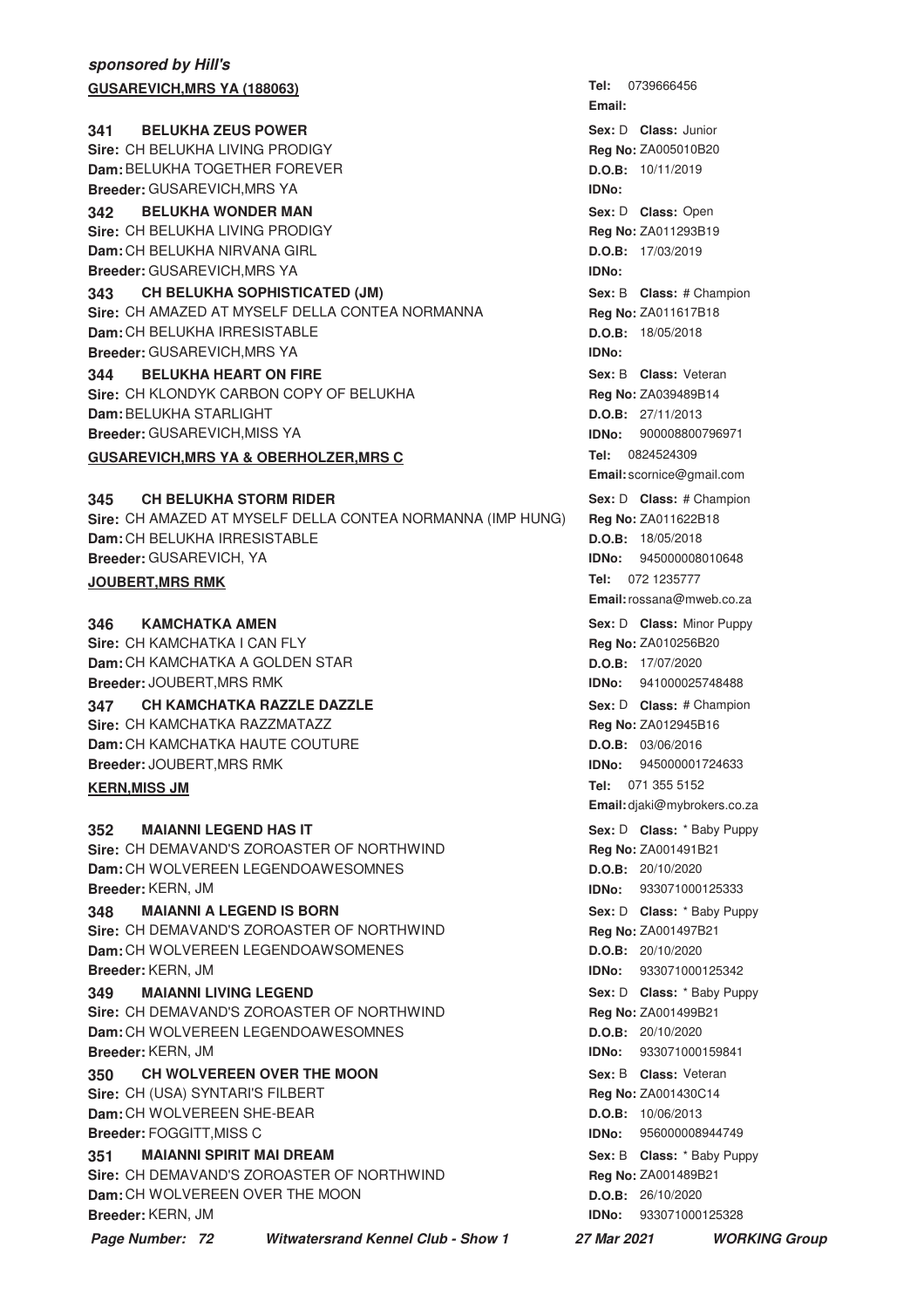| 353<br><b>MAIANNI LEGEND HAS IT</b>                           |                                                                                           | Sex: B Class: * Baby Puppy    |
|---------------------------------------------------------------|-------------------------------------------------------------------------------------------|-------------------------------|
| Sire: CH DEMAVAND'S ZOROASTER OF NORTHWIND                    | Reg No: ZA001494B21                                                                       |                               |
| Dam: CH WOLVEREEN LEGNDOAWESOMNES                             |                                                                                           | D.O.B: 20/10/2020             |
| Breeder: KERN, JM                                             |                                                                                           | IDNo: 933071000125333         |
| <b>RILEY, MR DK</b>                                           |                                                                                           | Tel: 063 227 0867             |
|                                                               |                                                                                           | Email: riley.duanek@gmail.com |
| CH NORTHWIND TICKET TO RIDE<br>354                            |                                                                                           | Sex: D Class: # Champion      |
| Sire: CH (CAN), CH SOPHIE'S PEARL DREAM ON "TYLER" AT BELUKHA |                                                                                           | Reg No: ZA007648B15           |
| Dam: CH CANYONLANDS MONKEY BUSINESS OF NORTHWIND              |                                                                                           | D.O.B: 21/11/2014             |
| Breeder: RILEY, MR DK                                         |                                                                                           | IDNo: 900250000180251         |
| <b>SIM, MR WC (1023917)</b>                                   |                                                                                           | Tel: 0837996163               |
|                                                               |                                                                                           | Email: sim.warren@gmail.com   |
| <b>SPIRITKEEPER COSMOPOLITAN</b><br>355                       |                                                                                           | Sex: B Class: Open            |
| <b>Sire: CH DEMAVAND'S ZOROASTER OF NORTHWIND</b>             |                                                                                           | Reg No: ZA009732B20           |
| Dam: CH NORTHWIND LUCKY CHARM                                 |                                                                                           | D.O.B: 08/08/2019             |
| Breeder: SIM, MR W                                            |                                                                                           | IDNo: 933071000108532         |
|                                                               |                                                                                           |                               |
| <b>DOG Entries</b>                                            |                                                                                           |                               |
| Minor Puppy                                                   | $346$ [1]                                                                                 |                               |
| Junior                                                        | $341$ [1]                                                                                 |                               |
| Open                                                          | $342$ [ 1]                                                                                |                               |
| * Baby Puppy                                                  | 348 [1] 349 [3] 352 [2]                                                                   |                               |
|                                                               | CC 1 Point: _342__ RCC: _341__ CC 2 Points: _____                                         |                               |
|                                                               | Champion: 354                                                                             |                               |
| # Champion                                                    | 345 [3] 347 [2] 354 [1]                                                                   |                               |
| <b>BITCH Entries</b>                                          |                                                                                           |                               |
| Veteran                                                       | 344 [1] 350 [2]                                                                           |                               |
| Open                                                          | $355$ [ 1]                                                                                |                               |
| * Baby Puppy                                                  | $351$ [ 2] $353$ [ 1]                                                                     |                               |
|                                                               | CC 1 Point: _344___ RCC: _355___ CC 2 Points: _______                                     |                               |
|                                                               | Champion: __343___                                                                        |                               |
| # Champion                                                    | $343$ [ 1]                                                                                |                               |
|                                                               | Best Puppy in Breed: _346 __ Best Junior in Breed: _341 __ Best Veteran in Breed: _344 __ |                               |
|                                                               | Best of Breed: 354 Reserve Best of Breed: 347 Best of Baby Puppy in Breed: 353            |                               |
|                                                               |                                                                                           |                               |

# **WORKING Results**

## **Judge : Mr Fanie van der Linde Steward:**

**Ring:**

|                                           | <b>B/Puppy</b> | <b>B/Junior</b> | <b>B/Veteran</b> |
|-------------------------------------------|----------------|-----------------|------------------|
| <b>BOXER</b>                              | 320            |                 |                  |
| <b>BULLMASTIFF</b>                        | 326            | 325             |                  |
| <b>DOGO ARGENTINO</b>                     |                |                 |                  |
| <b>GERMAN SHEPHERD DOG (SHORT HAIRED)</b> | 330            |                 |                  |
| <b>GREAT DANE</b>                         | 332            |                 |                  |
| <b>NEAPOLITAN MASTIFF</b>                 | 339            |                 |                  |
| <b>ROTTWEILER</b>                         |                |                 |                  |
| <b>SIBERIAN HUSKY</b>                     | 346            | 341             | 344              |

| <b>Best Puppy in Group</b> |                                           |             |                      |
|----------------------------|-------------------------------------------|-------------|----------------------|
| First                      | Breed: GERMAN SHEPHERD DOG (SHORT HAIRED) |             | No: 330              |
| Second                     | Breed: GREAT DANE                         |             | No: 332              |
| Page Number: 73            | <b>Witwatersrand Kennel Club - Show 1</b> | 27 Mar 2021 | <b>WORKING Group</b> |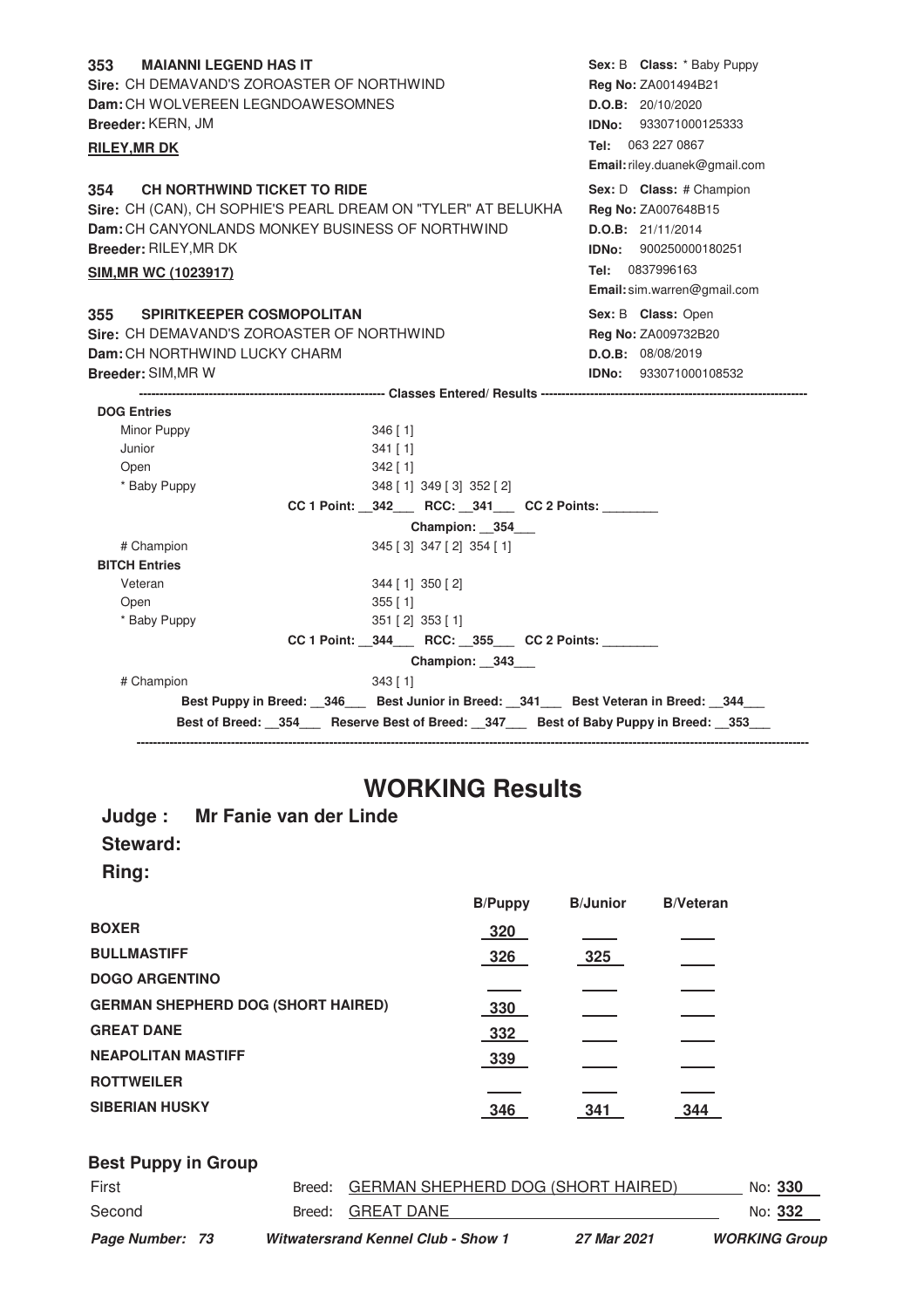| Third                        | Breed: | <b>SIBERIAN HUSKY</b>                                                                                                 | No: 346    |
|------------------------------|--------|-----------------------------------------------------------------------------------------------------------------------|------------|
| Fourth                       | Breed: | <b>BOXER</b>                                                                                                          | No: 320    |
| <b>Best Junior in Group</b>  |        |                                                                                                                       |            |
| First                        | Breed: | <b>BULLMASTIFF</b>                                                                                                    | No: 325    |
| Second                       | Breed: | SIBERIAN HUSKY                                                                                                        | No: 341    |
| <b>Third</b>                 | Breed: | <u> 1989 - Johann Harry Harry Harry Harry Harry Harry Harry Harry Harry Harry Harry Harry Harry Harry Harry Harry</u> | No: $\_\_$ |
| Fourth                       | Breed: | <u> 1980 - Andrea Andrew Maria (h. 1980).</u>                                                                         | No:        |
| <b>Best Veteran in Group</b> |        |                                                                                                                       |            |
| First                        | Breed: | SIBERIAN HUSKY                                                                                                        | No: 344    |
| Second                       | Breed: |                                                                                                                       | No: $\_\_$ |
| Third                        | Breed: | <u> 1989 - Johann Stein, fransk politik (d. 1989)</u>                                                                 |            |
| Fourth                       | Breed: |                                                                                                                       | No:        |

# **WORKING Results**

**B/Breed**

|              | Judge: Mr Fanie van der Linde |
|--------------|-------------------------------|
| Steward:     |                               |
| <b>Ring:</b> |                               |
|              |                               |

| <b>BOXER</b>                              | 321 |
|-------------------------------------------|-----|
| <b>BULLMASTIFF</b>                        | 322 |
| <b>DOGO ARGENTINO</b>                     | 329 |
| <b>GERMAN SHEPHERD DOG (SHORT HAIRED)</b> | 331 |
| <b>GREAT DANE</b>                         | 336 |
| <b>NEAPOLITAN MASTIFF</b>                 | 339 |
| <b>ROTTWEILER</b>                         | 340 |
| <b>SIBERIAN HUSKY</b>                     | 354 |
|                                           |     |

#### **Best in Group**

| First        | Breed: BULLMASTIFF    | No: 322        |
|--------------|-----------------------|----------------|
| Second       | Breed: SIBERIAN HUSKY | No: <b>354</b> |
| <b>Third</b> | Breed: GREAT DANE     | No: 336        |
| Fourth       | Breed: DOGO ARGENTINO | No: 329        |

## **WORKING Results**

|                           | Judge: Mr Fanie van der Linde             |                   |             |                      |
|---------------------------|-------------------------------------------|-------------------|-------------|----------------------|
| <b>Steward:</b>           |                                           |                   |             |                      |
| Ring:                     |                                           |                   |             |                      |
|                           |                                           | <b>B/BAby Pup</b> |             |                      |
| <b>BOXER</b>              |                                           |                   |             |                      |
| <b>BULLMASTIFF</b>        |                                           |                   |             |                      |
| <b>DOGO ARGENTINO</b>     |                                           |                   |             |                      |
|                           | <b>GERMAN SHEPHERD DOG (SHORT HAIRED)</b> |                   |             |                      |
| <b>GREAT DANE</b>         |                                           |                   |             |                      |
| <b>NEAPOLITAN MASTIFF</b> |                                           |                   |             |                      |
| <b>ROTTWEILER</b>         |                                           |                   |             |                      |
| Page Number: 74           | <b>Witwatersrand Kennel Club - Show 1</b> |                   | 27 Mar 2021 | <b>WORKING Group</b> |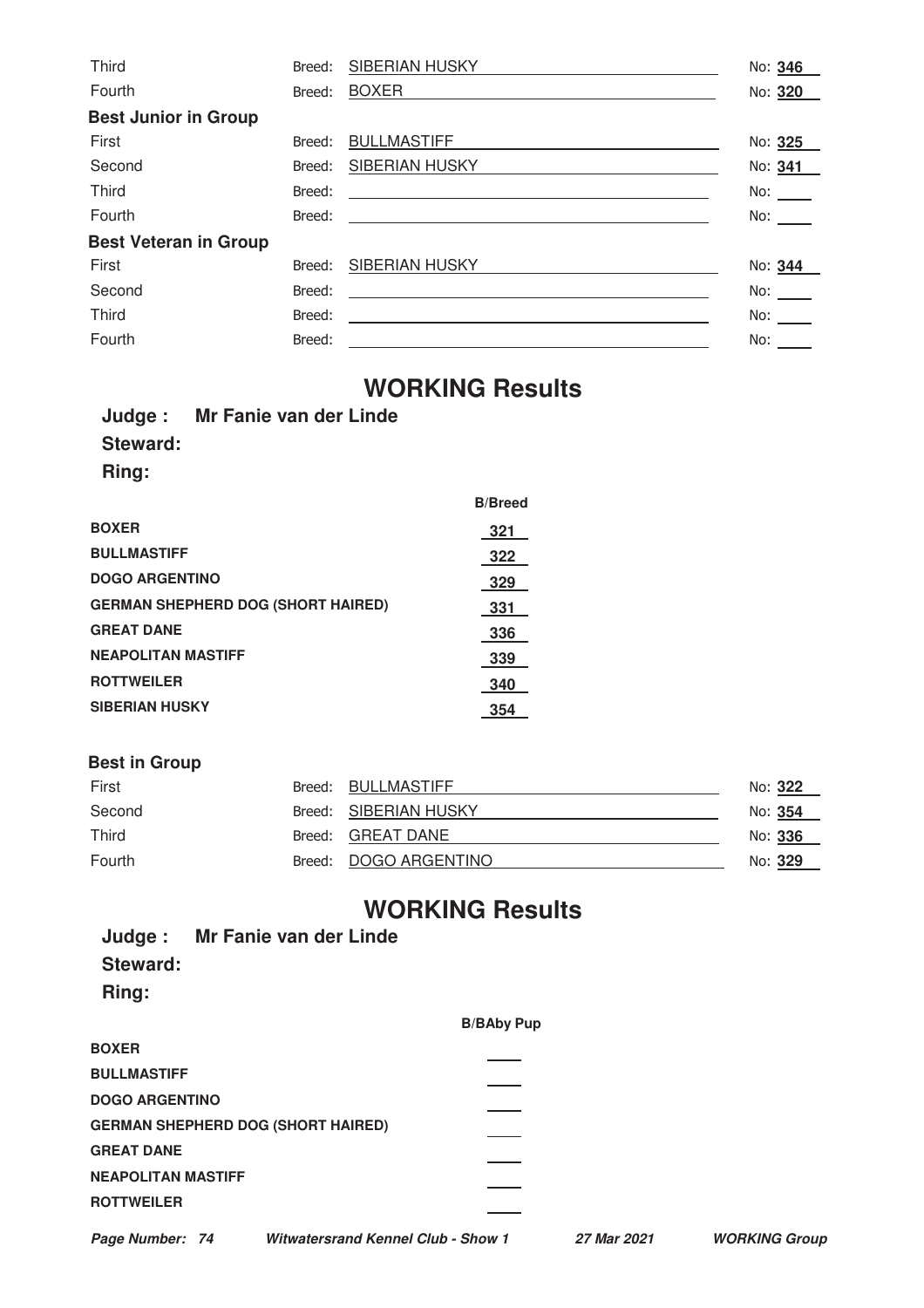#### **Best Baby Puppy in Group**

| First        |        | Breed: SIBERIAN HUSKY | No: 353 |
|--------------|--------|-----------------------|---------|
| Second       | Breed: |                       | No:     |
| <b>Third</b> | Breed: |                       | No:     |
| Fourth       | Breed: |                       | No:     |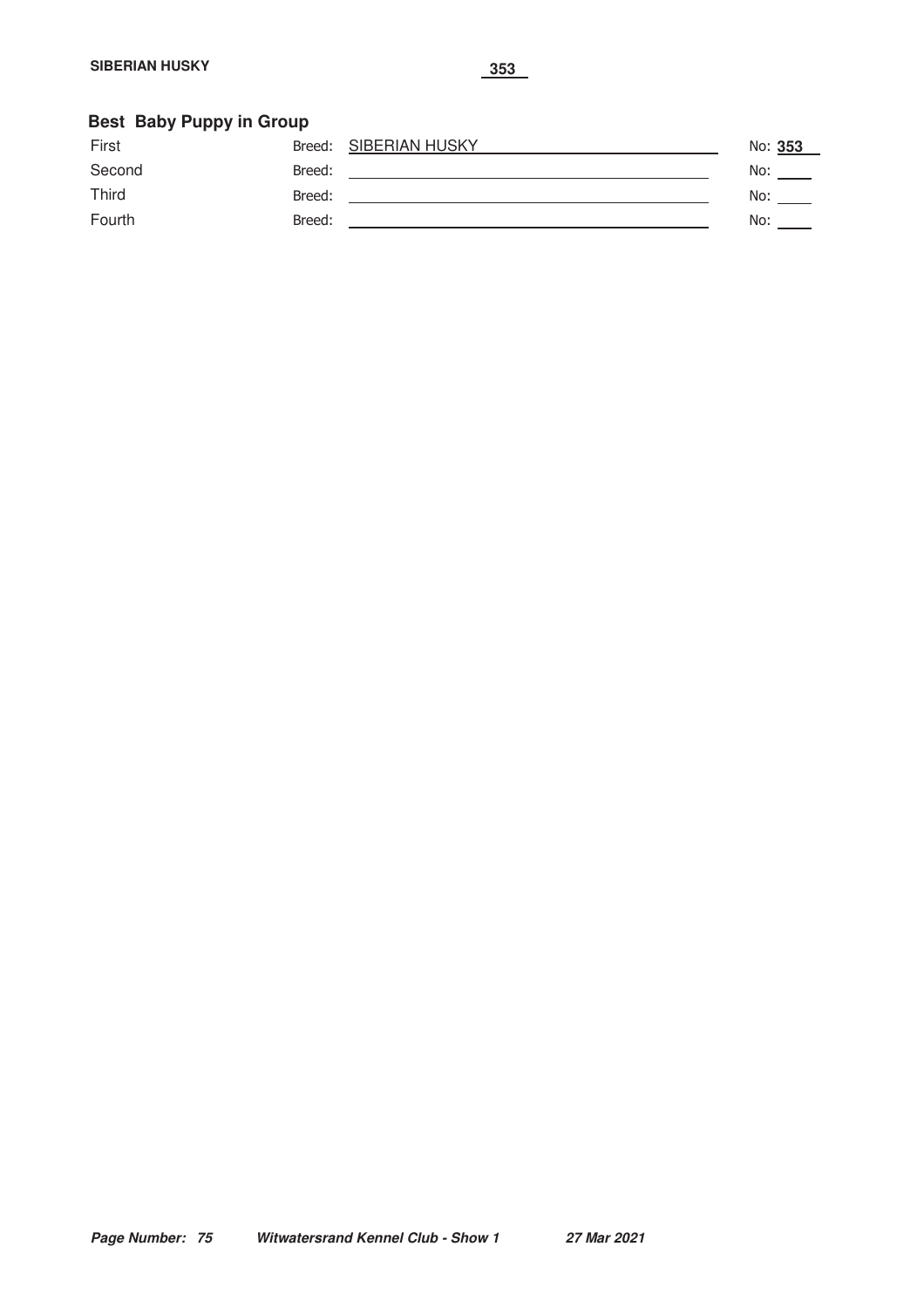#### **Best Puppy in Show**

#### **Group Winners**

| <b>GUNDOG</b>  | Breed: GERMAN SHORTHAIRED POINTER         | No: <b>2</b>   |
|----------------|-------------------------------------------|----------------|
| <b>HERDING</b> | Breed: WELSH CORGI (PEMBROKE)             | No: <b>100</b> |
| <b>HOUND</b>   | Breed: IRISH WOLFHOUND                    | No: 160        |
| <b>TERRIER</b> | Breed: KERRY BLUE TERRIER                 | No: 200        |
| <b>TOY</b>     | Breed: CAVALIER KING CHARLES SPANIEL      | No: 240        |
| <b>UTILITY</b> | Breed: SHIH TZU                           | No: 313        |
| <b>WORKING</b> | Breed: GERMAN SHEPHERD DOG (SHORT HAIRED) | No: 330        |

## **Best Puppy in Show sponsored by Hill's**

| First  |        | Breed: GERMAN SHORTHAIRED POINTER | No: 2   |
|--------|--------|-----------------------------------|---------|
| Second |        | Breed: SHIH TZU                   | No: 313 |
| Third  | Breed: |                                   | No:     |
| Fourth | Breed: |                                   | No:     |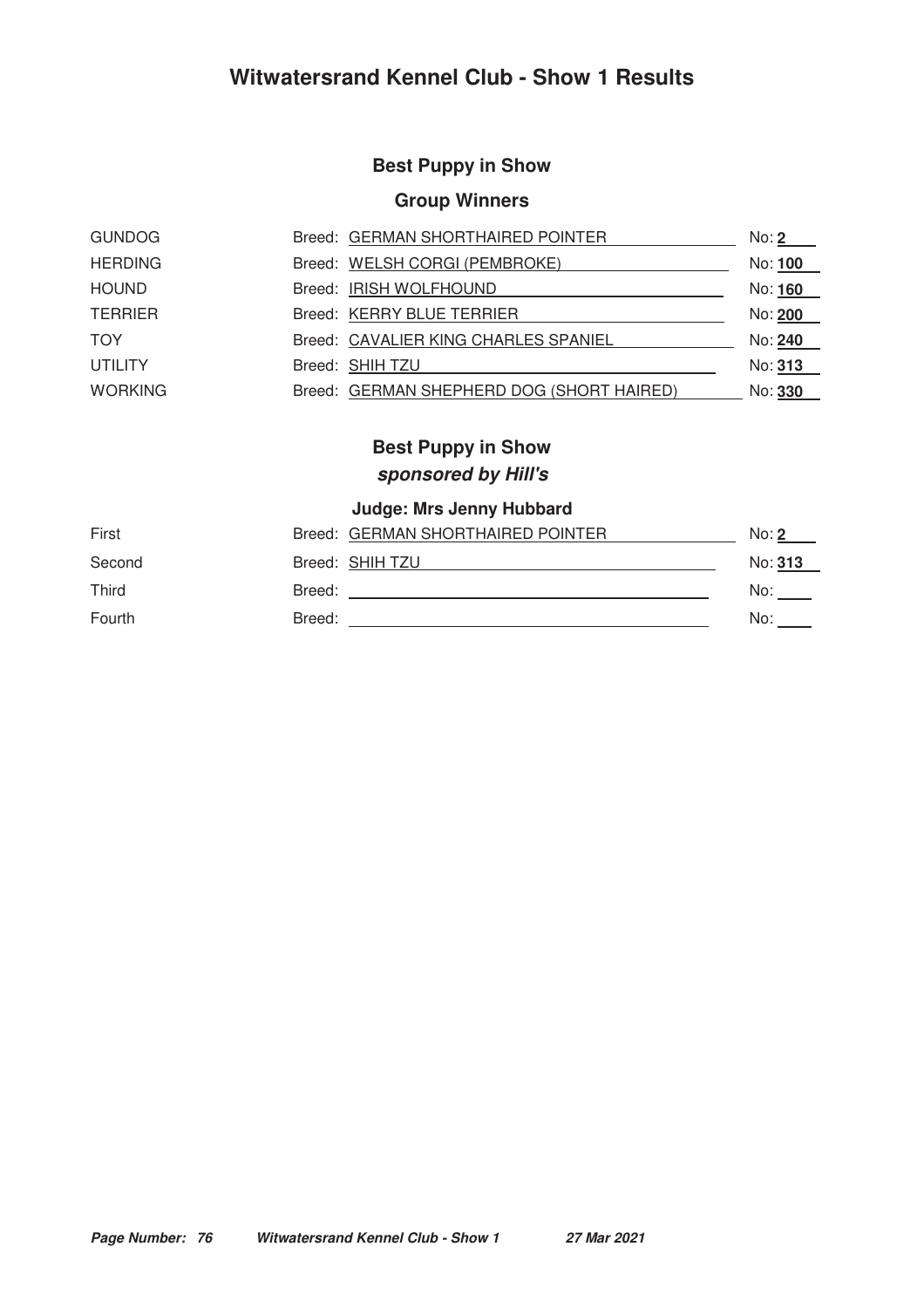#### **Best Junior in Show**

#### **Group Winners**

| <b>GUNDOG</b>  | Breed: RETRIEVER (LABRADOR) | No: 33  |
|----------------|-----------------------------|---------|
| <b>HERDING</b> | Breed: BORDER COLLIE        | No: 82  |
| <b>HOUND</b>   | Breed: RHODESIAN RIDGEBACK  | No: 168 |
| <b>TERRIER</b> | Breed: BULL TERRIER         | No: 181 |
| <b>TOY</b>     | Breed: HAVANESE             | No: 250 |
| <b>UTILITY</b> | Breed: POODLE (MINIATURE)   | No: 308 |
| <b>WORKING</b> | Breed: BULLMASTIFF          | No: 325 |

### **Best Junior in Show sponsored by Hill's**

| First  |        | Breed: RHODESIAN RIDGEBACK | No: 168 |
|--------|--------|----------------------------|---------|
| Second |        | Breed: BULLMASTIFF         | No: 325 |
| Third  | Breed: |                            | No:     |
| Fourth | Breed: |                            | No:     |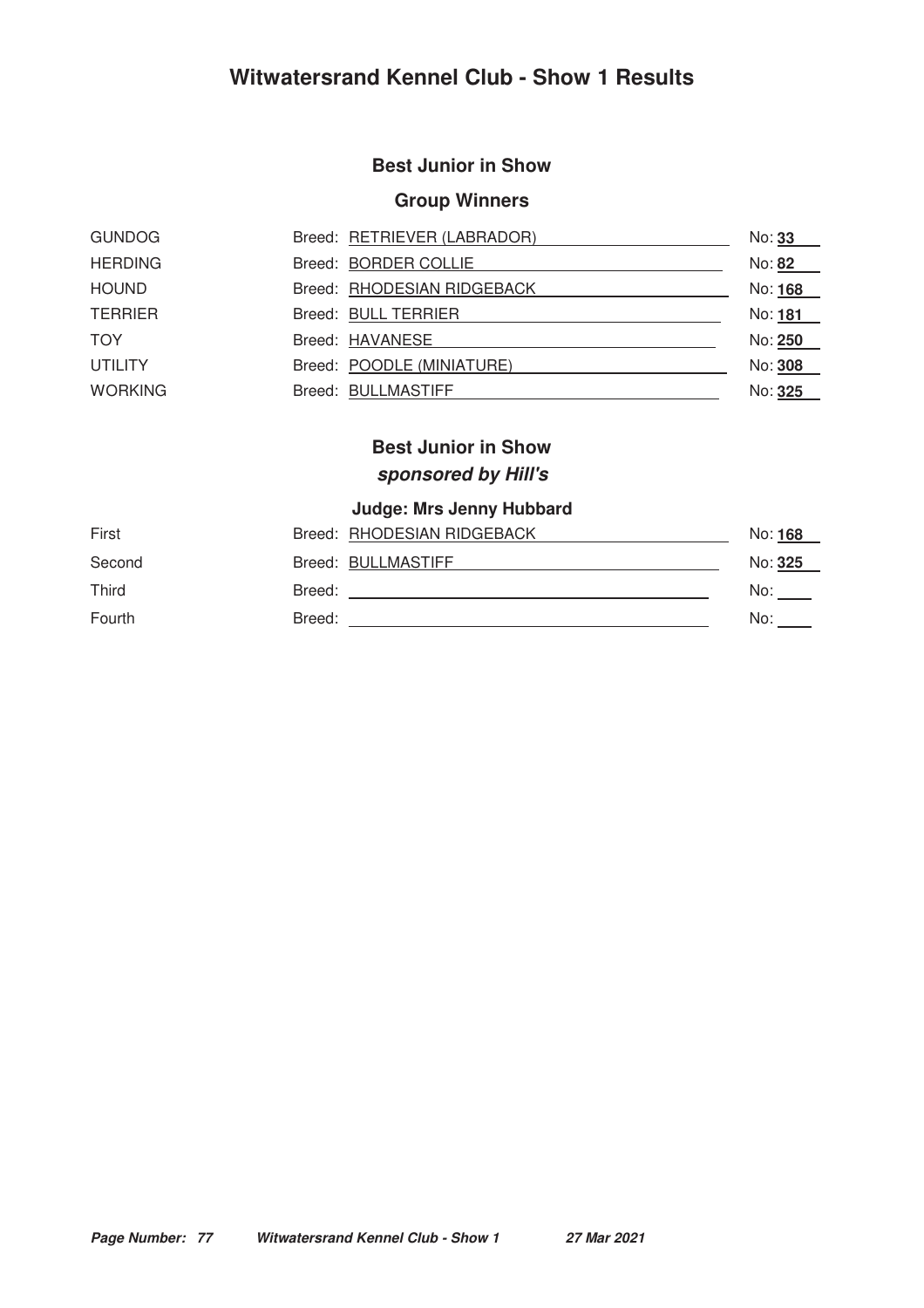#### **Best Veteran in Show**

#### **Group Winners**

| <b>GUNDOG</b>  | Breed: RETRIEVER (GOLDEN) | No: 21         |
|----------------|---------------------------|----------------|
| <b>HERDING</b> | Breed: BEARDED COLLIE     | No: 69         |
| <b>HOUND</b>   | Breed: BEAGLE             | No: <u>117</u> |
| <b>TERRIER</b> | Breed:                    | No:            |
| <b>TOY</b>     | Breed: PAPILLON           | No: 258        |
| <b>UTILITY</b> | Breed:                    | No:            |
| <b>WORKING</b> | Breed: SIBERIAN HUSKY     | No: 344        |

## **Best Veteran in Show sponsored by Hill's**

| First  | Breed: BEARDED COLLIE | No: 69  |
|--------|-----------------------|---------|
| Second | Breed: BEAGLE         | No: 117 |
| Third  | Breed:                | No:     |
| Fourth | Breed:                | No:     |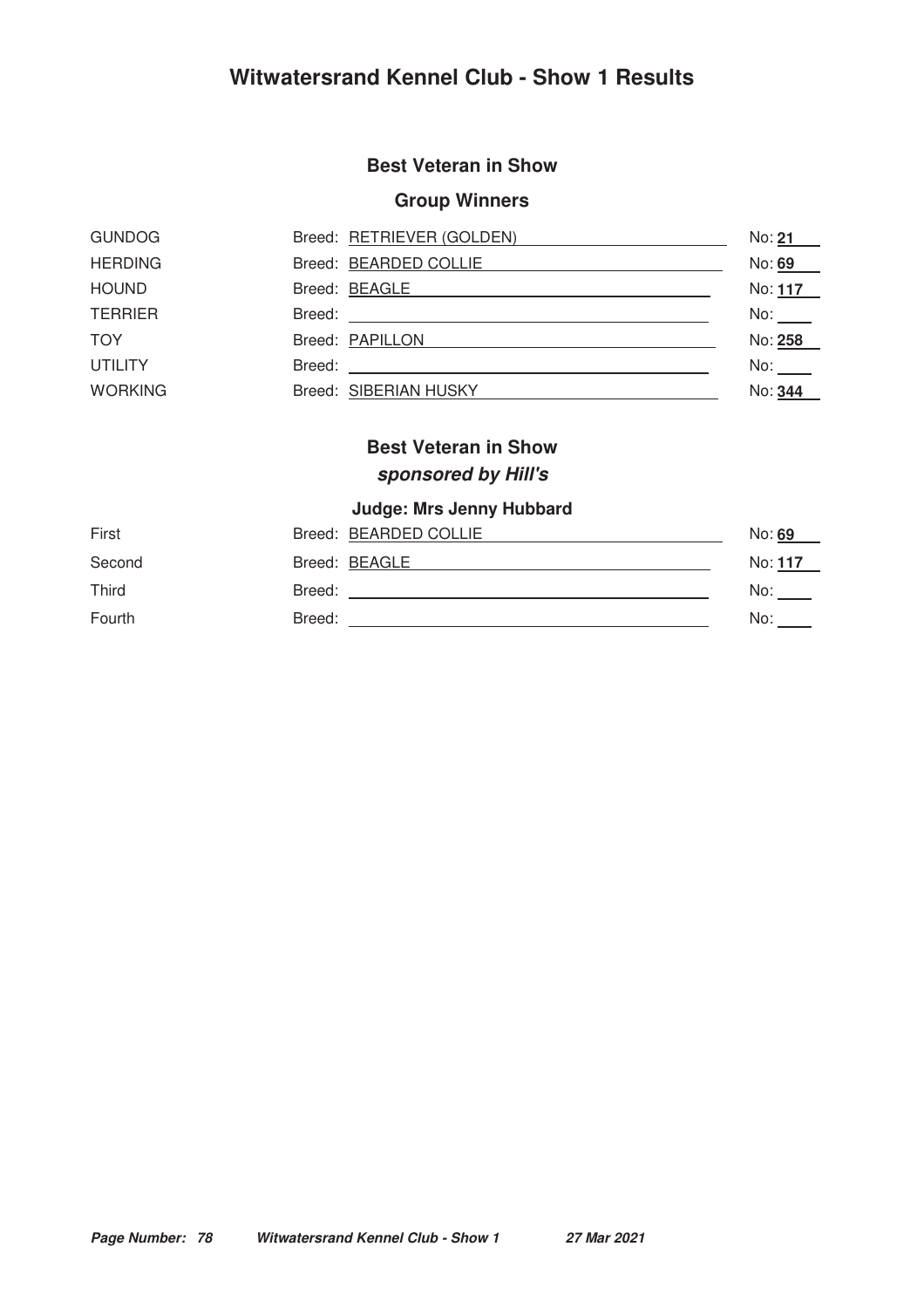#### **Best in Show**

#### **Group Winners**

| <b>GUNDOG</b>  | Breed: POINTER |                                | No: <b>9</b>   |
|----------------|----------------|--------------------------------|----------------|
| <b>HERDING</b> |                | Breed: AUSTRALIAN SHEPHERD     | No: 61         |
| <b>HOUND</b>   |                | Breed: DACHSHUND (LONG HAIRED) | No: 125        |
| <b>TERRIER</b> |                | Breed: BULL TERRIER            | No: 181        |
| <b>TOY</b>     |                | Breed: ITALIAN GREYHOUND       | No: <u>252</u> |
| <b>UTILITY</b> |                | Breed: DALMATIAN               | No: 285        |
| <b>WORKING</b> |                | Breed: BULLMASTIFF             | No: 322        |

#### **Best in Show**

### **sponsored by Hill's**

| First  | Breed: POINTER             | No: 9  |
|--------|----------------------------|--------|
| Second | Breed: AUSTRALIAN SHEPHERD | No: 61 |
| Third  | Breed:                     | No:    |
| Fourth | Breed:                     | No:    |